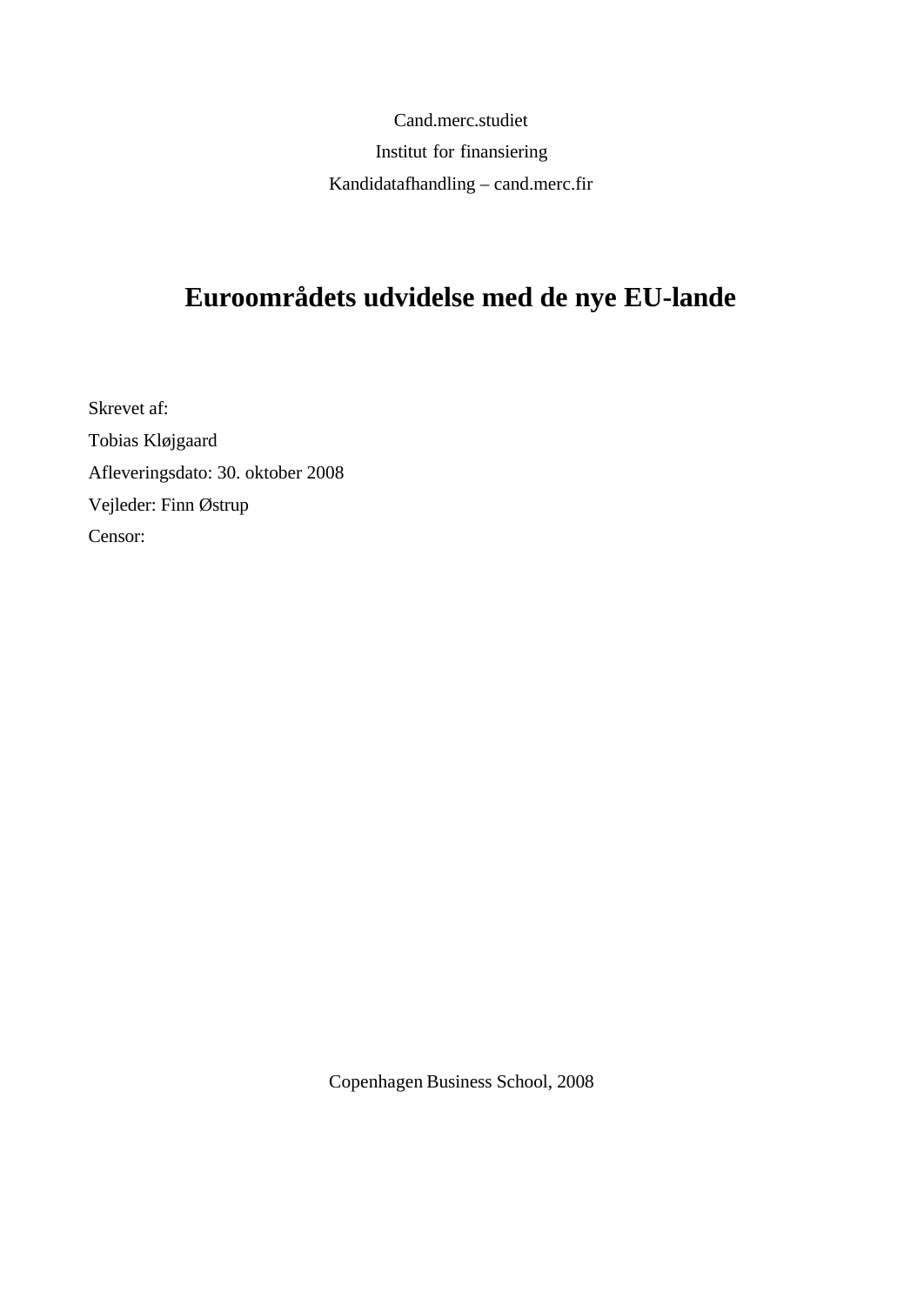# Indhold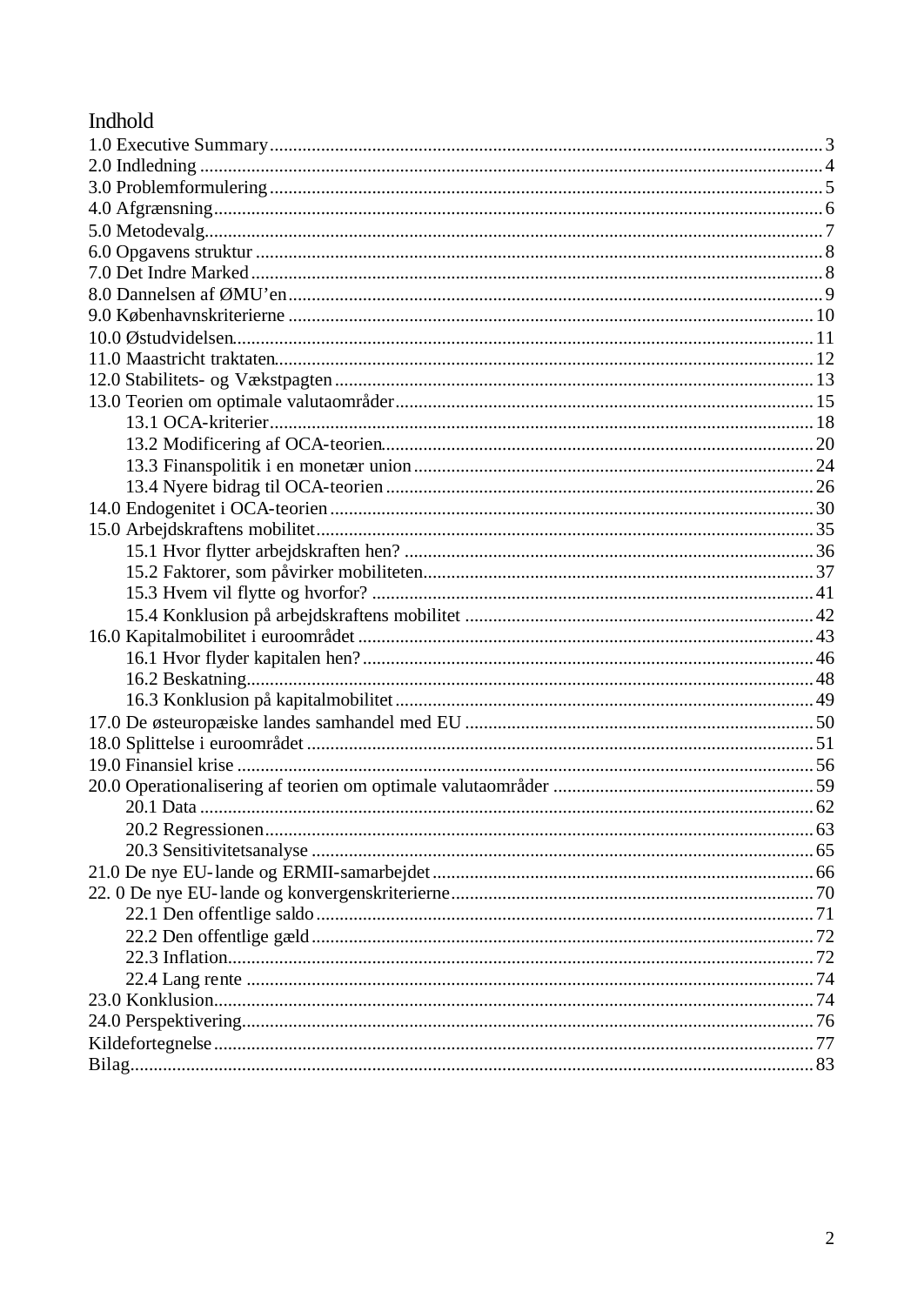#### **1.0 Executive Summary**

In 2004 ten new member states joined the European Union. Today three of these member states have already joined the euro area. The remaining seven member states all intend to introduce the euro in the near future. This thesis examines whether these new member states and the euro area will constitute a so called Optimum Currency Area, OCA. According to the OCA-theory the countries in an OCA should have a high diversified export, high trade relations with each other, high mobility in the factors of production and profound political integration. The new member states' trade relations with the euro area have been growing, but at the same time, the countries' export diversification has been decreasing. This is due to the dominance of intra-industry trade between the countries. The EMU *itself* has contributed to increase the trade between the countries due to the endogeneity of the EMU. The political integration can be said to be fulfilled, but that is certainly not true for the mobility of production factors - labour and capital. New regulations and initiatives have improved the labour mobility within EU, but many countries do still impose regulations on labour mobility. The capital mobility within EU has improved, but differences in taxation are in practice an obstacle to complete capital mobility. It is therefore the conclusion of this thesis that the euro area and the new member states at present do not constitute an optimum currency area.

Since the membership of EU economic convergence has taken place in the new member statesalthough the member states have shown huge differences in meeting the Maastricht criteria. A member state must fulfil the criteria before it can abolish its local currency and introduce the euro. There is a possibility that the ongoing financial crisis can force the countries to postpone the introduction of the euro. The euro was introduced when the European countries experienced an economic boom and as yet the euro countries have not experienced an economic recession. Therefore the euro has not been put to a final test. Many economists are worried that the euro countries during a recession will use their fiscal policy to their own benefit, which may not benefit the euro area as a whole. The International Monetary Fund has noted that many of the new member states are experiencing huge deficits on the Balance of Payments and they are dependent on foreign capital to finance these deficits. If the financial crisis turns worse there is a possibility that the stream of capital might stop due to increasing risk aversion. This could postpone the member states introduction of the euro. The crisis could further increase the tensions in the existing euro area countries thereby making it less attractive to join the euro area.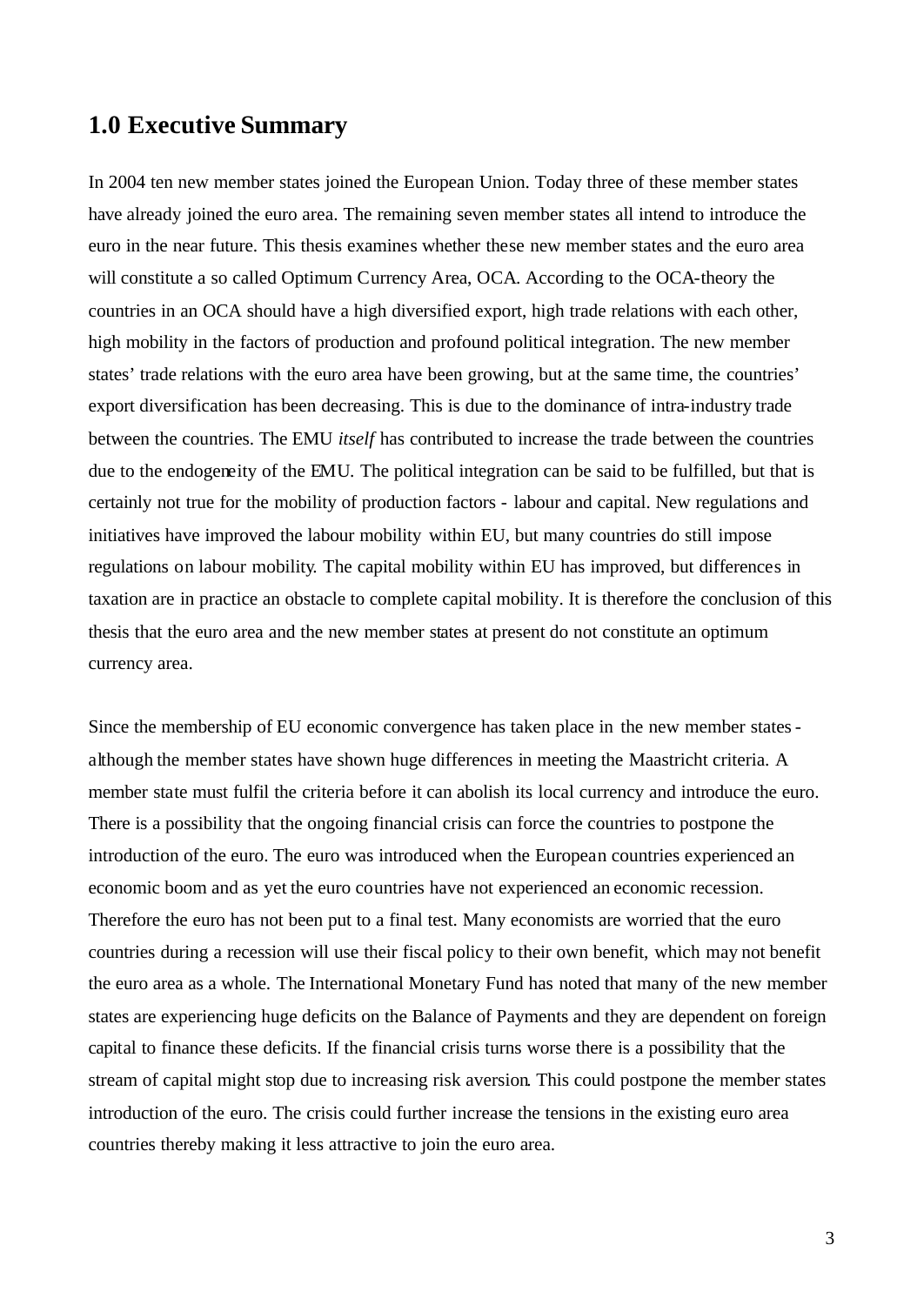#### **2.0 Indledning**

l

Med udvidelsen af EU i 2004 blev ti nye lande – otte af dem i det postkommunistiske Central-og Østeuropa - medlemmer af EU. Efter Murens fald i 1989 og de følgende år var økonomierne i disse lande i bogstave ligste forstand en bytteøkonomi. Planøkonomien havde slået fejl, og det stod nu klart, at landene ville begynde en overgang til markedsøkonomi. Overgangen til markedsøkonomi krævede store ændringer af landenes økonomier. Nogle af de problemer landene stod overfor, var illikvide kapitalmarkeder, urentable statsejede banker og virksomheder og en stort set ikkeeksisterende overvågning af kapitalmarkederne<sup>1</sup>. For at gøre bankerne og virksomhederne mere rentable begyndte de lokale regeringer at privatisere de mange statsejede banker og virksomheder. Som følge heraf udgjorde værdien af de privatiserede aktiver en stor andel af flere af landenes BNP så sent som i 1995 – blot ni år før landenes medlemskab af  $EU^2$ .

For at blive medlemmer af EU måtte landene både tilpasse deres politiske, økonomiske, retslige og sociale institutioner, så de passede de vesteuropæiske normer og standarder<sup>3</sup>. Alle ti lande udtrykte inden medlemskab af EU stor entusiasme for euroen og håbede på at indføre euroen så hurtigt som muligt.

De ti lande er den dag i dag meget forskellige med hensyn til økonomisk udvikling i forhold til de vesteuropæiske lande i EU. I dag har tre af de nye EU-lande - Malta, Cypern og Sbvenien afskaffet deres lokale valuta og indført euroen. De resterende syv østeuropæiske lande har alle som mål at indføre euroen, så hurtigt som deres økonomier tillader det. For at kunne indføre euroen skal landene opfylde konvergenskravene i Maastricht traktaten.

Euroområdet vil således om få år blive udvidet med flere lande. Jeg vil derfor benytte denne opgave til at se på, hvilke teoretiske krav lande skal opfylde for at kunne indgå i en valutaunion. Desuden vil jeg se omde nye EU-lande opfylder de praktiske krav i form af konvergenskriterierne i Maastricht traktaten.

 $<sup>1</sup>$  Vladirmir Balaz og Allan M. Williams: Capital mobility in transition countries of Central Europe: macroeconomic</sup> performance factors and structural policies, 2001, p. 12-13.

<sup>2</sup> Vladirmir Balaz og Allan M. Williams: Capital mobility in transition countries of Central Europe: macroeconomic performance factors and structural policies, 2001, p. 15.<br><sup>3</sup> Juliet Johnson: The remains of conditionality the falte

Juliet Johnson: The remains of conditionality: the faltering enlargement of the euro zone, Journal of European Public Policy, 2008, vol. 15, p. 826-827.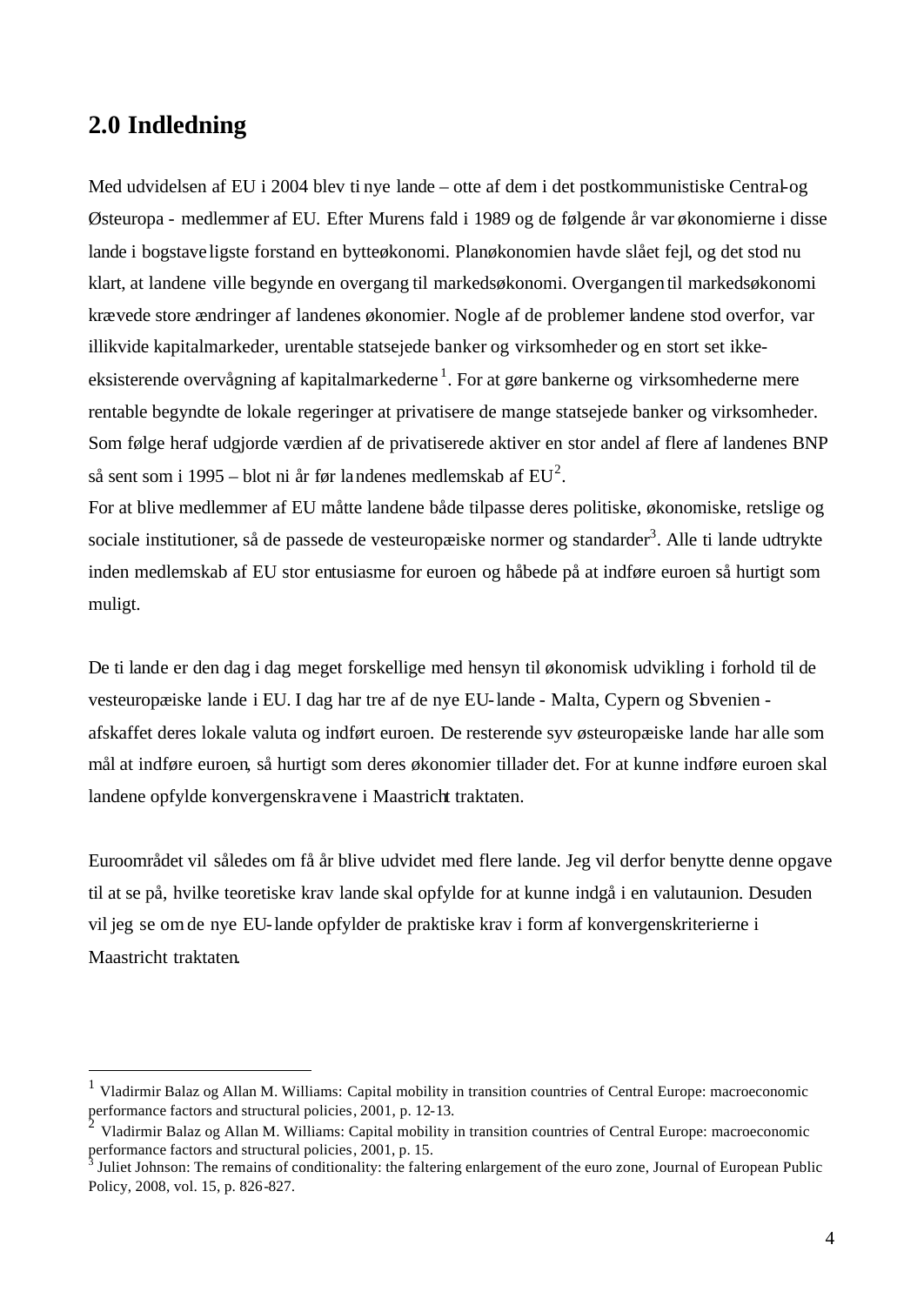# **3.0 Problemformulering**

De nye EU-lande regner med i en overskuelig fremtid at indføre euroen. Som beskrevet afviger de nye medlemslande på mange områder i forhold til de gamle medlemslande. Når lande vil indgå i et valutaområde er det en fordel, at landene ikke er alt for forskellige i økonomisk sammenhæng. Der er derfor nogle teoretiske krav, som landene skal opfylde for at udgøre et såkaldt optimalt valutaområde. Det overordnede formål med denne opgave er derfor at undersøge:

#### **Udgør euroområdet og de nye østeuropæiske lande et optimalt valutaområde?**

For at kunne besvare dette spørgsmål er det nødvendigt at redegøre for teorien om optimale valutaområder. Desuden vil en fyldestgørende besvarelse ikke nøjes med at analysere om euroområdet og de østeuropæiske lande opfylder de teoretiske krav i dag - det vil også være nødvendigt at undersøge, om økonomierne i Østeuropa har udviklet sig i retning mod eurolandenes økonomier. Opgaven vil derfor desuden besvare følgende spørgsmål:

• Hvad siger teorien om optimale valutaområder?

l

- Holder teorien om optimale valutaområder empirisk?
- Konvergerer de østeuropæiske landes økonomier mod økonomierne i euroområdet?

Et optimalt valutaområde er optimalt, ikke fordi dets medlemmer deler de samme problemer, men fordi medlemmerne får mest muligt ud af den fælles valuta<sup>4</sup>. For at kunne afgøre om et valutaområde er optimalt, er det således nødvendigt at vurdere de fordele og omkostninger, der er forbundet med at anvende den samme valuta. Fordelene ved en fælles valuta er lavere vekselomkostninger og lavere omkostninger til valutasikring. Omkostningerne forbundet ved at anvende samme valuta er, at et medlem af valutaområdet ikke kan ændre sin valutakurs i forhold til de andre medlemmer. Dette kan være et stort problem, hvis et land eller område med stor sandsynlighed vil blive ramt af et asymmetrisk chok, som vil påvirke det anderledes end de resterende medlemmer af valutaområdet. Dette behøver dog ikke at være et problem, hvis arbejdskraften er villig til og har mulighed for at flytte til andre lande og hvis kapitalen er mobil

<sup>4</sup> Denne definition er hentet fra Manuel Hinds: Playing Monopoly with the Devil, Dollarization and domestic Currencies in developing countries, Yale University Press, p. 220.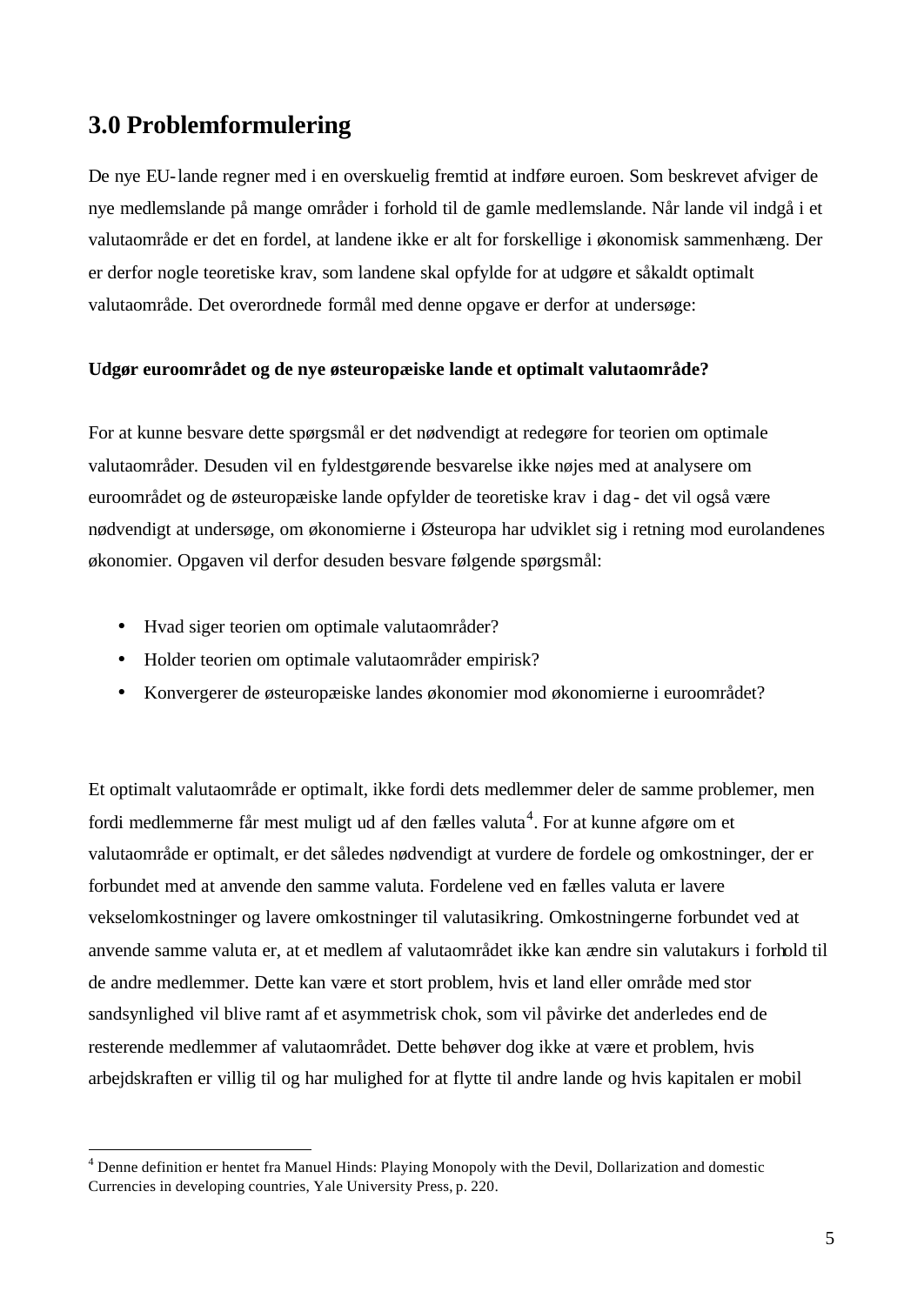over landegrænser. Desuden skal finanspolitikken kunne flytte ressourcer til ramte områder af et chok fra ikke-ramte områder.

For at et valutaområde kan siges at være optimalt, skal asymmetriske chok forekomme sjældent, hvilket er tilfældet hvis de involverede økonomier er beskæftiget inden for de samme forretningscyklusser. Kapitalen skal være mobil over landegrænser. Desuden må der ikke være nogen barrierer for arbejdskraftens frie bevægelighed. Der skal ligeledes være et system, som overfører ressourcer til områder, som er blevet ramt af asymmetriske chok.

# **4.0 Afgrænsning**

 $\overline{\phantom{a}}$ 

Ifølge teorien om optimale valutaområder skal man altså holde fordelene ved at indgå i et valutaområde op i mod de omkostninger, som er forbundet hermed. Hvis fordelene er større end omkostningerne, kan det betale sig for lande at indgå i en valutaunion sammen. I en teoretisk verden skal man således kvantificere fordelene og ulemperne og opveje dem mod hinanden. I den virkelige verden er det meget svært at opgøre fordelene og ulemperne (se fx Pomfret, 2005:166-167)<sup>5</sup>. Jeg vil derfor ikke forsøge at estimere de forbundne fordele og ulemper. I stedet vil jeg vurdere, om fordelene ved at indgå i euroområdet har været stigende, og om omkostningerne ved indgåelse har været faldende. Det vil jeg gøre ved at se på de forhold, som påvirker fordelene og omkostningerne. Fx vil en øget samhandel mellem landene resultere i, at landenes fordele vil stige som følge af større besparelser til veksling og valutasikring ved at overgå til samme valuta. Jeg vil således være i stand til at vurdere, om euroområdet og de østeuropæiske lande er blevet mere eller mindre egnede som et optimalt valutaområde.

Euroen er i stor udstrækning et økonomisk projekt, men i høj grad også et politisk projekt. Fokus i denne opgave vil være på de økonomiske aspekter af euroen.

Desuden vil jeg kun fokusere på EU's udvidelse i 2004 med de ti nye østeuropæiske lande. Jeg vil derfor ikke inddrage Bulgarien og Rumænien, som blev medlem af EU i 2007. Dette skyldes, at det har forholdsvis lange udsigter, før disse lande kan indføre euroen.

De tre østeuropæiske lande Slovenien, Malta og Cypern har indført euroen, og derfor vil disse lande ikke blive beskrevet så udførligt som de syv østeuropæiske lande, som endnu ikke har indført euroen.

 $<sup>5</sup>$  Richard Pomfret: Currency Areas in Theory and Practice, The Economic Record, vol. 81, no. 253, 2005, p. 166-176.</sup>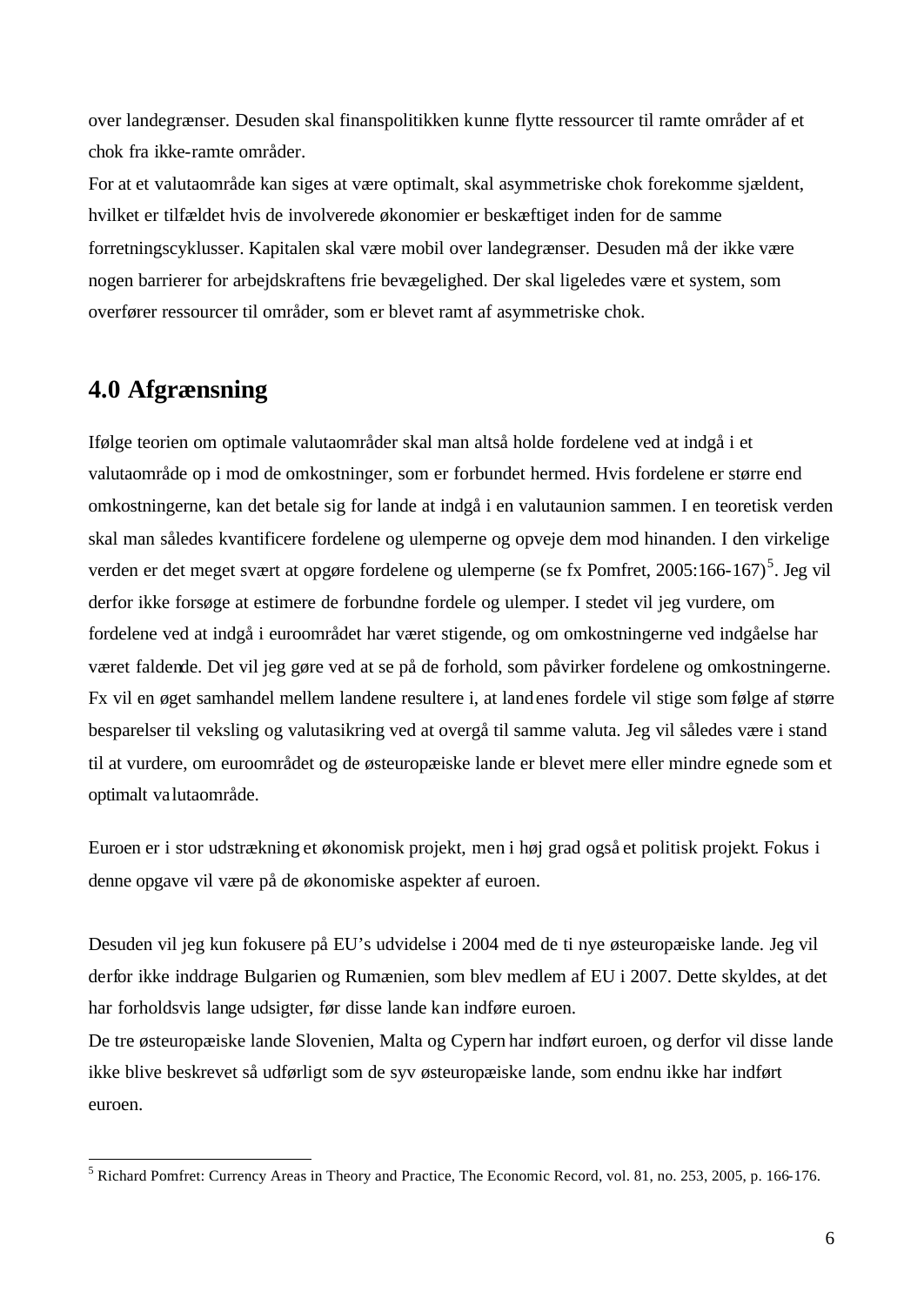Den 8. juli 2008 besluttede Det Europæiske Råd, at Slovakiet har gennemført den krævede konvergens og derfor kan indføre euroen pr. 1. januar 2009<sup>6</sup>. På trods af dette har jeg dog valgt at tage Slovakiet med i min økonometriske analyse af de østeuropæiske lande, se nærmere herom nedenfor.

## **5.0 Metodevalg**

Denne opgave er eksplorativ af natur, da formålet er at undersøge om euroområdet og de østeuropæiske lande kan siges at udgøre et optimalt valutaområde<sup>7</sup>. Desuden vil jeg undersøge, om de østeuropæiske landes økonomier konvergerer målt ved opfyldelse af Maastricht-kriterierne. Herved får opgaven karakter af også at være problemidentificerende.

Til at analysere euroområdet anvendes teorien om optimale valutaområder. Dette skyldes, at denne teori er særlig velegnet, når man skal vurdere om potentielle kandidater er egnede til at indgå i en valutaunion eller ej.

For at operationalisere teorien om optimale valutaområder opstilles en regressionsmodel. For at kunne foretage regressionen er det nødvendigt at "oversætte" de teoretiske begreber til nogle målbare variable <sup>8</sup>. Her støder man på det problem, at nogle af de teoretiske begreber er flerdimensionale og derfor kan operationaliseres på flere forskellige måder. Som eksempel kan nævnes, at i teorien om optimale valutaområder er det et krav, at landene i et optimalt valutaområde påvirkes nogenlunde symmetrisk af et udefrakommende chok. For at et valutaområde kan opnå stabilitet er det derfor et krav, at valutaområdet *ikke* rammes af asymmetriske chok, det vil sige chok, som påvirker de enkelte lande forskelligt. Det teoretiske begreb asymmetrisk chok er i den opstillede regressionsmodel blevet operationaliseret ved at anvende to forskellige variable, som kan påvirke de enkelte lande forskelligt. Operationaliseringen følger den metode, som anvendes af Bayoumi & Eichengreen (1996)<sup>9</sup>. Validitetskravet vurderes at være opfyldt, da der er en god sammenhæng mellem de teoretiske begreber og de operationelt definerede variable. Reliabiliteten vurderes dog at være forholdsvis lav, da en gentagelse af regressionen ved brug af en anden tidsperiode sandsynligvis ikke vil generere de samme resultater.

<sup>6</sup> Kommuniké udsendt 8. juli 2008 af Den Europæiske Centralbank og Slovakiets Nationalbank (http://www.ecb.int/press/pr/date/2008/html/pr080708.en.html)

<sup>7</sup> Ib Andersen: Den skinbarlige virkelighed, 2003, pp. 23-24.

<sup>8</sup> Ib Andersen: Den skinbarlige virkelighed, 2003, p. 113.

<sup>&</sup>lt;sup>9</sup> Bayoumi & Eichengreen: Ever closer to Heaven? An Optimum-Currency-Area-Index for European Countries, European Economic Review, 1997, vol. 41, p. 761-770.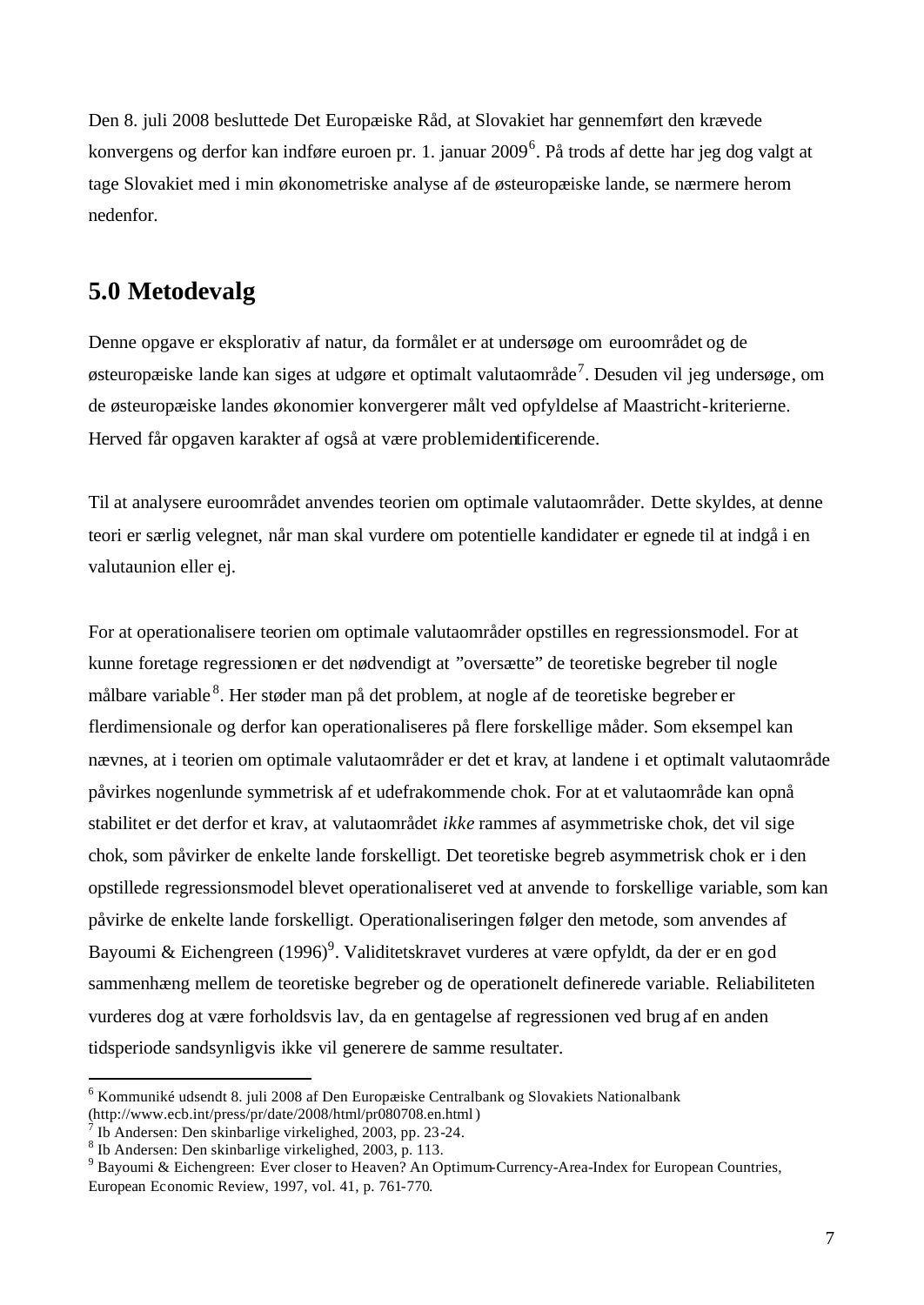Regressionsmodellen tager dog ikke højde for endogeniteten i ØMU'en. Endogeniteten vil sige, at ØMU'en i sig selv vil fremme handlen mellem de lande, som deltager i ØMU'en. Opgaven er derfor suppleret med et afsnit, som beskriver hvordan endogeniteten i ØMU'en kan påvirke landenes samhandel.

## **6.0 Opgavens struktur**

Først gives et historisk overblik fra dannelsen af Det Indre Marked til Østudvidelsen i EU i 2004. Derefter kan opgaven overordnet opdeles i to afsnit. Første afsnit udgør den teoretiske del af opgaven og består af en redegørelse for teorien om optimale valutaområder, startende med Mundells artikel fra 1961. Desuden gives en gennemgang af, hvordan andre økonomer har bidraget til udviklingen af teorien om optimale valutaområder. I andet afsnit vurderes, om euroområdet empirisk kan siges at udgøre et optimalt valutaområde. Desuden analyseres hvordan de nye østeuropæiske landes økonomier har udviklet sig i relation til opfyldelse af konvergenskriterierne som beskrevet i Maastricht traktaten.

# **7.0 Det Indre Marked**

Grundstenen til Det Indre Marked blev lagt tilbage i 1968, hvor der blev etableret en toldunion mellem de daværende EF-lande<sup>10</sup>. Det blev således muligt for et EF-land at eksportere varer til et andet EF-land uden at skulle betale told. Selvom tolden var afskaffet, var der dog andre hindringer for den frie handel. Dette skyldes, at Europa i 1970'erne og starten af 1980'erne var præget af handelshindringer mellem landene. Efter oliekriserne i 1970'erne med følgende lavkonjunktur forsøgte mange lande at beskytte deres egne erhverv ved fx at indføre tekniske handelshindringer. For at en vare skulle kunne sælges i et andet land end ophavslandet, skulle varen pludselig leve op til en række krav.

Som følge af de stigende handelsbarrierer vedtog EF i 1986 Den Europæiske Fælles Akt, i Danmark kendt under navnet  $EF$ -pakken<sup>11</sup>. Med vedtagelsen af akten blev ét stort fællesmarked skabt. Fællesmarkedet fik navnet Det Indre Marked, forkortet DIM. For at fremme handelen landene imellem vedtog man, at der skulle være fri bevægelighed af varer, arbejdskraft, kapital og

 $10$  Torben M. Andersen et al: Beskrivende dansk økonomi, 2002, p. 240.

<sup>&</sup>lt;sup>11</sup> Kureer & Lundgren: International Økonomi, 2000, p. 115.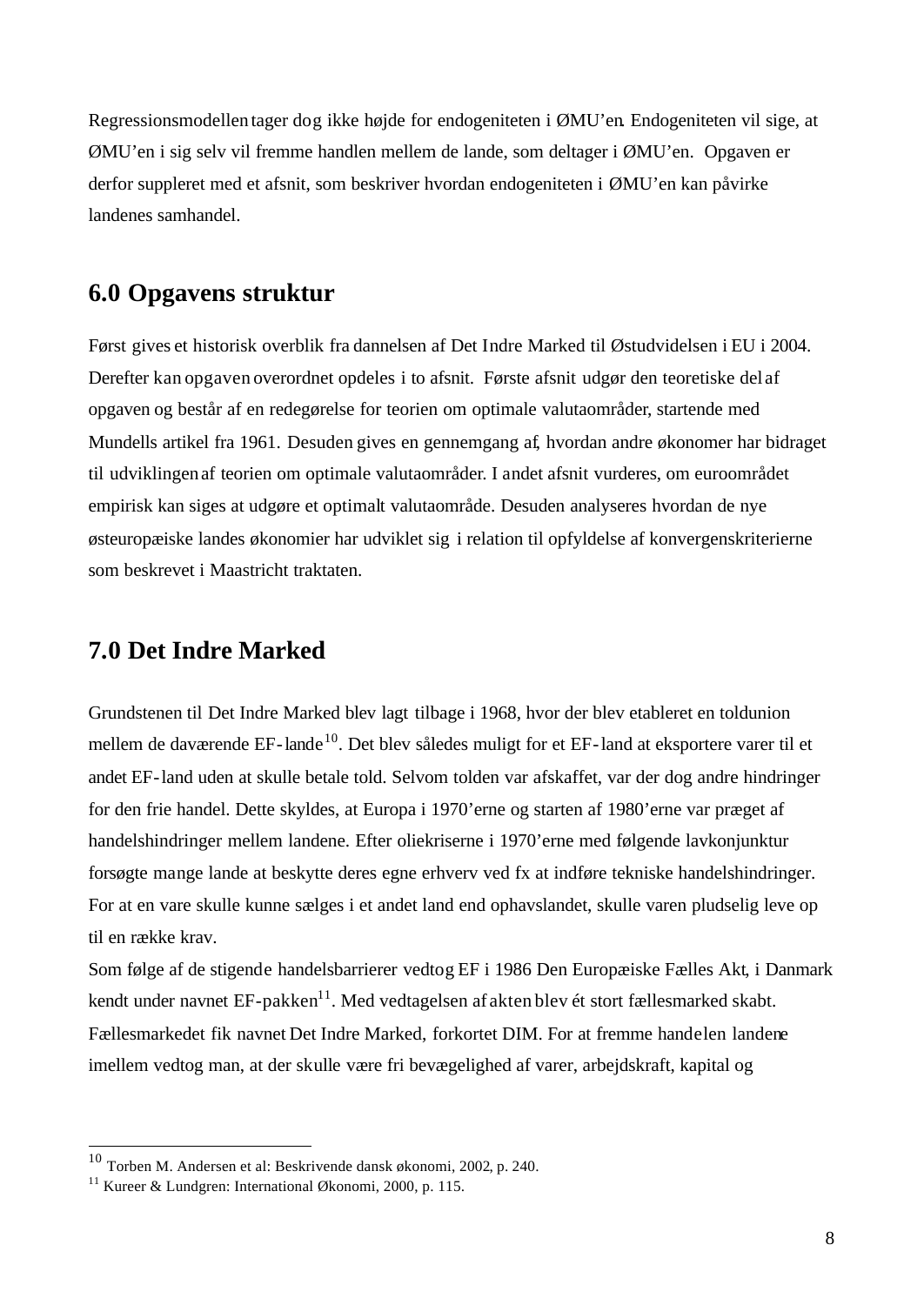tjenesteydelser - også kaldet de fire friheder. Det var dog først i 1993, at DIM rent fysisk blev etableret.

Det er bl.a. for at undgå at landene udøver protektionisme, at dannelsen af DIM skalses. Desuden er meningen med DIM, at de økonomiske fordele gennem øget frihandel i sidste ende vil komme forbrugerne til gode. Med øget frihandel vil landene hver især specialisere sig i produktion af de varer, hvor de har komparative fordele. Denne tanke bygger på Ricardo's teori om komparative fordele. Den øgede handel og dermed mere konkurrence vil i sidste ende betyde lavere priser til forbrugerne og dermed øget velstand til alle.

Det Indre Marked omfatter i dag de 27 EU-lande samt Norge, Island og Liechtenstein, der er med i det Europæiske Økonomiske Samarbejde (EØS). Det er værd at pointere, at Det Indre Marked ikke bare blev indført fra den ene dag til den anden. De første par år efter oprettelsen gik det trægt for medlemslandene at implementere lovgivningen om Det Indre Marked. Implementeringen har dog taget fart i de senere år. Europa-kommissionen foretager hvert halve år en undersøgelse af, hvordan Det Indre Marked har udviklet sig. Kommissionens status i juli 2008 viser, at EU-landene i gennemsnit mangler blot at implementere 1% af EU's love og direktiver vedrørende Det Indre Marked i deres nationale lovgivning<sup>12</sup>.

# **8.0 Dannelsen af ØMU'en**

Den Økonomiske og Monetære Union blev oprettet i tre faser, som fastlagt i Maastricht traktaten. Den første fase startede 1. juli 1990 og havde til formål at gennemføre Det Indre Marked<sup>13</sup>. Desuden skulle landenes økonomier konvergere mod hinanden, hvilket skulle ske gennem større samarbejde om den økonomiske politik. I anden fase, som startede 1. juni 1994, skulle landene overholde de opstillede konvergenskriterier. Det vil sige, at landene skulle have en lav inflation og lavt renteniveau. Desuden var der krav til landenes finanspolitik. Underskuddet på de offentlige finanser måtte ikke overstige 3% af BNP, og den offentlige gæld må tte ikke overstige 60% af BNP. Den anden fase havde til opgave at fungere som en prøveperiode, for at se om landene var i stand til at overholde konvergenskravene. Hvis landene ikke overholdte kravene, kunne de ikke deltage i den tredje fase.

Den tredje fase blev indledt 1. januar 1999, hvor de deltagende lande definitivt fastlåste deres valutaer for senere at indføre den fælles valuta, euroen. I maj 1998 blev det besluttet, at 11 lande

 $12$  European Commission: The Internal Market Scoreboard, july 2008 no. 18, p. 5.

<sup>13</sup> Kureer & Lundgren: International Økonomi, 2000, p. 187.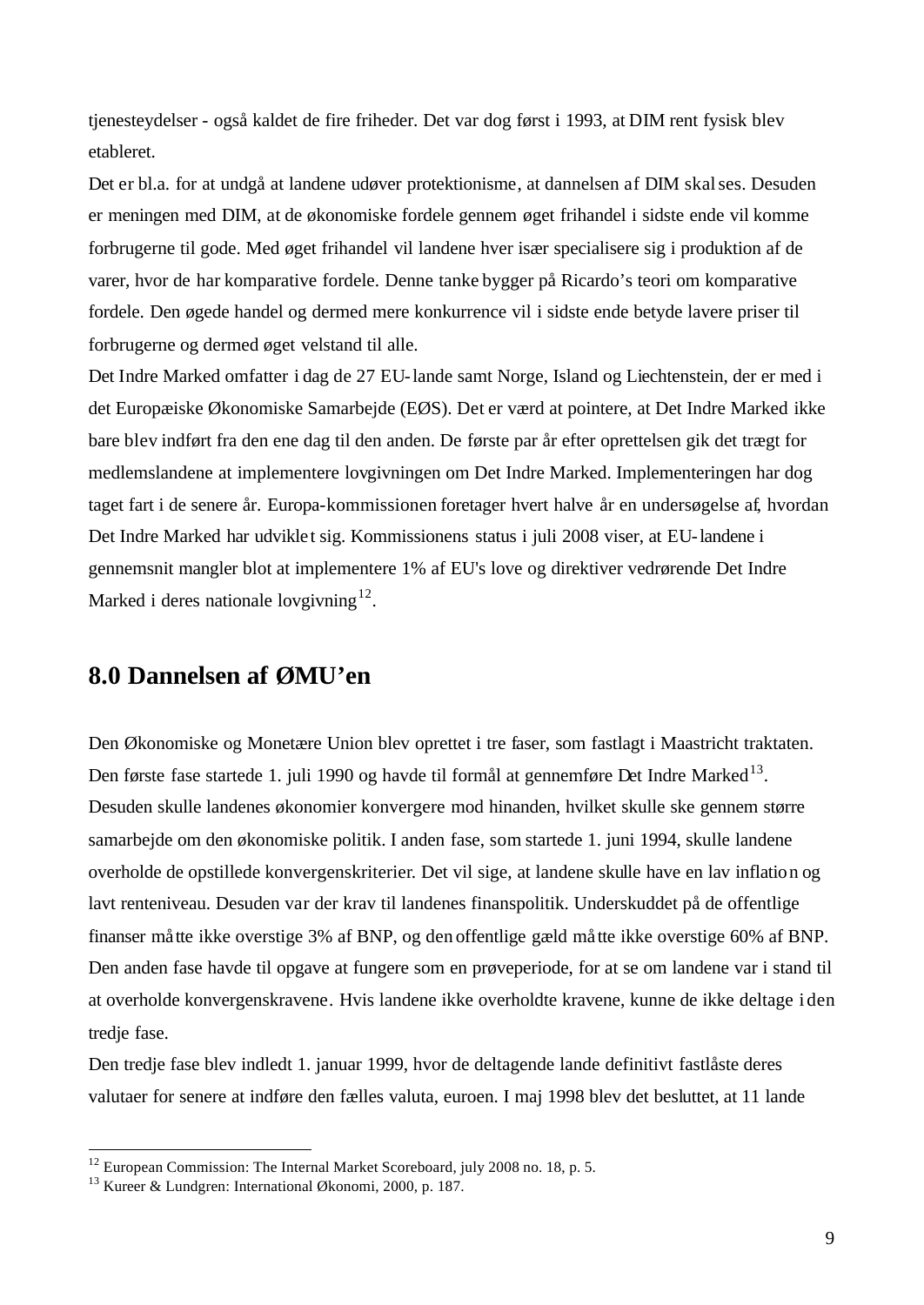skulle deltage i den tredje fase: Spanien, Portugal, Frankrig, Tyskland, Holland, Belgien, Luxemburg, Irland, Italien, Finland og Østrig. Grækenland ville også gerne deltage, men opfyldte ikke kravene i 1998. Grækerne nåede dog at forbedre deres økonomi så meget, at de kom med i euroen 1. januar 2001. Euroen blev indført som teknisk valuta til brug for elektroniske overførsler 1. januar 1999. Den 1. januar 2002 blev euroen indført som fysisk valuta i de 12 eurolande. Desuden blev der i den tredje fase oprettet en fælles centralbank, ECB, hvis formål er at føre pengepolitik i euroområdet. ECB's mål er at sikre prisstabilitet i form af lav inflation i euroområdet. ØMU'en var nu fuldt gennemført.

### **9.0 Københavnskriterierne**

l

I 1993 havde det Europæiske Råd møde i København. På dette møde blev der formuleret de såkaldte tiltrædelseskriterier også kaldet Københavnskriterierne <sup>14</sup>. Det er kriterier, som et land skal opfylde, før EU vil begynde at indlede optagelsesforhandlinger med det pågældende land. Disse kriterier er

- politiske kriterier: landet skal have demokrati, en retsstat og et parlament. Desuden skal landet værne om menneskerettighederne og beskytte evt. mindretal i landet.
- økonomiske kriterier: landets økonomi skal være markedsorienteret, og økonomien skal kunne klare konkurrencen fra de andre EU-lande.
- retslige kriterier: landet skal ville indføre EU-retten og kunne opfylde forpligtelserne ved medlemskab. Desuden skal landet kunne acceptere og følge målet om en politisk og økonomisk monetær union.

Det vil sige, at alle nye medlemmer af EU skal have som mål med tiden at tilslutte sig ØMUen. Med dette menes også, at landet skal deltage i den tredje fase i ØMUen, selve indførelsen af euroen. Såfremt et land ønsker det, kan det få dispensation for deltagelse i ØMUens tredje fase. Dette er tilfældet for Danmark, Storbritannien, Sverige og de syv østeuropæiske lande, som endnu ikke har indført euroen.

<sup>&</sup>lt;sup>14</sup> Martin Potucek: Accession and Social Policy: The Case of the Czech Republic, Journal of European Social Policy, 2004, vol. 14, issue 3, p. 263.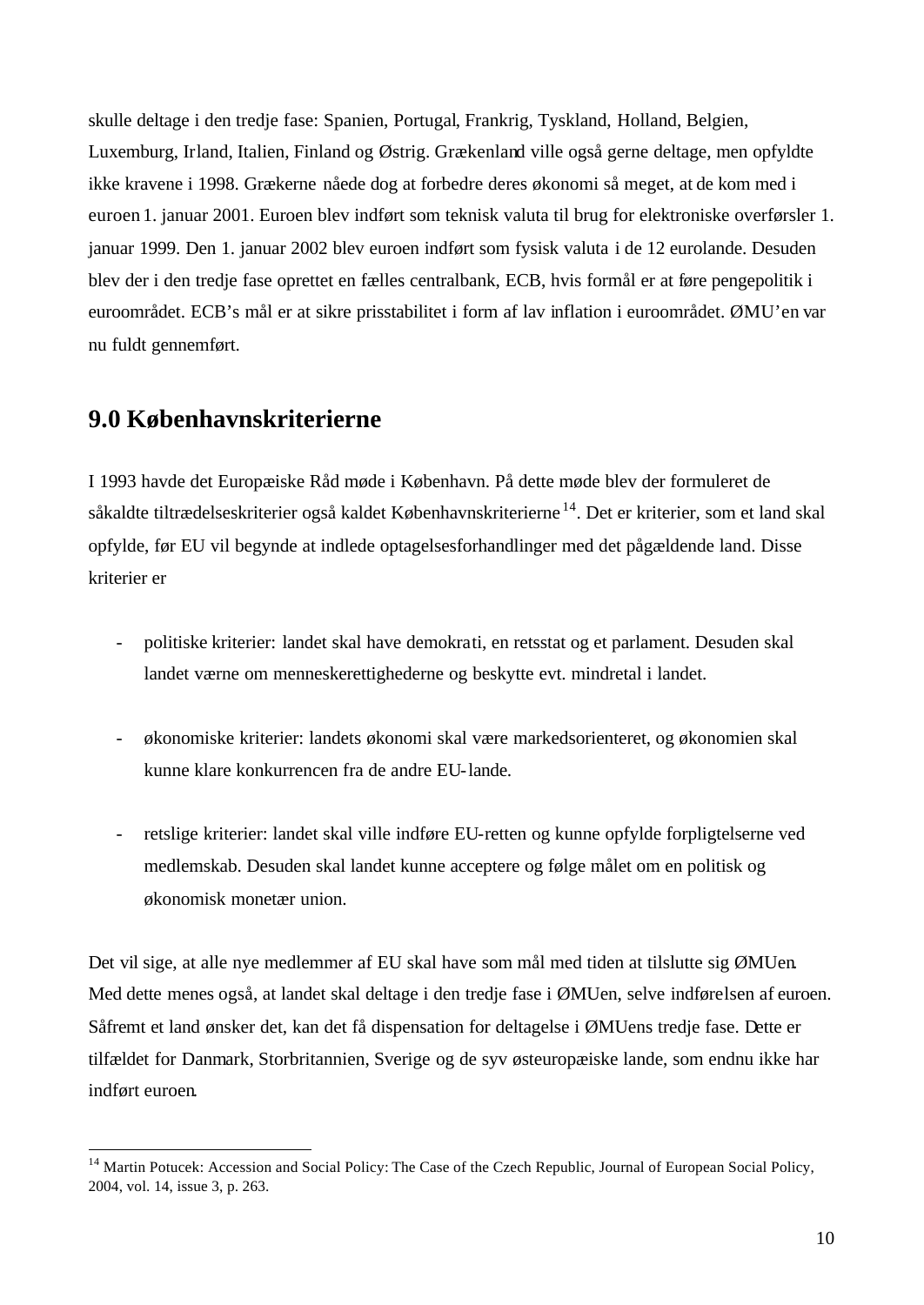#### **10.0 Østudvidelsen**

Den 1. maj 2004 blev ti nye lande medlemmer af EU. Østudvidelsen var hermed en realitet. Disse nye lande var Tjekkiet, Slovakiet, Slovenien, Estland, Letland, Litauen, Polen, Ungarn, Cypern og Malta<sup>15</sup>. Alle ti lande havde ved medlemskab det langsigtede mål at indføre euroen. For at et land kan indføre euroen, er det et krav i Maastricht traktaten, at landet har deltaget i valutakurssamarbejdet ERMII i mindst to år. Dette samarbejde stiller krav til sunde offentlige finanser, samt en lav rente og inflation, jf. afsnittet om Maastricht traktaten nedenfor. Alle landene har som mål, at opholdet i ERMII skal være så kort som muligt. Slovenien, Estland og Letland blev optaget i ERMII i juni 2004, mens Litauen, Malta og Cypern blev optaget i maj 2005. Slovakie t blev optaget i ERMII i november 2005, mens Polen, Ungarn og Tjekkiet endnu ikke deltager i ERMII<sup>16</sup>. Landenes optagelser i valutakurssamarbejdet på forskellige tidspunkter viser styrken i de enkelte landes økonomier. De lande, som i dag deltager i valutasamarbejdet, har typisk haft en fastkurspolitik overfor euroen i en årrække inden starten på samarbejdet. Flere af de nye medlemslande har i en årrække haft høj økonomisk vækst, og i sådan en situation kan det være godt at holde en fast kurs overfor euroen. Hvis landene fører en troværdig fastkurspolitik, vil rentespændet til euroland falde og borgerne kan derved låne til en lavere rente, hvilket vil øge investeringerne og husholdningernes forbrug og derigennem være med til at opretholde en høj økonomisk vækst i landet. Desuden vil lande, som knytter deres valuta til euroen, følge euroområdets målsætning om en lav inflation. Lande med høj økonomisk vækst kan således opnå en lavere inflation end deres økonomiske vækst ellers ville kræve.

Slovenien blev det første af østlandene til at indføre euroen. Dette skete 1. januar 2007 efter at Slovenien havde deltaget i ERMII siden juni 2004<sup>17</sup>. Antallet af eurolande udgjorde på daværende tidspunkt 13 lande. Et år senere 1. januar 2008 indførte Malta og Cypern euroen. Euroområdet udgør nu 15 lande og omfatter 320 mio. af EU's samlede 495 mio. borgere<sup>18</sup>.

<sup>&</sup>lt;sup>15</sup> Finansministeriet: Samarbejdet om den økonomiske politik i EU, 2005, p. 145.

<sup>&</sup>lt;sup>16</sup> EU-Kommissionen: "Forslag til Rådets beslutning i henhold til traktatens artikel 122, stk. 2, om Slovakiets indførelse af den fælles valuta den 1. januar 2009", maj 2008, p. 7.

 $17$  Report from the Commission, Convergence Report on Slovenia, 2006, p. 5.

<sup>18</sup> http://www.eu-oplysningen.dk/nyheder/euidag/2008/januar/eurozonen/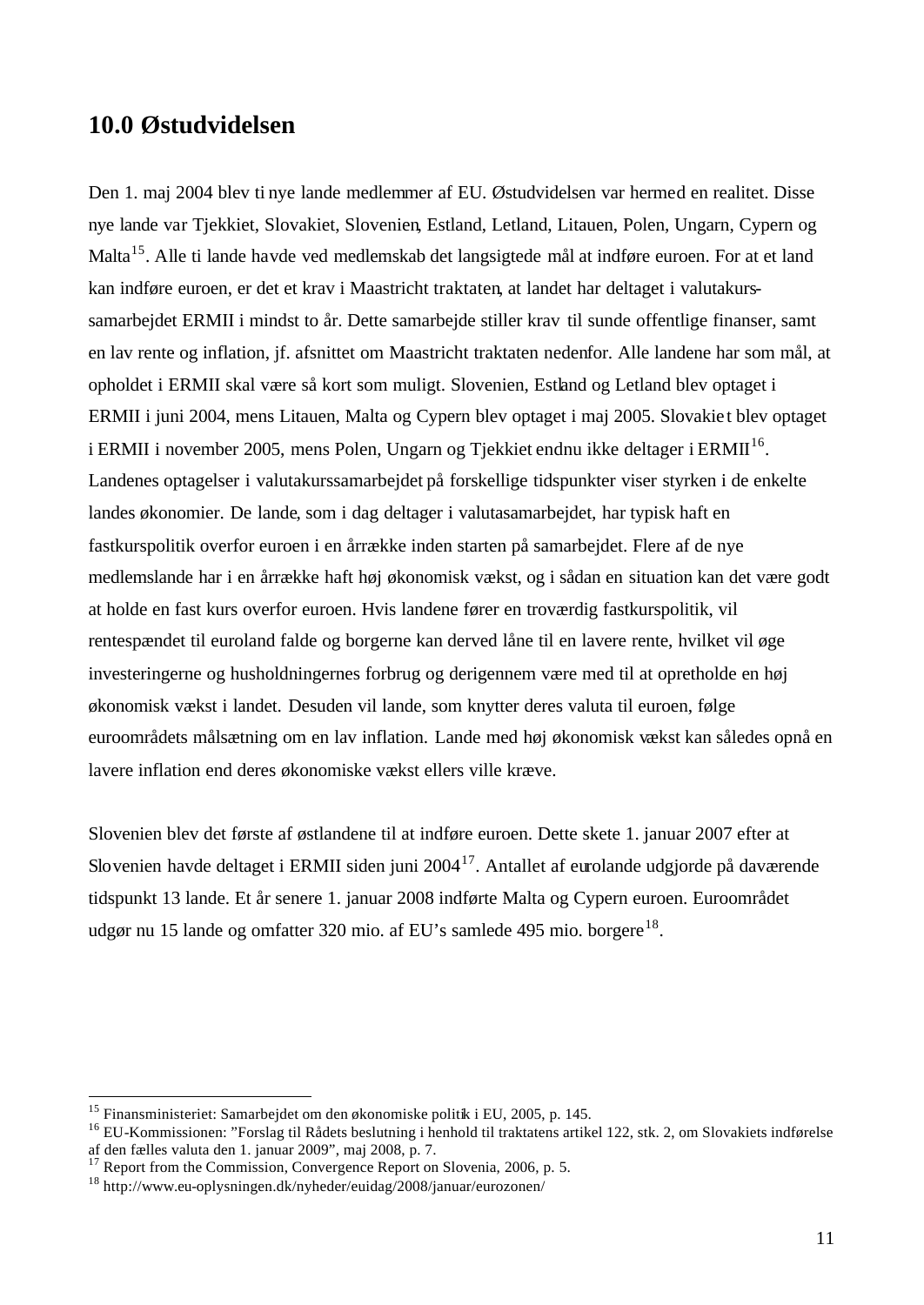# **11.0 Maastricht traktaten**

l

For at sikre at eurolandenes økonomier er nogenlunde ens, er der i Maastricht traktaten opstillet fem kriterier, som et land skal opfylde, før det kan deltage i ØMUens 3. fase. Disse såkaldte konvergenskriterier er opstillet i Traktatens artikel 121, stykke 1<sup>19</sup>. Disse krav er:

- **Prisstabilitet.** Medlemslandet skal have en lav inflation. Dette er defineret som, at inflationen i et medlemsland ikke må ligge mere end 1,5%-point over gennemsnittet af de tre medlemslande, som har den laveste inflation.
- **Underskuddet på de offentlige finanser.** Det enkelte medlemsland må ikke have for stort et underskud på de offentlige finanser. Hovedreglen er, at underskuddet ikke må overstige 3% af landets bruttonationalprodukt. Hvis et land har reduceret sit underskud markant, og underskuddet har stabiliseret sig omkring 3%, kan det undtagelsesvis accepteres, at det overstiger 3%. Det samme gør sig gældende, hvis der er tale om en mindre overskridelse som følge af en ekstraordinær situation.
- **Offentlig gæld.** Den andel, som den offentlige bruttogæld udgør af bruttonationalproduktet, må som hovedregel ikke overstige 60%. Dette kan dog undtagelsesvis tillades, hvis gælden er blevet mindsket drastisk og nærmer sig de 60%.
- **Stabil valuta.** Medlemslandet skal have deltaget i valutasamarbejdet ERMII i mindst to år. I denne periode må der ikke have været store udsving i landets valuta. Desuden må landet heller ikke på eget initiativ have nedskrevet sin valuta.
- **Lav rente.** Medlemslandet skal tilstræbe at opnå et lavt renteniveau. Dette er defineret som, at landets nominelle langfristede rente ikke må være højere end 2%-point af gennemsnittet af de tre lande, som har opnået de laveste prisstigninger.

Meningen med at indføre kravet om sunde offentlige finanser er, at hvis det enkelte land i gennemsnit kan balancere den offentlige saldo, kan det tillade sig at køre med et lille underskud i tilfælde af recession uden at overskride grænsen på 3 procent. Maastricht traktatens store vægt på

<sup>&</sup>lt;sup>19</sup> Balázs Égert et al: Asymmetric Fluctuation Bands in the ERM and ERMII, Eastern European Economics, 2005, vol. 43, no. 1, p. 91.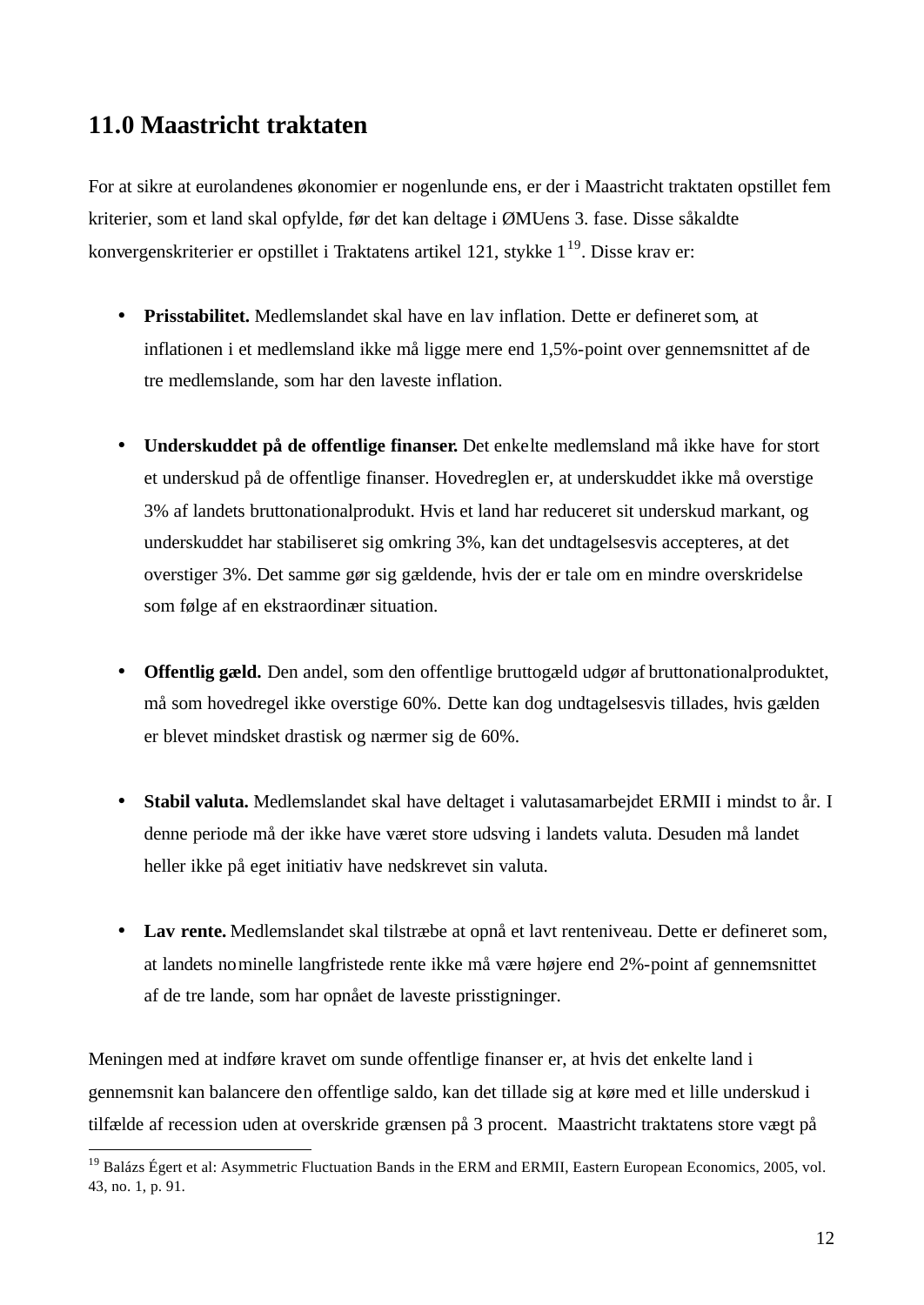prisstabilitet og sunde offentlige finanser skyldes, ifølge Ole Bus Henriksen, mange landes dyrekøbte erfaringer fra årtierne inden ØMUen med negative virkninger af høj inflation og store offentlige budgetunderskud $^{20}$ .

Desuden er det ifølge Maastricht traktaten et krav, at landenes nationale lovgivning er forenelig med Maastricht traktaten og reglerne for ECB og Det Europæiske System af Centralbanker – også kaldet ECB-statutten $^{21}$ . ECB-statutten kræver blandt andet, at landets centralbank skal være uafhængig.

# **12.0 Stabilitets- og Vækstpagten**

Mens Maastricht traktaten udgør det traktatmæssige grundlag for alle EU-lande, udgør Stabilitetsog Vækstpagten (SVP) det regelmæssige grundlag for eurolandene<sup>22</sup>. De lande, som har indført euroen, har overladt deres penge- og valutapolitik til ECB. Derfor kan eurolandene kun anvende finanspolitikken til at stabilisere udsvingene i de økonomiske konjunkturer. For at undgå at et euroland i tilfælde af et konjunkturtilbageslag fører en meget ekspansiv finanspolitik, fx ved at iværksætte større offentlige bygningsarbejder, er der i SVP angivet nogle rammer for de enkelte landes finanspolitiske dispositioner. SVP trådte i kraft ved ØMUens tredje fase 1. januar 1999 og har til formål at sikre, at landene kører med sunde offentlige finanser. Pagten, som indfører strengere krav end kriterierne i Maastricht traktaten, består af tre dele<sup>23</sup>:

#### - **Det Europæiske Råds resolution af 17. juni 1997 om Stabilitets- og Vækstpagten.**

Denne resolution skal sikre, at procedurerne for budgetovervågning bliver implementeret i medlemslandenes nationale lovgivning. I disse procedurer er bl.a. et krav om, at den offentlige saldo skal være tæt på balance eller vise overskud. Medlemslandene skal forsøge at opfylde dette krav på mellemlangt sigt.

<sup>&</sup>lt;sup>20</sup> Ole Bus Henriksen et al: Danmark og den Økonomiske og Monetære Union, 1995, p. 37.

<sup>21</sup> Finansministeriet: Samarbejdet om den økonomiske politik i EU, 2005, p. 153.

<sup>&</sup>lt;sup>22</sup> Lisa Fingland & Stephen J. Bailey: The EU's Stability and Growth Pact: Its Credibility and Sustainability, Public Money and Management, 2008, vol. 28, issue 4, p. 223.

<sup>23</sup> http://www.eu-oplysningen.dk/emner/euro/SVP/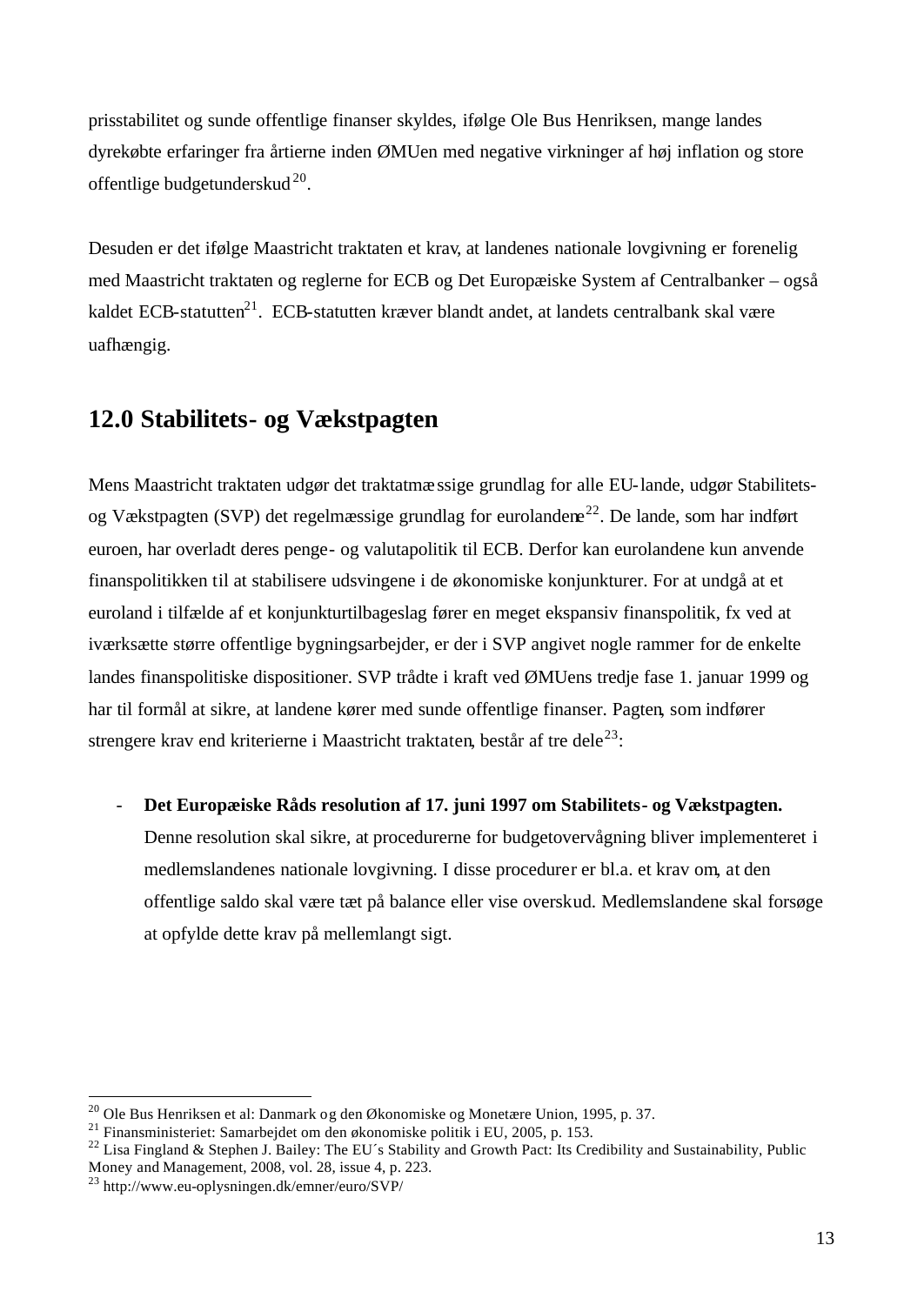- **Rådets forordning nr. 1466/97 af 7. juli 1997 om overvågning af budgetstillingerne og samordningen af de økonomiske politikker.** Denne forordning er den præventive del af pagten. Gennem overvågning af grænseværdierne i Maastricht traktaten og udarbejdelse af stabilitets- og konvergens programmer er det hensigten, at eventuelle overskridelser af grænseværdierne kan undgås gennem "early warning signals". Det enkelte medlemsland kan dog i tilfælde af enoverskridelse af grænseværdierne ikke pålægges økonomiske sanktioner.
- **Rådets forordning nr. 1467/97 af 7. juli 1997 om proceduren for uforholdsmæssige store underskud.** Denne forordning er den kontrollerende del af pagten og præciserer procedurerne i Traktaten vedrørende uforholdsmæssige store underskud. I sidste instans gør forordningen det muligt at pålægge det enkelte land en bøde, hvis det kører med for store underskud. Bødesanktionen har til formål at virke præventivt, således at de enkelte lande ikke overskrider grænseværdierne.

Pagten har således en dobbeltrolle: 1) en præventiv rolle ved gennem budgetovervågning at opfange "early warning signals" og 2) en straffende rolle ved tildeling af bøder ved for store underskud. Hovedformålet med pagten er at undgå en underminering af eurolandenes pengepolitik. En sådan underminering kan ske, hvis et euroland opererer med et uforholdsmæssigt stort underskud. Da eurolandene kun kan føre egen finanspolitik, er de finanspolitiske stabilisatorer af stor betydning. De finanspolitiske stabilisatorer vil i en højkonjunktur automatisk forbedre de offentlige budgetter som følge af, at færre folk modtager dagpenge, er på offentlig forsørgelse mv. Det omvendte er tilfældet i en lavkonjunktur, hvor de offentlige budgetter automatisk bliver forværret. Derfor kaldes de finanspolitiske stabilisatorer også for automatiske stabilisatorer.

Ved i pagten at indføre målet om en offentlig saldo tæt på balance eller i overskud, mindskes betydningen af de finanspolitiske stabilisatorer. Derved kan det enkelte medlem forhåbentlig undgå at overskride grænseværdierne, hvis landet kommer i recession.

Pagten har dog været kritiseret for at tage for meget hensyn til prisstabilitet og ikke tage hensyn til fx fuld beskæftigelse<sup>24</sup>. Det er dog også først, når eurolandene oplever en recession, at pagten skal stå sin styrkeprøve. Hvis et eller flere lande oplever en periode med høj arbejdsløshed, kan de blive fristet til at føre en ekspansiv finanspolitik for at sætte gang i beskæftigelsen.

<sup>24</sup> Torben M. Andersen et al: Beskrivende dansk økonomi, 2002, p. 245.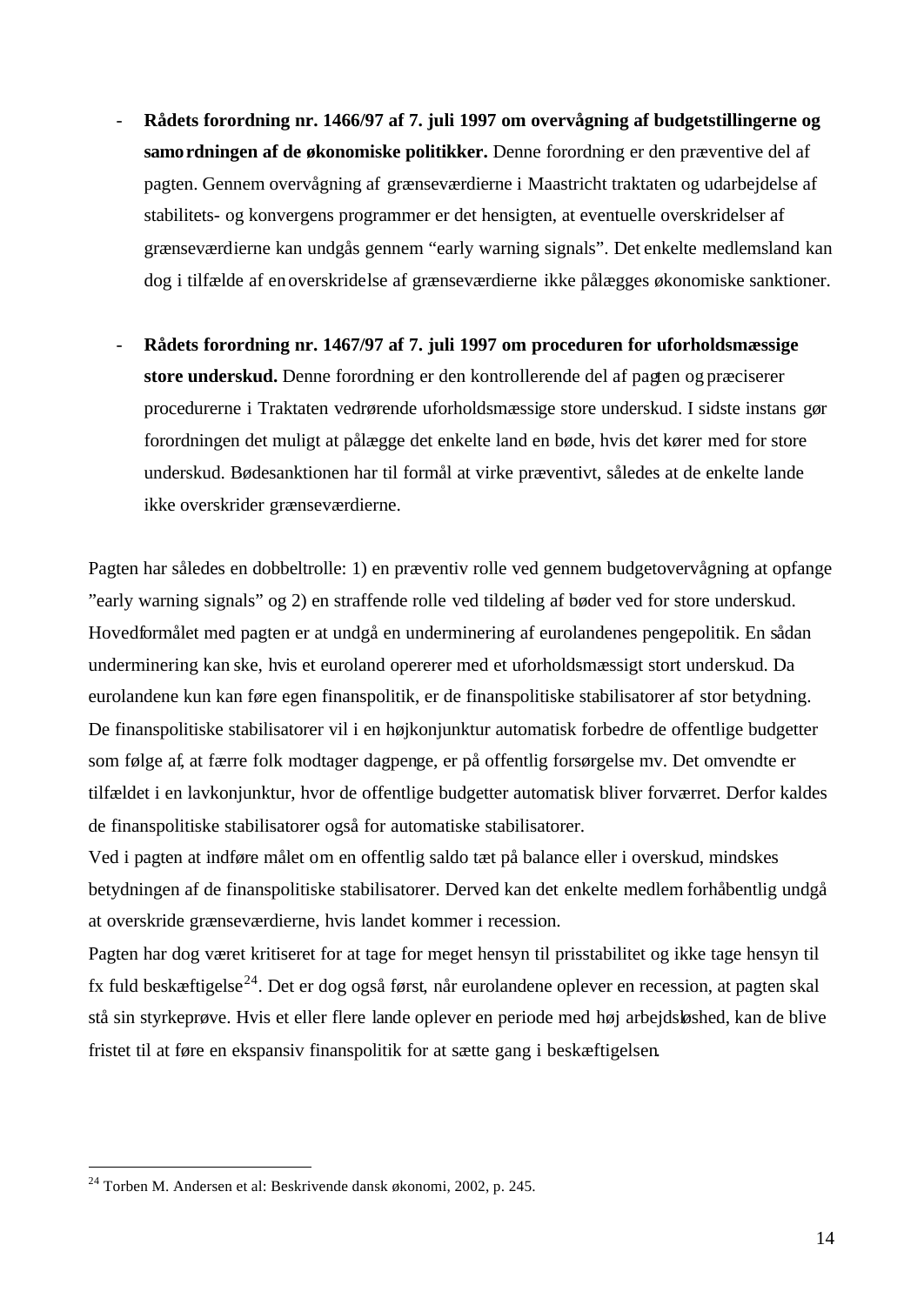#### **13.0 Teorien om optimale valutaområder**

I dette afsnit beskrives teorien for optimale va lutaområder, som den oprindelig blev formuleret af Robert Mundell. I afsnit 13.1 gives en oversigt over de OCA-kriterier, som er afgørende for, at lande tilsammen vil udgøre et optimalt valutaområde. Afsnit 13.2 beskriver, hvorledes økonomerne Ronald I. McKinnon og Peter B. Kenen har tilpasset teorien siden Mundell. I afsnit 13.3 beskrives, hvordan finanspolitikken i en monetær union kan koordineres. Afsnit 13.4 ser på, hvordan Jesper Jespersen, som en af de nyere økonomer, har tilpasset teorien. Desuden redegøres der for det empiriske arbejde af Alesina, Barro og Tenreyro. Endelig ser afsnit 14.0 på endogeniteten i teorien om optimale valutaområder.

Til at vurdere euroområdets effektivitet anvendes teorien om optimale valutaområder af Robert A. Mundell. Mundell anses af mange økonomer som faderen til teorien om optimale valutaområder<sup>25</sup>. I sin oprindelige artikel fra 1961, A Theory of Optimum Currency Areas, argumenterer han for, at to lande med hver sin valuta eller et område bestående af to regioner, som anvender samme valuta, kan vælge mellem inflation eller arbejdsløshed<sup>26</sup>. Hvis vi kalder de to lande for land 1 og land 2, forestiller han sig en initial situation, hvor land 1 producerer vare A, og land 2 producerer vare B. Begge lande er i en situation med fuld beskæftigelse og balance på betalingsbalancen og har hver sin valuta. Vi forestiller os nu, at der sker et asymmetrisk efterspørgselschok, således at forbrugerne skifter fra at efterspørge vare A til at efterspørge vare B. Det vil skabe arbejdsløshed i land 1 og inflationspres i land 2. Hvis priserne i land 2 gerne må stige, vil noget af den pludselig opståede arbejdsløshed i land 1 falde over tid. Men hvis land 2 fører en stram pengepolitik, fordi det ikke ønsker at priserne skal stige, så vil land 1 mærke den fulde effekt af et efterspørgselschok i økonomien. For at der igen kan komme ligevægt i økonomien i land 1 må realindkomsten falde, og hvis det ikke kan finde sted gennem handel med land 2, så må produktionen og beskæftigelsen i land 1 falde. Mundells konklusion er derfor, at lande med overskud på betalingsbalancen (som land 2's situation efter det asymmetriske chok), og hvor den pengepolitiske enhed ikke tillader inflation, betyder det, at den samlede økonomi for både land 1 og land 2 vil blive forværret. For at undgå at blive ramt af asymmetriske chok, er det derfor vigtigt, at begge lande har en diversificeret eksportsammensætning. Desuden er det afgørende, hvor åbent det enkelte land er, det vil sige, hvor stor samhandel landet har med omverdenen. Hvis landet har en stor udenrigshandel, vil det alt andet

<sup>&</sup>lt;sup>25</sup> Se fx Eichengreen, EMU: An Outsider's Perspective, 1996, p. 6 eller Ronald I. McKinnon:Optimu m Currency Areas and Key Currencies:Mundell I versus Mundell II, JCMS, 2004, vol. 42, no. 4, p. 689.

 $^{26}$  Robert A. Mundell: A Theory of Optimum Currency Areas, American Economic Review, Sept. 1961, vol. 51, p. 658-659.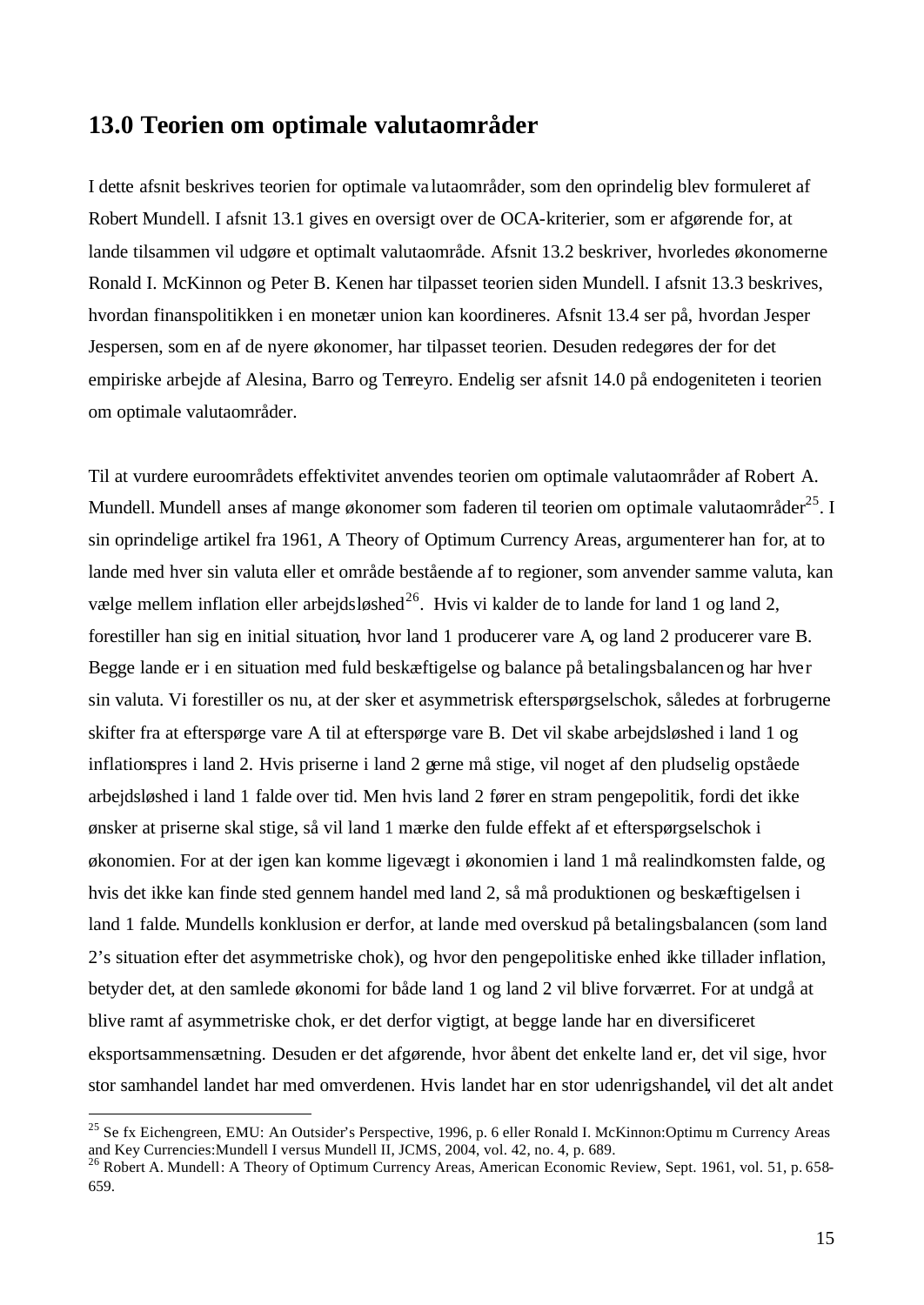lige være mere sårbar overfor chok i økonomien. Dette er situationen for to lande med hver sin valuta.

Viser nu på et område med *samme* valuta, men som består af region 1 og 2, som producerer hhv. vare A og B. Begge regioner har som udgangspunkt fuld beskæftigelse og balance på betalingsbalancen. Hvis efterspørgslen pludselig skifter fra vare A til vare B, så vil det skabe arbejdsløshed i region 1 og inflation i region 2. Desuden vil region 2 få overskud på sin betalingsbalance. Hvis den nationale regering fører en fuld-beskæftigelses- politik, så vil centralbanken øge pengeudbuddet. Dette vil øge inflationspresset i region 2 og priserne på vare B vil stige. Grundet de høje priser på vare B, vil efterspørgslen efter vare B falde, mens efterspørgslen efter vare A vil stige. Dette vil betyde lavere beskæftigelse i region 2 og større beskæftigelse i region 1. Det vil sige, at hvis regeringen følger en fuld-beskæftigelses-politik, så vil der ske en skævvridning af inflationen i ét valutaområde bestående af flere regioner.

Samlet kan konkluderes, at i to lande med selvstændige valutaer, hvor de nationale regeringer ønsker fuld beskæftigelse, afhænger niveauet af beskæftigelsen af, om landet, som får overskud på betalingsbalancen, er villig til at lade inflationen stige for at landet med betalingsbalanceunderskud kan øge sin beskæftigelse. I et område med to regioner, men med samme valuta, kræver målet om lav inflation, at regeringen vil tillade regioner med underskud på betalingsbalancen også at have arbejdsløshed. Begge typer af valutaområder kan ikke både opnå høj beskæftigelse og lav inflation blandt alle dets medlemmer. De er således nødt til at vælge, om de vil prioritere høj beskæftigelse eller lav inflation.

Ifølge Mundell er et valutaområde med samme valuta nødt til at have mobile produktionsfaktorer, for at valutaområdet kan fungere optimalt<sup>27</sup>. Det vil sige, at der skal være fri bevægelighed af arbejdskraft og kapital inden for valutaområdet. Hvis der ikke er fri faktormobilitet inden for et område med samme valuta, og en region i området pludselig oplever stor efterspørgsel efter dets varer, så kan man ikke forvente, at landets nationale valuta vil fungere som stabilisator i økonomien. Man må derfor forvente, at der vil være regioner i valutaområdet, som enten har arbejdsløshed eller inflation.

<sup>&</sup>lt;sup>27</sup> Robert A. Mundell: A Theory of Optimum Currency Areas, American Economic Review, Sept. 1961, vol. 51, p. 661.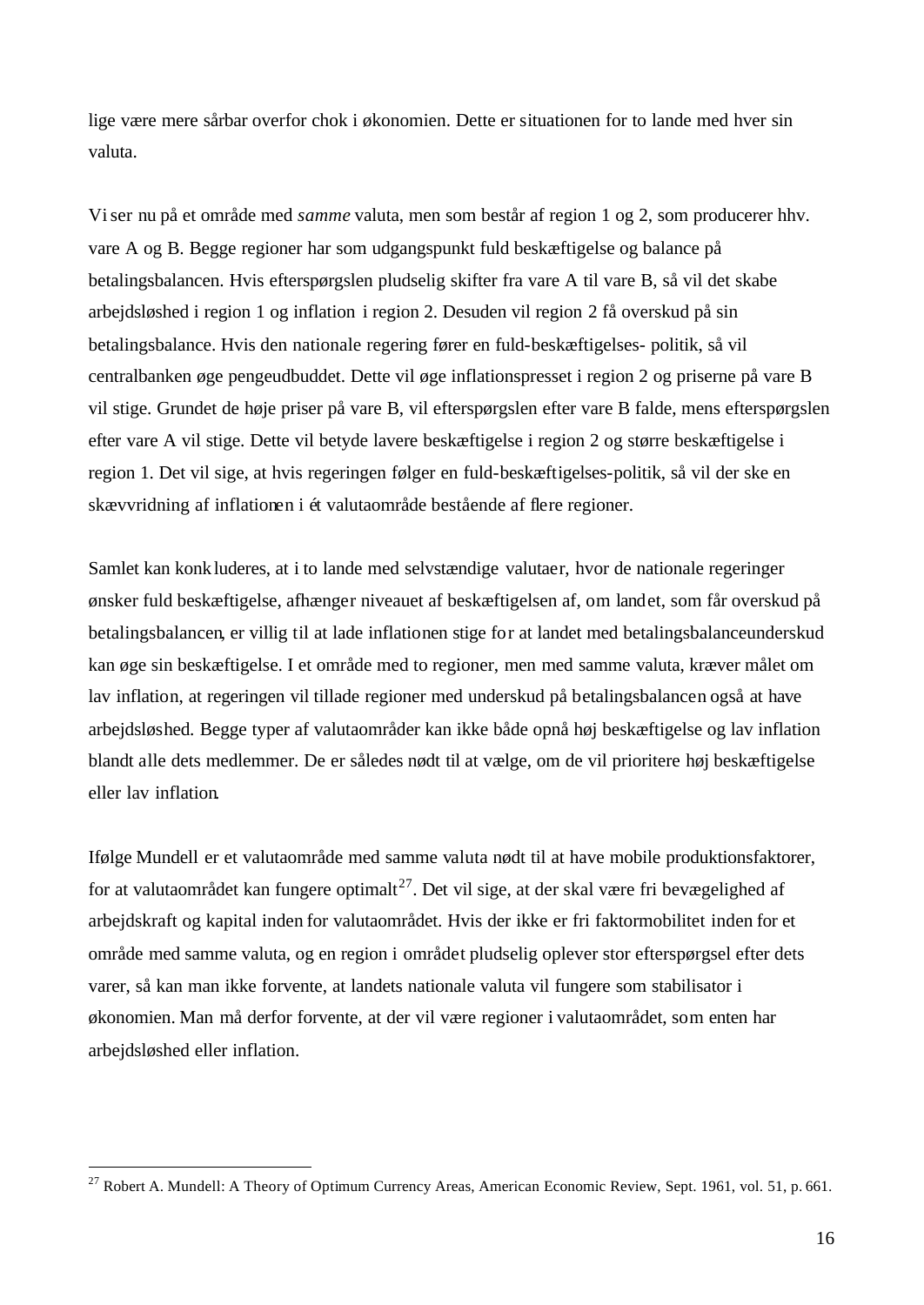Hvis man kun ser på faktormobilitet, vil et optimalt valutaområde være et så afgrænset område, hvor der ikke eksisterer "øer" af arbejdsløshed<sup>28</sup>. Dette ville i det ekstreme tilfælde betyde, at der skulle eksistere mange valutaområder med hver sin valuta. Hvis dette var tilfældet, ville vekselomkostningerne ved at handle mellem forskellige områder stige voldsomt. Mundell argumenterer således for, at produktionsfaktorernes mobilitet er afgørende for valutaområdets stabilitet og ikke dets udbredelse! Desuden må et valutaområde ikke være så lille, at én spekulant kan påvirke markedsprisen eller valutakursen i området<sup>29</sup>.

Omfanget af valutaområdets udbredelse er i høj grad empirisk bestemt. Her spiller politik en stor rolle. Det er en af forklaringerne på, at stort set hvert land på Mundells tid havde sin egen valuta. Valutaen var og er et udtryk for et lands selvstændighed/nationalitet og har derfor ikke så meget at gøre med, om et land består af regioner med både høj og lav arbejdsløshed<sup>30</sup>. En anden forklaring er, at både den finansielle integration og handlen mellem lande ikke var så udbredte som i dag.

Mundell var, da han skrev sin artikel, inspireret af den engelske nationaløkonom John Maynard Keynes<sup>31</sup>. I 1936 udgav Keynes sin bog "The General Theory of Employment, Interest and Money", som var et opgør med den daværende måde at tænke finanspolitik på<sup>32</sup>. Indtil krisen i 1930'erne med høj arbejdsløshed, som fulgte efter børskrakket i 1929, var de fleste nationaløkonomer af den opfattelse, at statens budget skulle balancere eller evt. udvise et lille overskud. Man betragtede statens regnskab som en virksomheds regnskab. Staten skulle spille en *passiv* rolle ved at påvirke samfundsøkonomien så lidt som muligt. Økonomerne troede, at markedskræfterne ville tilpasse udbud og efterspørgsel og derigennem sikre fuld beskæftigelse i samfundet<sup>33</sup>. Men massearbejdsløsheden i 1930'erne viste, at der kunne opstå en længere periode på flere år, hvor arbejdsmarkedet var i ubalance. Det var med baggrund i den økonomiske krise, at Keynes udgav sin bog i 1936. Keynes gjorde oprør med økonomernes måde at tænke finanspolitik på og argumenterede for, at staten burde spille en *aktiv* rolle i samfundsøkonomien. I en situation med høj arbejdsløshed skal staten gennem intervention påvirke den samlede efterspørgsel. Staten kan påvirke efterspørgslen i økonomien på forskellige måder. En måde at påvirke efterspørgslen kan ske ved, at det offentlige iværksætter offentlige anlægsarbejder, som vil øge efterspørgslen og beskæftigelsen. Staten ville så køre med underskud, men dette kunne finansieres ved at sælge

<sup>&</sup>lt;sup>28</sup> Robert A. Mundell: A Theory of Optimum Currency Areas, American Economic Review, Sept. 1961, vol. 51, p. 662.

<sup>&</sup>lt;sup>29</sup> Robert A. Mundell: A Theory of Optimum Currency Areas, American Economic Review, Sept. 1961, vol. 51, p. 663.

<sup>&</sup>lt;sup>30</sup> Et andet ofte brugt argument ved at have sin egen valuta er, at staten kan udnytte sit møntregale, det vil sige udstede underlødige mønter med en lavere værdi end den påtrykte værdi.

<sup>31</sup> Peter B. Kenen: Currency unions and policy domain, 2000, p. 3-4.

<sup>&</sup>lt;sup>32</sup> Kureer & Lundgren: International Økonomi, 2000, p. 300.

<sup>33</sup> Dette er den liberalistiske tankegang, som var herskende, da Keynes publicerede sit værk.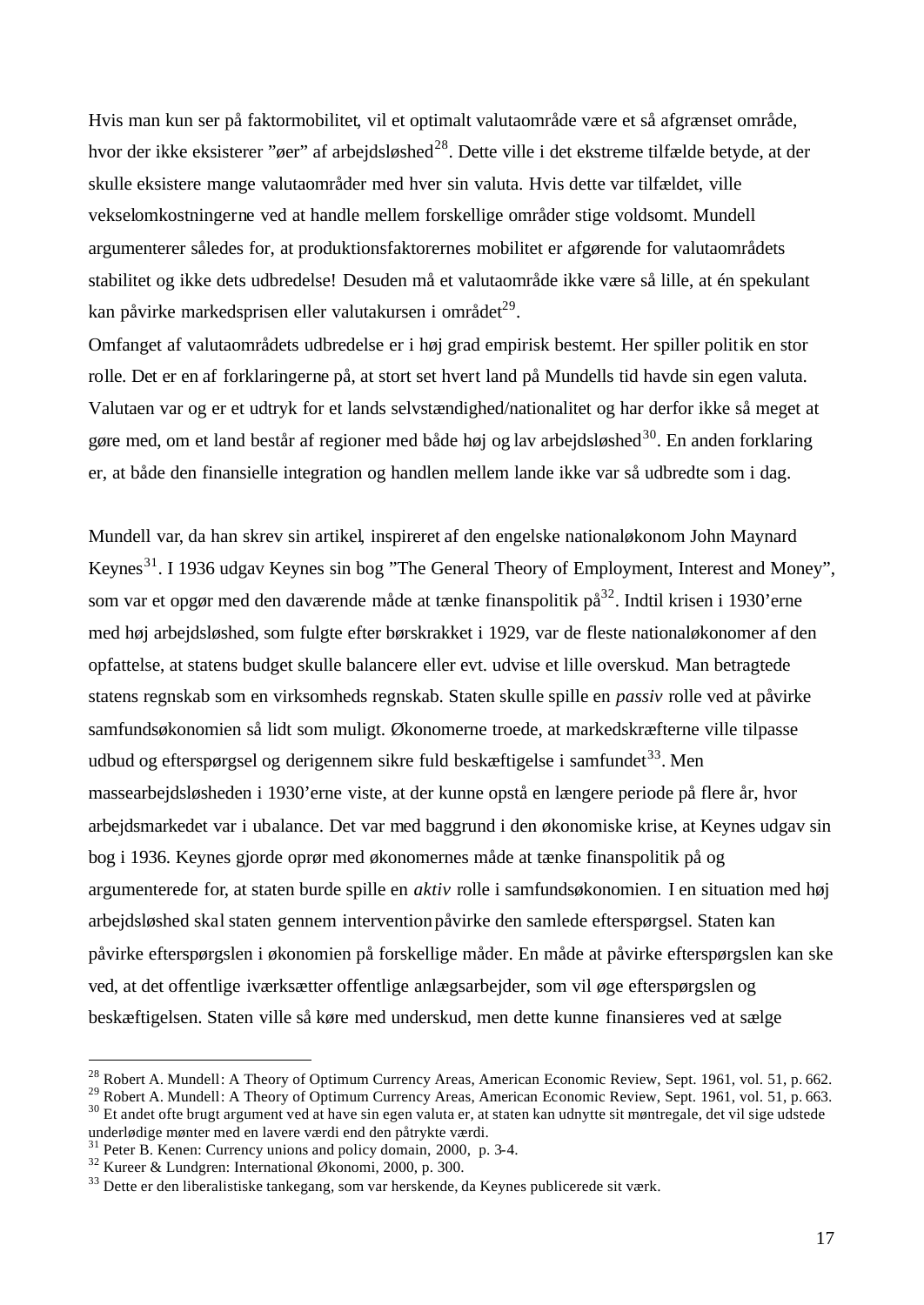statsobligationer<sup>34</sup>. Når de gode tider kom igen, kunne staten så føre en stram finanspolitik ved at hæve skatterne.

Mundells to eksempler, hvor regeringen enten ønsker stabile priser eller fuld beskæftigelse i samfundet viser, at Mundell er af den opfattelse, at regeringen bør spille en aktiv rolle i samfundet. Mundells tankegang er således inspireret af keynesianismen<sup>35</sup>. Det er værd at bemærke, at Mundells eksempler kun inddrager to lande i situationen, hvor et asymmetrisk chok rammer økonomien. Derfor vil situationen i det ene land altid være et spejlbillede af situationen i det andet: Hvis det ene land oplever et fald i produktionen og som følge heraf stigende arbejdsløshed, vil det andet land opleve produktionsstigninger og faldende arbejdsløshed. Dette vil ikke være tilfældet i en valutaunion bestående af flere lande. Situationen med to lande ændrer dog ikke grundlæggende ved problemstillingen om, at der vil opstå problemer, hvis et land i en valutaunion rammes af et asymmetrisk chok.

Desuden kan tilføjes, at hvis de to lande i Mundells eksempel havde en central finanspolitisk enhed, som udøvede finanspolitik i begge lande, ville sådan en institution kunne afbøde effekterne af et asymmetrisk chok i økonomien<sup>36</sup>. I tilfælde af et asymmetrisk chok, hvor efterspørgslen skifter fra land 1 til land 2, vil virksomhedernes afsætning i land 2 stige. Som en følge heraf vil skatteindtægterne fra land 2 stige, men skatteindtægterne fra land 1 vil falde. Derfor vil valutaunionen samlet set ikke opleve den store effekt af et asymmetrisk chok, hvilket igen skyldes, at det ene land vil være et spejlbillede af det andet lands situation.

## **13.1 OCA-kriterier**

l

Mundell giver ikke eksplicit isin artikel en oversigt over de OCA-kriterier (afledt af den engelske betegnelse Optimum Currency Area), som er afgørende for, at flere lande tilsammen vil udgøre et optimalt valutaområde, som samtidig vil være stabilt. Disse kriterier kan dog udledes gennem Mundells eksempler i artiklen. Jo flere kriterier landene opfylder, jo mere fordelagtigt er det for demat indtræde i et valutasamarbejde eller indgå i en valutaunion. Kriterierne er:

<sup>34</sup> Kureer & Lundgren: International Økonomi, 2000, p. 301.

<sup>35</sup> Bemærk, at jeg ikke direkte kategoriserer Mundell til at være keynesiaist. Det kan tilføjes, at de lærde økonomer langt fra er enige i, hvordan Mundell bør kategoriseres. Peter B. Kenen kategoriserer Mundell som værende keynesiaist (Kenen (2000) p. 3-4), Jesper Jespersen kategoriserer Mundell som værende en blød monetarist (Jespersen (2000) p. 9), mens Brian C. Anderson et al mener, at Mundell er en monetarist (Anderson et al (2004) p. 33). Det er dog værd at bemærke, at Mundell siden 1961 har tilpasset sin teori om optimale valutaområder, jf. Paul De Grauwe (2006), p.715. <sup>36</sup> Peter B. Kenen: Currency unions and policy domain, 2000, p. 7.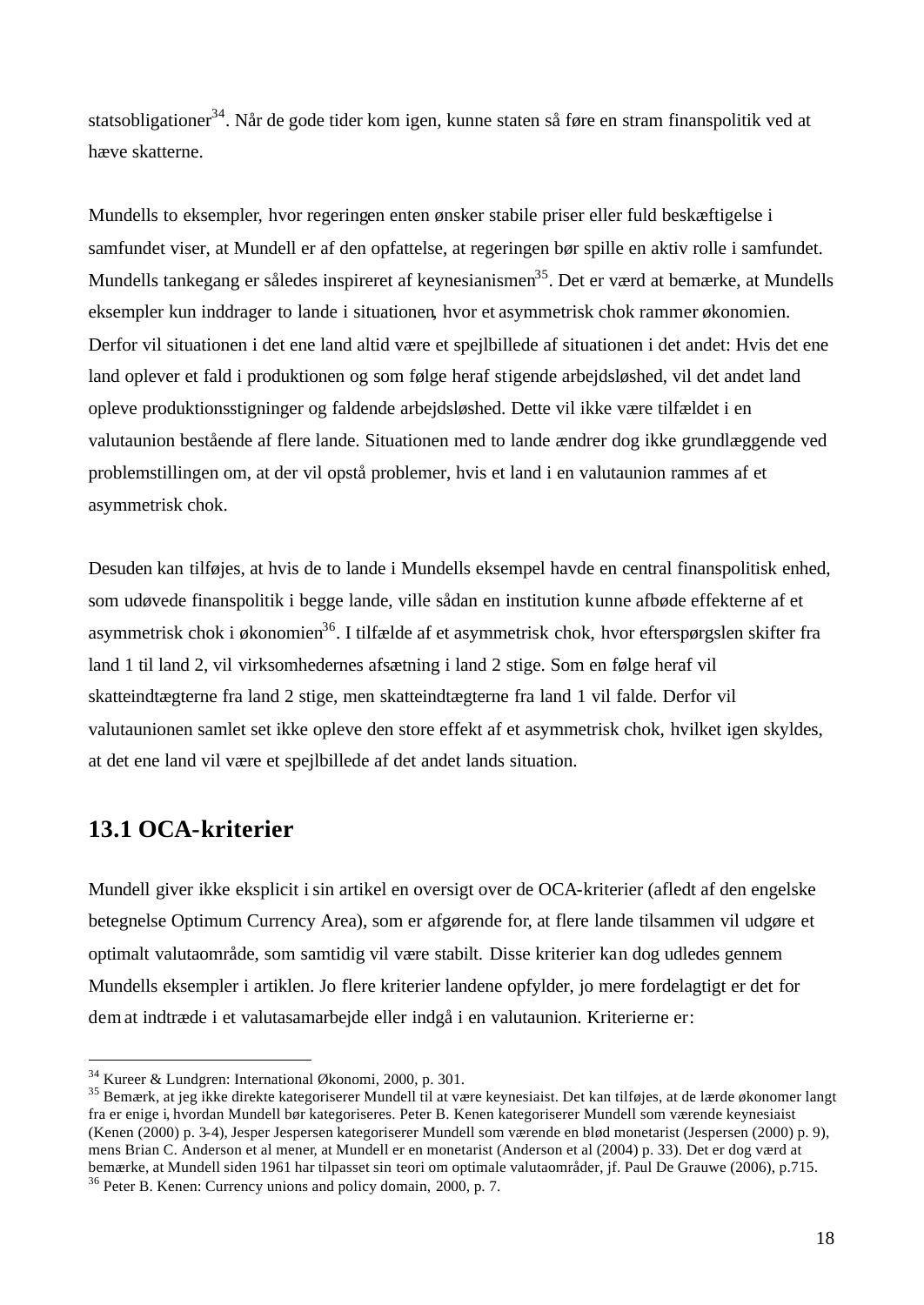- **Fravær af pludselige asymmetriske chok.** Hvis et land inden for en valutaunion pludselig rammes af et asymmetrisk chok, kan landet ikke devaluere sig ud af krisen.
- **Høj grad af eksportsammensætning og samhandel.** Jo mere diversificeret en eksport landene i en valutaunion har, desto mindre er sandsynligheden for, at valutaunionen rammes hårdt af et asymmetrisk efterspørgselschok efter en bestemt vare. Desto mere de enkelte lande eksporterer til hinanden, det vil sige desto større samhandel mellem de enkelte lande, jo flere vekselomkostninger vil de kunne spare, ved at indgå i en valutaunion. En valutaunion kan således tænkes at fremme den bilaterale handel mellem lande.
- **Høj grad af faktormobilitet.** I en valutaunion, hvor de enkelte lande ikke har mulighed for at anvende sin egen valutakurs til tilpasning af økonomien, er det vigtigt, at produktionsfaktorerne arbejdskraft og kapital er mobile. Derved kan det enkelte land undgå produktionstab. Desuden kan der gennem fri bevægelighed af arbejdskraft sikres en mere fleksibel løndannelse og derigennem prisdannelse.
- **Politisk integration.** For at en valutaunion skal kunne fungere optimalt, er det nødvendigt med en høj grad af politisk integration, for som Mundell udtrykker det<sup>37</sup>: "In the real world, of course, currencies are mainly an expression of national sovereignty, so that actual currency reorganization would be feasible only if it were accompanied by profound political changes".

Man kan diskutere, om eurolandene opfylder nogle af disse kriterier, men det er klart, at landene ikke opfylder dem alle. Særligt kan arbejdskraftens mobilitet siges ikke at være opfyldt i euroområdet, jf. afsnittet om Arbejdskraftens mobilitet. Dog kan kravet om politisk integration, overordnet set, siges at være opfyldt med EU's institutionelle opbygning, som minder om opbygningen af et lands magtapparat, med en udøvende magt (Europa-Kommissionen), en lovgivende magt (Ministerrådet) og en dømmende magt (EF-domstolen)<sup>38</sup>. Som beskrevet i afgrænsningen til denne opgave er fokus i opgaven på de økonomiske aspekter. Jeg vil derfor antage, at den politiske integration i eurolandene kan siges at være opfyldt og vil derfor ikke yderligere beskæftige mig med den politiske integration.

 $37$  Robert A. Mundell: A Theory of Optimum Currency Areas, American Economic Review, Sept. 1961, vol. 51, p. 661.

<sup>38</sup> Kureer & Lundgren: International Økonomi, 2000, pp. 118-119.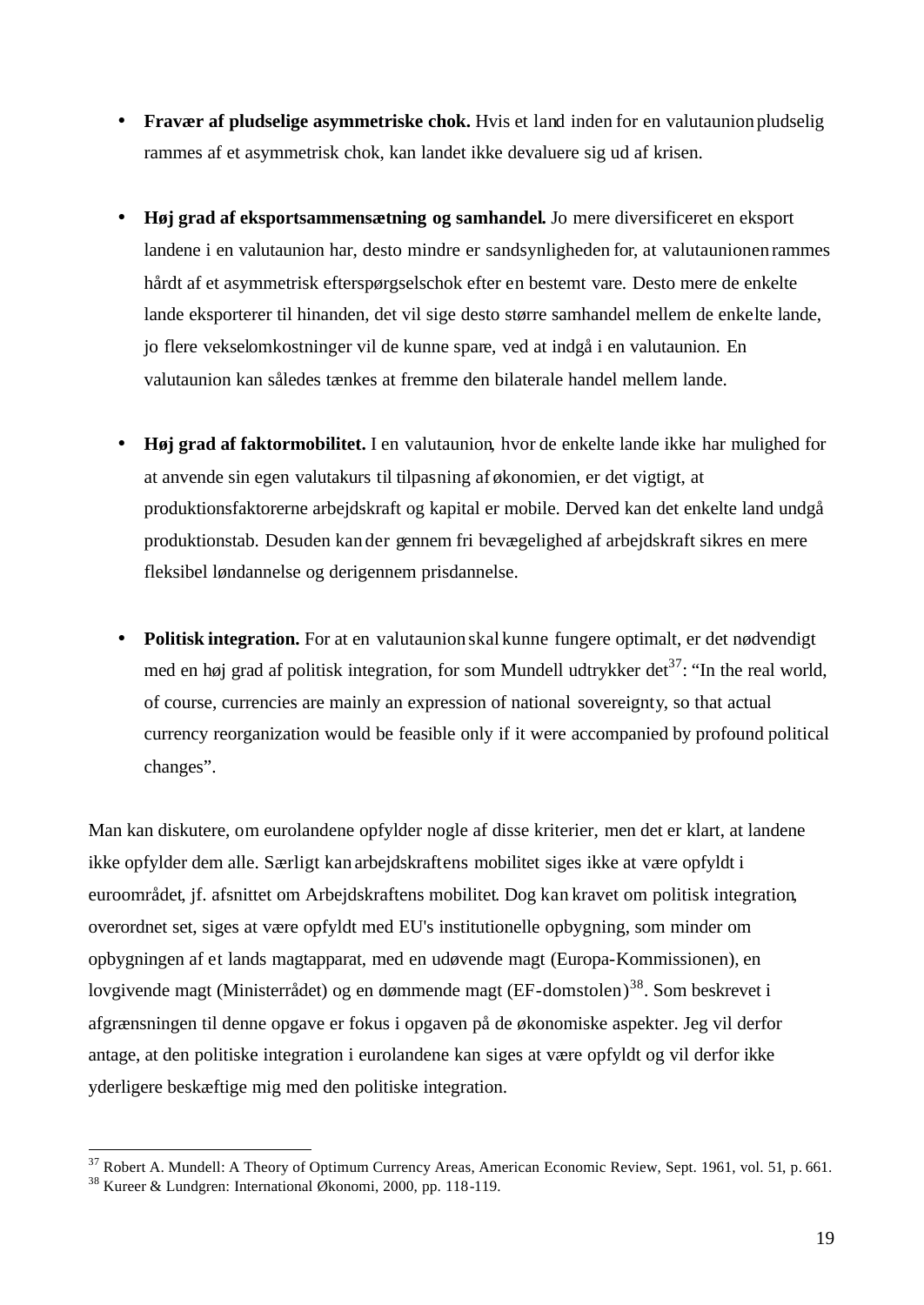Så hvordan kan det så være, at euroområdet består den dag i dag? IMF er kommet med følgende forklaringer<sup>39</sup>.

- Kapitalmobilitet kan erstatte arbejdskraftens mobilitet og derved "lette" tilpasninger i økonomien.
- Den Økonomiske og Monetære Union kan i sig selv fremme mobiliteten af produktionsfaktorerne. Da der kun er en fælles valuta i ØMUen, kan tilpasninger i økonomien ikke finde sted gennem ændringer i valutakursen. Derfor må produktionsfaktorerne tilpasse sig<sup>40</sup>.
- Det mest oplagte alternativ til en fælles valuta er, at hvert land har sin egen flydende valuta. Det enkelte land kan så frit devaluere sin valuta, og derved øge beskæftigelsen. Men ifølge Mundell vil en hurtig devaluering kun hjælpe, så længe der eksisterer en "money illusion" i samfundet. Det vil sige, så snart lønningerne begynder at stige, som følge af de stigende priser, vil beskæftigelsen begynde at falde.
- Fordelen ved ØMUen i form af sparede transaktionsomkostninger for både virksomheder og private er undervurderede $41$ .

# **13.2 Modificering af OCA-teorien**

l

Flere økonomer har siden Mundell offentliggjorde sin artikel i 1961 modificeret og tilpasset OCAteorien. I 1960'erne udgav økonomerne Ronald I. McKinnon og Peter B. Kenen hver en artikel, som eftertiden anser som vigtige byggestene for OCA-teorien. Nedenfor redegøres kort for, hvorledes de to økonomer har bidraget til vores forståelse af OCA-teorien i dag.

McKinnon offentliggjorde i 1963 en artikel, som var en uddybning af Mundells krav til et optimalt valutaområde. McKinnon interesserede sig for, hvor stort et land med egen valuta kan være. Han argumenterer for, at et lille land med en åben økonomi ikke kan bruge sin nominelle valutakurs til at

<sup>&</sup>lt;sup>39</sup> Alexandre Swoboda: Robert Mundell and the Theoretical Foundation for the European Monetary Union, 1999.

<sup>40</sup> Det er faktisk endogeniteten i ØMUen, der her tænkes på. For uddybning heraf henvises til afsnittet om Endogenitet i OCA-teorien.

<sup>41</sup> Økonomerne er dog uenige om, hvor stor effekt ØMUen reelt har haft på den faktiske samhandel. Publikationen 2. kvartalsoversigt 2004 fra Danmarks Nationalbank giver en oversigt over forskellige økonomers bud på den handelsmæssige effekt som følge af ØMUen. Økonomen Rose har beregnet den gennemsnitlige effekt på samhandlen af 24 forskellige økonomers undersøgelser til 86%. Det vil sige, at ØMUen ca. har fordoblet samhandlen mellem landene.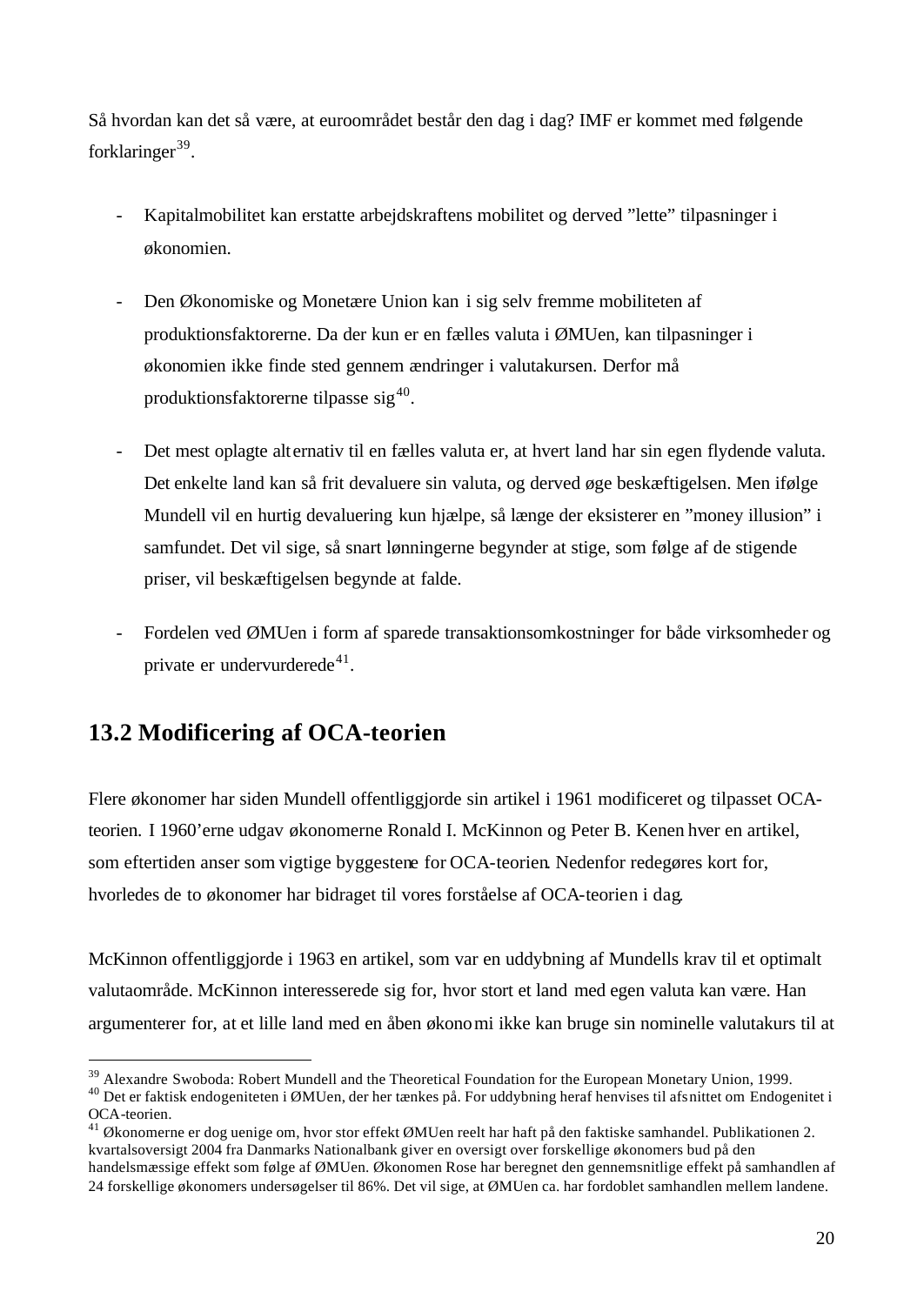afbøde effekterne af et asymmetrisk chok i økonomien<sup>42</sup>. Hvis landet vælger at devaluere som følge af det asymmetriske chok, vil det indenlandske prisniveau stige. Dette vil resultere i en nedgang i reallønnen, og som kompensation herfor vil de ansatte kræve lønstigninger. Dette vil hæve den nominelle løn og derigennem udligne de positive effekter af en devaluering. Desuden vil landets valuta blive anset som mindre velegnet som reservevaluta i tilfælde af uro på de finansielle markeder. Derfor kan en lille åben økonomi ikke udgøre et optimalt valutaområde. McKinnon konkluderer derfor, at et optimalt valutaområde er et område, som er så stort, at det producerer en række varer og tjenester, som ikke umiddelbart kan handles/eksporteres og som derfor forbruges i valutaområdet<sup>43</sup>. Disse varer vil derfor være noteret i lokal valuta og kan derfor være med til at stabilisere prisudviklingen i området.

Desuden bemærker McKinnon, at det er vigtigt at skelne mellem to typer af arbejdskraft mobilitet. Ifølge McKinnon lagde Mundell i sin artikel fra 1961 vægt på, at der skal være geografisk mobilitet af arbejdskraft inden for et valutaområde<sup>44</sup>. Geografisk mobilitet vil sige, at arbejderne er villige til at flytte væk fra en region med høj arbejdsløshed. Dette kan ske ved, at arbejderne inden for et valutaområde pendler fra deres egen region til regionen med lav arbejdsløshed eller, hvis der er tale om store afstande, at arbejderne er villige til at flytte til regionen med lav arbejdsløshed. McKinnon pointerer, at det er vigtigt, at valutaområdet udover geografisk arbejdskraftmobilitet også indeholder mobilitet af arbejdskraft mellem forskellige industrier. Det vil sige, at hvis der er mangel på arbejdskraft i en bestemt type industri, skal arbejdere fra andre industrier være villig til at tage arbejde i den ramte industri.

McKinnon har en pointe ved også at kræve mobilitet af arbejdskraft mellem forskellige industrier. Det er dog min egen holdning, at dette krav i høj grad er et teoretisk krav og ikke har så meget med den praktiske udformning af et valutaområde at gøre. På McKinnons tid og i højere grad i dagens samfund kræver de fleste jobs en eller anden form for specialisering i form af en bestemt uddannelse, og det er derfor meget begrænset, hvor høj en grad af arbejdskraftmobilitet inden for forskellige industrier, der kan opnås. Hvis der fx er mangel på sygeplejersker inden for et valutaområde, kan man ikke bare forvente, at de arbejdsløse fiskere kan overtage sygeplejerskernes job. Her spiller muligheden for omskoling dog en afgørende rolle.

<sup>&</sup>lt;sup>42</sup> Ronald I. McKinnon: Optimu m Currency Areas, American Economic Review, Sept. 1963, vol. 53, issue 4, p. 720.

<sup>43</sup> Ronald I. McKinnon: Optimum Currency Areas, American Economic Review, Sept. 1963, vol. 53, issue 4, p. 717- 718.

<sup>44</sup> Ronald I. McKinnon: Optimum Currency Areas, American Economic Review, Sept. 1963, vol. 53, issue 4, p. 724.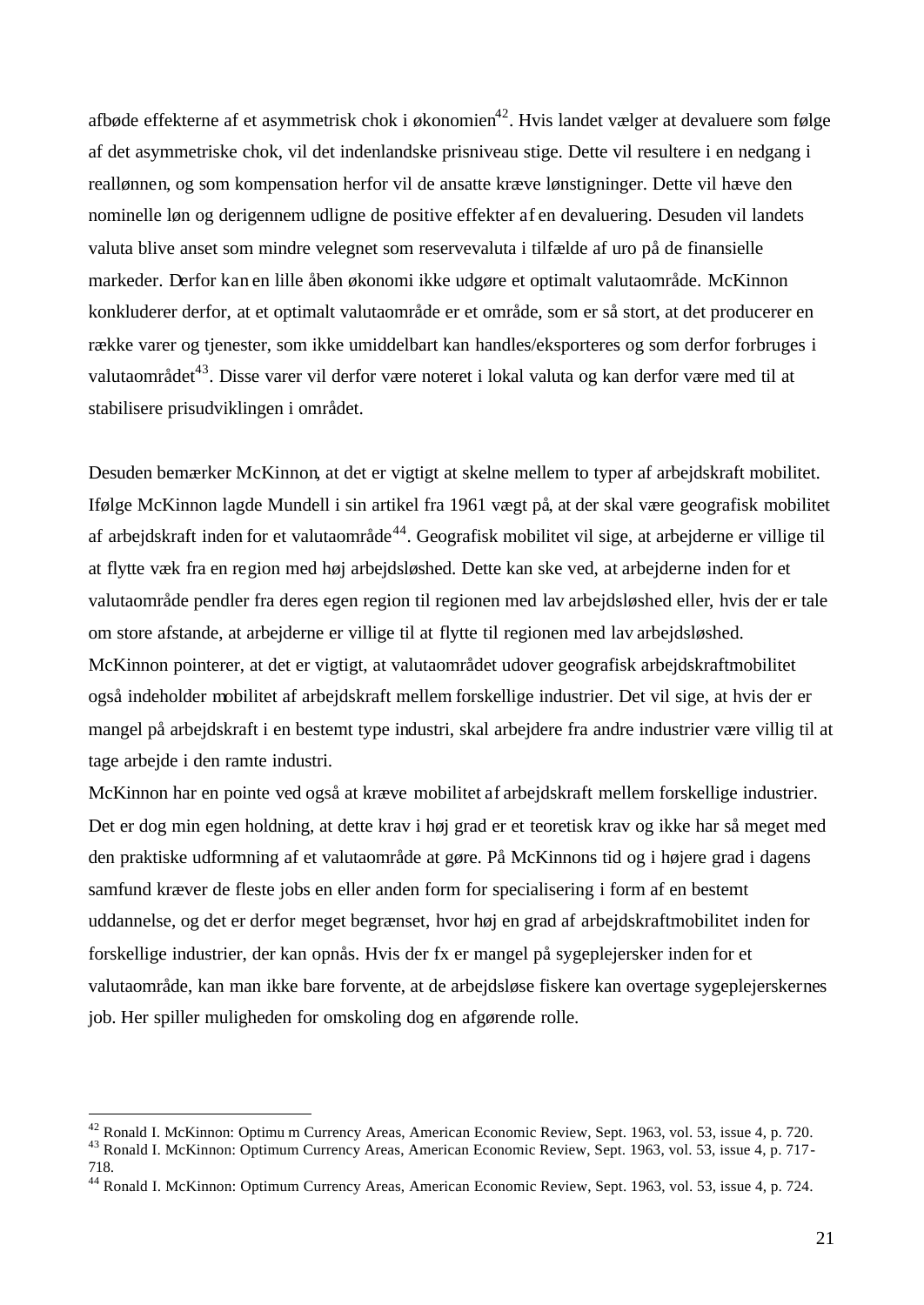Kenen offentliggjorde i 1969 en artikel, som efterfølgende er blevet kendt for at "stresse" OCAteorien. Ifølge Kenen bør den geografiske udbredelse af en central finanspolitisk enhed ikke være større end udbredelsen af valutaområdet<sup>45</sup>. Hvis den centrale finanspolitik dækker et område med flere valutaer, vil der opstå en række praktiske problemer: I hvilke valutaer skal den opkræve skatteindtægter og i hvilke valutaer skal den udbetale transfereringer? Hvilken valuta skalstaten bruge til at købe varer og tjenesteydelser?

Desuden argumenterer Kenen for, at en central finanspolitisk enhed kan fungere som stabilisator for et valutaområde, bestående af flere forskellige områder med arbejdskraft<sup>46</sup>. En vigtig opgave for en finanspolitisk enhed er at udligne regionale forskelle<sup>47</sup>. Dette finder sted gennem opkrævning af skatter og udbetaling af transfereringer, som fx arbejdsløshedsunderstøttelse. Hvis folk i arbejde er sikker på at få udbetalt samme beløb i støtte i tilfælde af arbejdsløshed, vil arbejdskraftens mobilitet inden for valutaområdet øges. Problemet er, ifølge Kenen, at større grad af centralisering af finanspolitikken betyder, at de europæiske regeringer mister kontrol over det offentlige budget<sup>48</sup>. Det er ikke noget, som er populært blandt de nationale regeringer eller deres befolkninger.

Kenen pointerer, at en meget diversificeret økonomi, som producerer flere varer, ikke behøver at foretage store ændringer i sin valutakurs som reaktion på et asymmetrisk chok i økonomien<sup>49</sup>. Hvis en eksportvare rammes af et eksogent chok, og økonomien eksporterer mange forskellige varer, vil det eksogene choks påvirkning have en marginal indflydelse på den samlede økonomi. Hvis en ændring af den reale valutakurs er nødvendig for at skabe gang i den ramte industri, kan man i tilfældet med en diversificeret økonomi nøjes med en mindre ændring i den reale valutakurs. Hvis der derimod er tale om en specialiseret økonomi med kun 1 eksportvare, og denne vare bliver ramt af et eksogent chok, så vil arbejderne beskæftiget inden for eksportsektoren blive arbejdsløse. Som følge heraf er devalueringen af den nominelle valutakurs nødt til at være stor nok til at dække hele faldet i efterspørgslen! Hvis en økonomi eksporterer to varer, og et eksogent chok rammer den ene eksportvare, behøver devalueringen ikke at dække hele efterspørgselsfaldet. Dette skyldes, at ved en devaluering vil efterspørgslen efter den eksportvare, som ikke er blevet ramt af et chok stige. Man kan derfor i tilfældet med en diversificeret økonomi nøjes med en mindre devaluering.

<sup>45</sup> Peter B. Kenen: Currency unions and policy domain, 2000, p. 8.

<sup>46</sup> Peter B. Kenen: Currency unions and policy domain, 2000, p. 8-9.

<sup>47</sup> Bemærk, at denne synsvinkel afhænger af, hvilken politisk tankegang man anlægger. Ud fra en liberalistisk tankegang vil man ikke tilstræbe, at en offentlig myndighed skal blande sig i en regions indre anliggender.

<sup>48</sup> Peter B. Kenen: Currency unions and policy domain, 2000, p. 24.

<sup>49</sup> Peter B. Kenen: Currency unions and policy domain, 2000, p. 9.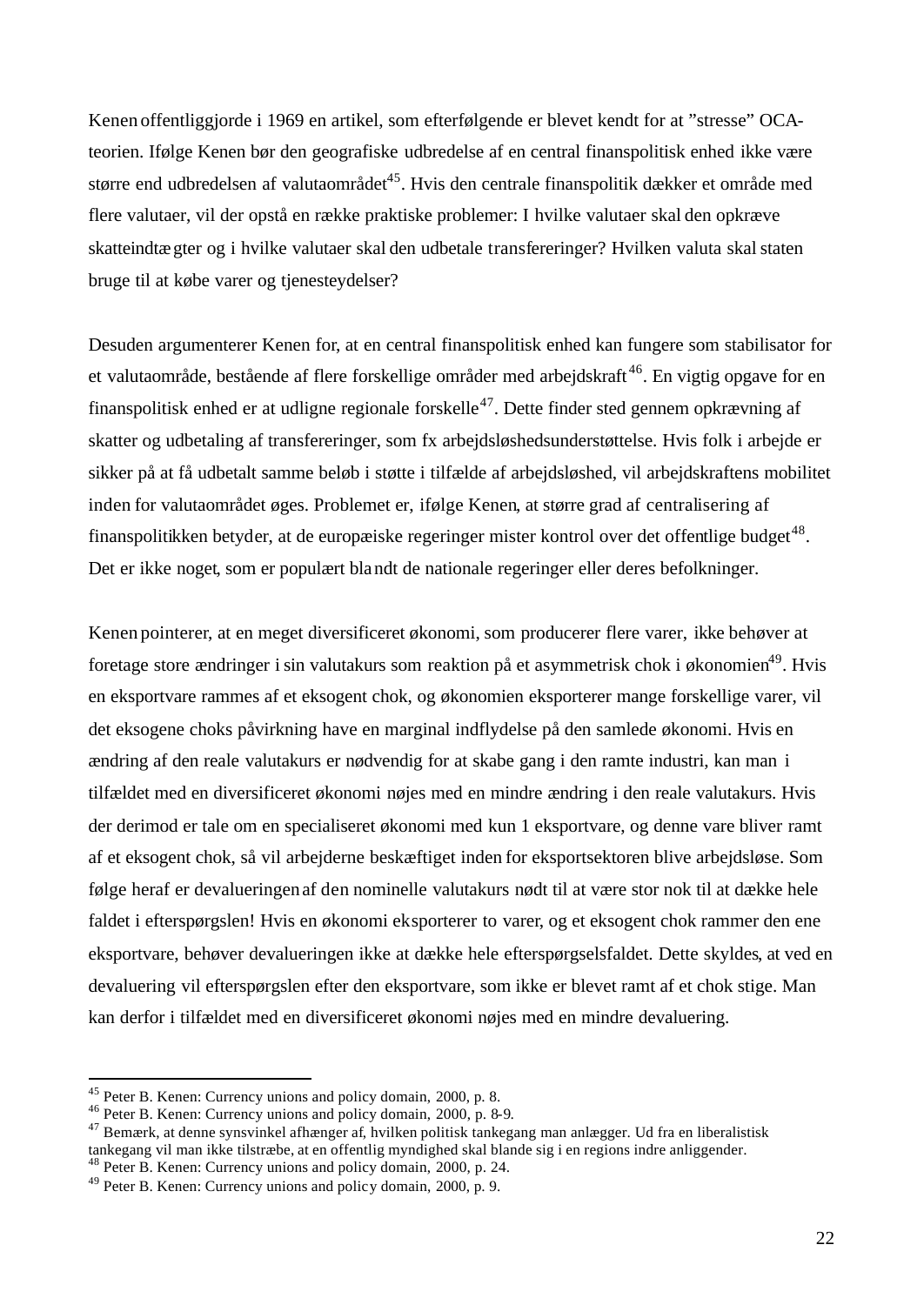Kenen gør desuden op med Mundells måde at tænke asymmetriske chok på<sup>50</sup>. Mundells eksempler på asymmetriske chok, hvor forbrugerne pludselig efterspørger varerne fra det ene land, i stedet for varerne fra det andet land i valutaunionen, giver ikke det fulde billede af de asymmetriske chok, som kan ramme valutaunionen. Kenen pointerer, at et asymmetrisk chok lige så godt kan ramme valutaunionen udefra. Et udefrakommende chok kan eksempelvis opstå som følge af en devaluering af valutaen hos en af de store handelspartnere eller store konkurrenter til et af medlemslandene i en valutaunion.

Kenen argumenterer for, at hvilken finanspolitik det enkelte land fører i en valutaunion er afgørende for alle landene i valutaunionen<sup>51</sup>. Det enkelte lands finanspolitik har stor betydning for, hvordan aktørerne i økonomien reagerer. Hvis fx husholdningerne og virksomhederne forventer, at staten ikke vil servicere sin gæld, men i stedet trykke flere penge (så inflationen kan udhule gælden), vil de begynde at agere således, at inflationen stiger<sup>52</sup>. I en valutaunion kan de afledte omkostninger ved et lands finansielle deroute sprede sig til de andre medlemslande. Dette kan i sidste instans tvinge den centralpolitiske enhed til at intervenere for at sikre finansiel stabilitet, og i så fald sætte målet om stabile priser i anden række.

Selv i et mindre alvorligt scenario vil de andre lande i valutaunionen blive påvirket. Hvis et medlemsland begynder at øge sin gæld voldsomt, fx ved at udstede nye obligationer, vil det pågældende land skulle betale en højere rente på sin gæld, bl.a. som følge af risiko for højere inflation og større risiko for, at landet vil gå konkurs<sup>53</sup>. Hvis landet er medlem af en valutaunion, vil de resterende lande opleve stigende nominelle renter, som følge af frygten for at et medlemsland måske vil gå konkurs. Desuden kan investorerne begynde at frygte, at valutaen i unionen måske vil blive devalueret. Dette vil få dem til at kræve endnu højere nominelle renter. Det vil betyde, at staterne i de andre medlemslande skal betale højere omkostninger for at servicere deres gæld. I sin artikel fra år 2000 argumenterer Kenen for, at en valutaunion ligefrem kan være med til at fremme det enkelte lands låntagning<sup>54</sup>. Det enkelte land kan blive tilskyndet til at låne flere penge, da det ikke vil mærke den fulde effekt af større låntagning, da en del af de negative effekter af øget gældssætning vil blive væltet over på de andre medlemslande. Denenkelte regering vil direkte mærke den øgede gældssætning i form af stigende CDS-spread, men den vil ikke mærke den fulde

<sup>50</sup> Peter B. Kenen: Currency unions and policy domain, 2000, p. 29.

<sup>51</sup> Peter B. Kenen: Currency unions and policy domain, 2000, p. 21.

<sup>&</sup>lt;sup>52</sup> Dette kan fx finde sted ved, at borgerne af frygt for store prisstigninger skynder sig at forbruge her og nu. Dette vil skabe inflation og endnu større frygt for fremtidige prisstigninger i økonomien.

<sup>&</sup>lt;sup>53</sup> Den rente, en rationel investor vil kræve for at investere i landets obligationer, skal dække den forventede inflation i perioden og indeholde et risikotillæg for, at udsteder går konkurs. Desuden afhænger investors forventede rente af personens skattesats og tidspræference for at låne pengene ud i en given periode, jf. Ove Hedegaard: Grundlæggende investeringsteori, 2002, p. 23.

<sup>54</sup> Peter B. Kenen: Currency unions and policy domain, 2000, p. 21-22.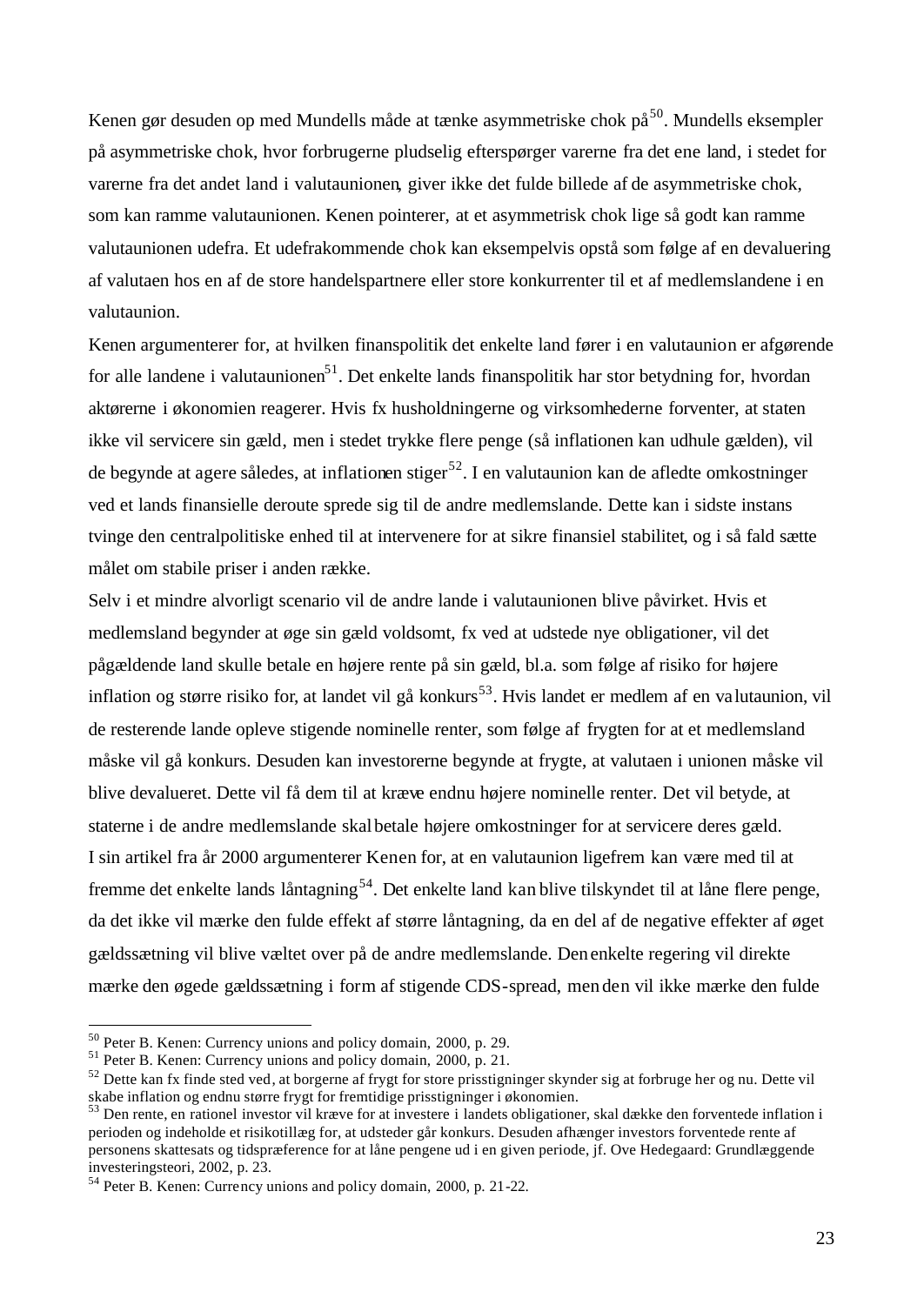effekt af stigende inflationsrisikopræmier<sup>55</sup>. Kenen ser derfor Maastricht traktaten og Stabilitets- og vækstpagten som en måde at internalisere de virkninger, som kan opstå som følge af, at de enkelte medlemslande i ØMUen ikke kan føre egen pengepolitik og er underlagt begrænsninger på deres finanspolitik.

#### **13.3 Finanspolitik i en monetær union**

l

Chari et al påpeger, at der kan opstå to problemer i en monetær union (Chari et al, 2007)<sup>56</sup>. Det ene problem er et tids-uoverenstemmende problem som følge af pengepolitikken, mens det andet problem er et free-rider problem som følge af finanspolitikken. Det tids-uoverenstemmende problem opstår, fordi den pengepolitiske enhed har et incitament til at lade inflationen udhule gælden (ibid:2400). Hvis den pengepolitiske enhed ikke er forpligtet til at føre en bestemt politik – fx at opnå lav inflation- vil den forsøge at opnå høj inflation, når gældenblandt unionens medlemmer er høj og lav inflation, når gælden er lav. Når en finanspolitisk enhed i et medlemsland overvejer medlemslandets finansieringsbehov, som er afgørende for, hvor meget gæld medlemslandet skal optage, vil den finanspolitiske enhed tage højde for, at når medlemslandet selv øger sin gæld, vil den pengepolitiske enhed sørge for at inflationen stiger. Desuden vil den finanspolitiske enhed tage hensyn til, hvorledes en højere inflation vil påvirke landets borgere, men den vil ikke tage hensyn til, hvorledes højere inflation vil påvirke de andre medlemslande i unionen. Der vil således opstå et free-rider problem, og som følge heraf vil hvert medlemsland optage for megen gæld, hvilket vil resultere i for høj inflation.

Der er to måder at undgå free-rider problemet: Enten ved at aftale, at den pengepolitiske enhed er forpligtet til at føre én bestemt politik eller ved at indføre begrænsninger på, hvor stort et underskud det enkelte land må pådrage sig (ibid:2401). Det er ifølge Chari et al idette lys, at designerne af ØMU'en i sin tid valgte at gøre ECB politisk uafhængig og indføre ECB's målsætning om stabile priser. Det kan også forklare, hvorfor man i Stabilitets- og Vækstpagten har indført begrænsninger på de enkelte landes finanspolitik.

<sup>55</sup> CDS er en forkortelse for Credit Default Swap, og spreadet for denne swap angiver, hvor stor risiko markedet regner med der er for, at et land eller virksomhed går konkurs. CDS-spread angives normalt i basispoint (bp). Hvis et land fx har en gæld på kr. 10.000.000 og landets Credit Default Swap handles til 200 bp, så koster det landet årligt kr. 200.000 at sikre dets gæld i tilfælde af en konkurs.

<sup>56</sup> V.V. Chari & Patrick J. Kehoe: "On the need for fiscal constraints in a monetary union", Journal of Monetary Economics, 2007, vol. 54, p. 2399-2408.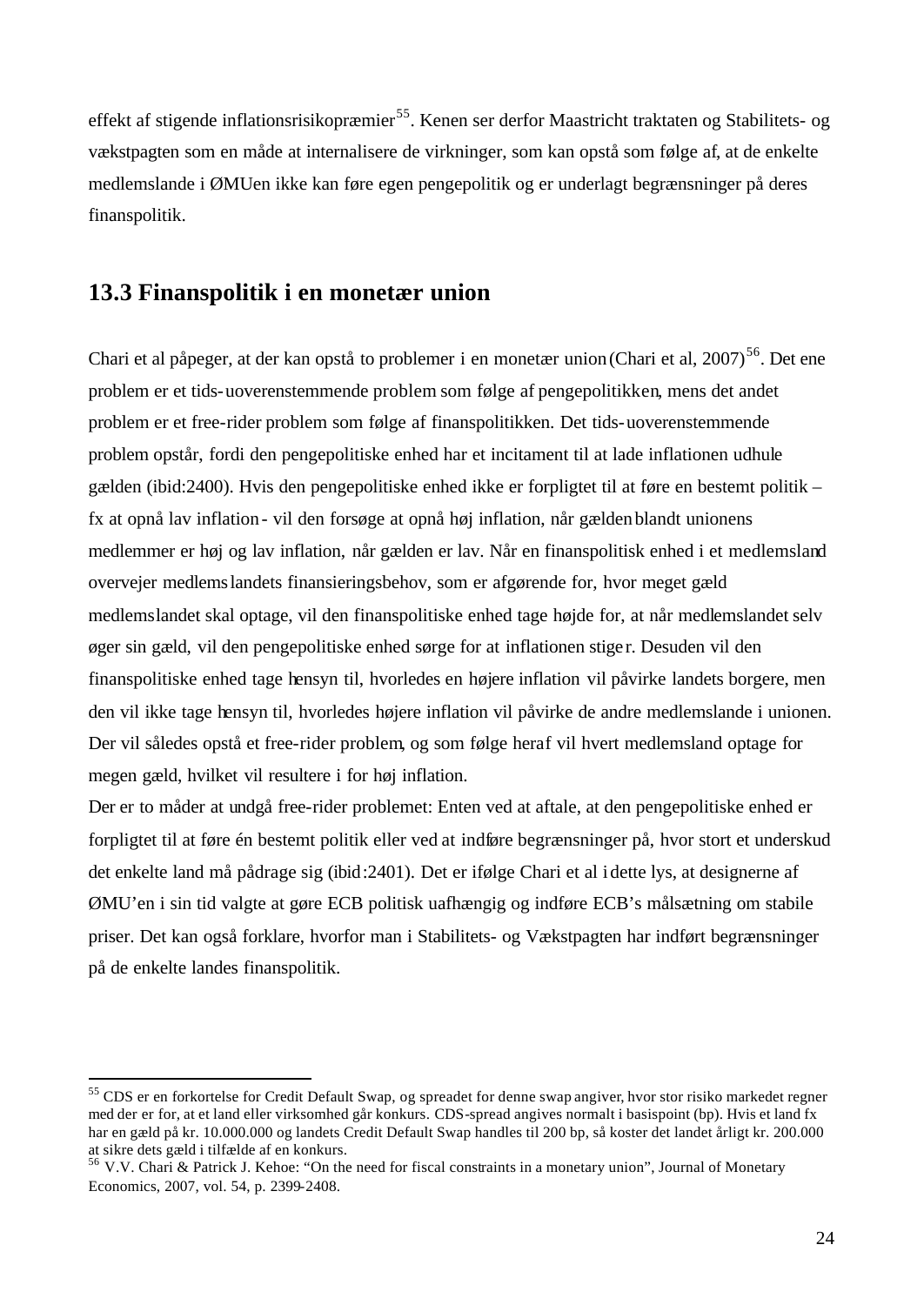Selvom der i ØMU'en er indført begrænsninger på landenes finanspolitik, kan medlemslande med sunde offentlige finanser godt tillade sig at føre en ekspansiv finanspolitik, som vil resultere i højere inflation og dermed skade de andre medlemmer. Et land i unionen kan således stadig anvende sin finanspolitik til at modarbejde de andre lande i unionen. Det er derfor interessant at analysere, hvordan brugen af finanspolitik kan koordineres i en monetær union.

Leonor Coutinho anvender en analytisk model til at vurdere fordele og ulemper ved de måder, medlemslandene i en monetær union kan anvende deres finanspolitik (Coutinho, 2007)<sup>57</sup>. Coutinho opstiller to scenarier: Landene kan enten samarbejde gennem deres finanspolitik, eller anvende deres finanspolitik til at modarbejde de andre lande. I begge scenarier forudsætter Coutinho, at den pengepolitiske enhed har som mål at opnå stabile priser og derfor ikke vil anvende sin monetære politik til at hjælpe et medlemsland, som er blevet ramt af et asymmetrisk chok (ibid:110). For at simplificere modellen antages det, at unionen kun består af to lande - land 1 og land 2. Vi ser først på situationen, hvor landene samarbejder om finanspolitikken. Hvis land 1 rammes af et asymmetrisk chok, som bevirker, at det bliver mindre rentabelt at anvende arbejdskraften i land 1 i forhold til at anvende arbejdskraften i land 2, kan det bedst betale sig for unionen som helhed, at regeringen i land 1 hæver produktionsskatterne (ibid:110). Ved at føre denne kontraktive finanspolitik (det vil sige anvendelse af procyklisk finanspolitik), vil priserne i land 1 stige, hvilket resulterer i, at produktionen flyttes til land 2, hvor det relativt set bedst kan betale sig at anvende arbejdskraften. Situationen vil følgelig være omvendt, hvis land 1 bliver påvirket positivt af et asymmetrisk chok.

Hvis begge lande har valgt *ikke* at samarbejde om finanspolitikken (hvilket således vil udgøre en Nash-ligevægt<sup>58</sup>), vil landene forsøge at manipulere handlen med varer til deres fordel, og den førte politik vil blive mere eller mindre aggressiv. Nash-ligevægten er således ikke til unionens fælles bedste, men det er det resultat, som opnås, når landene opfører sig egoistisk (det vil sige anvender finanspolitikken som stabilisator for landets egen økonomi).

Coutinho har estimeret, at den fordel, som opnås ved at landene samarbejder om finanspolitikken, kan være op til dobbelt så stor, som den fordel, som opnås ved at landene ikke samarbejder om finanspolitikken, svarende til ca. 5% af landenes samlede BNP (ibid). En koordinering af finanspolitikken vil således kunne øge velfærden for unionens borgere som helhed.

<sup>57</sup> Leonor Coutinho: Fiscal Policy and Macroeconomic Stabilizations: What are the Gains from Cooperation? Open Econ Rev. 2007, vol. 19.

<sup>&</sup>lt;sup>58</sup> Opkaldt efter økonomen John Forbes Nash. Det er en ligevægt, som anvendes i spilteorien, i spil med to eller flere spillere. Hvis hver spiller *har* valgt strategi, og ingen spillere får noget ud af at skifte strategi, hvis de andre ikke gør det, udgør disse valg af strategier en Nash-ligevægt.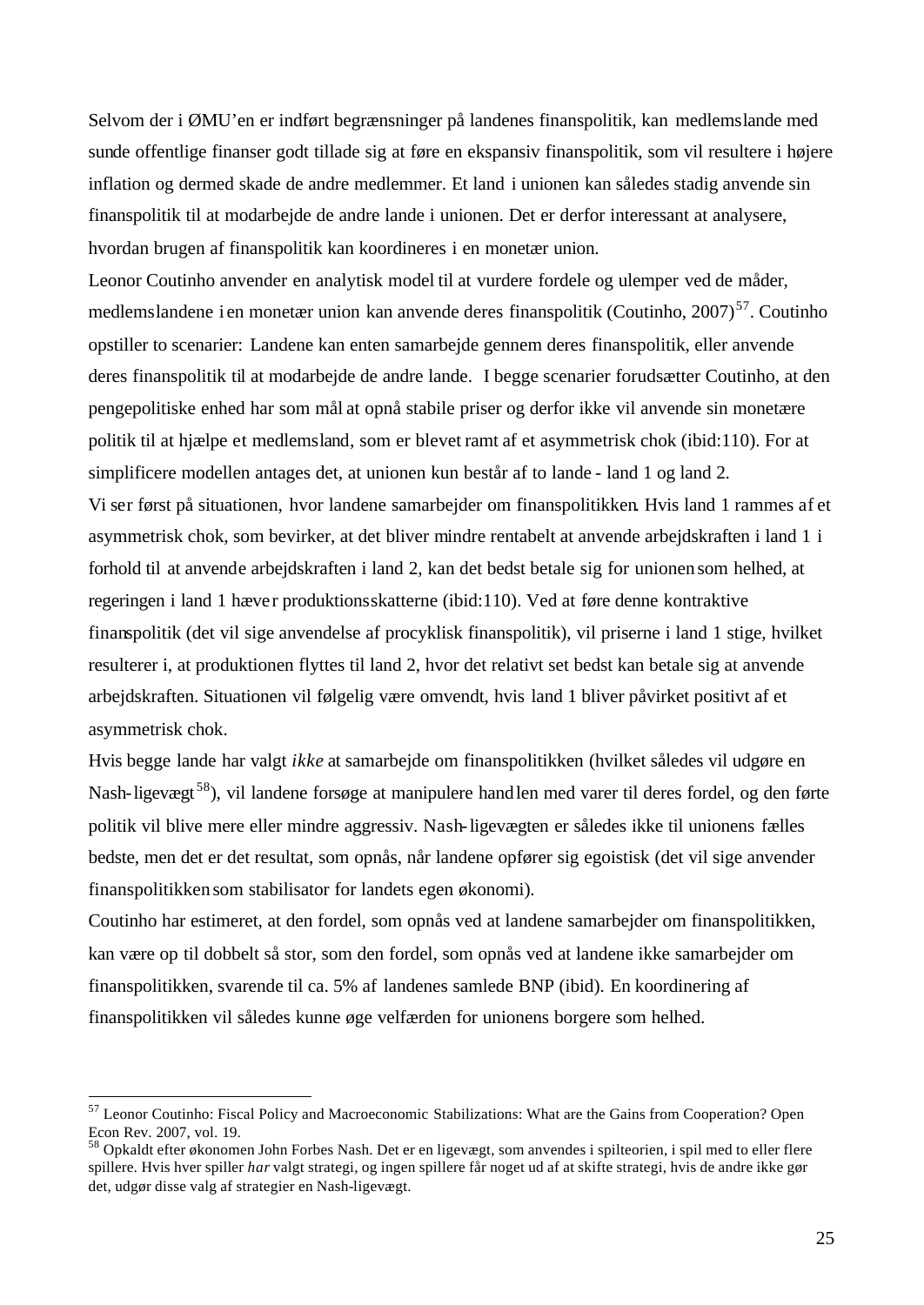Ligesom Countinho kommer også Engwaerda, Aarle & Plasmans (2002:470) og Pappa & Vassilatos (2007:1510) frem til, at samarbejde om finanspolitikken kan øge velfærden for unionens borgere.

Mens Coutinho i sin artikel skelner mellem samarbejde eller ikke-samarbejde blandt landene i en monetær union, anvender Hagen & Mundschenk et mere differentieret syn på koordineringen af finanspolitikken i en union: De skelner mellem grader af finanspolitisk samarbejde<sup>59</sup>. Ved en lav grad af samarbejde overvåges de enkelte landes makroøkonomiske politik, eventuelt påtales et medlemsland, hvis det fører en politik til skade for unionen som helhed. Det enkelte medlemsland kan således selv fastsætte sine politiske mål og brug af metoder for at opnå disse mål. Ved en høj grad af samarbejde udvikles en overordnet ramme for de økonomiske politikker i hvert land. Det indebærer, at der udarbejdes en aftale, hvori fælles politiske mål formuleres og en fastlæggelse af hvilke metoder, som skal anvendes til at nå målene.

I den akademiske litteratur om finanspolitik i ØMU'en er der nervøsitet for, hvordan de enkelte lande vil gøre brug af deres finanspolitik under en recession. Som Engwerda et al bemærker, er det op til de enkelte landes finanspolitiske enhed på kort og mellemlangt sigt at sikre en stabilisering af  $\phi$ konomien<sup>60</sup>. Denne situation vil øge behovet for brug af en aktiv finanspolitik under en recession, hvilket meget vel kan lede til spændinger blandt medlemslandene.

## **13.4 Nyere bidrag til OCA-teorien**

l

I dette afsnit redegøres for, hvorledes nyere økonomer har bidraget til vores forståelse af teorien om optimale valutaområder og om fordele og ulemper ved at indgå i en valutaunion. Først redegøres for den danske økonom Jesper Jespersen's synspunkter, og dernæst følger en redegørelse af det empiriske arbejde af Alesina, Barro og Tenreyro.

Professor Jesper Jespersen fra Roskilde Universitetscenter understreger i sit paper fra år 2000 vigtigheden af, at en valutaunion bakkes op af et centralt finanspolitisk organ, som kan udjævne

<sup>59</sup> Jürgen von Hagen and Susanne Mundschenk: "The political economy of policy coordination in the EMU", Swedish Economic Policy Review, 2001, p. 120-121.

<sup>60</sup> Jacob C. Enhwerda, Bas van Arle & Joseph E. J. Plasmans: Cooperative and non-cooperative fis cal stabilization policies in the EMU, Journal of Economic Dynamics & Control, vol. 26, 2002, p. 452.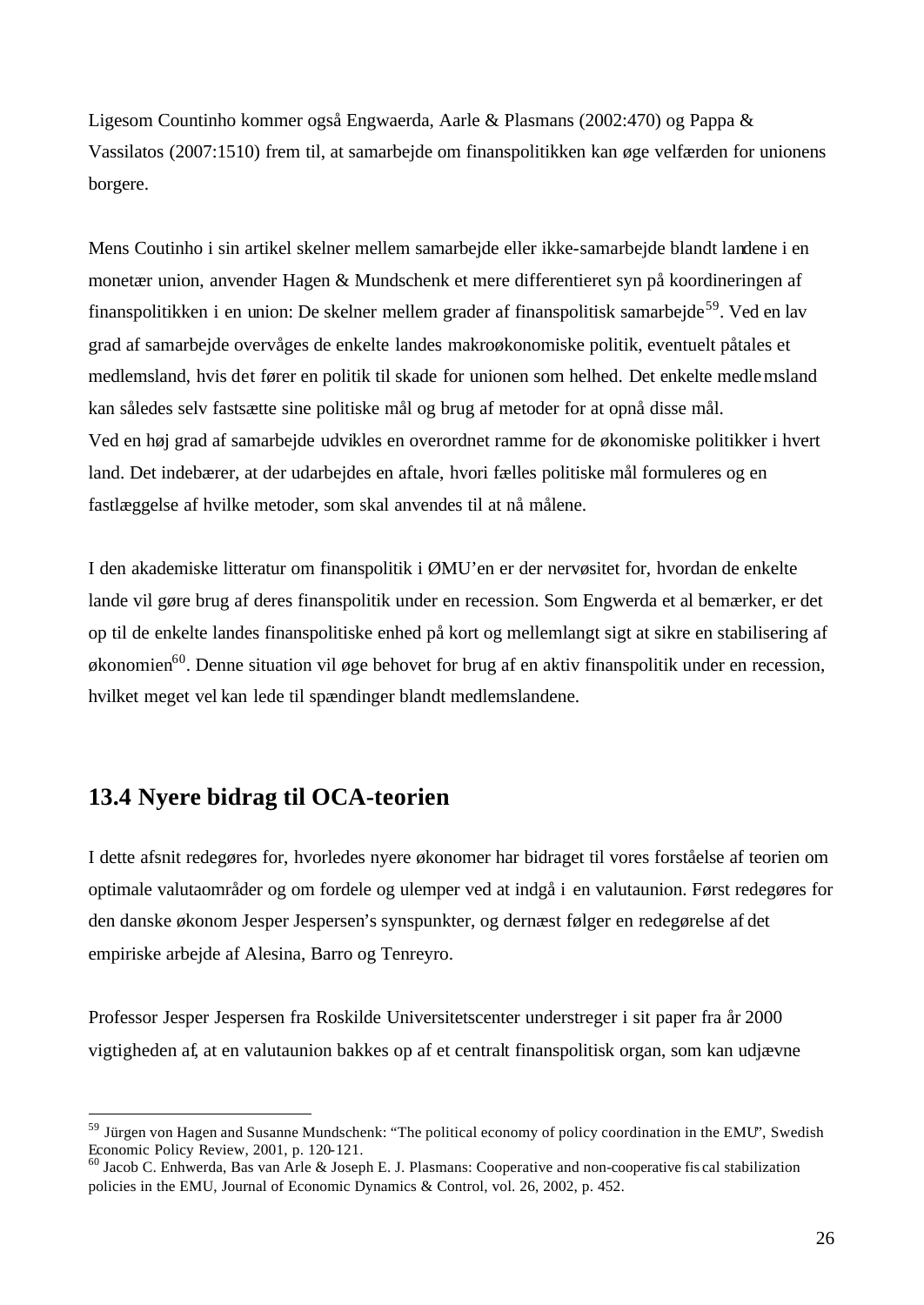indkomstforskelle mellem områder inden for valutaunionen<sup>61</sup>. Dette harmonerer med Kenens synspunkt om udligning af regionale forskelle gennem anvendelse af finanspolitikken. Ifølge Jespersen kunne mobilitet af arbejdskraft på Mundells tid nemmere udjævne regionale forskelle - hvis der var mangel på arbejdskraft i en region, ville en del af arbejdsstyrken flytte til den pågældende region. Dette er ikke noget, man lige gør i det moderne samfund, hvilket ifølge Jespersen skyldes, at børnene skal have en institutionsplads, og at der i mange tilfælde skal gennemføres omkostningsfyldte køb og salg af ejerbolig.

Jeg er enig med Jespersens argumenter om, at en institutionsplads og køb/salg af ejerbolig er hæmmende for mobiliteten af arbejdskraft. Men der er også faktorer i det moderne samfund, som er mobilitetsfremmende. Udbygningen af mange landes infrastruktur og den voldsomme udbredelse af personbiler siden Mundells tid har i høj grad bevirket, at folk er blevet mere villige til at flytte for at få et job. Desuden har udbredelsen af internettet bevirket, at mange folk kan arbejde hjemme et par dage om ugen, hvilket igen betyder, at arbejdspladsens fysiske beliggenhed er blevet mindre væsentlig.

Jespersen understreger, at et land ikke behøver at opfylde alle OCA-kriterierne for at have den samme valuta<sup>62</sup>. Som eksempel nævner han Danmark, som ikke kan siges at udgøre et optimalt valutaområde. Grunden til at Danmark så alligevel har én valuta skyldes en række politiske og praktiske grunde. De politiske grunde skyldes, at der udøves en central finanspolitik, som resulterer i en høj grad af indkomstudligning mellem regionerne. Hvis en region i Danmark bliver ramt af arbejdsløshed, finder der automatisk en stor indkomstoverførsel sted. De arbejdsløse i den ramte region vil så modtage arbejdsløshedsdagpenge og reduceret skattebetaling. Desuden vil der finde en kommunal udligning sted, så købekraften i den ramte region bliver bevaret på et højt niveau. Så selvom Danmark ikke teoretisk set udgør et optimalt valutaområde, så bevirker den regionale indkomstudligning, at mobiliteten af arbejdskraft betyder mindre end det ellers ville være tilfældet. Udligningen er også med til at sørge for, at landet rent økonomisk hænger sammen.

I sit paper pointerer Jespersen, at ØMUen ikke udgør et optimalt valutaområde<sup>63</sup>. Dels er landene for forskellige hvad angår kultur, økonomisk struktur og geografisk udrustning og dels har landene ikke en central finanspolitisk enhed til at udligne regionale indkomstforskelle<sup>64</sup>. Hvis der i ØMUen

<sup>61</sup> Jesper Jespersen: Makroøkonomisk teori og ØMU'en, Research Paper no. 11, 2000, p. 17.

<sup>62</sup> Jesper Jespersen: Makroøkonomisk teori og ØMU'en, Research Paper no. 11, 2000, p. 17.

<sup>63</sup> Jesper Jespersen: Makroøkonomisk teori og ØMU'en, Research Paper no. 11, 2000, pp. 17-18.

<sup>&</sup>lt;sup>64</sup> Med geografisk udrustning tænkes på hvilke råstoffer og andre ressourcer et land har fra naturens side. Dette har afgørende betydning for hvilke industrier, som findes i det pågældende land. Antallet af industrier i et land har igen betydning for mobiliteten af arbejdskraft inden for det pågældende land.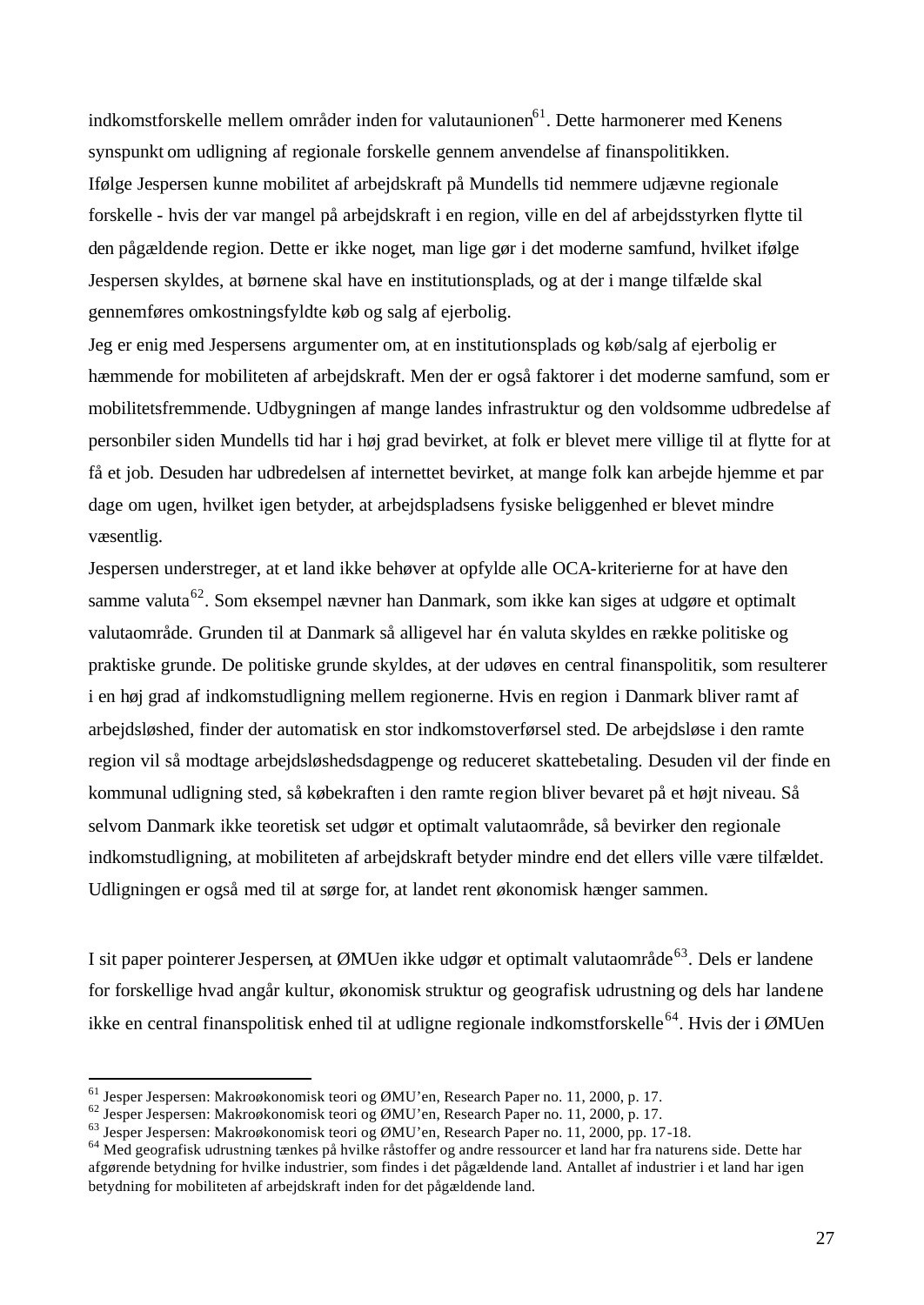var en central finanspolitisk enhed til at udjævne effekterne af et asymmetrisk chok, ville arbejdskraftens mobilitet får mindre betydning i euroområdet.

Som et udtryk for hvor god den økonomiske integration er i euroområdet, ser Jespersen på den forventede inflation i eurolandene for perioden 1999-2001, dvs. de første tre leveår af ØMUen. Da Jespersen publicerede sit paper i november 2000, anvendte han den forventede inflationsudvikling fra OECD. Jespersen har ud fra de forventede inflationstal beregnet den akkumulerede inflation for perioden 1999-2001. Det viser sig, at den akkumulerede inflation for eurolandene for de tre år varierer fra 3,2% i Østrig til 11,6% i Irland<sup>65</sup>. Der er altså meget store forskelle landene imellem, og Jespersen konkluderer derfor, at heller ikke med hensyn til inflationsudvikling udgør ØMUen et optimalt valutaområde.

Med baggrund i eurolandenes forskellighed vil de også blive påvirket forskelligt, når den europæiske centralbank ændrer renteniveauet<sup>66</sup>. Når renteniveauet ændres, vil eurokursen blive påvirket, og en ændring i valutakursen vil påvirke eksporterhvervene forskelligt. Desuden vil en ændring i renteniveauet have forskellig effekt på de finansielle institutioner i euroområdet. Derfor kan en renteændring i euroområdet – ifølge Jespersen – ses som et delvist asymmetrisk chok til økonomierne i euroområdet.

Alesina, Barro og Tenreyro (2002) undersøger hvilke fordele og ulemper, der er forbundet med at indgå i en valutaunion eller et valutasamarbejde<sup>67</sup>. Desuden foretager de en empirisk undersøgelse af hvilke lande, som bør danne en valutaunion og med hvem. Forfatterne tager udgangspunkt i hvor mange lande og hvor mange valutaer, der eksisterer. I 2002 var der 193 lande, hvoraf ca. halvdelen (87 lande) havde en befolkning på mindre end 5 millioner<sup>68</sup>. Antallet af selvstændige lande steg eksplosivt efter afslutningen af 2. verdenskrig. Desuden er den internationale handel målt på volumen steget signifikant i samme periode. De tre forfattere ser den stigende handel dels som et resultat af den stigende handelsliberalisering i perioden, dels som et resultat af dannelsen af mange nye små lande. Et lille land vil alt andet lige have et større behov for at handle med omverdenen end et stort land. Derfor vil dannelsen af en række små lande alt andet lige bidrage til at øge den internationale handel.

<sup>65</sup> Jesper Jespersen: Makroøkonomisk teori og ØMU'en, Research Paper no. 11, 2000, p. 18.

<sup>66</sup> Jesper Jespersen: Makroøkonomisk teori og ØMU'en, Research Paper no. 11, 2000, pp. 21-22.

<sup>67</sup> Alberto Alesina, Robert J. Barro og Silvana Tenreyro: Optimal Currency Areas, June 2002, National Bureau of Economic Research, working paper 9072.

<sup>68</sup> Alberto Alesina, Robert J. Barro og Silvana Tenreyro: Optimal Currency Areas, June 2002, National Bureau of Economic Research, working paper 9072, p. 4.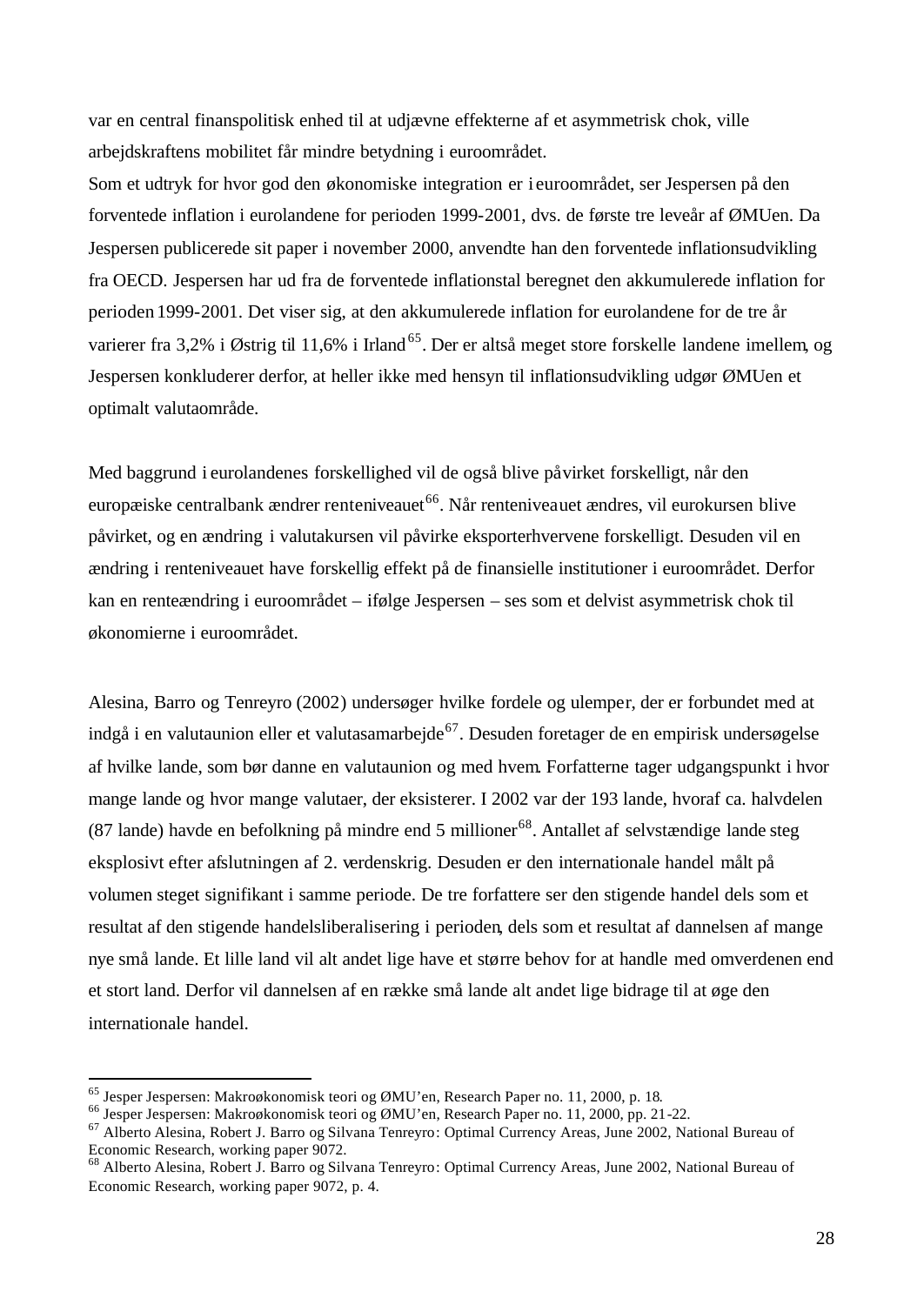Antallet af valutaer i verden er også steget voldsomt siden 2. verdenskrig for i 2002 at udgøre 158 forskellige valutaer. I perioden 1947-2001 var antallet af valutaer i forhold til antal lande nogenlunde konstant på ca. 85%. I 2002, hvor 12 EU-lande indførte euroen, faldt dette forhold dog til 82%. Forfatterne mener, at det øgede antal lande og den øgede økonomiske integration, som har fundet sted efter 2. verdenskrig, har øget incitamentet for mange lande til at indgå i en valutaunion<sup>69</sup>. De tre forfattere er af den opfattelse, at de mange små lande i verden måske er for små til at tilbyde deres borgere det offentlige gode at have deres egen valuta. De små lande kan undgå de omkostninger, somer forbundet ved at være et lille land, hvis de anvender et andet lands valuta. Det forfatterne her tænker på er dollarization. Dollarization vil sige, at et land afskaffer sin egen valuta og indfører den amerikanske dollar som ny valuta. Et alternativ til dollarization er euroization, hvor et land afskaffer sin egen valuta og indfører euroen i stedet. Som eksempel kan nævnes, at de to selvstændige stater Kosovo og Montenegro begge har undergået en euroization $^{70}$ . Dette skyldes, at krigen i Kosovo og Milosevic's styre resulterede i høj inflation, og en hurtig måde at opnå stabil inflation var ved at indføre euroen.

En variant af euroization er euroisering. Euroisering vil sige, at et land har sin egen valuta, men i stor udstrækning anvender euroen til at gennemføre transaktioner. Det vil sige, at euroen anvendes som parallelvaluta. Kroatien er et eksempel på et land, som er blevet euroiseret. I 2003 gennemførte den Østrigske Nationalbank en undersøgelse i Kroatien, som viste at 12% af de adspurgte holder euro til at gennemføre nationale transaktioner<sup>71</sup>. Hovedårsagen til at kroaterne holder euroen skyldes euroens "store-of-value-function", dvs. euroens evne til at bevare sin købekraft. Det er værd at bemærke, at ECB ikke bryder sig om euroisering - et land kan ikke springe faserne i

Maastricht traktaten over ved at lade sig euroisere, for som ECB udtrykker det, så skal "euroen være prikken over i'et i en konvergensproces"<sup>72</sup>.

Alesina et al citerer en undersøgelse af Rose (2000), hvor Rose estimerede, at samhandlen mellem lande, som anvender samme valuta, er mere end 200% større end samhandlen mellem lande, som anvender forskellige valutaer (Alesina et al,  $2002:18$ )<sup>73</sup>. Alesina et al mener dog, at Rose's estimat

<sup>69</sup> Alberto Alesina, Robert J. Barro og Silvana Tenreyro: Optimal Currency Areas, June 2002, National Bureau of Economic Research, working paper 9072, p. 4.

<sup>70</sup> Josef Christel, Executive Director, Österreichische Nationalbank: Dollarization and euroization – some introductory remarks, November 29, 2004, p. 3.

<sup>71</sup> Josef Christel, Executive Director, Österreichische Nationalbank: Dollarization and euroization – some introductory remarks, November 29, 2004, p. 2.

 $72$  http://www.ecb.int/ecb/enlargement/html/faqenlarge.da.html.

<sup>73</sup> Alberto Alesina, Robert J. Barro og Silvana Tenreyro: Optimal Currency Areas, June 2002, National Bureau of Economic Research, working paper 9072, p. 18.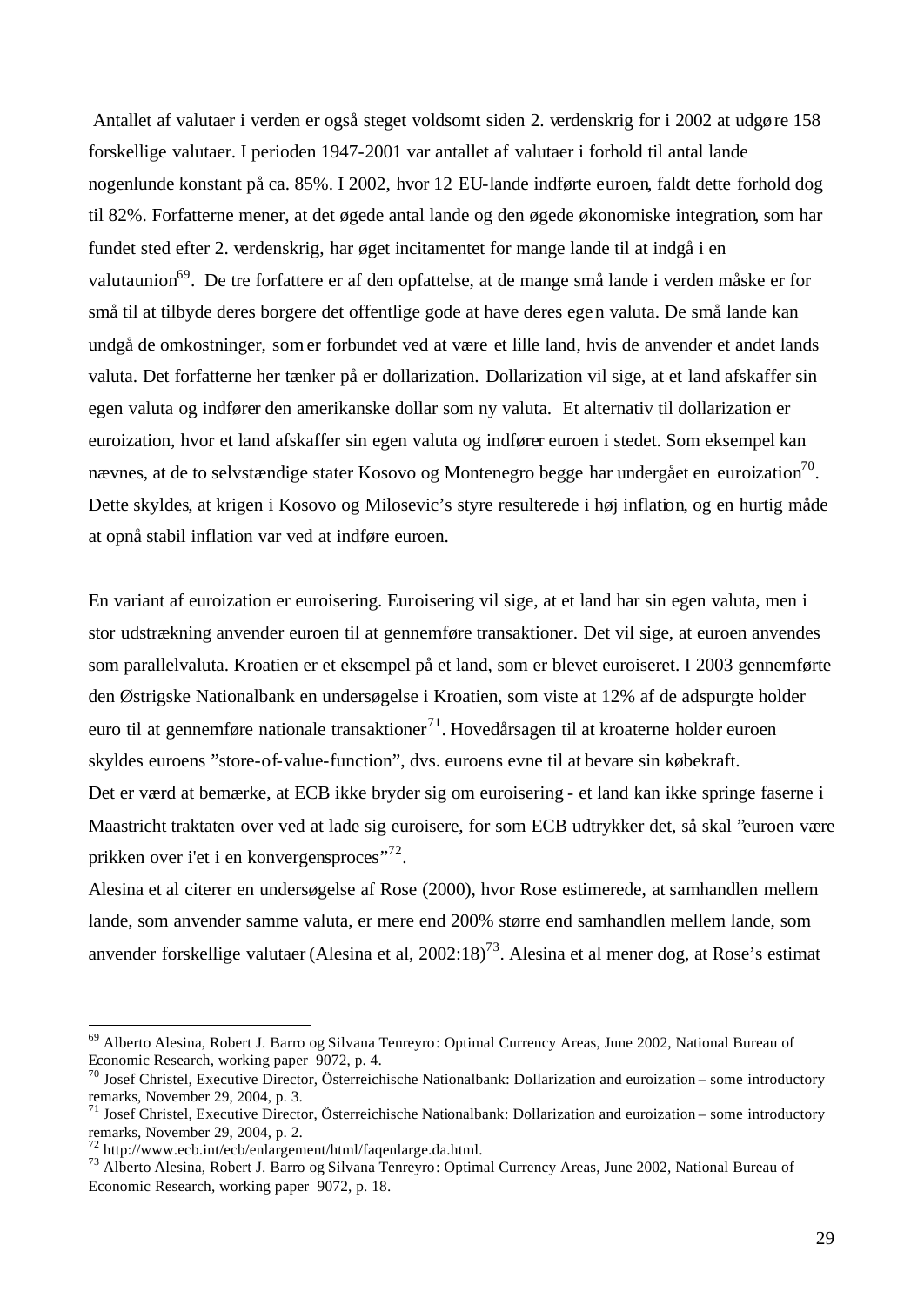er overraskende højt og tilføjer, at undersøgelser af De Grauwe & Skudelny (2000) og Frankel & Wei (1993) viser, at reducerede valutakursudsving har en lille effekt på samhandlen(ibid).

Som beskrevet ovenfor giver de empiriske undersøgelser af en valutaunions øgede samhandel meget forskellige resultater. Derfor besluttede Tenreyro i 2002 at undersøge hvilke faktorer, som er afgørende for en valutaunions fordelagtighed (ibid:20). Hun ville undersøge hvilke lande, der kunne være kandidater til at indgå i en valutaunion med fire forskellige ankerlande: Australien, Frankrig, Storbritannien og USA. Grunden til dette skyldes, at lande som har den største korrelation af BNP og priser med et ankerland, er de lande, som har de laveste omkostninger ved at opgive deres egen valuta og indgå i en valutaunion med ankerlandet (ibid:9). Hun ser på industrialiserede lande og sammenligner deres udvikling med ankerlandets udvikling for en række variable, som kan tænkes at påvirke stabiliteten i en valutaunion. Det viser sig, at en valutaunion er mere sandsynlig, hvis kandidatlandene 1) er tættere geografisk på ankerlandet, 2) har det samme sprog som ankerlandet, 3) er en tidligere eller nuværende koloni for ankerlandet, 4) er fattigere målt ved BNP pr. indbygger end ankerlandet og 5) er mindre end ankerlandet målt ved befolkningens størrelse<sup>74</sup>.

# **14.0 Endogenitet i OCA-teorien**

l

Flere økonomer har kritiseret OCA-teorien. En del af kritikken går på, at den historiske udvikling af OCA-kriterierne om bl.a. samhandlen mellem landene og kravet om symmetriske konjunkturcyklusser ikke giver et objektivt billede af, om de enkelte lande er egnet til at indgå i en valutaunion. Blandt nogle af de mere fremtrædende kritikere kan nævnes økonomerne Frankel & Rose. I deres artikel "The Endogenity of the Optimum Currency Area Criteria" argumenterer Frankel & Rose for, at OCA-kriterierne er endogene (Frankel & Rose, 1997:1010)<sup>75</sup>. Hermed mener Frankel & Rose, at selv lande, som før dannelse af en union ikke opfyldte OCA-kriterierne, vil ved at danne en monetær union ændre deres økonomiske forhold således, at disse kriterier bliver opfyldt. Derved får beslutningen om at danne en monetær union en selv-opfyldende effekt på landenes evne til at opfylde OCA-kriterierne<sup>76</sup>.

<sup>&</sup>lt;sup>74</sup> Det skyldes, at alle de nævnte variable er statistiske signifikante på 1%-niveau (Alesina et al (2002), p. 44).

<sup>75</sup> Jeffrey A. Frankel& Andrew K. Rose: The Endogeneity of the Optimum Currency Area Criteria, The Economic Journal, 1997, volume 108, p. 1010.

<sup>&</sup>lt;sup>76</sup> Paul De Grauwe: What Have we Learnt about Monetary Integration since the Maastricht Treaty?, JCMS, 2006, vol. 44, no. 4, p. 717.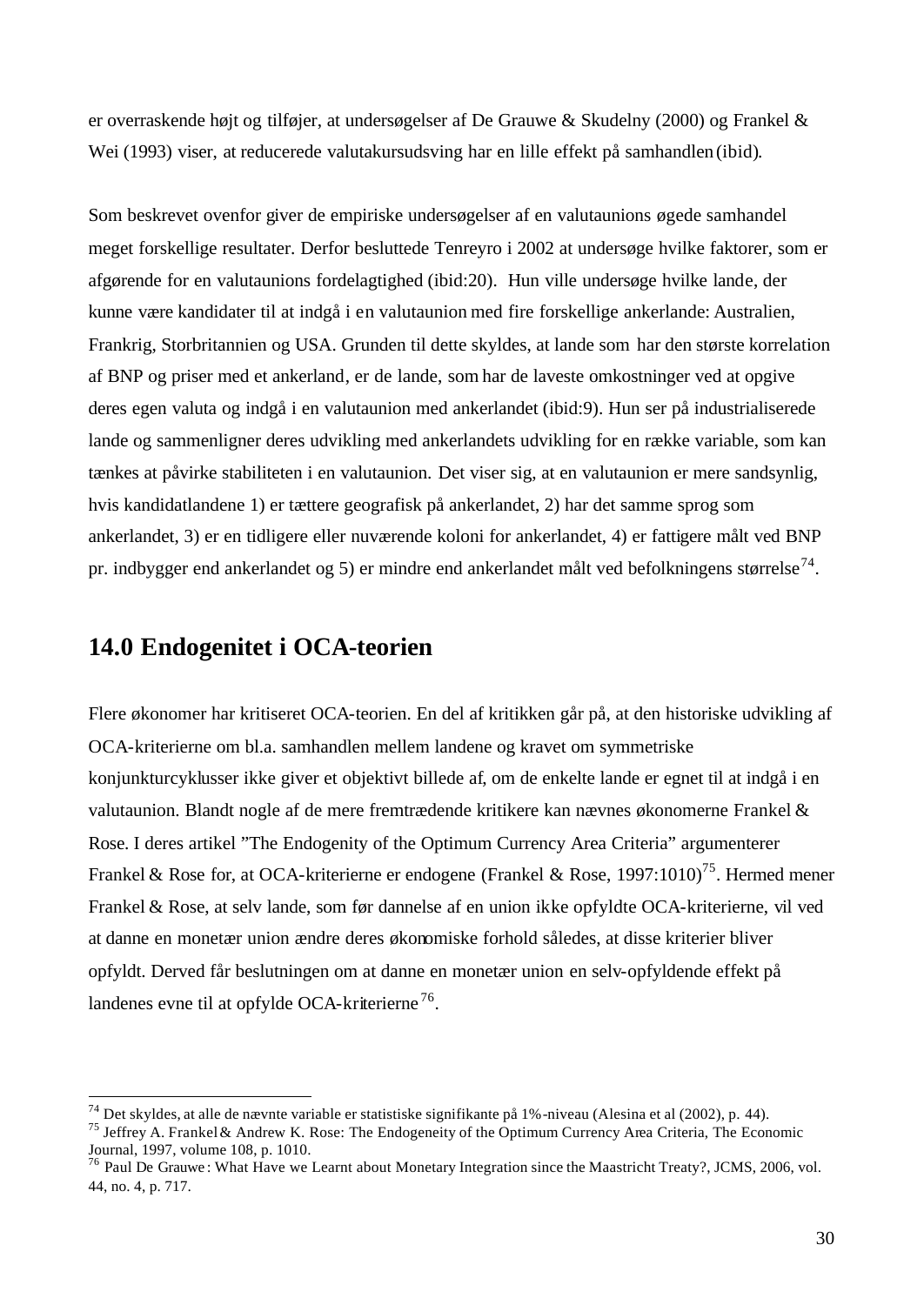Deres artikel, som er skrevet i 1997, har dels til formål at give en oversigt over fordele og ulemper ved at indgå i dannelsen af ØMU'en, dels at teste empirisk om konjunkturcyklusser for 21 industrialiserede lande udviser en større grad af korrelation over tid.

En af fordelene ved at indgå i en valutaunion er, som tidligere nævnt, de sparede transaktionsomkostninger. Denne besparelse vil alt andet lige være større, jo mere landene handler med hinanden. Derfor er samhandlen mellem landene et afgørende kriterium for at indgå i en valutaunion.

En af omkostningerne ved at indgå i en valutaunion er, at det enkelte land mister muligheden for at udjævne konjunkturfluktuationer ved at anvende procykliske rentespænd. Derfor vil lande, som har idiosynkratiske/asymmetriske konjunkturcyklusser, gå glip af et vigtigt redskab til at stabilisere konjunkturudviklingen. Det er derfor vigtigt, at der er en høj grad af korrelation mellem de enkelte landes konjunkturer.

På denne baggrund kan lande opdeles i egnede og ikke egnede kandidater til at danne en valutaunion. Frankel & Rose anvender nedenstående diagram til at opdele kandidater (Ibid:1011- 1012).



#### Diagram 14.1.

Ifølge teorien om optimale valutaområder vil lande med høj grad af international samhandel og symmetriske/korrelerede konjunkturcyklusser være gode kandidater til en valutaunion. Omvendt vil lande med lav samhandel og lav grad af korrelerede konjunkturer være dårlige kandidater til at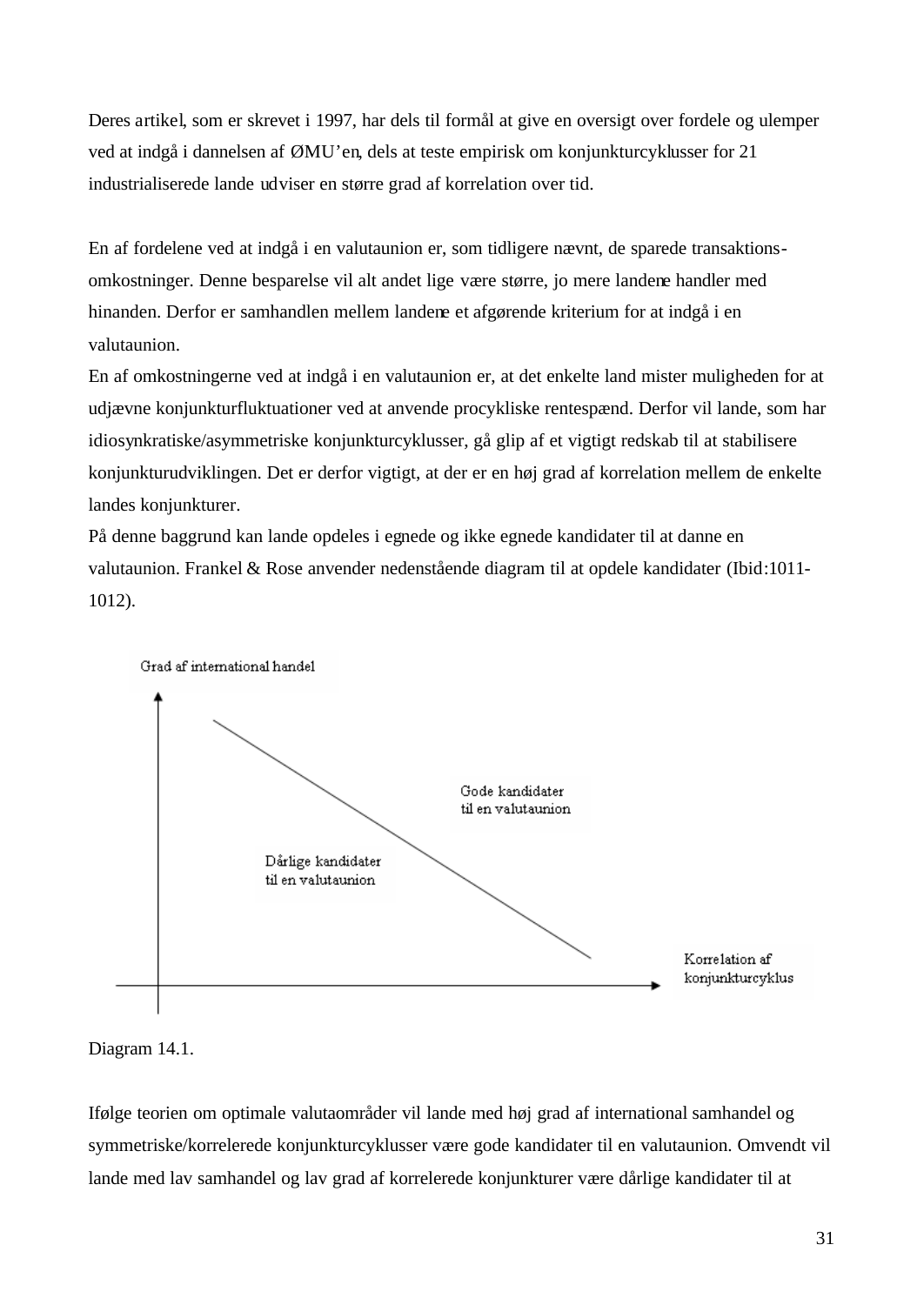indgå i en valutaunion. Frankel & Rose kalder den linie, som opdeler lande i gode og dårlige kandidater for OCA-linien. OCA-linien har en negativ hældning, da det enkelte lands egnethed afhænger positivt af både graden af samhandel og korrelationen mellem konjunkturcyklusserne. Frankel & Rose ser to muligheder for, hvordan et lands konjunkturcyklus vil udvikle sig efter indgåelse i en valutaunion: Enten vil landets konjunkturcyklus blive mere symmetrisk sammenholdt med de andre lande, eller også vil landets konjunkturcyklus blive mere idiosynkratisk (Ibid:1012). Lande, som indgår i en valutaunion, vil opleve en signifikant øget samhandel. Denne samhandel vil ændre den nationale konjunkturcyklus. En del af denne ændring skyldes en ændret pengepolitik, mens en anden del skyldes den øgede samhandel. Den øgede samhandel kan resultere i højere grad af idiosynkratiske konjunkturcyklusser. Ved større samhandel vil det enkelte land specialisere sig i produktion af de nicher/varer, hvor det har komparative fordele. Denne specialisering vil betyde, at det enkelte land vil blive ramt hårdt, hvis et asymmetrisk chok rammer valutaunionen. På den anden side, hvis vigtige chok i økonomien påvirker alle landene ens, eller hvis intraindustriel handel dominerer den internationale handel, så kan konjunkturcyklusserne blive mere ens (Ibid:1012). Intraindustriel handel vil fx sige, at to lande handler varer/serviceydelser med hinanden inden for samme industri eller branche. Hvis to lande opererer inden for den eller de samme industrier, vil de blive mere følsomme overfor industri-specifikke chok<sup>77</sup>. Herved vil deres konjunktursvingninger ceteris paribus blive mere symmetriske. Flere økonomer, herunder Frankel & Rose, er af den opfattelse, at intraindustriel handel udgør den største del af den internationale samhandel (ibid:1014). Ifølge en undersøgelse fra OECD i 1990 bestod mere end halvdelen af al handel for flere af de vesteuropæiske lande af intraindustriel handel (Lotz (1999))<sup>78</sup>. Desuden har andelen af intraindustriel handel for de industrialiserede lande været stigende i perioden 1970-1990. Som eksempel kan nævnes, at indeksværdien for intraindustriel handel for Storbritannien udgjorde 53 i 1970, mens andelen udgjorde 85 i 1990<sup>79</sup>. Lotz ser denne udvikling som et resultat af, at mange handelshindringer i Europa er blevet fjernet, og at de enkelte lande som følge af handels-

 $^{77}$  Bemærk, at denne tankegang afhænger meget af, hvordan den enkelte branche eller industri defineres. Hvis branchen fx defineres som transportindustrien, og et eksogent chok medfører et skift i efterspørgslen fra familiebiler til sportsvogne, så vil producenter af familiebiler blive ramt, mens producenter af sportsvogne vil opleve stigende efterspørgsel (jf. Kenen (2000), p. 13). Endelig vil producenter, som producerer begge typer af vogne ikke blive ramt på same måde. Dette rejser spørgsmålet om et enkelt land i en valutaunion så skal specialisere sig i produktion af den ene type vogne eller den anden type. Kenen argumenterer således for at substitution i produktionen er en mere vigtig faktor for at undgå eksogene chok end mobilitet af arbejdskraft.

<sup>78</sup> Peter Lotz: International samhandel, 1999, p. 28-29. OECD undersøgelsen indeholder tal for 1970 og 1990, men er publiceret i 1995. Et lands intraindustrielle handel er defineret som (p. 28)

 $(\sum(X_i+M_i)-\sum|X_i-M_i|)/\sum(X_i+M_i)$  \*100 . Lotz pointerer, at målet for formlen til beregning af et *i i i*

lands intraindustrielle handel afhænger meget af antallet af kategorier som anvendes til at definere en branche. Jo flere kategorier som handlen opdeles i, desto lavere vil andelen af intraindustriel handel være. <sup>79</sup> Peter Lotz: International samhandel, 1999, p. 29.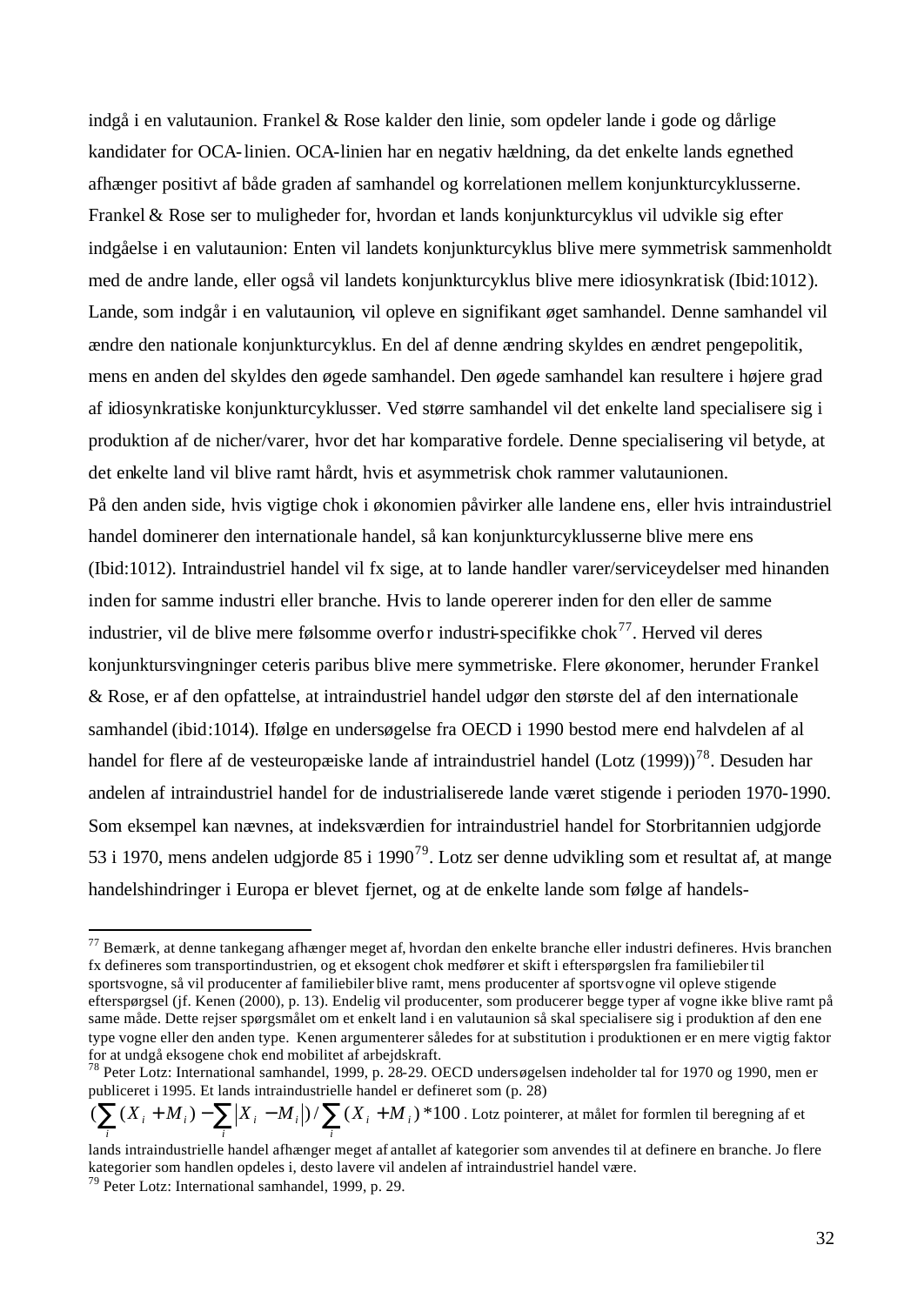liberaliseringerne er blevet tvunget til at specialisere deres produktion. Denne specialisering har ledt til øget intraindustriel handel mellem landene.

Ifølge Frankel & Rose er OCA-kriterierne fælles endogene (ibid:1011). Derfor kan man ikke se på historiske data for fx udviklingen i samhandelen for at vurdere hvilke europæiske lande, der vil være egnede til at indgå i ØMUen, da dannelsen af ØMUen vil have en (stor) effekt på samhandelen mellem landene. Dette skyldes den berømte Lucas kritik. I 1976 offentliggjorde Robert Lucas sin artikel "Econometric Policy Evaluation: A Critique" (VanBergeijk & Berk, 2001:3)<sup>80</sup>. Ifølge Lucas kan man ikke anvende økonometriske modeller til at analysere effekten af en given politisk beslutning. Det skyldes, at resultatet af en politisk beslutning vil ændre det økonomiske system, som undersøges. Hvis der fx sker en kvantitativ ændring af en politisk variabel, såsom ændring i skattesatsen eller ændring i de offentlige transfereringer, vil det ændre de estimerede koefficienter i modellen, da agenterne i økonomien vil ændre deres adfærd. Hvis fx virksomhederne i økonomien bliver pålagt en afgift for at bruge et bestemt kemikalie i produktionen, vil de ændre sammensætningen af deres produkter, så det pågældende kemikalie indgår med en mindre andel end tidligere eller slet ikke indgår. Derfor kan økonometrisk analyse (som er baseret på historiske data) ikke anvendes til at vurdere ex ante effekterne af ændringer i politiske instrumenter.

Dette er også tilfældet, hvis der sker en kvalitativ politisk ændring (ibid:3). En kvalitativ ændring er, når politikerne ændrer det politiske system. Her er ØMUen et godt eksempel på en ændring af det politiske system. Det er værd at bemærke, at i 1976, da Lucas publicerede sin artikel, ændrede det fuldstændig økonomernes opfattelse af økonometriske modeller (ibid:4). Indtil 1976 havde økonomerne stor tiltro til økonometriske modeller, men efter Lucas artikel er økonomerne generelt blevet mere skeptiske overfor forudsigelse vha. modeller. Der er dog ikke mange, som har forsøgt at efterbevise empirisk, om Lucas kritik holder. Ifølge en undersøgelse af Ericsson & Irons fra 1992 tog forfatterne i mere end 90 % af alle artikler omhandlende Lucas kritik, kritikken for givet uden at stille spørgsmålstegn ved dens problemstilling (ibid)!

Frankel & Rose mener, at ØMU'en i sig selv vil medføre øget intra-europæisk handel. Dette skal ses i lyset af den stigende samhandel mellem landene med dannelsen af Det Indre Marked som et forstadium til ØMU'en. Derfor er udviklingen i konjunkturcyklusser endogen mht. samhandlen mellem landene (Frankel & Rose, 1997:1012).

<sup>&</sup>lt;sup>80</sup> Peter A.G. VanBergeijk and Jan Marc Berk: The Lucas Critique in Practice: An Empirical Investigation of the Impact of European Monetary Integration on the Term Structure, 2001, p. 3.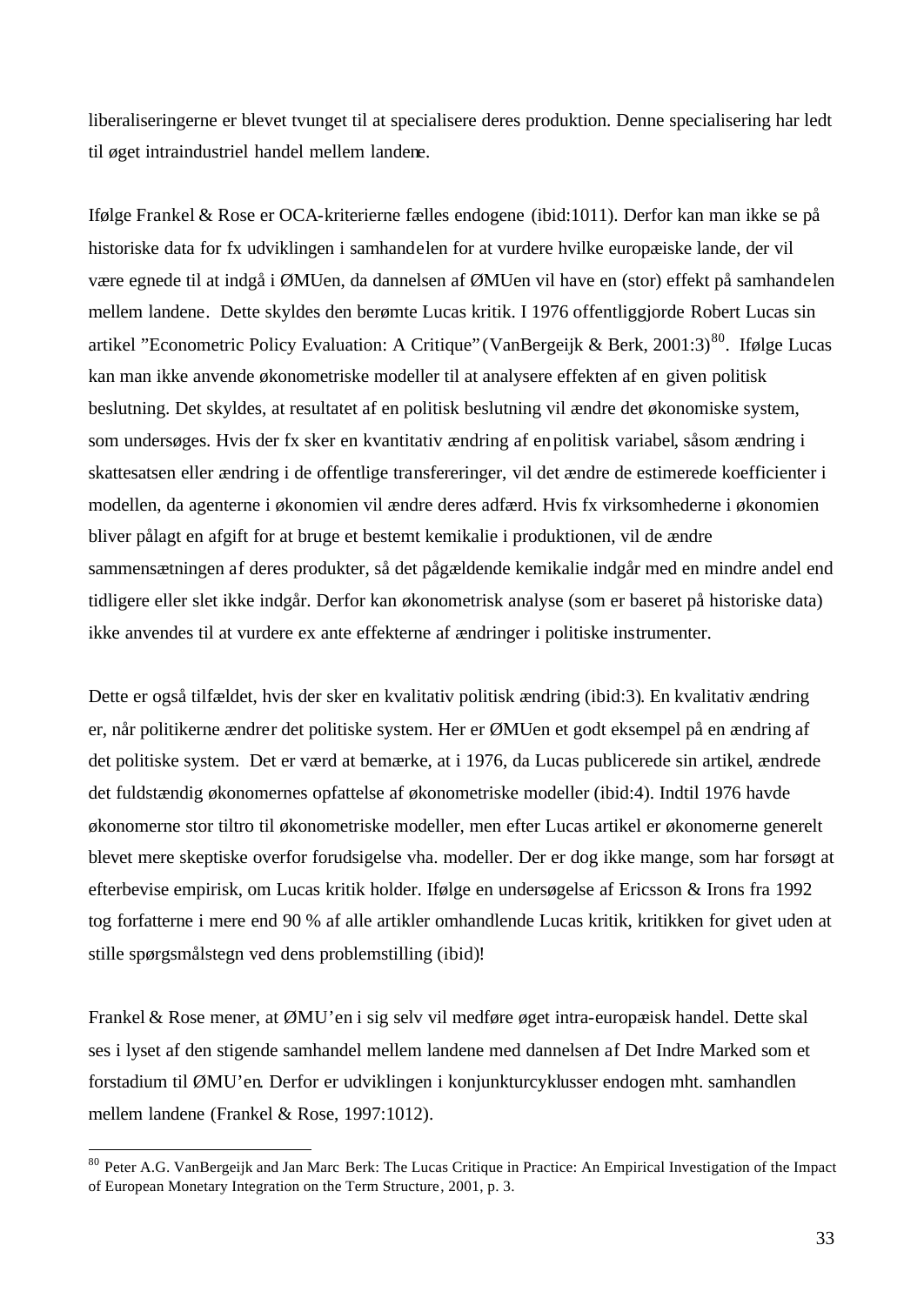Frankel & Rose opstiller i deres artikel en empirisk model til at afgøre, om det er interindustriel eller intraindustriel handel, som er dominerende. De anvender årlige data for 21 industrialiserede lande for perioden 1959-1993. Som mål for konjunkturen/den økonomiske aktivitet i et land anvender de fire forskellige størrelser: Det reale BNP; industriproduktionen; antal fuldtidsbeskæftigede og arbejdsløshedsraten (ibid:1017). Som mål for den internationale handel mellem lande anvendes tre forskellige mål:

$$
\text{(I)} \qquad \qquad \text{WXijt} = X_{ijt} / (X_{i.t} + X_{j.t})
$$

$$
(II) \hspace{3.6cm} w m_{ijt} = M_{ijt}/(M_{i.t}+M_{j.t})
$$

(III)  $wt_{i,t} = (X_{i,t} + M_{i,t})/(X_{i,t} + X_{i,t} + M_{i,t} + M_{i,t})$ 

Xijt angiver den totale eksport fra land i til land j i periode t.

Xi.t angiver den globale eksport fra land i,

Tilsvarende angiver M importen.

l

Alle tre mål for handlen transformeres med den naturlige logaritme.

Den regressionsligning Frankel& Rose vil bestemme er (ibid:1018)

 $Corr(v,s)_{i,j,\tau} = \alpha + \beta Trade(w)_{i,j,\tau} + \varepsilon_{i,j,\tau}$ , hvor

Corr(v,s)<sub>i,j,τ</sub> angiver korrelationen mellem land i og land j i perioden  $\tau$  for den økonomiske aktivitet v målt ved (det reale BNP; industriproduktionen; antal fuldtidsbeskæftigede og arbejdsløshedsraten) og detrended med metode s (i alt anvender Frankel & Rose fire forskellige metoder til at detrende $)^{81}$ .

Hvis øget samhandel resulterer i, at landene specialiserer sig i bestemte brancher, således at landenes konjunkturcyklusser bliver mere idiosynkratiske, vil vi i ovenstående regressionsligning forvente, at β er negativ. Hvis derimod vigtige chok påvirker økonomierne ens, eller hvis intraindustriel handel dominerer den globale handel, så vil vi forvente, at β er positiv. Dette skyldes, at ved handel inden for samme industri, vil landenes konjunkturcyklusser blive mere symmetriske/ensartede – selv i tilfælde af et idiosynkratisk chok, som kun påvirker en industri.

<sup>&</sup>lt;sup>81</sup> Detrending er en statistisk metode til at udjævne en trendmæssig udvikling, således at korrelationskoefficienten mellem to variable ikke bliver "biased". Problemet med variable, som udviser en trend er, at middelværdien ikke er konstant. Ved at detrende variablen opnås stationaritet.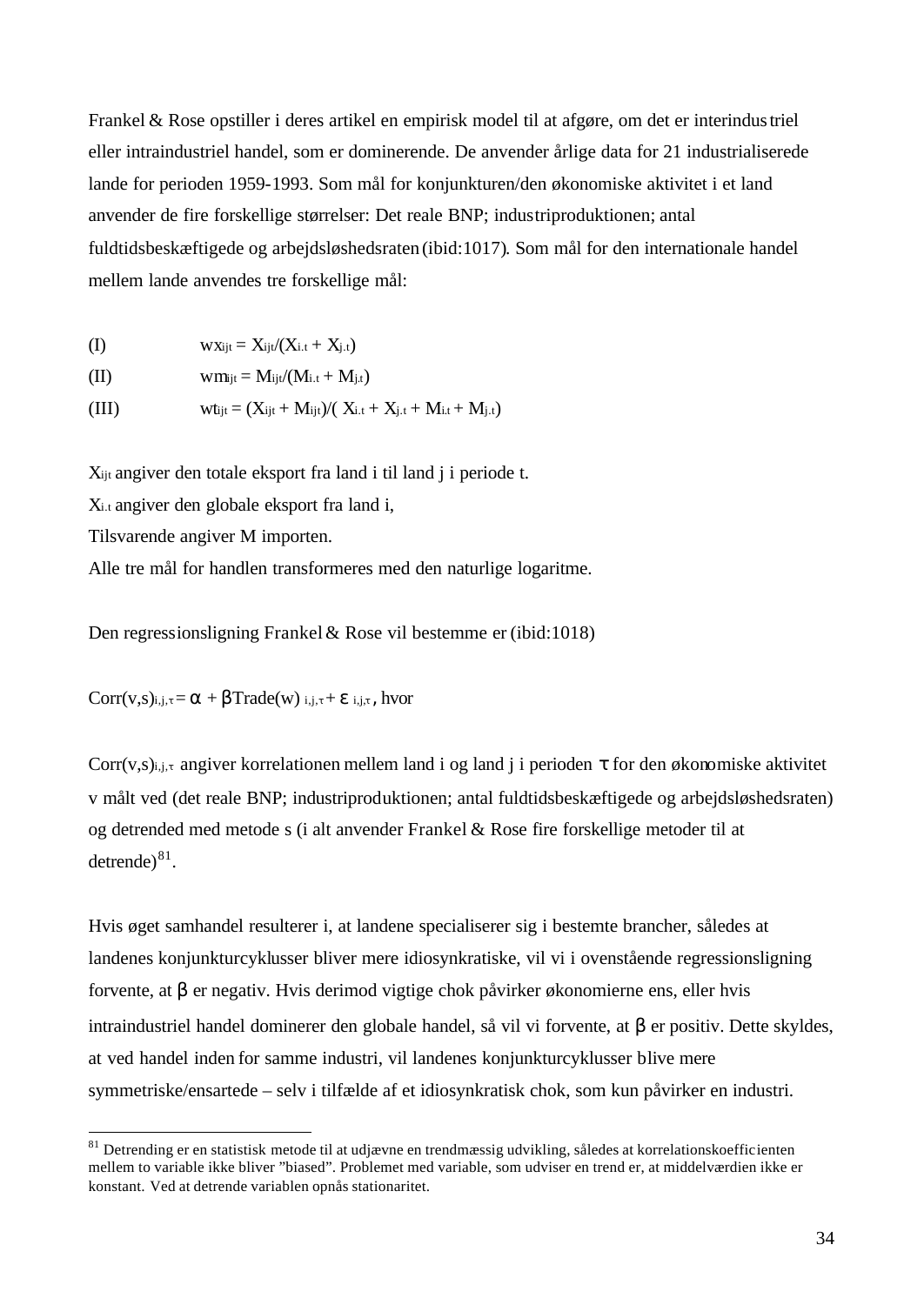Frankel & Rose er både interesserede i fortegnet for β, men også størrelsen, da størrelsen siger noget om hvor betydningsfuld effekten af øget samhandel er for korrelationen mellem konjunkturcyklusserne (ibid).

Det er et stærkt empirisk bevis, de to forfattere opnår. Uanset hvilken af de fire variable, som anvendes til at måle den økonomiske aktivitet, og uanset hvilken af de fire detrend metoder, de anvender, er β signifikant positiv. Dette er tilfældet for deres 16 estimater (fire forskellige metoder til at opgøre den økonomiske aktivitet og fire forskellige metoder til detrending) (ibid:1019). Frankel & Rose tester, hvor robuste deres resultater er, og det viser sig, at β også er signifikant positiv, selv hvis de ikke foretager en logtransformation af de økonomiske data, og hvis de vægter dataene med størrelsen af de enkelte lande. Det mest vigtige er, at selv hvis de foretager samme regression, men for forskellige delperioder i perioden 1959-1993, er resultaterne stadig robuste. Det vil altså sige, at historisk set har øget samhandel vist sig at resultere i mere symmetriske konjunkturcyklusser.

### **15.0 Arbejdskraftens mobilitet**

Som beskrevet i afsnittet 13.1 omOCA-kriterierne er der er en række teoretiske krav, lande skal opfylde for at udgøre et optimalt valutaområde. Disse teoretiske krav vil her i opgavens empiriske del blive undersøgt nærmere. Afsnit 15.0 ser på arbejdskraftens mobilitet. Afsnit 16.0 ser på kapitalmobilitet, mens afsnit 17.0 ser på samhandlen og eksportsammensætningen mellem de nye østeuropæiske medlemmer og EU.

Mobilitet af arbejdskraft inden for EU er vigtig, ikke kun fordi det er et krav for, at EU kan udgøre et optimalt valutaområde. Som Ettore Recchi udtrykker det, er arbejdskraftens mobilitet afgørende for, at EU kan virke som et grænseløst område (Recchi, 2008:198)<sup>82</sup>. Større mobilitet af arbejdskraft vil resultere i en bedre udnyttelse af EU's human kapital, hvilket vil fremme produktiviteten til glæde for alle i samfundet (ibid:213). Dette var netop et af EU's mål med Lissabon-traktaten<sup>83</sup>. Et andet ofte fremført argument for mobilitet af arbejdskraft er, at hvis veluddannede unge rejser ud og arbejder i et andet EU-land, kan de videregive deres viden til andre virksomheder og forskningscentre (ibid:213). Dette kan medvirke til at fremme innovationen i hele EU.

 $82$  Ettore Recchi: "Cross state mobility in the EU", European Societies, 2008, vol. 10, issue 2, p. 198.

<sup>83</sup> Folketingets EUOplysning: Lissabontraktaten, 2008, p. 13.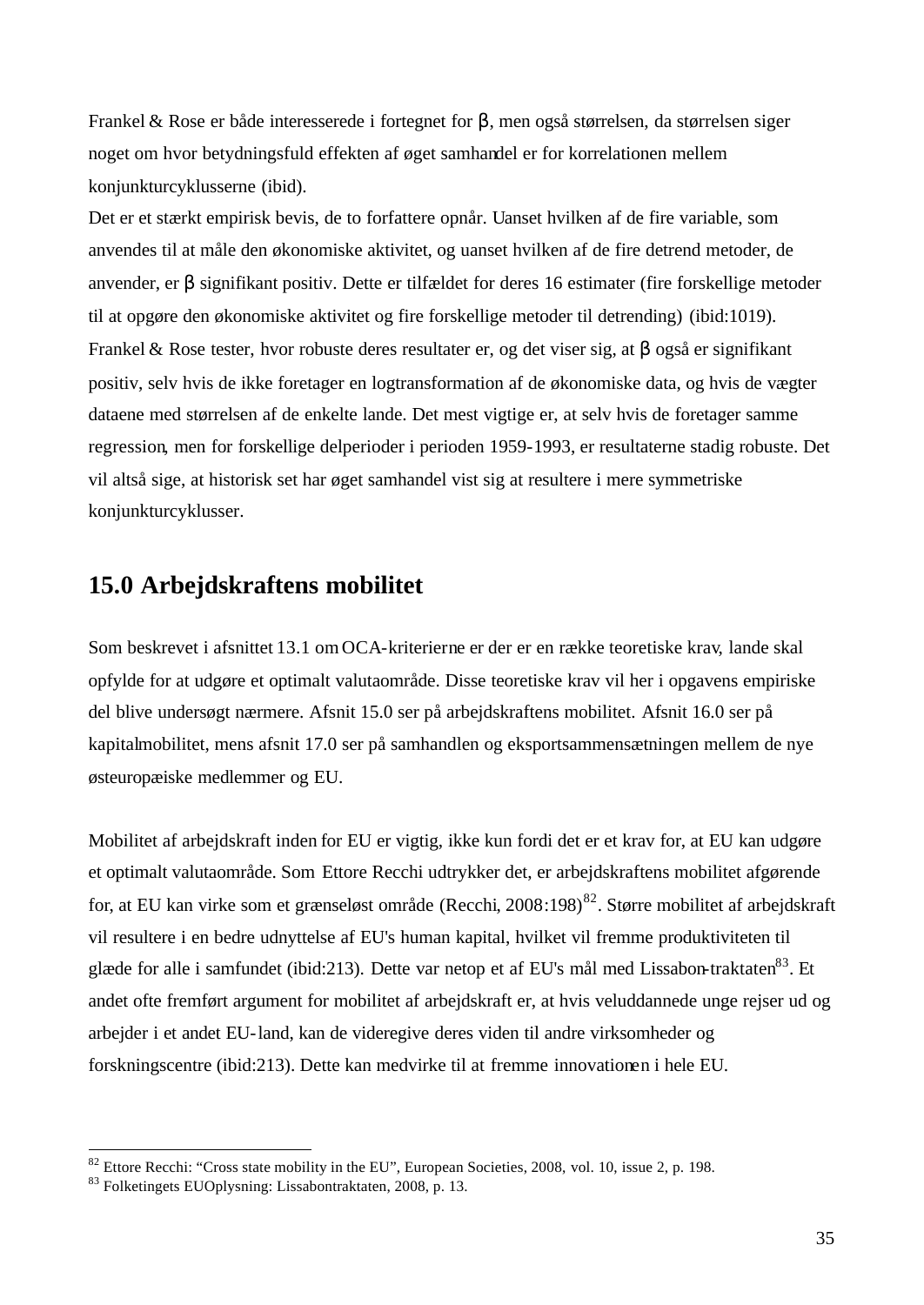Endelig kan fri bevægelighed af arbejdskraft ud fra en politisk synsvinkel virke som en måde at promovere Den Europæiske Union (ibid:213-214). Borgere i EU, som frit kan bosætte sig og få arbejde, vil også være mere tilfredse med EU, end borgere, som ikke kan bevæge sig frit rundt. De vil værdsætte europæisk borgerskab og en større forening af de europæiske lande. På denne måde kan grænseoverskridende mobilitet af arbejdskraft virke til at legitimere EU.

Dette er de teoretiske argumenter for fri bevægelighed af arbejdskraft, men lad os nu se på de empiriske kendsgerninger.

Da de ti nye østeuropæiske lande blev indlemmet i EU i 2004, fik deres befolkninger med det samme europæisk borgerskab, hvilket inkluderer ret til at bevæge sig frit rundt inden for EU (ibid:198)<sup>84</sup>. Retten til at bevæge sig frit rundt blev dog begrænset af overgangsregler i alle EU15lande på nær Storbritannien, Irland og Sverige. Det blev muligt for østeuropæerne at krydse grænserne i EU uden et visum, mens det stadig krævede tilladelse for at kunne arbejde i Vesteuropa. Disse begrænsninger i arbejdskraftens frie bevægelighed skyldes, ifølge Recchi, at politikerne frygtede, at den "polske håndværker" ville oversvømme de vesteuropæiske lande (ibid:198). Det kan dog bemærkes, at Den Europæiske Kommission i 2006, som var udnævnt til Europæisk år for arbejdskraftens mobilitet, konkluderede, at den geografiske mobilitet i EU er relativt lav<sup>85</sup>. Når man taler om arbejdskraftens mobilitet, skelner man mellem job-mobilitet og geografisk-mobilitet. Job-mobilitet vil sige, at en arbejder skifter fra et job til et andet. Geografisk-mobilitet vil sige, at en arbejder skifter fra et job i ét land til et job i ét andet land.

# **15.1 Hvor flytter arbejdskraften hen?**

I 2003 var der, i det som skulle blive EU-25, i alt 1.132.603 migrationer (ibid:199). Recchi afliver den gængse forestilling om, at den største migration er fra Syd til Nord: I 2003 var de største nationaliteter til at bosætte sig i et andet EU-land briter (67.100), tyskere (57.534) og franskmænd  $(56.033)^{86}$ . Af de emigrerende briter, slog 58,5% sig ned i Spanien, mens tyskerne foretrak Storbritannien (28%), Spanien (25.1%) Østrig (17.8%). De fleste franskmænd, som emigrerede, foretrak Storbritannien (28.9%) og Tyskland (24%).

<sup>84</sup> Europæisk borgerskab eller unionsborgerskab, som det også kaldes, blev indført med Maastricht traktaten i 1992.

<sup>85</sup> European Commission: 2006- European Year of Worker's Mobility, 2006, p. 2.

<sup>86</sup> Det skal retfærdigvis tilføjes, at disse landes befolkning er langt den største i EU, hvorfor det er naturligt, at i absolutte tal vil disse lande ligge i toppen af listen.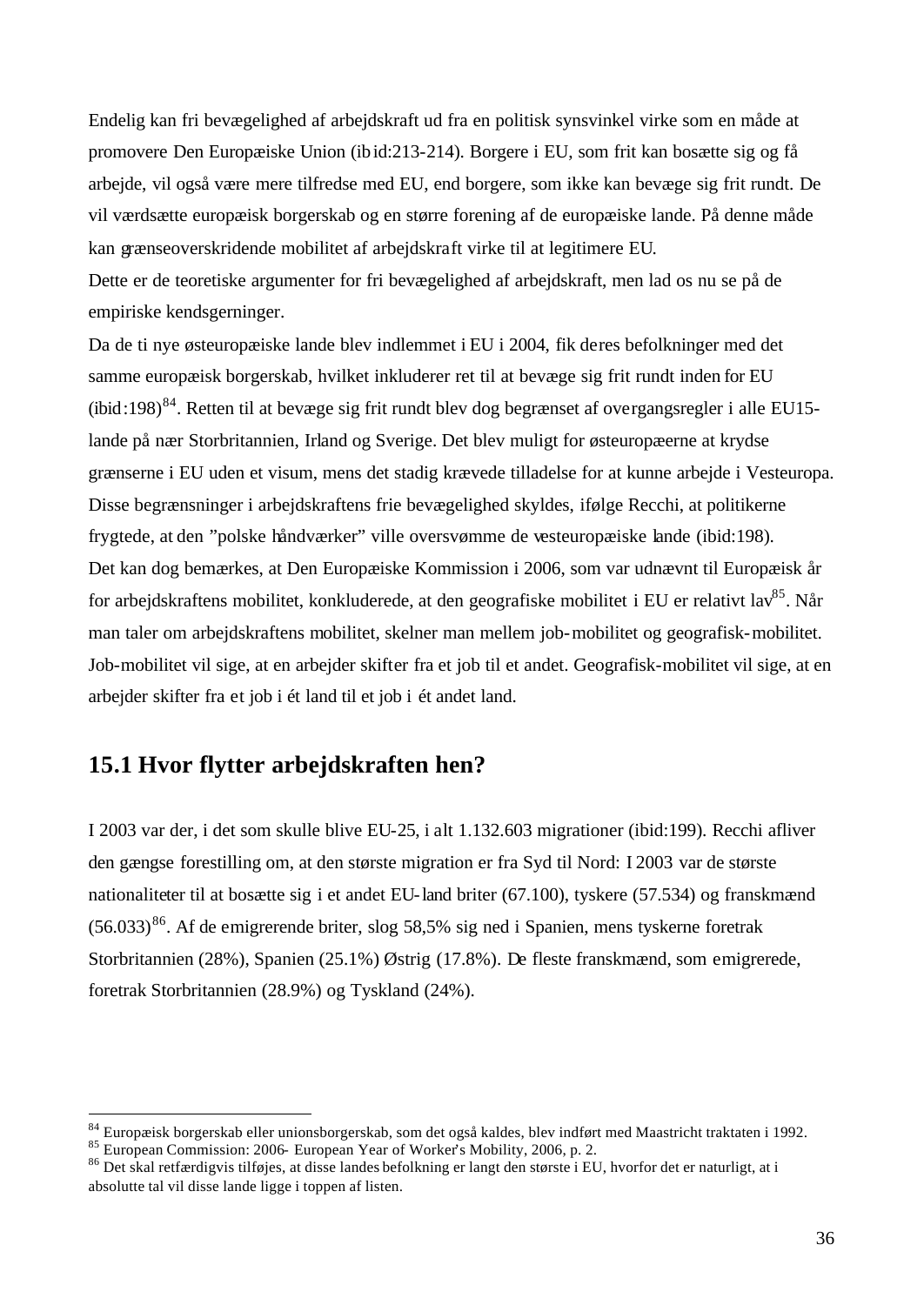#### **15.2 Faktorer, som påvirker mobiliteten**

Ifølge den økonomiske teori skyldes migration to forhold: Økonomisk vækst og forskelle i indkomst (ibid:202-205). Hvis det går dårligt for et lands økonomi, kan de arbejdsdygtige have et incitament til at forlade landet og bosætte sig i et land, hvor økonomien blomstrer. Et land med højkonjunktur vil opleve stigende inflation, og som følge heraf vil arbejderne kræve mere i løn, så deres realindkomst ikke falder. Hvis et naboland har højere (real-)lønninger i en bestemt sektor end ens eget land, kan dette være et incitament til at søge job i nabolandet.

Desuden vil der i et land, hvis økonomi er i recession, ikke blive skabt nær så mange nye jobs, som i et land med højkonjunktur. Dette kan være endnu en grund til, at flere vælger at søge job i udlandet.

Recchi har undersøgt, hvordan den økonomiske vækst og forskelle i indkomst har udviklet sig for EU-15 landene i perioden 1986-2005 (ibid:205). I den 20-årige periode er den økonomiske vækst steget, mens indkomstforskellene mellem landene er blevet reduceret. Derfor skulle man ifølge den økonomiske teori forvente, at migrationen inden for EU-15 i samme periode faldt. Det overraskende er, at migrationen faktisk steg. Dette skyldes ifølge Recchi, at der i 1980'erne blev gennemført en række politiske tiltag, som havde til formål at fremme arbejdskraftens mobilitet. Det politiske tiltag, som ifølge Recchi, har haft størst betydning for mobiliteten, er introduktionen af et europæisk borgerskab i 1993 (ibid). Dette betød, at hvert individ i EU fik lov til at bevæge sig frit omkring inden for EU. En anden ting, som også fik stor betydning for mobiliteten var Schengensamarbejdet, som blev indført i 1990'erne. Dette samarbejde betød, at det blev nemmere at krydse grænserne inden for EU.

Recchi vurderer også euroen til at have påvirket arbejdskraftens mobilitet, om end i mindre skala (ibid:206). Ved indførelsen af den fælles mønt er det blevet nemmere for både arbejdere og forbrugere at sammenligne leveomkostninger og lønninger på tværs af landegrænser. Dette vurderes at have en positiv effekt på mobiliteten. Udover euroen vurderes også den nyoprettede EURES webportal at have betydning for mobiliteten. EURES er en portal, som viser ledige jobs i EU- og EØS-landene. Desuden har introduktionen af det europæiske sygesikringskort, som dækker lægebehandling i udlandet for midlertidige ophold, en positiv effekt på mobiliteten $^{87}$ .

Udover disse faktorer er det vigtigt for arbejdskraftens mobilitet, at EU-landene anerkender de enkelte landes uddannelser. Derfor indledte de europæiske undervisningsministre i 1999 den

<sup>87</sup> http://europa.eu/youth/news/index\_489\_da.html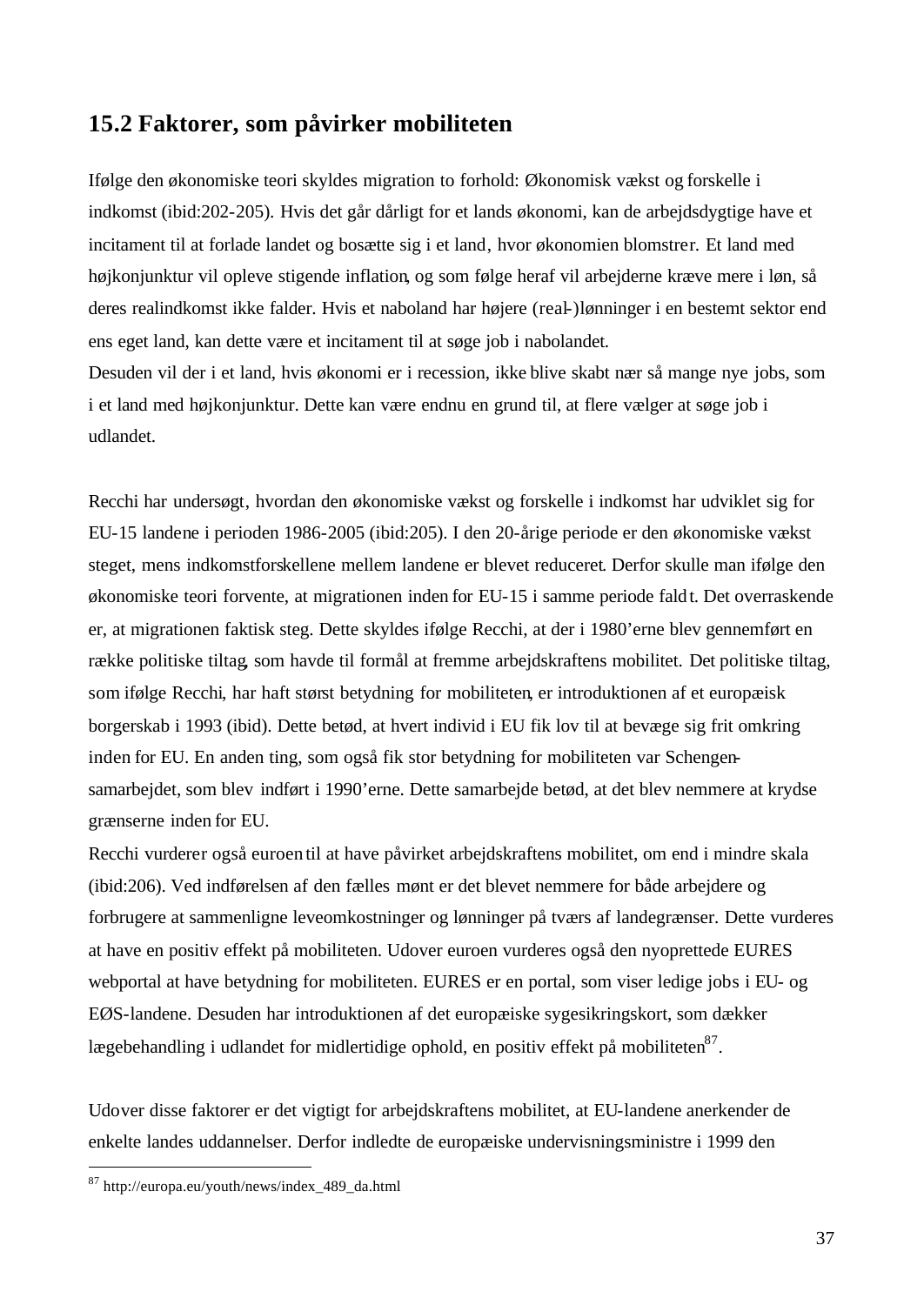såkaldte Bologna-proces<sup>88</sup>. Resultatet af processen var en harmonisering og gensidig anerkendelse af uddannelserne inden for EU. Dette initiativ vil fremme mobiliteten af både studerende og arbejdere i de europæiske lande.

Det er dog værd at pointere, at der er mange andre forhold end økonomisk vækst og forskelle i lønindkomst, som er vigtige, når folk overvejer at emigrere. Herudover kan nævnes kulturelle og sproglige forskelle mellem lande. Derudover er der direkte omkostninger forbundet med at flytte (Chiswick,  $2000:4$ )<sup>89</sup>.

Chiswick skelner mellem tre forskellige typer af emigranter: "Økonomiske emigranter", som udvandrer på grund af økonomiske forhold såsom højere løn, "flygtninge" og endelig dem, som flytter fordi de er "tied movers", dvs. at de flytter fx fordi deres ægtefælle eller kæreste får job i udlandet (ibid:3). De emigranter som hovedsageligt tænkes på i forbindelse med arbejdskraftens frie bevægelighed i EU er de økonomiske emigranter.

De økonomiske emigranter er dem, som traditionelt set er bedst egnede til at opnå succes på arbejdsmarkedet (ibid:3). Dette skyldes, at de beskrives som værende mere ambitiøse, aggressive og foretagsomme fx til at starte egen virksomhed, i forhold til de personer, som vælger at blive hjemme. Hvilken type emigranter et land vælger at tage imod, har stor betydning for landets arbejdsmarked og økonomi.

Chiswick bemærker, at de fleste lande har begrænsninger på hvilke personer, de vil tillade visum eller arbejdstilladelse (ibid:19). Der er derfor krav til hvilke immigranter, som kan få visum. Det kan bl.a. være krav til et bestemt uddanne lsesniveau, professionelle kvalifikationer, alder og krav om bestemte færdigheder inden for destinationslandets sprog. Herved finder en selektiv udvælgelse af immigranter sted.

EU foretager hvert kvartal undersøgelser af arbejdskraften i de enkelte medlemslande. På baggrund af disse undersøgelser, bliver der udarbejdet en årlig rapport kaldet The European Union Labour Force Survey. Den seneste reviderede undersøgelse er fra Labour Force Survey 2005 rapporten<sup>90</sup>. Derfor er tallene i nedenstående afsnit fra 2005.

<sup>88</sup> Torben Heinze & Christoph Knill: Analysing the differential impact of the Bologna Process: Theoretical considerations on national conditions for international policy convergence, Higher Education, 2008, vol. 56, issue 4, 494.

<sup>&</sup>lt;sup>89</sup> Barry R. Chiswick: Are Immigrants Favourably Self-selected? An Economic Analysis, Discussion Paper No. 131, Marts 2000, p. 4.

<sup>90</sup> Tallene i denne rapport blev revideret i juni 2008.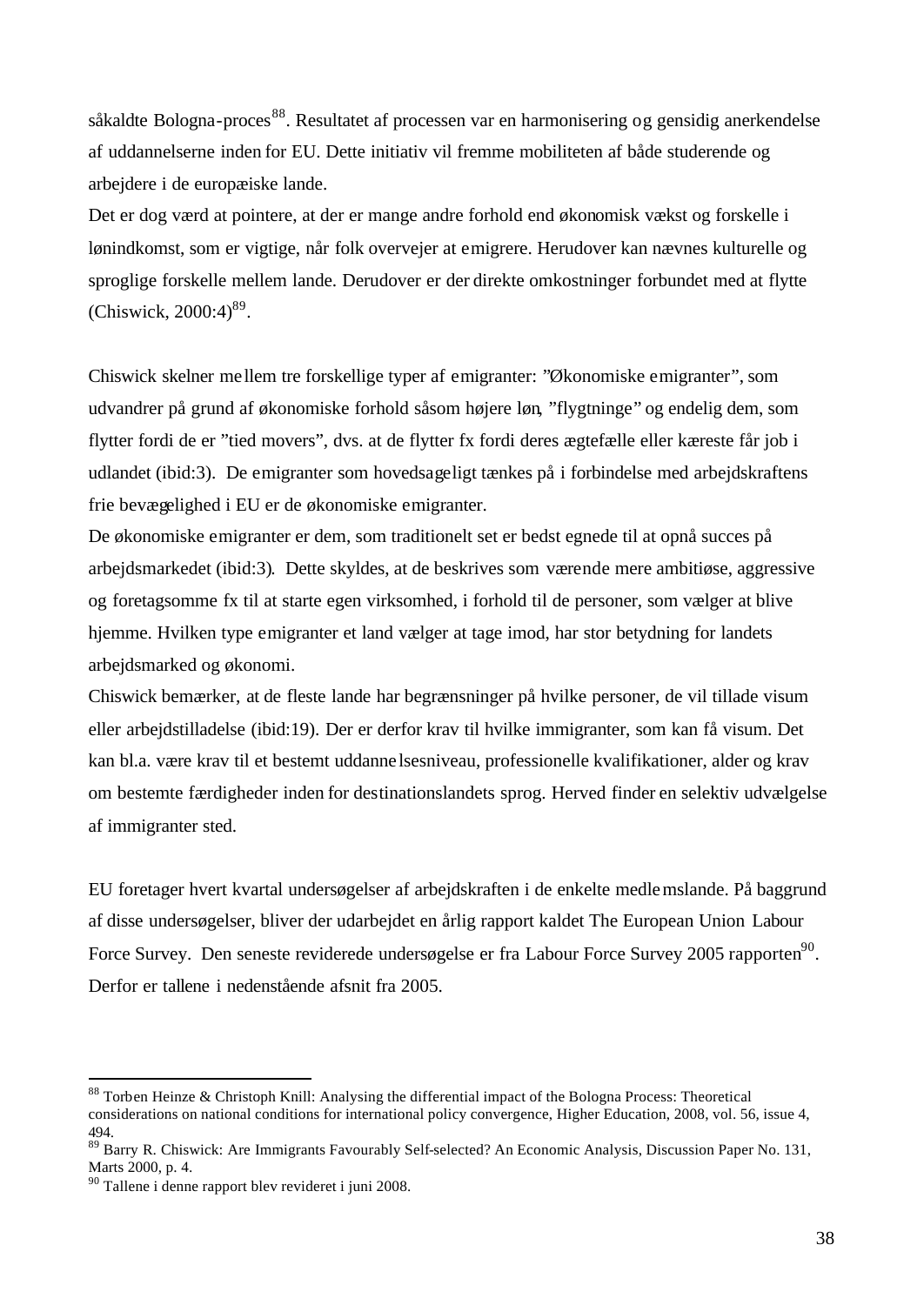Antallet af immigrerende arbejdere i EU er steget fra 4.1 mio. i 1995 til 6.1 mio. i 2005 (Recchi:207). Det skal dog bemærkes, at antallet af lande i EU også er steget i perioden, hvorfor man ikke direkte kan sammenligne de to tal. På trods af dette er der dog tale om en stor stigning. For at få et dybere indblik i hvilke typer af arbejdere, som indvandrer, kan man se på deres uddannelsesmæssige baggrund. Andelen af immigrerende arbejdere med en universitetsuddannelse (dvs. en uddannelse sluttende med en bachelorgrad eller højere) i 2005 udgjorde 11,8% af arbejdsstyrken i Spanien, mens den samme andel udgjorde 61,0% i Litauen (ibid:207). Det er værd at bemærke, at i de traditionelle modtagerlande af mobil arbejdskraft i EU såsom Tyskland, Sverige og Frankrig er andelen af veluddannet arbejdskraft lavere med hhv. 14,4%, 22,4% og 25,2%. Uddannelsesniveauet blandt de immigrerende arbejder i EU er steget. I 1995 havde 14,3% af de mobile arbejdere i EU en universitetsuddannelse, mens andelen i 2005 var steget til 23,7% (ibid:208-211). Dette er ikke så overraskende, da andelen af unge, som tager en højere uddannelse har været stigende i perioden. I 1995 var andelen af nationale borgere med en universitetsuddannelse højere end andelen af mobile arbejdere med en universitetsuddannelse i de enkelte lande. I 2005 er denne fordeling byttet om: Nu er andelen af mobile arbejdere residerende i et EU-land med en universitetsuddannelse højere end den lokale befolknings andel med en universitetsuddannelse. I landene Danmark, Irland, Luxembourg, Østrig, Spanien, Portugal, Polen, Tjekkiet og Ungarn er andelen af fremmede arbejdere med en universitetsuddannelse dobbelt så høj som den tilsvarende andel af lokalbefolkningen (ibid).

Det, at intra-EU immigranter med tiden er blevet mere veluddannede, afspejler sig også i hvilke sektorer de er beskæftiget. Andelen af EU-borgere bosat i et andet EU-land, som var beskæftiget inden for landbrugssektoren i 2005, var lavere end den samme andel for landets egne borgere (ibid). I 1995 var andelen af intra-EU immigranter ansat i den industrielle sektor 55,8%, mens den samme andel for de nationale arbejdere udgjorde 50,9%. I år 2000 var disse to andele stort set ens. I den tredje sektor, servicesektoren, er det hovedsageligt immigranter fra lande uden for EU, som er beskæftiget inden for denne sektor.

Jeg vil nu vende tilbage til nogle af de teoretiske argumenter for fri bevægelighed af arbejdskraft, sompræsenteret i starten af dette kapitel. Argumentet om mobilitet af arbejdskraft, som fremmende for produktiviteten, kan anskues fra to vinkler (Recchi:215). Hvis arbejderne flytter fra en region med arbejdsløshed til en region med mangel på arbejdskraft, vil den samlede produktivitet for de to regioner øges. På den anden side er virksomhederne ikke interesseret i ansatte, som er meget mobile og derfor ofte skifter job. Dette skyldes, at virksomhedernes produktivitet oftest afhænger af, hvor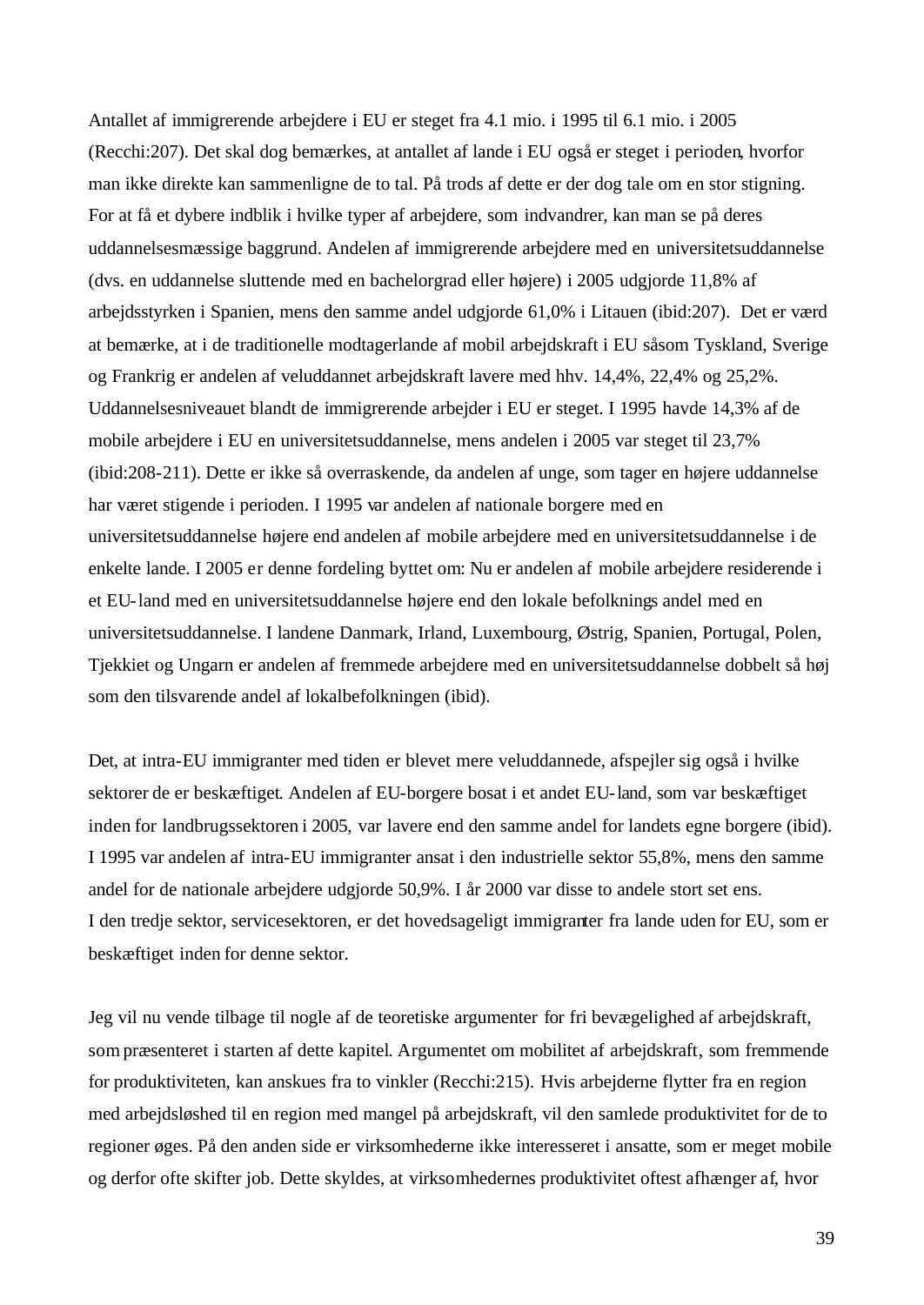længe medarbejderne har været ansat. Flere økonometriske undersøgelser viser, at produktiviteten falder som følge af hyppige jobskift (ibid). Dette skyldes, at produktiviteten stiger, desto længere personen har været ansat i et firma. Dog vil vækstraten i produktiviteten på et tidspunkt begynde at aftage. Recchi forklarer dette fænomen ved, at produktiviteten er afledt af en generel human kapital (som opnås gennem uddannelse) og en specifik human kapital (som opnås gennem joberfaring) (Recchi:215). Den generelle human kapital må på kort sigt betragtes som værende fast, mens den specifikke human kapital afhænger af, hvor længe man har været ansat. Hvis en virksomhed er meget afhængig af den specifikke human kapital, vil virksomheden foretrække, at dens medarbejdere er meget immobile.

Flere økonomer har dog udtrykt deres bekymring for, at desto længere folk er ansat i en virksomhed, desto mere "stift" vil arbejdsmarkedet være. Som følge heraf vil arbejdsmarkedet reagere sløvt på strukturelle ændringer, hvilket vil være til skade for produktiviteten (Auer et al:4)<sup>91</sup>. Dette teoretiske argument bliver dog modbevist af den økonometriske analyse foretaget af Auer et al. De undersøger 13 europæiske lande i perioden 1992-2002 og kommer frem til, at produktiviteten faktisk stiger, jo længere ansættelse en arbejder har (Auer et al:12). De kommer frem til, at ud fra en gennemsnitsbetragtning for de 13 lande stiger produktiviteten indtil ansættelsesperioden når 13,6 år. Ved ansættelse i mere end 13,6 år begynder produktiviteten at falde. Det er dog værd at bemærke, at man ikke kan konkludere, at de europæiske virksomheder derfor skulle holde på deres ansatte i 13,6 år. Den økonometriske analyse er baseret på aggregerede data og på perioden 1992-2002. Hvis man fx kun fokuserede på et land og valgte en anden periode, ville den optimale ansættelsesperiode sikkert være en anden. Desuden viser deres empiriske analyse, at korte ansættelsesperioder (mindre end 1 år) har en negativ effekt på produktiviteten (ibid:12).

Det andet teoretiske argument om at fri mobilitet af arbejdskraft kan virke til at legitimere EU og gøre borgerne mere glade for deres europæiske borgerskab er bevist rent empirisk. I 2004 undersøgte The European Internal Movers Social Survey (EIMSS) 5000 europæiske borgere bosiddende i hhv. Frankrig, Tyskland, Storbritannien, Italien og Spanien. Undersøgelsen, som var en del af forskningsprojektet PIONEUR, viste, at emigrerende arbejdere er større tilhængere af EU og føler sig mere europæiske end de arbejdere, som bliver i deres hjemland (Rother & Nebe,  $2006:7)^{92}$ .

 $91$  Peter Auer et al: Is a stable workforce good for the economy? Insights into the tenure-productivity-employment relationship, August 2004, International Labour Office, paper no. 15, p. 4.

 $92$  Nina Rother & Tina M. Nebe: The Question of European Identity, University of Florence, 2006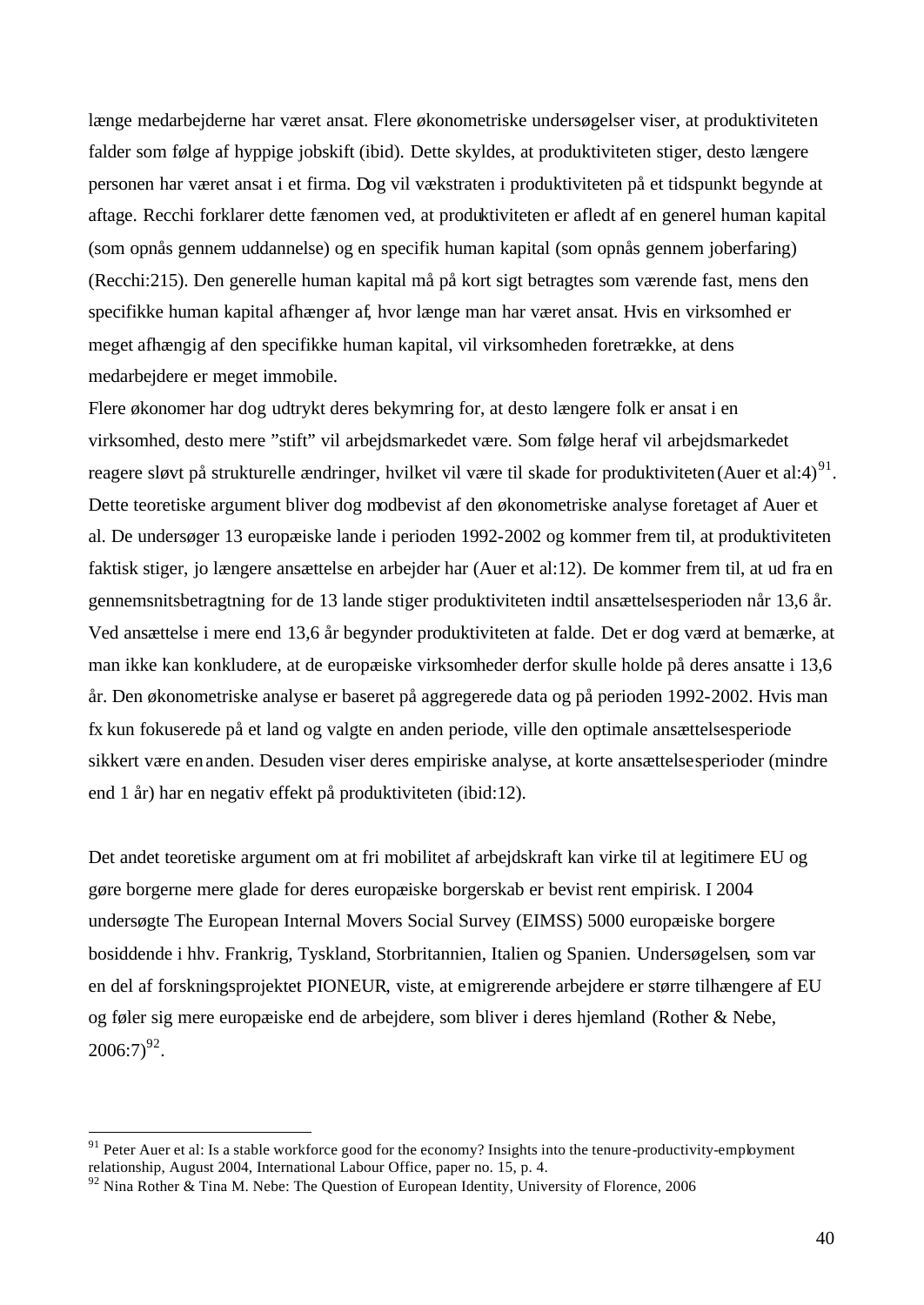Desuden har de emigrerende arbejdere et mere positivt billede af EU, føler sig mere knyttet til EU og føler at de ved mere om EU og dets institutioner end de arbejdere, som bliver hjemme (Rother & Nebe, 2006:8).

## **15.3 Hvem vil flytte og hvorfor?**

l

Eurobarometer har undersøgt, hvem der er villig til at flytte. De har spurgt borgere i de forskellige EU-lande, om de tror, at de vil flytte til et andet EU-land for at arbejde inden for de næste fem år. I deres 2005 undersøgelse er det i gennemsnit kun ca. 5% af europæerne, som regner med at flytte til et andet EU-land for at arbejde. Der er dog store forskelle mellem landene. Intentionen om at flytte er højest for nogle af de nye medlemslande (Litauen, Polen, Estland og Letland), mens intentionen er lavere blandt de resterende nye medlemslande (Malta, Slovakiet, Cypern, Slovenien, Ungarn og Tjekkiet). Generelt er intentionen om at arbejde i et andet land størst blandt de små medlemslande, hvilket kan skyldes ønsket om at arbejde i et stort naboland. Det er dog værd at bemærke, at det slet ikke er alle intentioner om at arbejde i udlandet, som bliver virkeliggjort.

Af frygt for at alt for mange arbejdere fra de nye østeuropæiske EU-lande ville søge job uden for deres hjemlande, vedtog de "gamle" EU-lande nogle overgangsregler, som skulle begrænse deres arbejdsmarkeder i at blive "oversvømmet" af billig arbejdskraft fra de nye medlemslande<sup>93</sup>. Det er kun landene Malta og Cypern, som ingen af de gamle EU-lande har indført overgangsregler for. Reglerne varierer fra helt åbne grænser (Storbritannien, Irland og Sverige), til en slags mellemting hvor kriterierne for at komme ind i landet er blevet lettere (Frankrig, Luxembourg og Italien) og selektiv immigration (Belgien og Holland) til lukkede grænser indtil 2009 (Østrig, Tyskland og Danmark). Argumenterne for at indføre disse regler har været af økonomisk karakter (frie grænser vil bevirke store "bølger" af immigranter med resulterende uligevægt på arbejdsmarkedet; de lavt uddannede på arbejdsmarkedet vil blive udstødt af arbejdsmarkedet af immigrerende arbejdere), sociale argumenter (velfærdsstaten vil blive undermineret af arbejdsløse immigranter) til kulturelle argumenter (den nationale identitet vil blive truet, hvis mange immigranter kommer til landet) $94$ .

<sup>93</sup> European Foundation for the Improvement of Living and Working Conditions: "Fostering mobility through competence development", Thessaloniki 9-10. November 2006, p. 13.

<sup>&</sup>lt;sup>94</sup> European Foundation for the Improvement of Living and Working Conditions: "Fostering mobility through competence development", Thessaloniki 9-10. November 2006, p. 13.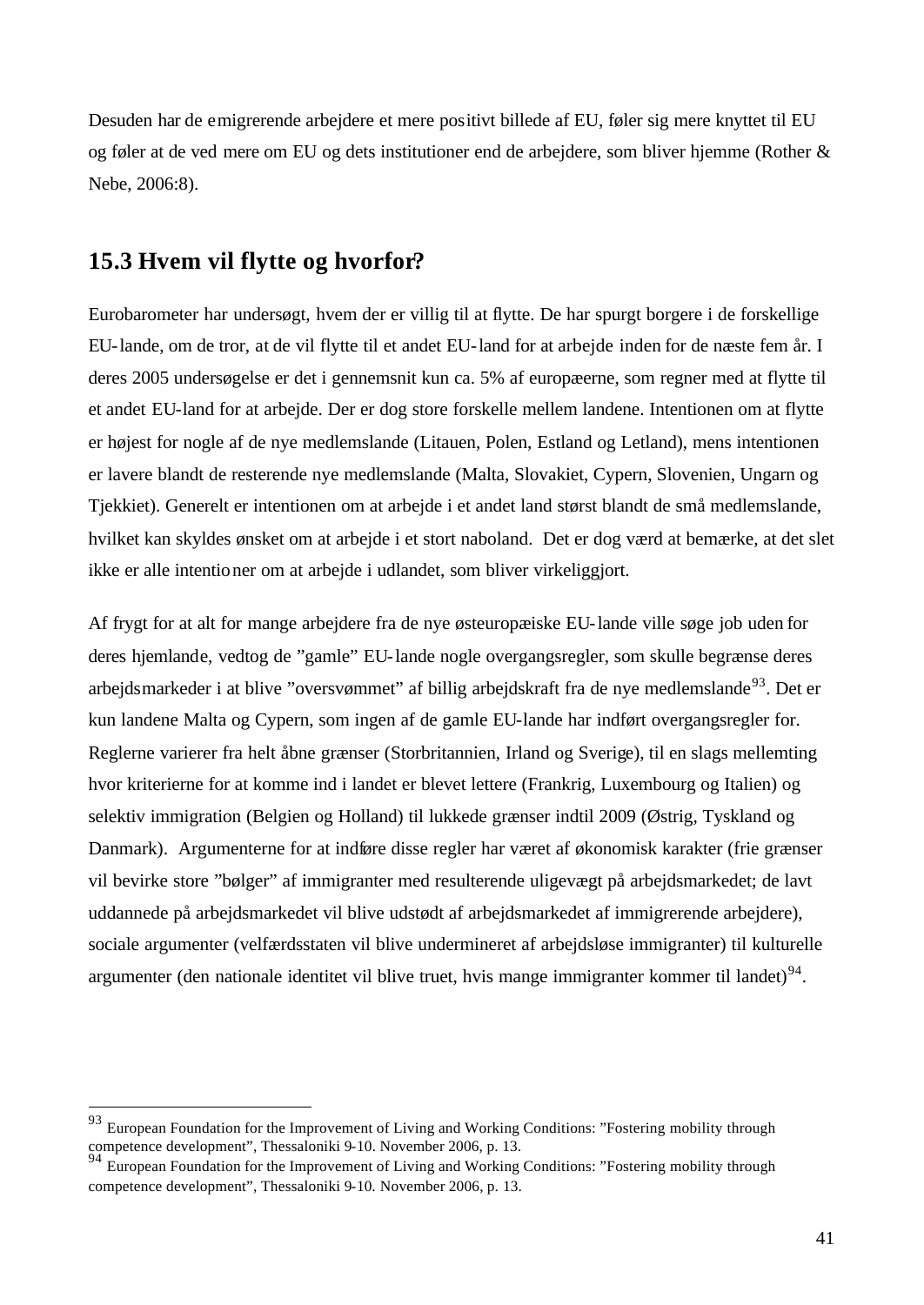EIMSS har undersøgt hvorfor folk flytter. Traditionelt har motivet for at flytte været at få bedre jobmuligheder (Santecreau et al, 2006:11)<sup>95</sup>. Undersøgelsen af Santecreau et al er ligesom den forrige undersøgelse baseret på 5000 europæiske borgere bosiddende i Frankrig, Tyskland, Storbritannien, Italien og Spanien. Det viser sig, at hovedgrunden til at arbejdere i dag vælger at rejse ud skyldes "familie og kærlighed" (29,8% af de adspurgte), mens resten af svarmulighederne fordeler sig med "bedre jobmuligheder" (25,3%), "mere livskvalitet" (23,9%), mens kun få personer bosætter sig i udlandet for "at studere" (7,1%) (ibid:6). De sidste 13,9% af motiverne skyldes "diverse grunde", som ikke er specificeret yderligere.

Det man intuitivt kunne forvente, var at et af motiverne for at rejse til udlandet efter et job ville være af mere økonomisk karakter fx "for at få mere i løn". Undersøgelsen viser dog, at folk hovedsageligt søger job af ikke-økonomiske grunde. Motiverne for at finde job i udlandet varierer dog lidt om man spørger mændene eller kvinderne. Traditionelt set angiver de adspurgte mænd "bedre jobmuligheder", mens kvinder angiver "familie og kærlighed" som motiv for at få job i udlandet (ibid: 12).

Det har vist sig, modsat hvad man måske skulle tro, at et job i udlandet ikke har den store effekt på den arbejdsmæssige karriere. I en undersøgelse i 2006 fandt Recchi, at kun 8,5% af dem, som havde arbejdet i udlandet, vurderede deres udlandsophold til at have haft en positiv effekt på deres videre karriereforløb<sup>96</sup>.

## **15.4 Konklusion på arbejdskraftens mobilitet**

I løbet af de sidste par årtier er der sket store fremskridt med at fremme mobiliteten i EU: Det europæiske borgerskab og Schengen-samarbejdet har bevirket, at det er blevet nemmere at krydse grænserne internt i EU. Lanceringen af EURES webportalen, som giver et overblik over ledige job i EU, gør det nemmere at søge job i hele EU, hvilket yderligere vil fremme mobiliteten over grænserne. Men det er ikke nok, at det er blevet nemmere at krydse grænserne og søge job i hele EU. Det er også nødvendigt med en gensidig anerkendelse af de nationale uddannelser, hvilket fandt sted med Bologna-procesen. Dette er blevet mere presserende som følge af, at det generelle uddannelsesniveau blandt immigranter i EU er steget de senere år. Denne udvikling forventes at fortsætte i fremtiden. De kulturelle og sproglige forskelle er i praksis med til at begrænse mobiliteten blandt arbejdere i EU.

 $95$  Oscar Santecreau et al: Deciding to Move: Migration Projects in an Integrating Europe, University of Florence, 2006, p. 11.

 $^{96}$  Ettore Rechi: The Social Mobility of Mobile Europeans, Maj 2006, p. 24.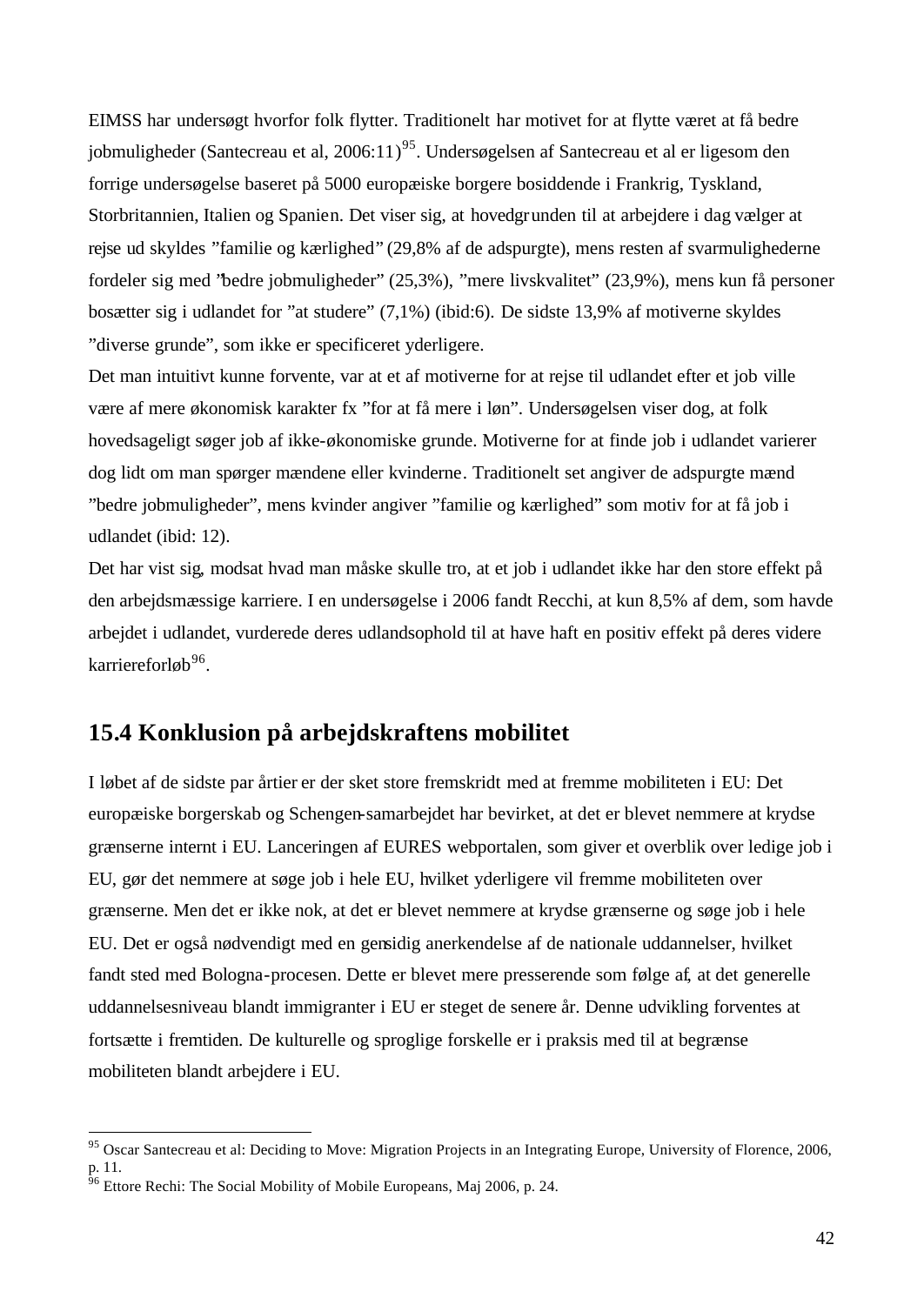Øget mobilitet af arbejdskraft i EU vil resultere i stigende produktivitet til glæde for alle borgere i EU. Desuden kan den øgede mobilitet fungere som en måde at promovere EU på. Borgere, som kan bevæge sig frit rundt, vil alt andet lige være mere glade for EU og deres europæiske borgerskab. På trods af disse mange positive tiltag for at øge migrationen inden for EU, er integrationen af de europæiske arbejdsmarkeder ikke fuldstændigt gennemført. Dette ses tydeligt ved, at de "gamle" EU-lande har indført overgangsregler, som begrænser indvandringen af arbejdskraft fra de østeuropæiske lande. Hvis man i EU vil forbedre arbejdskraftens mobilitet, kræver det en større indsats fra både offentlige myndigheder og virksomheder<sup>97</sup>. Myndighederne kunne fx markedsføre de kompetencer, som kan opnås ved at arbejde i et andet land: viden om forskellige livsstile, forbedrede sprogfærdigheder, samt potentiale for at udvikle nye idéer og venskaber. Virksomheder kunne indgå samarbejde med offentlige institutioner for bedre at tiltrække udenlandsk arbejdskraft.

# **16.0 Kapitalmobilitet i euroområdet**

En af betingelserne for at et område kan siges at udgøre et optimalt valutaområde, er kravet om fuldstændig kapitalmobilitet. For at kunne vurdere, om der er fri kapitalmobilitet inden for euroområdet, er det derfor nødvendigt at gøre sig klart, hvad der forstås ved begrebet kapitalmobilitet. Jeg vil derfor starte med at præsentere forskellige definitioner af begrebet, som anvendes i den akademiske litteratur. Cohen definerer kapitalmobilitet, som

*" all types of cross-border portfolio-type transactions-borrowing and lending, trading of currencies or other financial claims, and the provision of commercial banking or other financial services. It also includes capital flows associated with foreign direct investment-transactions involving significant control of producing enterprises." 98*

Dette er en meget bred definition af begrebet. Ifølge Lorint er kapitalmobilitet det samme som finansiel integration<sup>99</sup>. Jo højere grad af transnational kapitalmobilitet, desto mere integreret kan de finansielle markeder siges at være.

Spørgsmålet er så, hvordan man rent empirisk/praktisk kan måle graden af finansiel integration. Fx definerer IMF graden af finansiel integration som summen af de internationale aktiver og passiver i

 $97$  Ettore Rechi: The Social Mobility of Mobile Europeans, Maj 2006, p. 24.

<sup>98</sup> Benjamin J. Cohen: Phoenix risen: The Resurrection of Global Finance, 1996, World Politics, vol. 48, 2, p. 269.

<sup>&</sup>lt;sup>99</sup> Sanda Petruta Lorint: Quantifying capital mobility in OECD and EU areas, Universite de Montreal, 2006, p. 4.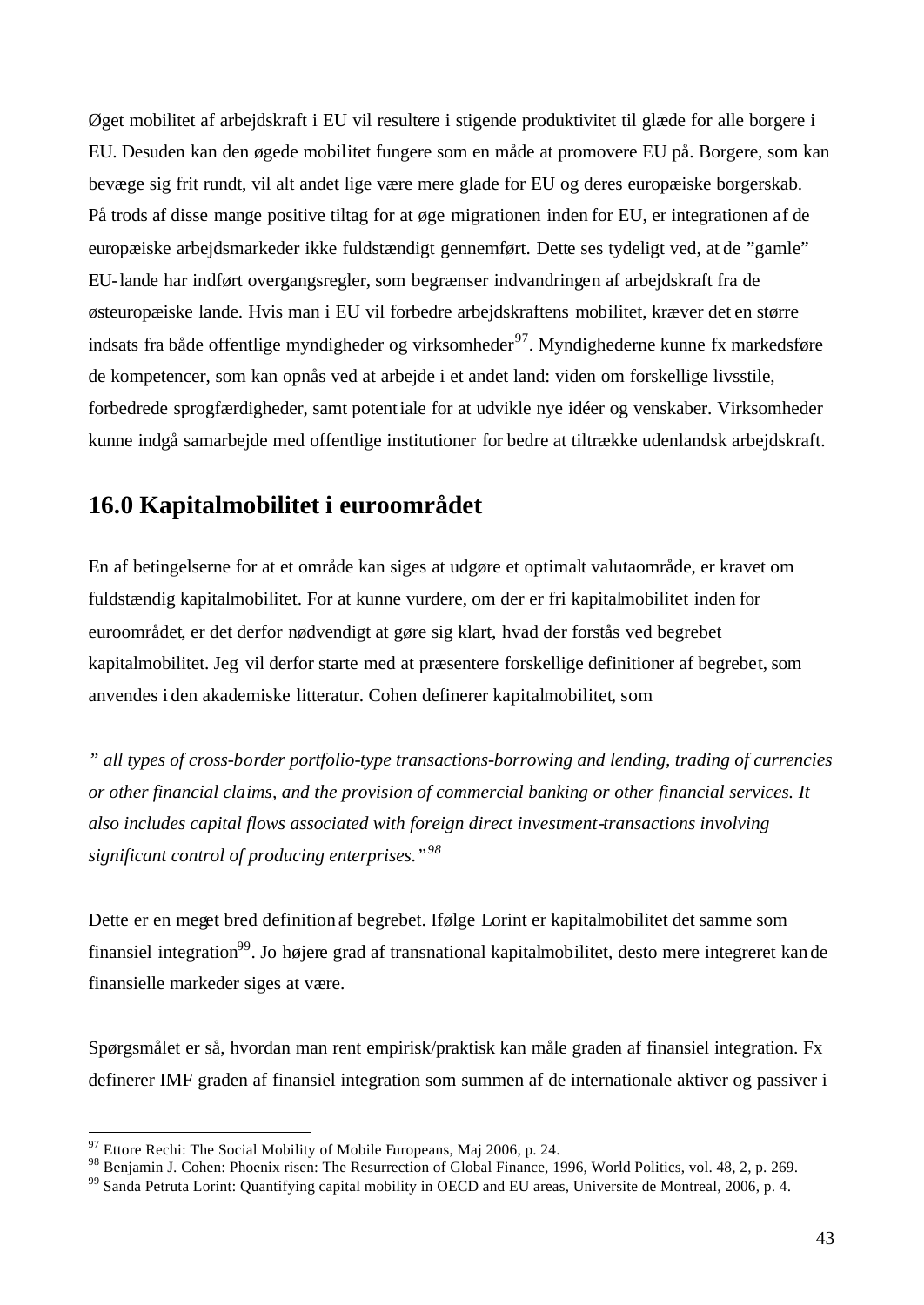forhold til et lands BNP<sup>100</sup>. Dette er en international anerkendt måde at opgøre et lands finansielle integration.

Interessen for at kvantificere kapitalmobilitet/finansiel integration begyndte med en epokegørende artikel i 1980 af forfatterne Feldstein & Horioka<sup>101</sup>. De to forfattere var de første til at analysere korrelationen mellem den nationale opsparingsrate og investeringsrate. Ifølge forfatterne vil fuldstændig kapitalmobilitet betyde, at korrelationen mellem opsparingsraten og investeringsraten er  $0^{102}$ . Det vil sige, at de nationale investeringer ikke afhænger af den nationale tilgængelige kapital. Desuden vil en korrelation på 0 betyde, at opsparingen ikke længere behøver at blive placeret i investeringer i hjemlandet, men lige så godt kan placeres i udenlandske investeringer.

Den metode, som Feldstein & Horioka anvender i deres artikel er den ene af to grundlæggende metoder i litteraturen til at opgøre kapitalmobilitet. De to metoder benævnes henholdsvis mængdetilgangen og pris-tilgangen<sup>103</sup>. Den litteratur, som tager udgangspunkt i mængde-tilgangen, ser på hvorvidt virkningerne af et økonomisk chok til investeringerne kun vil blive tilpasset gennemdet lokale udbud af kapital, eller om et investeringschok vil blive tilpasset gennemdet internationale udbud af kapital. Denne tilgang ser på sammenhængen mellem opsparing og investeringer.

Pris-tilgangen ser på afkastet af investeringer mellem lande, som et udtryk for kapitalmobilitet. Hvis afkastet er ens mellem lande (det vil sige, loven om én pris holder), er der fuldstændig kapitalmobilitet. Hvis afkastet er forskelligt mellem lande, kan investorer foretage arbitrage ved at købe finansielle aktiver, hvor de er "billige" og sælge dem i lande, hvor disse aktiver er "dyre". Disse transaktioner vil fortsætte indtil afkastet er ens mellem landene. Grunden til at denne metode har fået navnet pris-tilgangen skyldes, at afkastet på en given investering afhænger af prisen, man skal betale for det pågældende aktiv.

For at afgøre om afkastet er ens mellem landene ses på udviklingen iden 10-årige statsobligationsrente. I nedenstående diagramses, at renteniveauet i de østeuropæiske lande, som endnu ikke har indført euroen, er faldet dramatisk siden 2001 og nu har nærmet sig niveauet for euroområdet. For Slovakiets vedkommende er den lange rente stort set den samme som i euroområdet. Ungarn derimod har siden 2003 været det land med det højeste renteniveau. Det skal

<sup>&</sup>lt;sup>100</sup> IMF working paper 07/64: International Finance and Income Convergence: Europe is different, 2007, p. 7.

<sup>&</sup>lt;sup>101</sup> Sanda Petruta Lorint: Quantifying capital mobility in OECD and EU areas, Universite de Montreal, 2006, p. 4.

<sup>102</sup> Martin Feldstein og Charles Horioka: Domestic Saving and International Capital Flows, 1980, p. 317.

<sup>&</sup>lt;sup>103</sup> Sanda Petruta Lorint: Quantifying capital mobility in OECD and EU areas, Universite de Montreal, 2006, p. 5.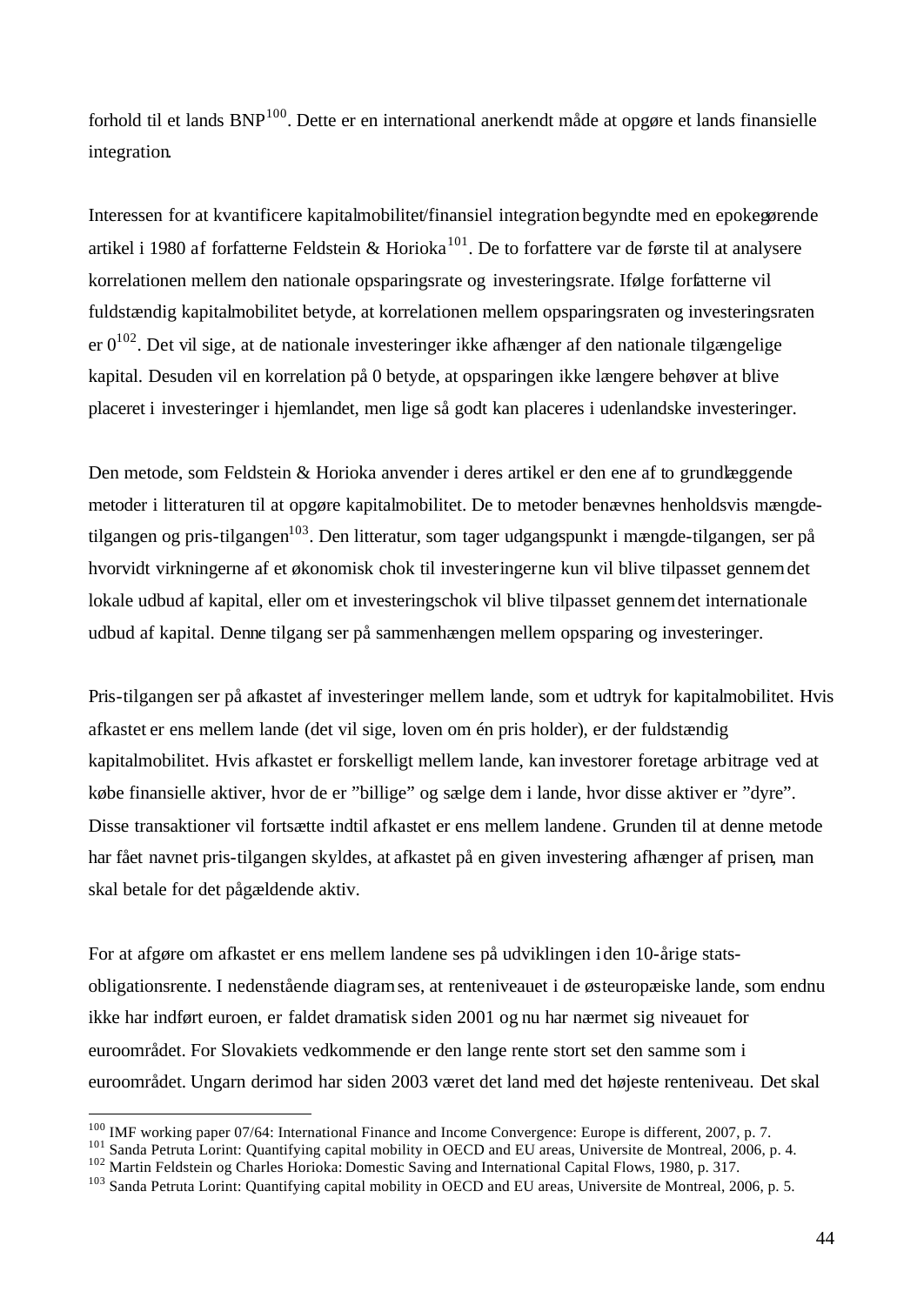dog tilføjes, at Ungarn samtidig har været et af de østeuropæiske lande, som har oplevet den største inflation, jf. afsnittet "De nye EU-lande og konvergenskriterierne".

På trods af denne konvergens af landenes renteniveau, er der stadig store forskelle hvor investor placerer sine penge. Da der er tale om statsobligationer, kan noget af denne forskel dog skyldes de enkelte landes kreditværdighed.



Diagram 16.1.: Diagrammet viser udviklingen i den 10-årig stats obligationsrente, dog anvendes for Estland den 5-årige udlånsrente i banker, da Estland ikke har udstedt 10-årige statsobligationer. Kilde: Eurostat\_Table\_tec00097FlagDesc

IMF har beregnet, hvordan den finansielle integration, målt som summen af de internationale aktiver og passiver i forhold til BNP, har udviklet sig for landene i EU. I perioden 1975-2004 steg den gennemsnitlige finansielle integration for alle EU-lande fra 45% til 326% af BNP<sup>104</sup>. I de "gamle" EU-lande udgør den gennemsnitlige integration 403% af BNP i 2004. I de central- og østeuropæiske lande udgør den gennemsnitlige integration i 2004 164% af BNP, og de lande udgør samtidig den gruppe af lande, som har oplevet den største stigning i finansiel integration i perioden 1975-2004.

Oliver Blanchard & Francesco Giavazzi (2002) foretager en økonometrisk analyse af sammenhængen mellem opsparingsraten og investeringsraten, som oprindeligt formuleret af

<sup>&</sup>lt;sup>104</sup> IMF working paper 07/64: International Finance and Income Convergence: Europe is different, 2007, p. 9. Alle EUlande dækker her både over de "gamle" medlemmer og de nye østeuropæiske medlemmer.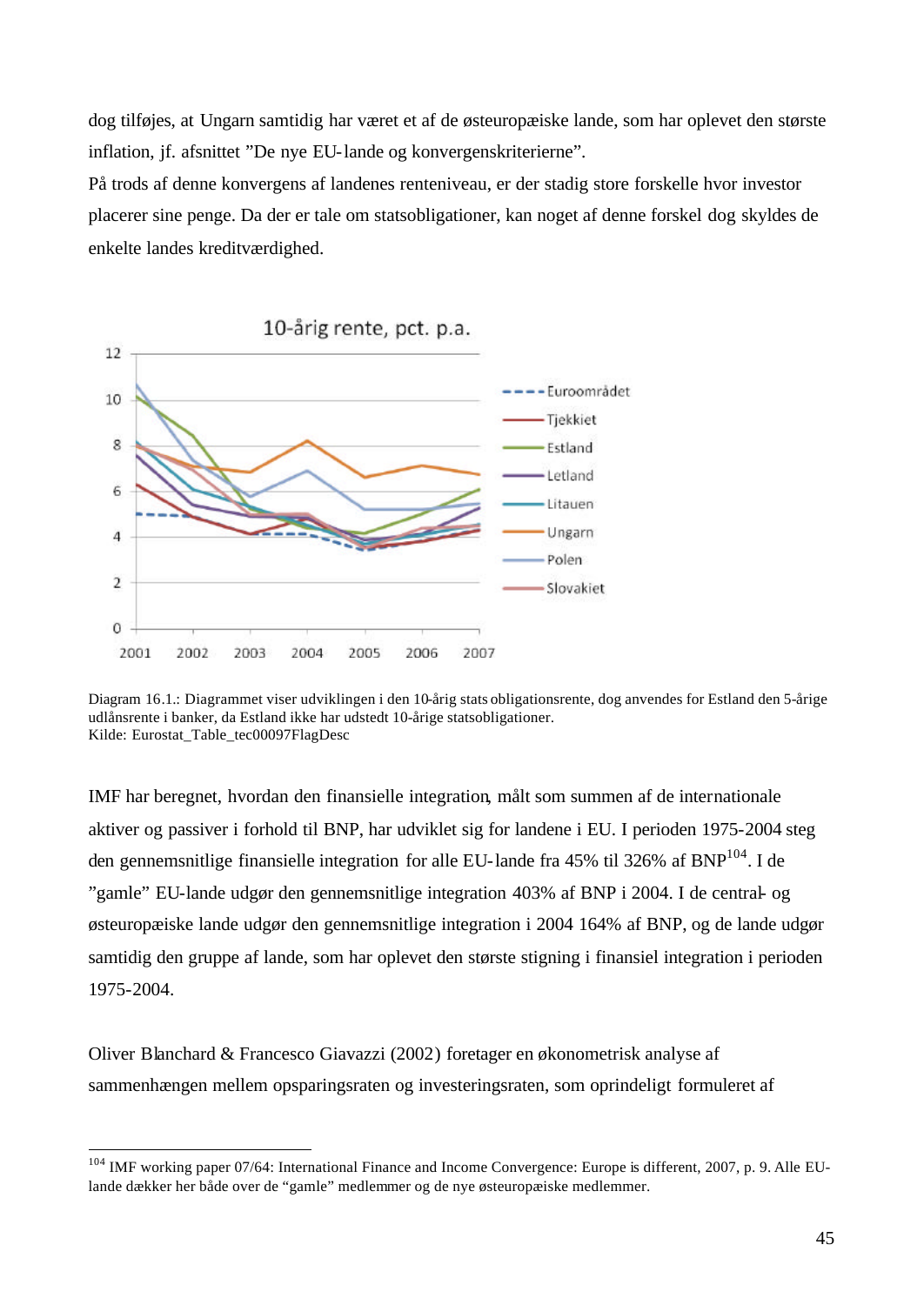Feldstein & Horioka<sup>105</sup>. Blanchard & Giavazzi ser på, hvordan korrelationen mellem opsparing og investering har udviklet sig fra 1975 til 2001 for områderne EU (alle EU-lande) og EURO (som er alle eurolandene) og EURO-minus (alle eurolandene undtagen Portugal og Grækenland)<sup>106</sup>. Portugal og Grækenland tages ikke med i den sidste analyse, da begge udviser ekstreme observationer. For alle tre områder er tendensen, at korrelationen de sidste 15 år er faldende mod 0. Dette vil sige, at kapitalmobiliteten for alle tre områder er steget.

## **16.1 Hvor flyder kapitalen hen?**

l

De ti østeuropæiske medlemmer af EU begyndte deres finansielle integration til medlemskab af EU i midten af 1990'erne <sup>107</sup>. Dette skyldes, at landene efter Sovjetunionens sammenbrud og indtil midten af 1990´erne befandt sig i en overgangsperiode. Det var først efter denne overgangsperiode, at de fleste af landene begyndte at omstille sig fra planøkonomi til markedsøkonomi. Gourinchas og Jeanne (2005) konkluderer, at økonomien i "emerging markets" lande, som fx de østeuropæiske lande, gennem høj grad af kapitalmobilitet/finansiel integration vil konvergere mod økonomien i mere udviklede lande<sup>108</sup>. Dette skyldes, at lande, hvor de finansielle markeder har en lav grad af kapitalmobilitet, vil opleve en stor tilstrømning af kapital. Denne kapital vil på sigt bidrage til vækst i BNP og mere velfærd.

IMF kommer i en undersøgelse fra 2007 frem til det samme resultat, nemlig at der i perioden 1994- 2004 har fundet en meget stor tilstrømning af kapital sted fra de gamle EU-lande til de nye medlemslande<sup>109</sup>. Den store tilstrømning af kapital har været med til at øge den økonomiske vækst og derigennem velfærden i disse lande. IMF konkluderer, at de europæiske kapitalmarkeder effektivt har udfyldt deres rolle og allokeret kapital til hele regionen<sup>110</sup>. Da der i 2004 stadig er store forskelle i den finansielle integration, hvor den gennemsnitlige integration for de gamle lande udgør 403% af BNP, mens den for de nye lande udgør 164% af BNP (jf. ovenfor), vurderer IMF, at den finansielle integration i de nye lande vil fortsætte i fremtiden.

<sup>&</sup>lt;sup>105</sup> For yderligere oplysninger henvises til Oliver Blanchard & Francesco Giavazzi: "Current Account Deficits in the Euro Area: The end of the Feldstein-Horioka puzzle?" Brookings Papers on Economic Activity, 2002, vol. 2, pp. 147- 209.

<sup>&</sup>lt;sup>106</sup> Oliver Blanchard & Francesco Giavazzi: "Current Account Deficits in the Euro Area: The end of the Feldstein-Horioka puzzle?" Brookings Papers on Economic Activity, 2002, vol. 2, pp. 181-183.

<sup>&</sup>lt;sup>107</sup>IMF working paper 07/64: International Finance and Income Convergence: Europe is different, 2007, p. 9.

<sup>108</sup> Pierre -Olivier Gourinchas og Olivier Jeanne: The Elusive Gains from International Financial Integration, 2006, p. 734-735.

<sup>&</sup>lt;sup>109</sup> IMF working paper 07/64: International Finance and Income Convergence: Europe is different, 2007, p. 7.

<sup>110</sup> IMF working paper 07/64: International Finance and Income Convergence: Europe is different, 2007, p. 27.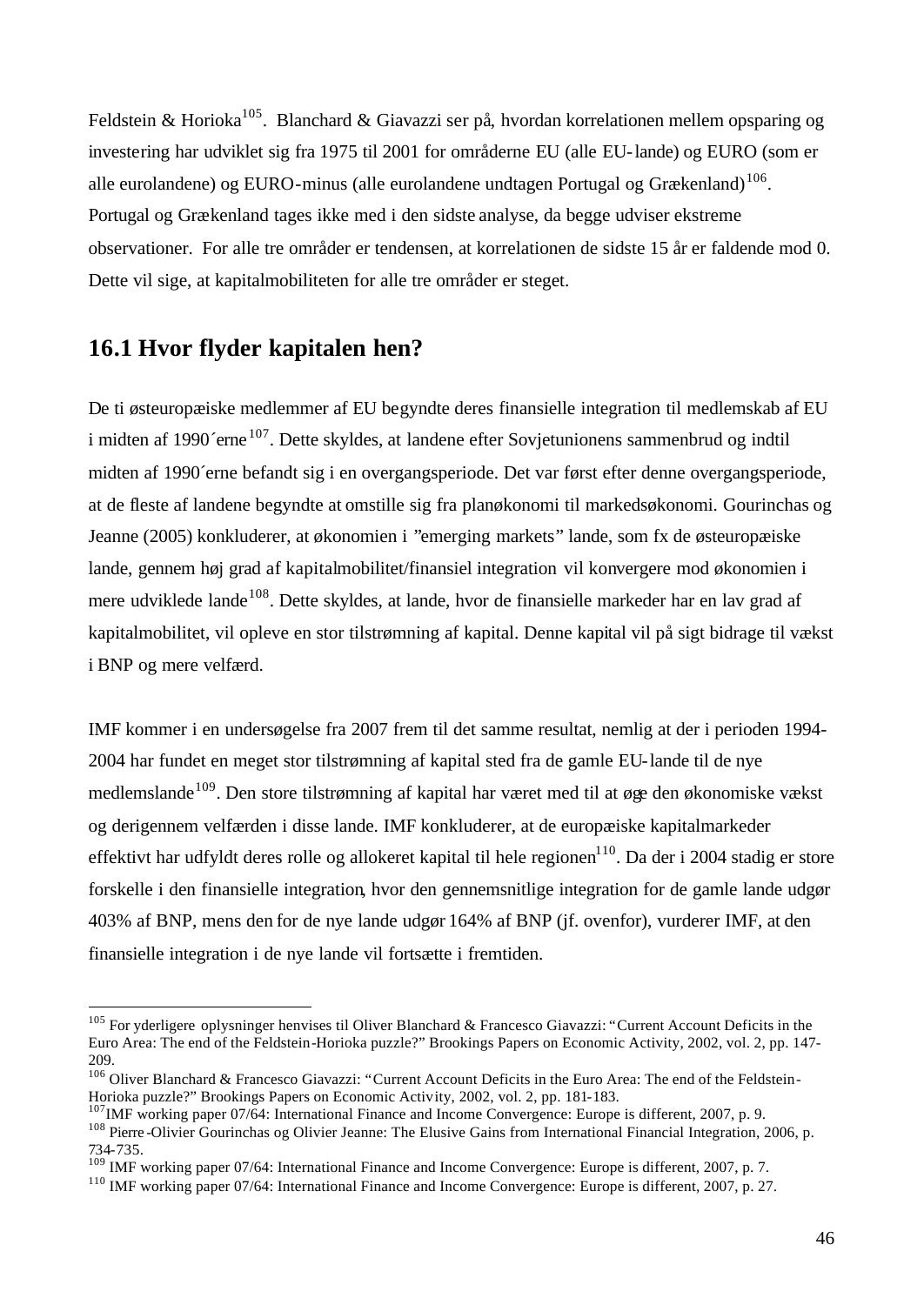På trods af at den finansielle integration i EU er steget, er det stadig den gængse opfattelse, at den finansielle integration i USA er højere end i  $EU^{111}$ .

Udover at undersøge hvordan de østeuropæiske landes økonomier konvergerer mod de vesteuropæiske landes økonomier, har IMF også undersøgt, hvordan økonomierne i andre områder af verden har konvergeret. De har set på, om landene i Amerika og landene i Asien kan siges at konvergere<sup>112</sup>. Det viser sig, at konvergensen i økonomierne i EU, har været mere markant end den konvergens udvikling, som har fundet sted i andre dele af verden. Derfor konkluderer IMF, at EU i relation til kapitalmobilitet og konvergens er en sui generis<sup>113</sup>. En sui generis vil sige, at noget er unikt, og derfor kan udviklingen i EU ikke sammenlignes med udviklingen i andre dele af verden.

Der er altså ingen tvivl omat kapitalmobiliteten er steget. Men hvor stor en stigning er der tale om? Ifølge data fra IMF steg investeringerne fra de gamle EU-15 lande til de nye østeuropæiske lande fra 29,6 mia. i 2001 til 149,5 mia. USD i 2006 (seneste tal), svarende til en stigning på 405%  $^{114}$ !

Øget kapitalindstrømning medfører ikke kun fordele i form af øget økonomisk vækst og velfærd. Som IMF bemærker, vil lande med stor indstrømning af kapital opleve en stigende efterspørgsel efter deres egen valuta<sup>115</sup>. Det vil i de fleste tilfælde lede til en opskrivning af landets valuta, med faldende konkurrenceevne til følge. Dette scenario er dog meget afhængigt af, hvad den tilførte kapital bliver brugt til. Hvis kapitalen bliver brugt til investeringer i nyt produktionsudstyr, som øger produktiviteten, vil landets varer blive billigere. Efterspørgslen efter landets varer vil derfor stige. Når efterspørgslen efter landets varer stiger, stiger efterspørgslen samtidig efter landets valuta. Der er således en risiko for at landets valuta vil appreciere overfor samhandelspartnernes valutaer. Dette vil sandsynligvis ikke være tilfældet, hvis den tilførte kapital fx bliver brugt til at reducere landets udslip af drivhusgasser.

I forbindelse med kapital mobilitet er der stor forskel på mobiliteten på de forskellige finansielle markeder. Valuta- og derivatmarkedet har en meget høj grad af kapitalmobilitet<sup>116</sup>. Derimod er

<sup>&</sup>lt;sup>111</sup> Francesco Paolo Mongelli: What is European Economic and Monetary Union Telling us About the Properties of Optimum Currency Areas? JCMS, 2005, vol. 43, no. 3, p. 617.

<sup>112</sup> IMF working paper 07/64: International Finance and Income Convergence: Europe is different, 2007, pp. 5-7.

<sup>&</sup>lt;sup>113</sup> IMF working paper 07/64: International Finance and Income Convergence: Europe is different, 2007, pp. 26-27. Det kan bemærkes, at Barry Eichengreen i sin artikel"Sui Generis EMU", december 2007, konkluderer, at ØMUen set i et historisk perspektiv er en sui generis (p. 13).

<sup>114</sup> IMFs Coordinated Portfolio Investment Survey table 8 (http://www.imf.org/external/np/sta/pi/datarsl.htm) og egne beregninger.

<sup>&</sup>lt;sup>115</sup> IMF working paper 07/64: International Finance and Income Convergence: Europe is different, 2007, p. 27.

<sup>116</sup> Adam Ba ines: Capital mobility and European financial and monetary integration: a structural analysis, 2002, p. 343.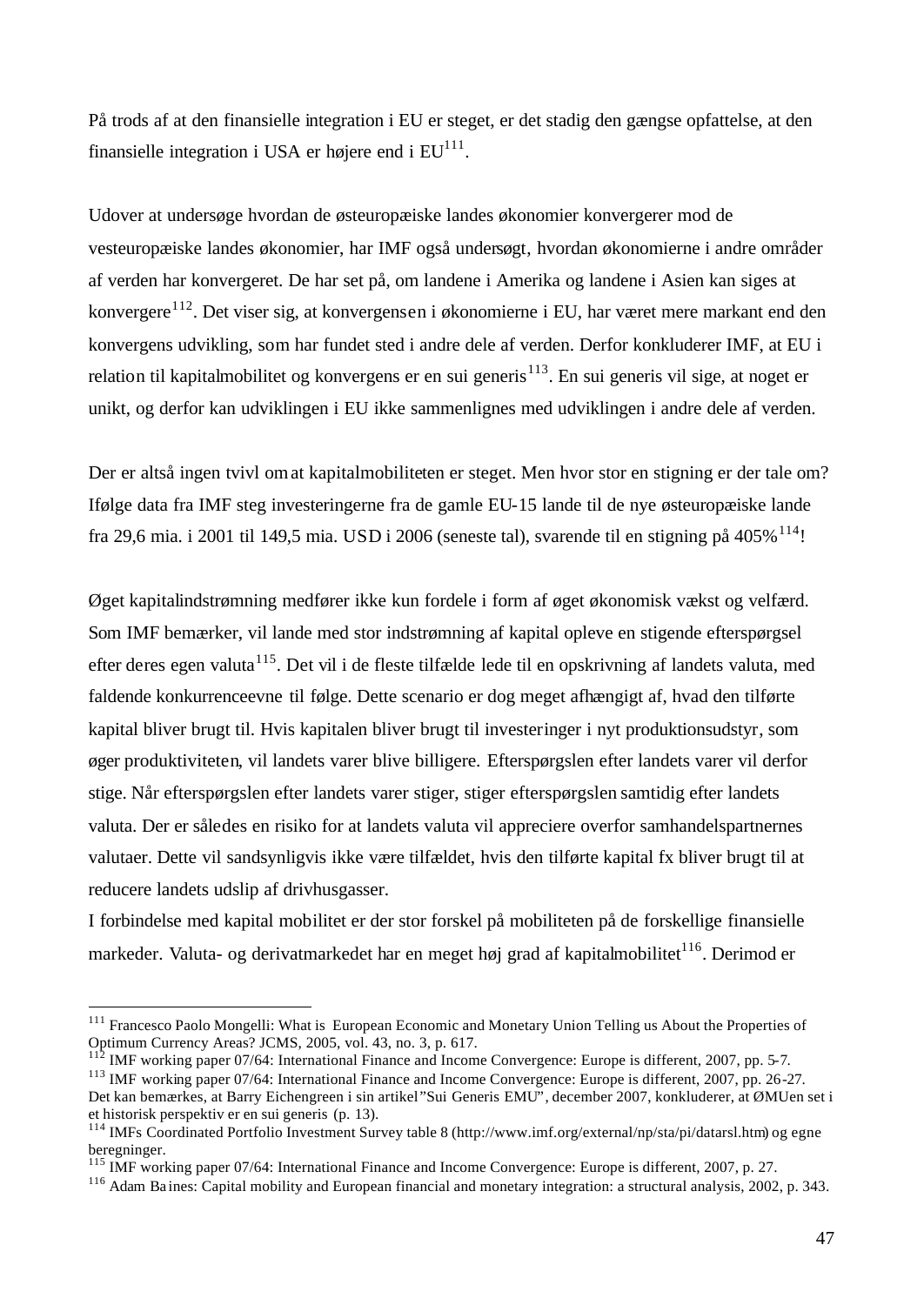kapitalen på de europæiske aktiemarkeder ikke nær så mobil. Dette skyldes, at aktiemarkederne stadig er "home biased"<sup>117</sup>. Det vil sige, at investorer hovedsagligt placerer deres kapital i aktier i deres eget land frem for i aktier noteret i udlandet. Dette skyldes, at investorer af naturlige grunde ved mere om de nationale selskaber. Når en dansk investor overvejer at placere sin opsparing, er det derfor naturligt, at investoren placerer hovedparten af kapitalen i danske selskaber, frem for fx i polske selskaber. Hvis en investor vil investere sin kapital i udlandet, skal han bruge tid på at sætte sig ind i de udenlandske selskaber - tid som koster penge. Desuden vil investorens kapital så være eksponeret overfor udsving i valutakursen mellem udlandet og hjemlandet.

En udvikling, som har forbedret kapitalmobiliteten på aktiemarkedet, er den fusion, som fandt sted mellem de nordiske og baltiske børser og dannede OMX Group. Denne fusion har gjort det muligt, at anvende én platform til at handle aktier noteret på børser i Norden og Baltikum. Fusionen har virket til at øge mobiliteten af kapital på de europæiske børsmarkeder, hvilket har resulteret i en skarpere prisfastsættelse og øget likviditet i de enkelte aktier. OMX Group er senere blevet købt af den amerikanske børs Nasdaq. Koncerndirektør for OMX Hans-Ole Jochumsen forventer, at fremtiden vil byde på flere fusioner mellem de forskellige børser $118$ .

## **16.2 Beskatning**

l

Skat på afkast af kapital har stor betydning for kapitalens mobilitet over landegrænser. Hvis kapitalskatterne er ens, vil investorer placere deres penge, hvor de kan opnå det højeste afkast uden hensyn til beskatning<sup>119</sup>. Hvis kapitalskatterne derimod er forskellige, vil kapitalen søge derhen, hvor skattereglerne er mest gunstige og vil således være en hindring for kapitalens frie bevægelighed.

Det er dog ikke kun kapitalskatter, som har betydning for kapitalmobiliteten. Selskabsskatten og skat på arbejdsindkomst har også betydning for et lands evne til at tiltrække kapital i form af placering af nye virksomheder i et område (Elschner et al, 2006:513)<sup>120</sup>. Alt andet lige, så vil en

<sup>&</sup>lt;sup>117</sup> European Central Bank: Research network on capital markets and financial integration in Europe, December 2004, p. 39.

<sup>&</sup>lt;sup>118</sup> Interview 3. juni 2007 med Hans-Ole Jochumsen i Berlingske Business, publiceret på http://www.business.dk/article/20070602/okonomi/106030888/

 $\int$ Ib Andersen: Den skinbarlige virkelighed, 2003, p. 241.

<sup>120</sup> Christina Elschner et al: The Effective Tax Burden of Companies and of Highly Skilled Manpower: Tax Policy Strategies in a Globalised Economy , Fiscal Studies, 2006, vol. 27, no. 4, p. 513.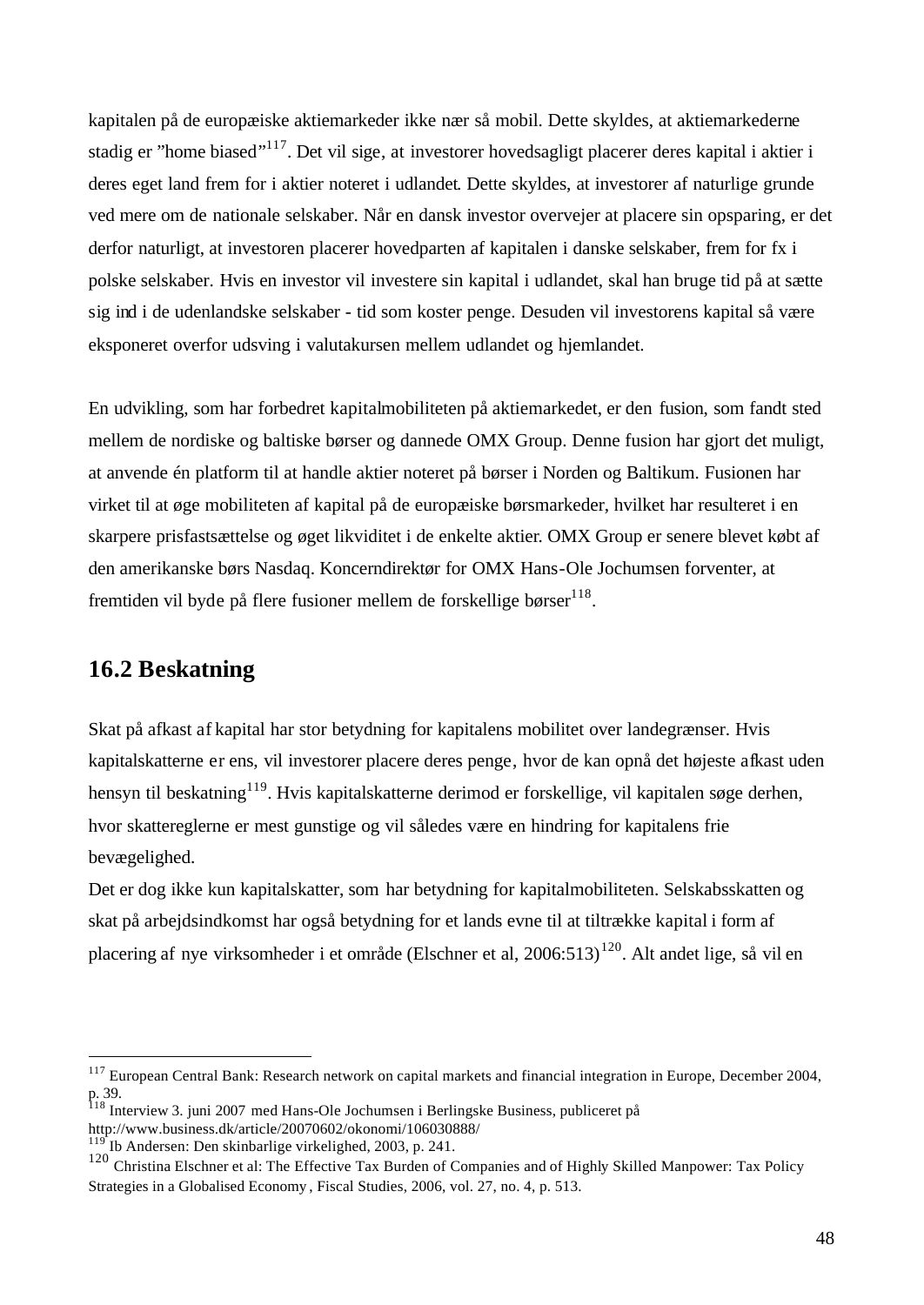mobil arbejder kræve den samme løn efter skat uanset hvor han arbejder (ibid:514)<sup>121</sup>. Som følge heraf skal en virksomhed, som ønsker at ansætte personen, kompensere vedkommende for skattemæssige forskelle grundet virksomhedens placering.

De østeuropæiske lande er de lande i EU med de laveste selskabsskatter<sup>122</sup>. Ifølge Elschner et al skyldes de lave selskabsskatter dels, at de østeuropæiske lande ønsker at tiltrække så meget kapital som muligt, dels at landene befinder sig i et andet stadie i deres vækstproces end de modne økonomier i EU (ibid:530). De modne økonomier i EU er karakteriseret ved højt BNP pr. indbygger, men lav økonomisk vækst, mens de østeuropæiske lande med lavt BNP pr. indbygger oplever høj økonomisk vækst, dog startende fra et lavt niveau. Som følge heraf er der i de østeuropæiske lande ikke så meget kapital, som kan blive omfordelt gennem skatter og derfor giver det heller ikke mening for disse lande at have en høj selskabsskat. Den lave selskabsskat er altså en integreret del af landenes vækststrategier (ibid:532). De østeuropæiske lande har desuden, set i EUsammenhæng, en moderat beskatning af arbejdsindkomst (ibid:531).

## **16.3 Konklusion på kapitalmobilitet**

Flere empiriske undersøgelser viser, at kapitalmobiliteten inden for EU er steget de sidste ti år. Det er dog i de østeuropæiske EU-lande, at kapitalmobiliteten er steget mest. På trods af den hurtige vækst er der stadig store forskelle i den finansielle integration landene imellem, og IMF forventer derfor, at integrationen vil fortsætte. Det må derfor forventes, at økonomierne i de nye EU-lande vil konvergere mod økonomierne i de gamle EU-lande. Set i et globalt perspektiv er konvergensen inden for EU enestående, hvorfor IMF kalder EU's økonomiske udvikling for sui generis. Der er dog stor forskel på finansiel integration inden for de forskellige finansielle markeder i EU. Valutamarkedet er det marked, som er bedst integreret, mens aktiemarkedet ikke er nær så godt integreret. Sammenlægningen af de nordiske og baltiske børser under OMX har og forventes også i fremtiden at bidrage til øget finansiel integration af de europæiske aktiemarkeder. Aktiemarkederne er dog generelt stadig "home-biased", hvilket vil sige, at der er mulighed for at aktiemarkederne kan blive endnu mere finansielt integreret.

De forskellige regler i EU-landene for beskatning af kapital, herunder af selskabsskatten og skat på arbejdsindkomst hindrer i praksis kapitalens frie bevægelighed.

<sup>&</sup>lt;sup>121</sup> Med alt andet lige menes, at der er mange andre faktorer udover den disponible indkomst, som påvirker en arbejders mobilitet. Her har omgivelserne i det område arbejderen skal bo i, herunder fx transportforhold en stor betydning. Desuden spiller forskelle i leveomkostninger ind.

<sup>122</sup> http://www.skm.dk/tal\_statistik/skatter\_og\_afgifter/4607.html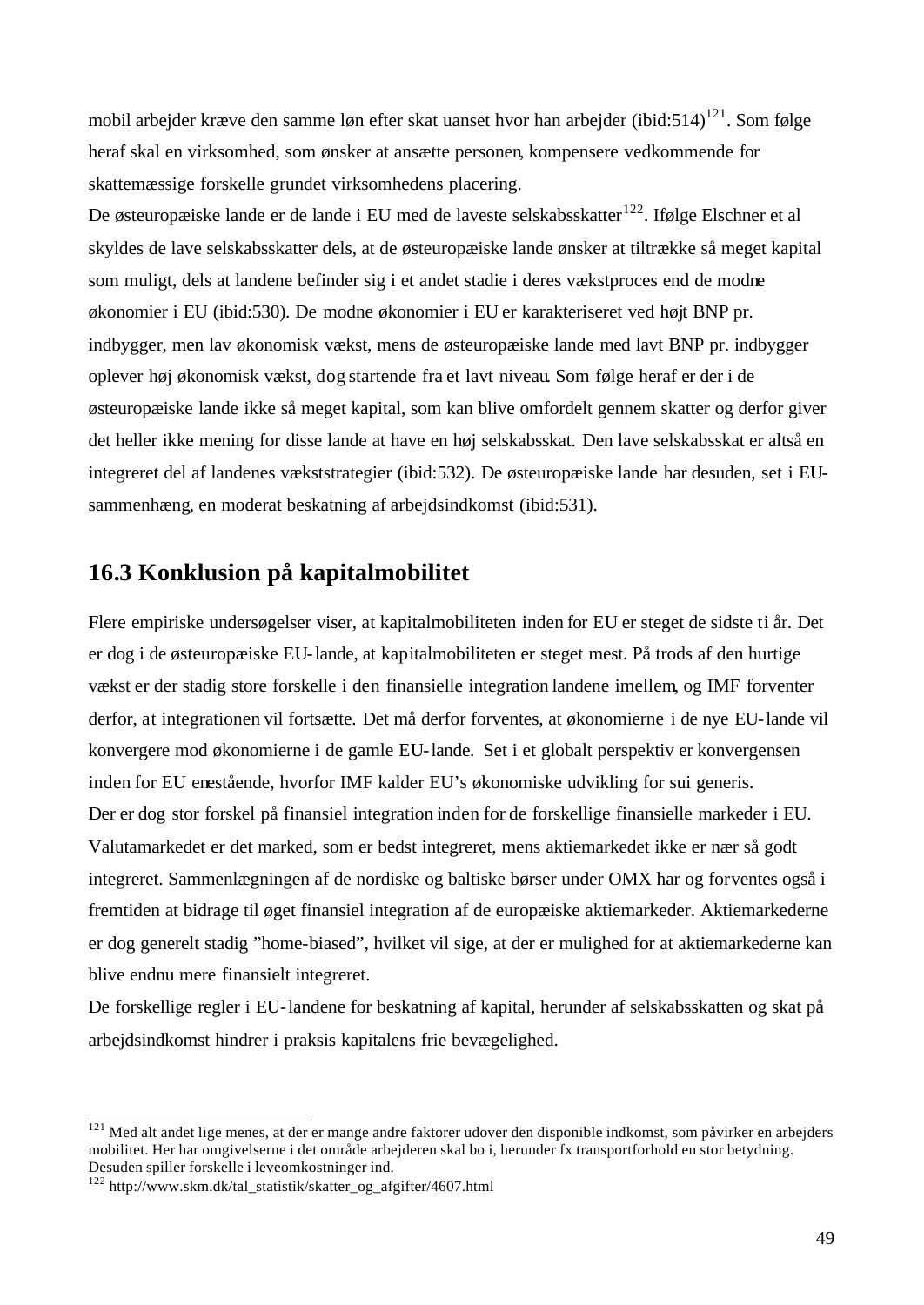## **17.0 De østeuropæiske landes samhandel med EU**

Den økonomiske teori siger, at hvis et land har samme eksportsammensætning som dets handelspartner, vil landet og handelspartneren være eksponeret på samme måde overfor bestemte industricyklusser og choks (Benedictis & Tajoli, 2007:96)<sup>123</sup>. Den økonomiske udvikling i de to lande vil således konverge re mod hinanden. De to forfattere har undersøgt hvordan eksportsammensætningen for otte af de ti nye EU-lande i 2004 har udviklet sig (Malta og Cypern er undtaget). De ser på hvordan de østeuropæiske landes eksportsammensætning har udviklet sig i perioden 1993-2002 i forhold til EU's eksportsammensætning (ibid:100). For alle landene gælder, at deres eksportsammensætning har nærmet sig EU. Det er dog store forskelle: Estland, Letland og Litauen har en eksport, som minder mindst om eksporten i EU, mens eksporten for landene Slovenien, Polen, Ungarn og Slovakiet minder mest om EU's eksport. Forfatterne har desuden undersøgt, hvordan levestandarden for de østeuropæiske lande har udviklet sig. Det viser sig, at de lande, som har oplevet den største catching-up i levestandard, også er de lande, hvis eksportsammensætning har nærmet sig EU's eksportsammensætning mest (ibid:112). I min egen empiriske undersøgelse for de østeuropæiske lande, jf. afsnit 20.0 Operationalisering af teorien om optimale valutaområder, opstiller jeg en regressionsmodel for at teste teorien om optimale valutaområder. En af de forklarende variable i modellen, FORSKEL, er et udtryk for, hvor forskellig de østeuropæiske landes eksportsammensætning er i forhold til EU's eksportsammensætning. Af bilag 1 ses, at variablen FORSKEL er blevet mindre i perioden 1997- 2007 for de fleste lande, hvilket vil sige, at landenes eksportsammensætning har nærmet sig sammensætningen i EU. Desuden ses af bilaget, at den forklarende variabel HANDEL er steget i perioden for stort set samtlige lande, hvilket vil sige, at samhandlen mellem landene og EU er steget i perioden.

En anden faktor, udover levestandarden, som har påvirket samhandlen mellem de østeuropæiske lande og EU, er den institutionelle opbygning i landene (Angela Cheptea,  $2007$ )<sup>124</sup>. Med institutionel opbygning mener Cheptea, at landene i starten af 1990erne gik i gang med at privatisere statsinstitutionerne og bekæmpe korruption i institutionerne. Hun har undersøgt samhandlen mellem de østeuropæiske lande og EU og fundet frem til, at den institutionelle opbygning i de nye lande har bidraget til at øge samhandlen mellem landene og EU (ibid:216).

<sup>&</sup>lt;sup>123</sup> Luca De Benedictis & Lucia Tajoli: Openness, similarity in export composition, and income dynamics, The Journal of International Trade & Economic Development, 2007, vol. 16, no. 1, p. 93-116.

<sup>&</sup>lt;sup>124</sup> Angela Cheptea: Trade liberalization and institutional reforms, Economics of Transition, 2007, vol. 15, no. 2, p. 211-255.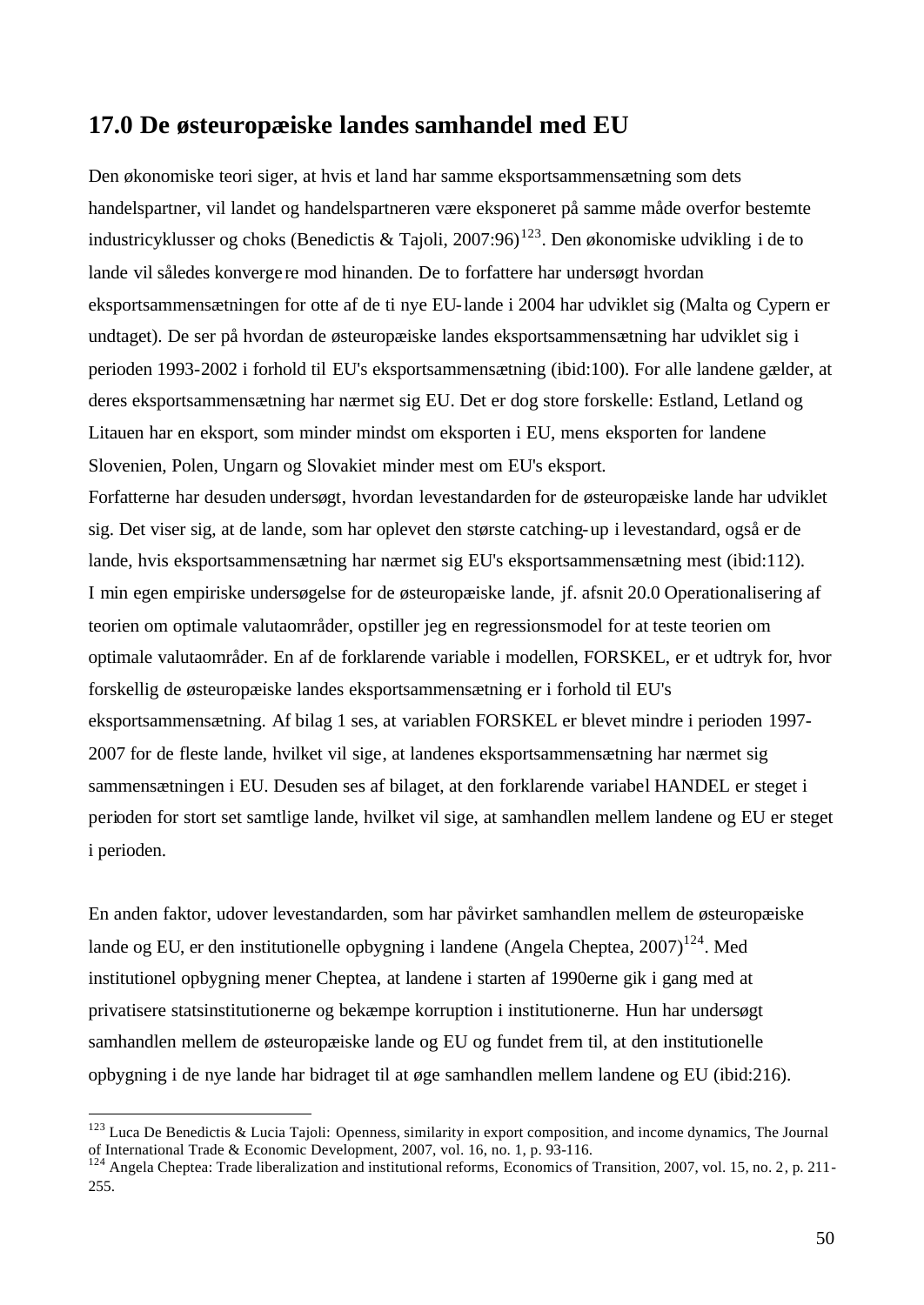Samhandlen mellem to lande stiger, når handlen understøttes af stærke institutioner i eksport- og importlandet, men også når forskellen mellem institutionerne i de to lande er lille. Hendes undersøgelse viser, at de østeuropæiske lande med den stærkeste institutionelle opbygning også er de lande, som har den største samhandel med EU (ibid:217). Hun konkluderer derfor, at den øgede samhandel med EU delvist kan forklares ved forskelle i landenes nationale institutioner.

Samlet kan konkluderes, at eksportsammensætningen for de østeuropæiske lande siden 1993 har nærmet sig eksportsammensætningen for EU. Samhandlen inden for EU er altså koncentreret omkring de samme varer og derved samme industrier. Det vil sige, at samhandlen består af intraindustriel handel. Som nævnt i afsnittet Endogenitet i OCA-teorien kom Frankel & Rose i deres empiriske undersøgelse ligeledes frem til, at den intraindustrielle handel dominerer. Det at landene er beskæftiget inden for de samme forretningscyklusser gør dem mere egnet til at indgå i en valutaunion, da asymmetriske chok således vil forekomme mere sjældent. Desuden er samhandlen mellem EU og de østeuropæiske lande steget. Som følge heraf har landenes fordele ved at overgå til euroen i form afsparede vekselomkostninger også været stigende.

## **18.0 Splittelse i euroområdet**

Kritiske røster om den fælles mønt euroen og ECB er ikke noget nyt. Gennem de senere år har flere eurolande udtrykt kritik af ECB's ensidige fokus på lav inflation. Nogle lande har endda truet med at ville forlade euroen. I 2005, hvor euroen apprecierede overfor den amerikanske dollar, var Italien stærkt utilfreds med den forværrede konkurrencesituation og truede med at ville forlade euroen<sup>125</sup>.

Her i 2008 er der også kritik af euromedlemskabet. Grundene er stort set de samme som i 2005. I løbet af 2008 er euroen blevet styrket overfor den amerikanske dollar, som følge af svækkelsen af den amerikanske økonomi. Desuden er priserne på mange varer, herunder fødevarer, steget det seneste år. Denne kombination af en stigende euro og stigende priser gør ondt på forbrugerne i euroområdet. De stigende priser har resulteret i stigende inflation i euroområdet. Samtidig har flere af de store økonomier i euroområdet det ikke så godt for tiden.

ECB har i den forbindelse udtalt, at centralbankens første prioritet er at sikre en stabil inflation. Derfor vil ECB ikke sænke renten på trods afden økonomiske afmatning, som den europæiske økonomi gennemlever for tiden, med faldende boligpriser og aktiekurser – snarere tværtimod!

 $125$  Barry Eichengreen: The Breakup of the Euro Area, maj 2007, p. 1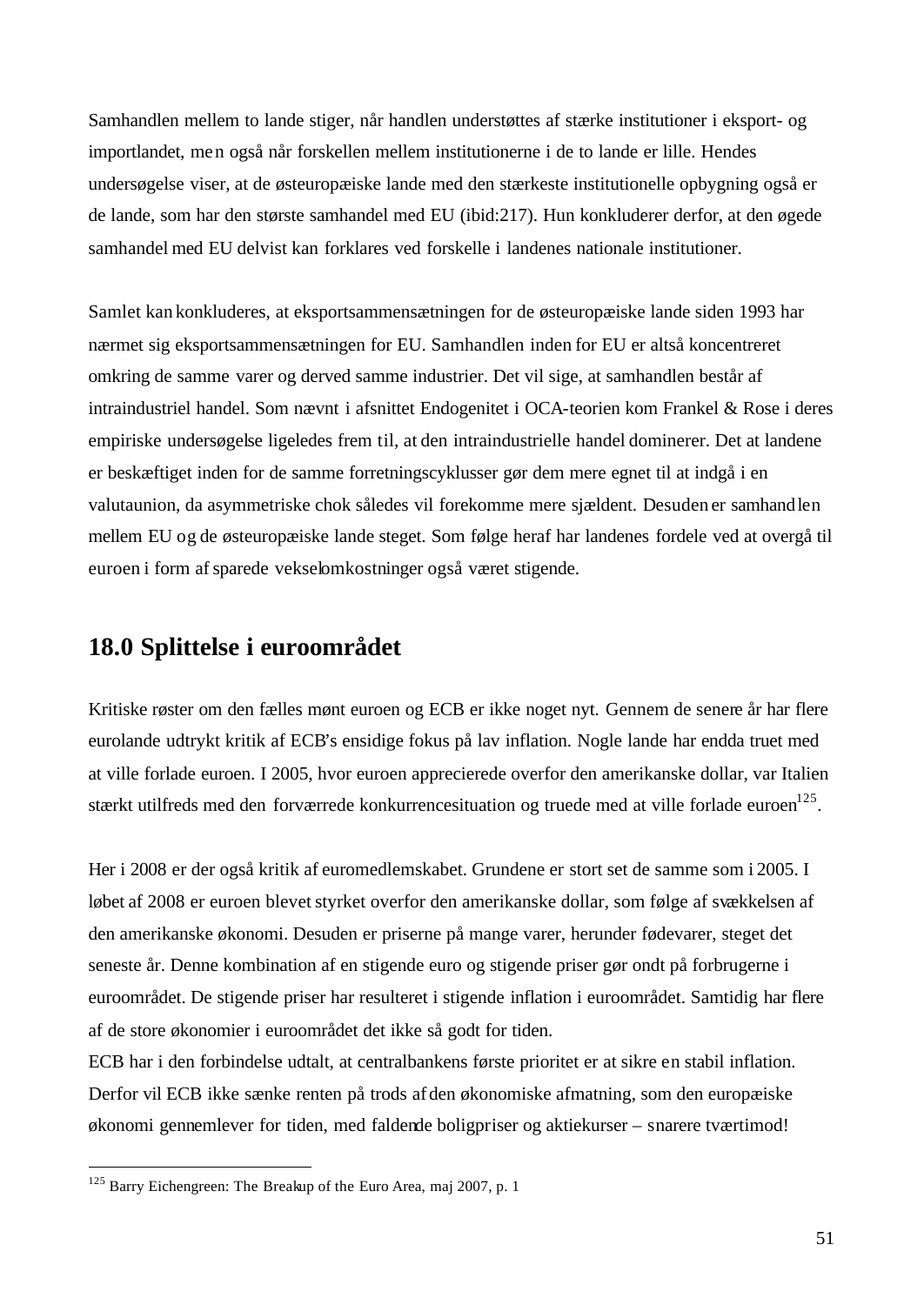Siden december 2007 har inflationen i euroområdet været over 2% for i august 2008 at udgøre 3,8%<sup>126</sup>. For at leve op til målsætningen om stabil inflation, defineret som maks 2% årlig prisstigninger, er ECB nødt til at hæve renten. ECB hævede senest renten med 0,25 procentpoint til 4,25% i juli 2008<sup>127</sup>.

I april 2008 udtalte Silvio Berlusconi, at han ville diskutere euroens høje valutakurs med  $ECB^{128}$ . Italien er som flere andre eurolande en stor eksportnation og er derfor meget påvirket af en stærk eller svag euro. Det bør dog retfærdigvis bemærkes, at Italien har meget eksport til de store lande inden for euroområdet, hvilket følgelig ikke påvirkes af udviklingen i eurokursen $^{129}$ .

Den amerikanske professor Barry Eichengreen vurderer det som usandsynligt, at et af eurolandene vil afskaffe euroen inden for de næste par år<sup>130</sup>. De tekniske udfordringer for et land ved at genindføre sin egen valuta er enorme, som illustreret ved indførelsen af euroen. Desuden ville et medlemslands økonomiske problemer ikke blive løst ved at droppe euroen. Selv hvis der skulle vise sig at være økonomiske fordele på kort sigt ved fx en hurtig devaluering, er det ikke sikkert, at disse fordele vil blive opvejet på langt sigt af de økonomiske og politiske konsekvenser $^{131}$ .

Det at indføre en ny valuta er i vore moderne dage i høj grad en irreversibel handling. Der er store tekniske og juridiske omkostninger ved at introducere en ny valuta: Computerkoder skal programmeres igen, pengeautomater skal re-programmeres, mange kontrakter skal renomineres i den lokale valuta osv. <sup>132</sup>. Hvis et land vælger at træde ud af euroen, vil den nationale regering sandsynligvis sende regningen for at reintroducere den lokale valuta videre til borgerne. Hvis målet med at genindføre den nationale valuta er at gennemføre en hurtig devaluering for at skabe gang i økonomien, må man forvente at aktører, som har tilgodehavender i euro, vil skynde sig at sælge deres finansielle aktiver og lukke deres engagementer med de lokale banker. Dette kunne lede til en finansiel krise i det pågældende land. I vore dage med fri kapitalmobilitet vil det være næsten umuligt for den lokale regering at undgå sådan en kapitalflugt.

<sup>126</sup> Det er den procentvise årlige ændring i HICP, som opgøres af Eurostat (http://epp.eurostat.ec.europa.eu )

<sup>127</sup> http://www.ecb.int/stats/monetary/rates/html/index.en.html

<sup>128</sup> http://www.eursoc.com/news/fullstory.php/aid/2441/High\_Euro\_Brings\_Problems.html

<sup>&</sup>lt;sup>129</sup> External and intra-European Union trade, Eurostat 2008, issue 3, p. 348-349.

<sup>130</sup> Barry Eichengreen: The Breakup of the Euro Area, maj 2007, p. 1

<sup>&</sup>lt;sup>131</sup> Barry Eichengreen: The Breakup of the Euro Area, maj 2007, p. 1

<sup>&</sup>lt;sup>132</sup> Barry Eichengreen: The Breakup of the Euro Area, maj 2007, p. 2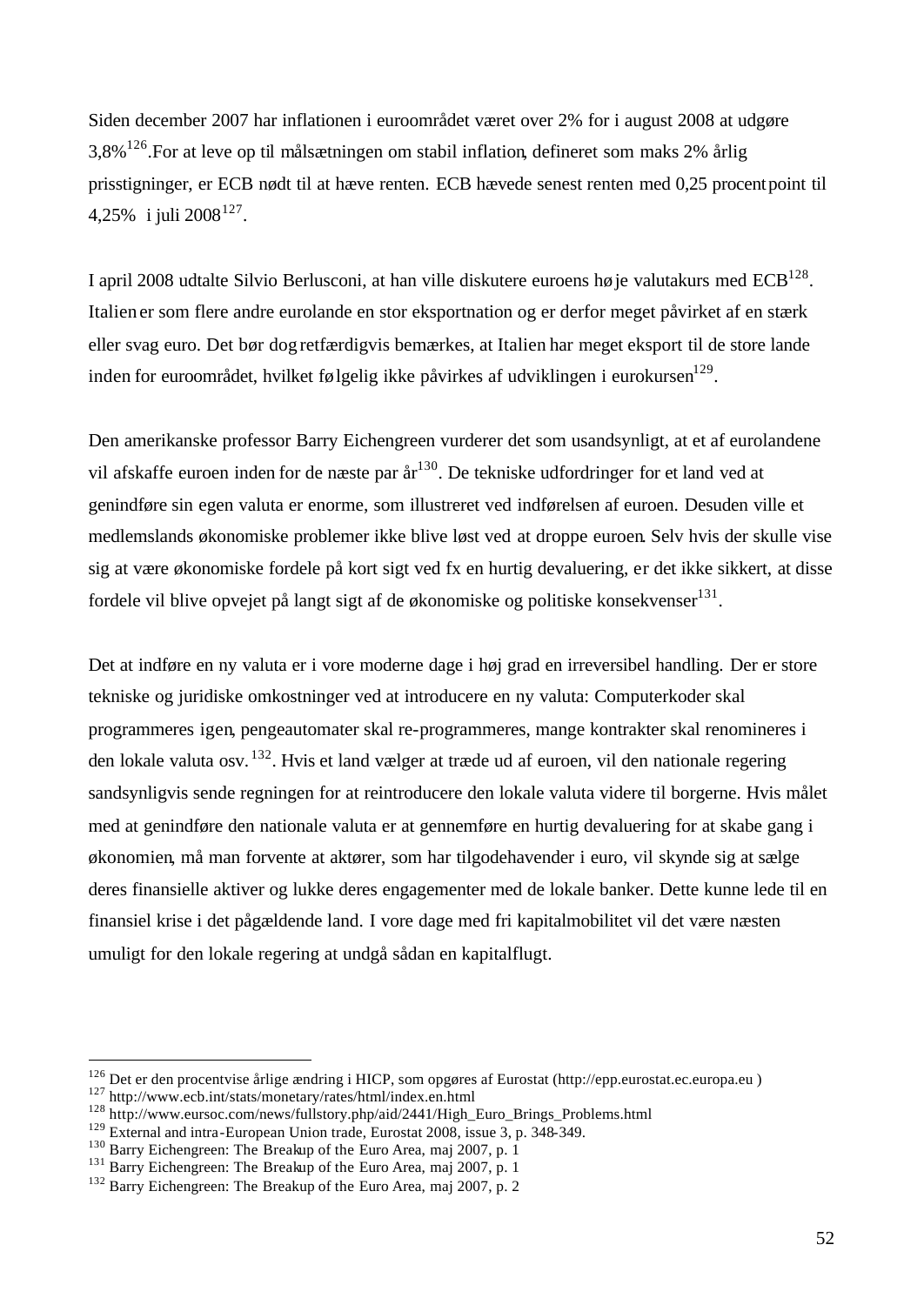Det er i sådan en situation afgørende, hvordan rentespændet i afhopper-landet vil udvikle sig, og hvordan omkostningerne til at tilbagebetale landets gæld og rentevolatiliteten vil udvikle sig $^{133}$ . Rentespændet til euroland vil højst sandsynligt stige, og det samme vil omkostningerne til at servicere gælden. Desuden vil de sektorer, som er kraftigt påvirket af renteniveauet, fx byggesektoren, blive påvirket negativt af stigende renter. Disse økonomiske omkostninger behøver nødvendigvis ikke at opstå. Hvis en introduktion af den lokale valuta følges op med en stramning af finanspolitikken, og den nationale centralbank bliver uafhængig, vil de økonomiske omkostninger være minimale. Det virker dog ikke så sandsynligt, at et medlemsland vil træde ud og så opretholde stramme finanspolitiske krav, svarende til kravene i Stabilitets- og Vækstpagten.

Eichengreen påpeger, at der også er politiske omkostninger 134. Hvis et medlem forlader ØMUen, vil det skade stabiliteten i euroområdet. En sådan udmeldelse vil sandsynligvis skabe splittelse blandt de resterende medlemmer om den førte politik. Usikkerheden omkring det fremtidige eurosamarbejde kan resultere i, at flere investorer sælge r ud af deres aktiver nomineret i euro. Hvis usikkerheden omkring euroen stiger, kan det starte en negativ spiral med øget spekulation mod euroen. Det land, som forlader euroen, vil sikkert blive betragtet som et 2. rangs land med lille indflydelse på de ikke-monetære områder i EU. Det må derfor formodes, at de lande, som vægter den politiske integration i Europa højt, meget nødig vil forlade euroen og derved miste indflydelse på de politiske beslutninger i EU.

Hvis et medlemsland vælger at forlade euroområdet, vil sammenholdet blandt de resterende lande i høj grad afhænge af hvilket medlemsland, der træder ud. Fx kunne Italien træde ud for at genindføre liraen, foretage en hurtig devaluering og derigennemkickstarte den skrantende økonomi. Alternativt kunne man forestille sig, at Tyskland vælger at forlade euroen. Tyskland har længe været utilfreds med ECB, fordi centralbanken ikke i tilstrækkelig grad forsøger at håndhæve målsætningen om 2% årlig inflation<sup>135</sup>. Tyskland kunne derfor vælge at genindføre D-marken, for at kunne føre en stram pengepolitik i et forsøg på at bekæmpe inflationen.

I tilfælde af at et land træder ud af unionen, vil det have stor betydning for de resterende euromedlemmers tilbøjelighed til at blive i euroen, om der er tale om et land som Italien eller som Tyskland. I tilfældet med Italien vil de resterende eurolande opleve en forværring af deres

<sup>&</sup>lt;sup>133</sup> Barry Eichengreen: The Breakup of the Euro Area, maj 2007, p. 3.

<sup>&</sup>lt;sup>134</sup> Barry Eichengreen: The Breakup of the Euro Area, maj 2007, p. 3.

<sup>&</sup>lt;sup>135</sup> Barry Eichengreen: The Breakup of the Euro Area, maj 2007, p. 4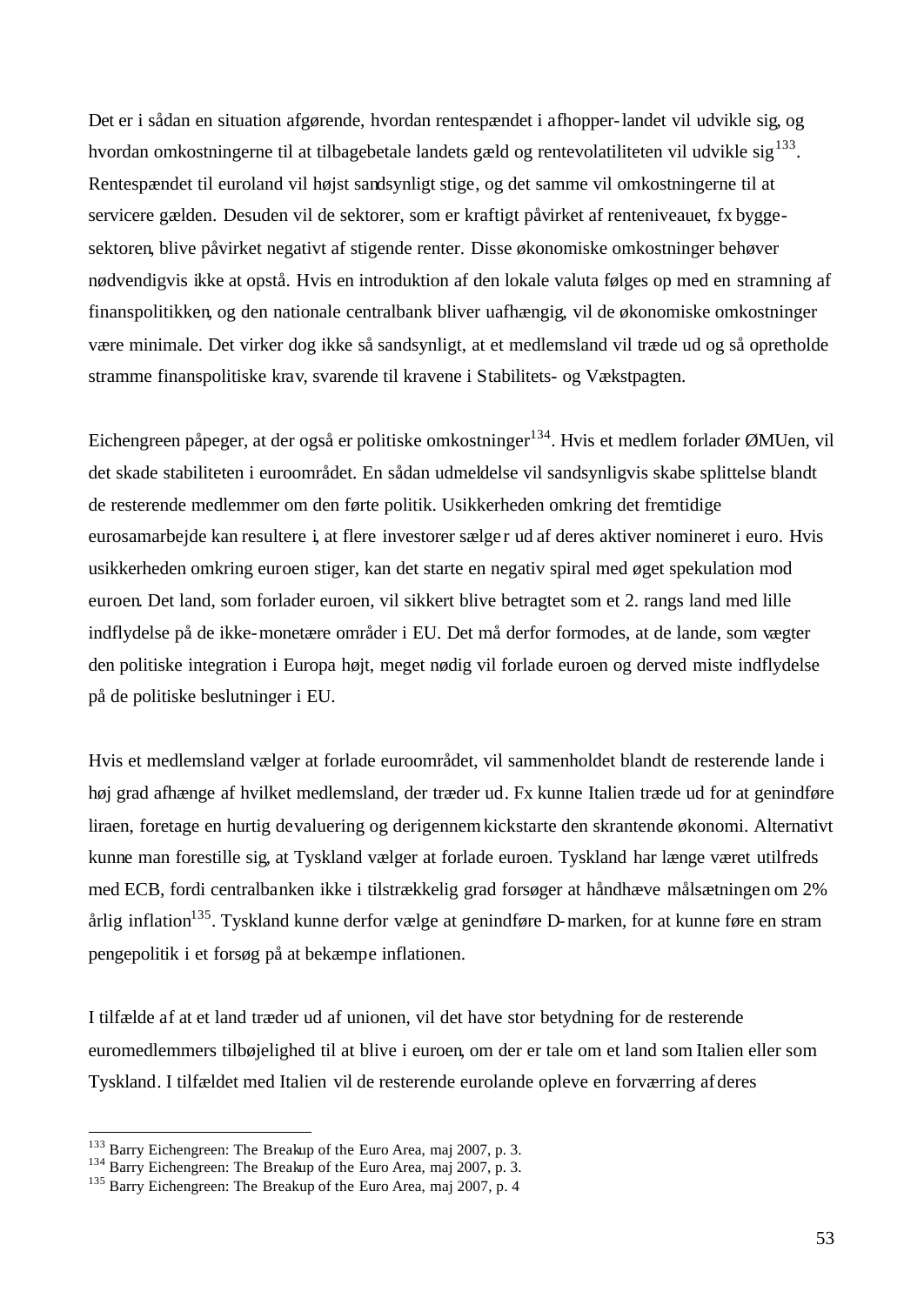konkurrencesituation. Dette kan få andre medlemslande til at træde ud af valutaunionen. Specielt hvis andre eurolande oplever de samme problemer som Italien, kan Italiens exit forstærke den smerte disse lande føler. Dette kan i værste fald få flere lande til at forlade euroen. I tilfældet med Tyskland er situationen den modsatte: De øvrige eurolande vil opleve en mærkbar forbedring af deres konkurrenceevne. De resterende lande har derfor ikke noget incitament til at træde ud af euroen. Man kan dog forestille sig, at hvis andre medlemslande ligeledes er utilfredse med ECB's håndhævelse af inflationsudviklingen, kan Tysklands exit forstærke deres villighed til også at udtræde af euroen<sup>136</sup>.

Hvis et medlemsland fx vælger at udtræde, fordi det er uenig med den førte politik i ECB, og de andre medlemslande bakker ECB op om den førte politik, så kan man forestille sig, at sammenholdet blandt de resterende medlemslande vil blive styrket. Det vil i denne situation ikke være sandsynligt, at flere lande forlader eurosamarbejdet. Et land behøver dog ikke at udmelde sig, fordi det er uenig med den førte politik. Det kan fx være tilfældet hvis landet rammes af et asymmetrisk chok, som ikke påvirker de andre medlemslandes økonomier<sup>137</sup>. Det pågældende land kan så være fristet til at melde sig ud, reintroducere den lokale valuta og foretage en hurtig devaluering af den lokale valuta.

Desuden vil betydningen af en udmeldelse også afhænge af størrelsen af det pågældende land. Hvis det er et lille land, vil det nok ikke få den store betydning. Hvis et af de nye små lande som fx Malta forlod euroen, vil det nok ikke skabe stor forargelse blandt de resterende eurolande. Hvis derimod et af de store lande, som fx Frankrig eller Tyskland, valgte at forlade euroen, vil det blive bemærket.

Man kan forestille sig, at hvis Italien træder ud af euroen, foretager en devaluering af liraen med fx 20% overfor euroen og derved får forbedret sin konkurrenceevne, så vil de andre eurolande pålægge Italien en afgift på 20% for at importere italienske varer ind i euroområdet<sup>138</sup>. For at kunne pålægge italienske varer en særlig afgift, kræver det øget kontrol ved grænserne, hvilket vil få transaktionsomkostningerne til at stige. Italien vil da miste de opnåede fordele ved Det Indre Marked. Hvis den italienske lira blev devalueret, men stadig holdt sig inden for +/- 15% som krævet i ERMsamarbejdet, bør der ikke være noget til hinder for at Italien kan få alle fordelene ved Det Indre

 $136$  Barry Eichengreen: The Breakup of the Euro Area, maj 2007, p. 4.

<sup>&</sup>lt;sup>137</sup> Barry Eichengreen: The Breakup of the Euro Area, maj 2007, p. 6.

<sup>&</sup>lt;sup>138</sup> Barry Eichengreen: The Breakup of the Euro Area, maj 2007, p. 11.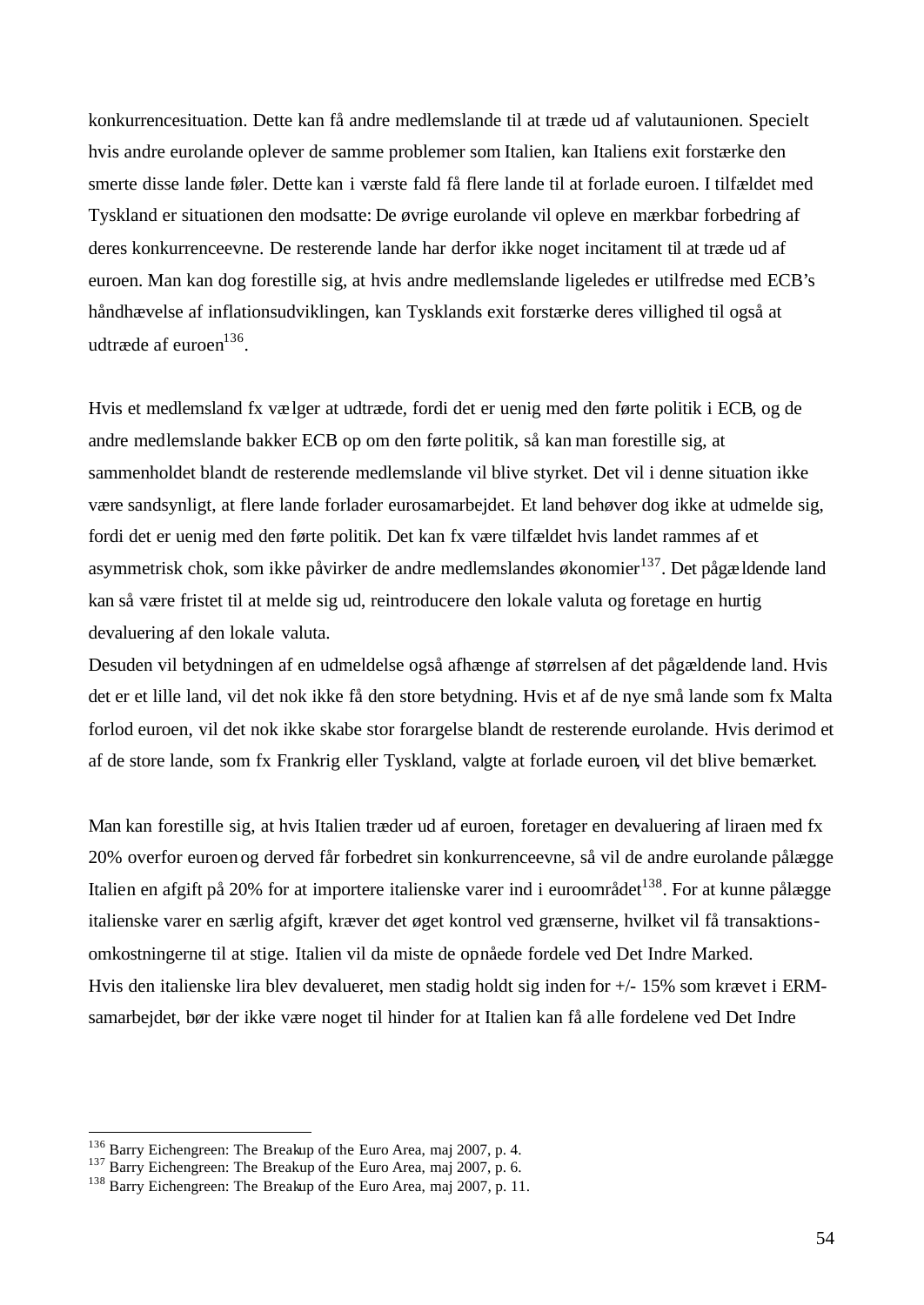Marked, som i dag er tilfældet med Danmark, Sverige, Storbritannien og de østeuropæiske lande, som endnu ikke har euroen, men som deltager i ERM-samarbejdet  $139$ .

Det er værd at bemærke, at det alt andet lige er sværere for et svagt valutaland som Italien at reintroducere liraen. En ting er, at Italiens regering gerne vil genindføre liraen, men befolkningen og virksomhederne i Italien vil ikke bare uden videre give afkald på en stærk euro til fordel for en svag national valuta. Italiens regering kunne så forsøge at tvinge folk til at veksle kontanter og indestående til lira, men det er dog usikkert, hvor holdbar sådan en strategi vil være i længden. Italien kan derfor ikke bare lige indføre liraen igen – eller som professor Hal Scott fra Harward Law School udtrykker det: Italien er blevet euroiseret, på samme måde som lande i Latin Amerika er blevet dollariseret<sup>140</sup>.

Euroen er dog ikke kun et spørgsmål om økonomi, men er i stor udstrækning et politisk projekt. Som Jacques Delors, tidligere præsident for Europa Kommissionen og en af arkitekterne bag udarbejdelsen af Maastricht traktaten, har udtrykt det: " Obsession about budgetary constraints means that the people forget too often about the political objectives of European construction. The argument in favour of the single currency should be based on the desire to live together in peace"<sup>141</sup>.

Europa Kommissionen foretager to gange årligt en undersøgelse blandt borgerne i EU om forskellige forhold relateret til EU, herunder borgernes holdning til den fælles mønt euroen. Ved den seneste euromåling i efteråret 2007 støttede seks ud af ti europæer (61%) den fælles valuta $^{142}$ . Støtten til euroen varierer dog fra 87% i Irland til 51% i Grækenland, som vist i nedenstående tabel.

|  |  |                         |  |    | IE   SL   LU   BE   NL   FI   FR   DE   ES & AT   HU   IT, MT & SK   PT   EE   CZ   DK   EL   PL   LV & LT   CY   SE   UK |  |                   |  |    |          |  |
|--|--|-------------------------|--|----|---------------------------------------------------------------------------------------------------------------------------|--|-------------------|--|----|----------|--|
|  |  | 87 86 85 82 81 77 74 69 |  | 68 | ხა                                                                                                                        |  | 60 54 53 52 51 49 |  | 48 | 46 45 24 |  |

Tabel 18.1: Tabellen viser den procentdel af befolkningen i EU-25, som går ind for den fælles valuta euroen. Kilde: European Commission: Eurobarometer 68, Public opinion in the European Union, May 2008, p. 117.

Et forhold, som påvirker befolkningens støtte til euroen, er den generelle arbejdsløshed i EU. I nedenstående diagram er vist udviklingen i arbejdsløshedsraten for EU-25 og udviklingen i den europæiske befolknings støtte til euroen. Indtil 2005 har der ikke rigtig været nogen sammenhæng

<sup>&</sup>lt;sup>139</sup> Barry Eichengreen: The Breakup of the Euro Area, maj 2007, p. 11.

<sup>&</sup>lt;sup>140</sup> Robert Prior-Wandesforde et al – HSBC Global Research: European Meltdown? Europe fiddles as Rome burns, juli 2005, p. 30.

<sup>&</sup>lt;sup>141</sup> Robert Prior-Wandesforde et al – HSBC Global Research: European Meltdown? Europe fiddles as Rome burns, juli 2005, p. 23.

<sup>&</sup>lt;sup>142</sup> European Commission: Eurobarometer 68, Public opinion in the European Union, May 2008, p. 117.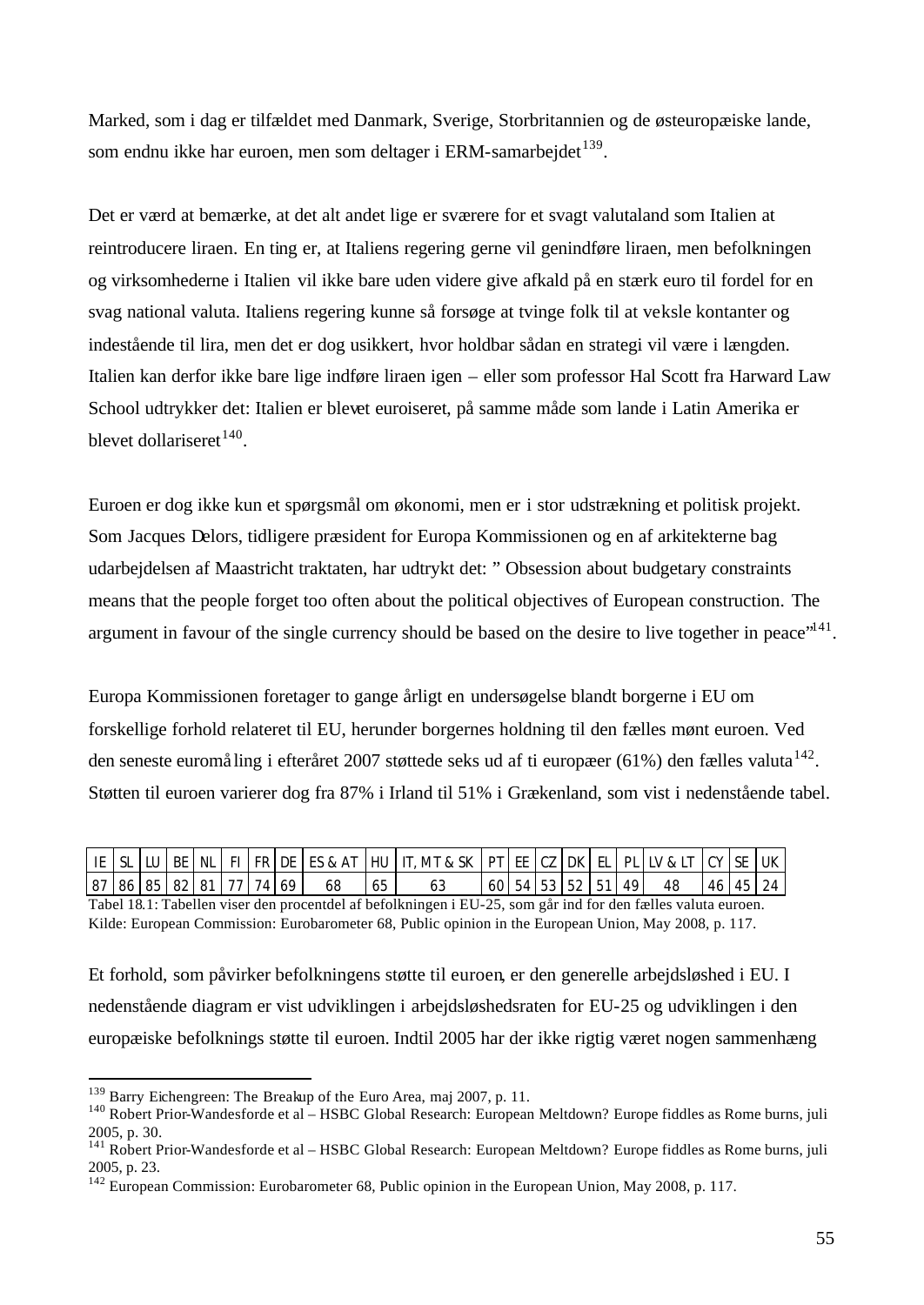mellem arbejdsløshedsraten og støtten til euroen. Men fra 2005-2007 ses, at udviklingen i arbejdsløsheden og støtten til euroen følges ad. Det vil sige, at når arbejdsløsheden falder, så vokser støtten til euroen. Hvis denne sammenhæng også holder i fremtiden, bliver det interessant at følge tilhængerne af euroen i tilfælde af en kommende global recession med stigende arbejdsløshed. Støtten til euroen har – dog med udsving - siden euroens indførelse som elektronisk valuta i 1999 været stigende.



Kilde: Arbejdsløshedsrate fra Eurostat tabel em 071 samt euromåling fra Den Europæiske Kommissions Eurobarometer 67. November 2007, p. 144. Støtten til euroen er hvert år beregnet som et simpelt gennemsnit af de to årlige undersøgelser.

Diagram 18.1.

l

## **19.0 Finansiel krise**

Som vist ovenfor, afhænger støtten til euroen af udviklingen i den generelle beskæftigelse. Hvis den nuværende finansielle krise i USA og Europa fortsætter, vil beskæftigelsen i Europa blive påvirket negativt. Den Internationale Valutafond, IMF, har i sin Global Financial Stability Report 2008 set på, hvor godt rustet de østeuropæiske lande er i tilfælde af en finansiel krise. Ifølge IMF skal regeringerne i de enkelte lande se på hvor troværdige og robuste landets finansielle institutioner  $er^{143}$ . Én måde at øge troværdigheden er ved at ændre regnskabsstandarderne for de finansielle institutioner. På trods af disse mangler har landene klaret sig godt under tidligere kriser som følge af grundlæggende solide økonomier, brug af forsigtig makroøkonomisk politik og en finansiel

<sup>&</sup>lt;sup>143</sup> IMF: Global Financial Stability Report, Containing Systemic Risks and Restoring Financial Soundness, april 2008, p. xiv.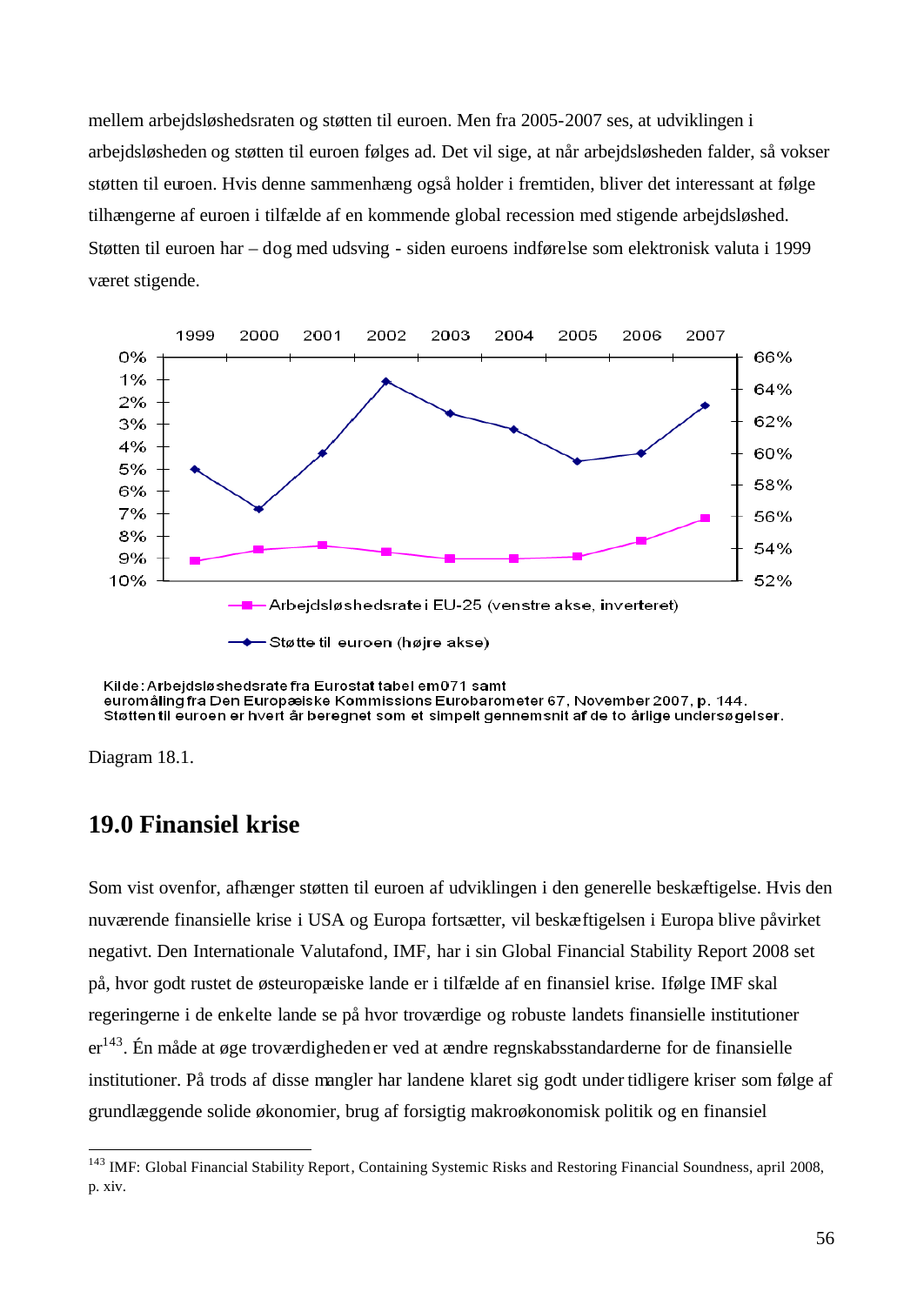stødpude opbygget gennem flere år (IMF, 2008:4). IMF har dog på det seneste opjusteret risikoen for en finansiel krise i de østeuropæiske lande – specielt i de lande, som har gjort stor brug af udenlandske banker til at finansiere den hurtigt voksende indenlandske långivning. For tiden er der dog i de finansielle markeder en frygt for, at økonomierne i Østeuropa vil blive tættere knyttet til de modne økonomier i Vesteuropa, hvis den finansielle nedtur fortsætter. Det vil sige, at hvis den finansielle nedtur forværres, vil økonomierne i Østeuropa også blive påvirket. Haas og Lelyveld har undersøgt, hvordan 250 banker i Central- og Østeuropa har klaret sig i krisetider i perioden 1993-2000<sup>144</sup>. De ser på, hvordan henholdsvis lokale og udenlandske banker, som opererer i de central- og østeuropæiske lande, har klaret sig gennemkrisetider. De lokale banker strammer kreditgivningen i krisetider, mens udenlandske banker, som har åbnet filialer i de pågældende lande, udfylder en mere stabiliserende rolle ved at holde en stabil kreditgivning (Haas og Lelyveld, 2006:1947). De to forfattere kommer frem til, at den økonomiske situation i de udenlandske bankers hjemland har afgørende betydning for, hvor villige bankerne er til at låne penge ud. I tilfælde af dårlige konjunkturer i hjemlandet med stramning af udlånspolitikken for moderbanken, er de udenlandske filialer endog blevet stimuleret til at øge udlånene for at kompensere for manglen på dårlige investeringsmuligheder i hjemlandet (ibid).

IMF har udvalgt en række makroøkonomiske faktorer, som kan udgøre en finansiel trussel mod stabiliteten i de enkelte lande (IMF, 2008:23-24). Det viser sig, at flere af landene har store underskud på betalingsbalancens løbende poster, som er finansieret af husholdningernes låntagning. Dette skyldes, at husholdningernes låntagning er steget voldsomt de seneste år, fx er væksten i husholdningernes låntagning i løbet af 2007 steget med mere end 35% iPolen, Estland og Litauen. Desuden er andelen af husholdningernes låntagning i forhold til BNP steget med mere end 10% point i 2007 for Estland, Letland og Litauen.

Frygten for landenes underskud på betalingsbalancens løbende poster genfindes i den akademiske litteratur. Tiits et al bemærker, at stigningen i underskuddene på betalingsbalancens løbende poster i de senere år skyldes de direkte udenlandske investeringer (Tiits et al, 2008:79)<sup>145</sup>. Desuden burde politikerne i tide have strammet kreditgivningen og tilskyndet husholdningerne til at spare op. Da disse tiltag ikke har fundet sted, er landene blevet afhængig af den udenlandske kapital, og derved er deres økonomier blevet mere skrøbelige (Tiits et al, 2008:80).

<sup>&</sup>lt;sup>144</sup> Ralph de Haas & Iman van Lelyveld: Foreign banks and credit stability in Central and Eastern Europe. A panel data analysis, 2006, Journal of Banking and Finance, vol. 30, p. 1927-1952.

<sup>&</sup>lt;sup>145</sup> Marek Tiits et al: "Catching up, forging ahead or falling behind? Central and Eastern European development in 1990-2005", 2008, Innovation: The European Journal of Social Science Research, vol. 21, no. 1, p. 65-85.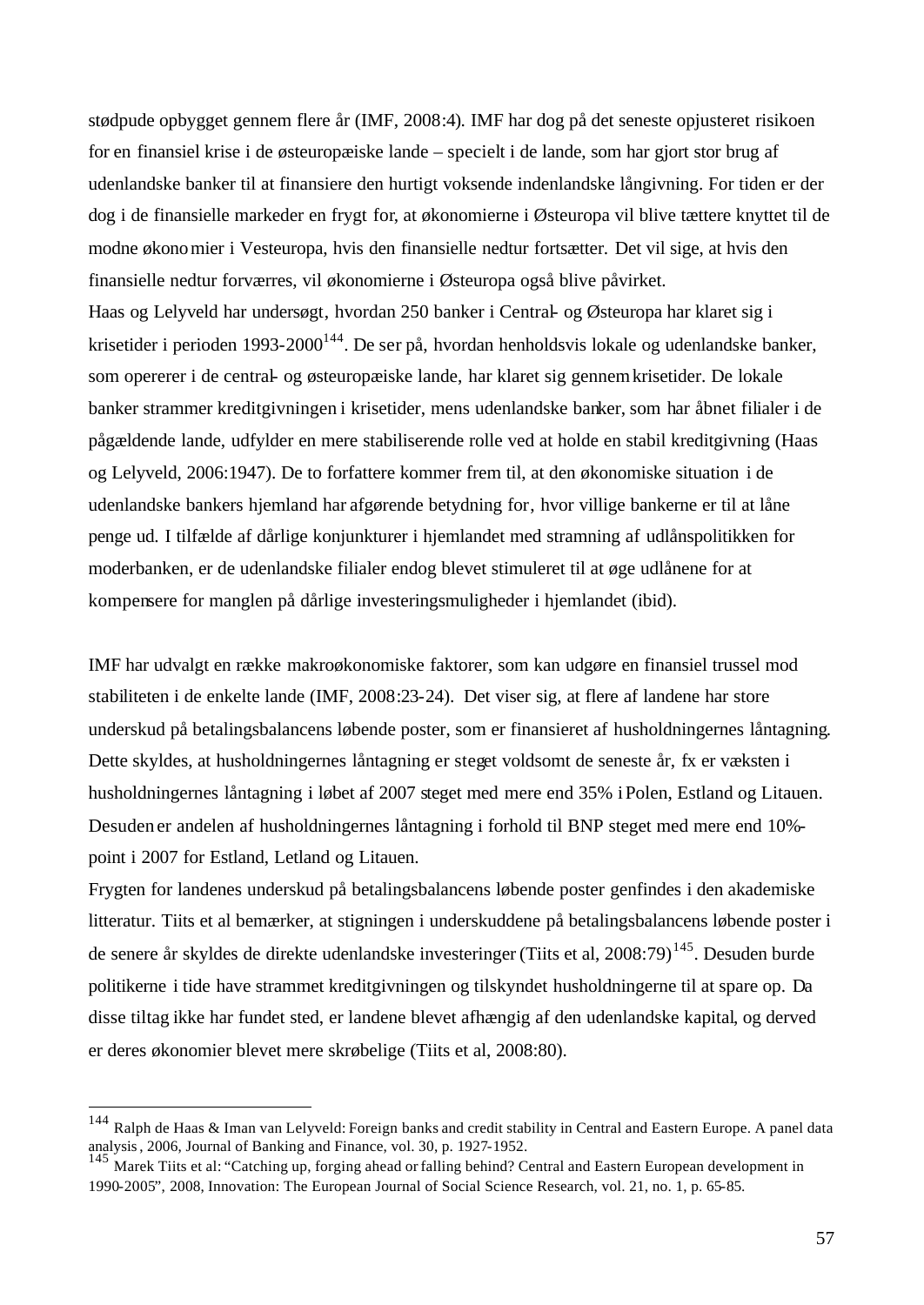Tiits et al konkluderer på den baggrund, at landene har overladt for meget af den økonomiske udvikling til markedskræfterne og i stedet bør overveje, hvordan staten aktivt bør spille en rolle – herunder hvordan staten kan tilskynde husholdningerne til at øge deres opsparing.

Som en indikation af at den finansielle krise kan få større betydning, bemærker IMF, at spreadet på virksomhedsobligationer i de østeuropæiske lande er begyndt at nærme sig spreadet på lignende "ratede" virksomhedsobligationer i mere modne økonomier (IMF, 2008:24 & 165). Det vil sige, at bekymringen for virksomhedernes funding-muligheder og kreditrisiko har spredt sig til de østeuropæiske lande. Desuden vurderer IMF, at hvis de østeuropæiske valutaer, som følge af finansiel uro, bliver mere volatile, kan det mindske tilstrømningen af kapital til disse lande. I værste fald vil det betyde, at den risikovillige kapital begynder at flyde ud af disse lande, da mange investorer så vil placere sine penge i mere sikre aktiver. De sidste fem år, har det været populært blandt risikovillige investorer at foretage carry-trade, hvilket typisk er sket ved "funding" i euro eller amerikanske dollar, som er blevet placeret i fx østeuropæiske obligationer. Udover at investor tjener forskellen mellem funding-renten og placeringsrenten, er investor i perioden også blevet begunstiget af en kraftig appreciering af de østeuropæiske valutaer.

Grundet udviklingen i de makroøkonomiske størrelser, stigende spread blandt virksomhedsobligationer og risiko for mere volatile valutaer har IMF hævet deres generelle risikovurdering for de østeuropæiske lande (ibid:40). IMF vurderer, at hvis væksten i de østeuropæiske lande begynder at falde, eller hvis risikoaversionen blandt investorerne begynder at stige, vil det have store konsekvenser for økonomierne i disse lande (ibid:126). Det vil dog være de lande, som har oplevet den kraftigste stigning i långivningen og kæmper med store underskud på betalingsbalancens løbende poster, som vil blive hårdest ramt.

Der er i EU opbygget et kriseberedskab i tilfælde af uro på de finansielle markeder (ECB, 2007:73)<sup>146</sup>. Kriseberedskabet består af to forsvarsmekanismer. Den første mekanisme er pålagt de finansielle institutioner. De finansielle institutioner er selv ansvarlige for deres egen sikkerhed og skal i første omgang prøve selv at løse krisen. Den anden forsvarsmekanisme består af en række tiltag taget af de offentlige myndigheder. Disse tiltag skal forhindre en finansiel krise i at opstå og består af 1) en finansiel regulering, som er en række regler, som de finansielle institutioner skal overholde for bl.a. at sikre åbenhed på de finansielle markeder, 2) en finansiel overvågning, som

<sup>&</sup>lt;sup>146</sup> European Central Bank: Monthly Bulletin, February 2007, p. 73.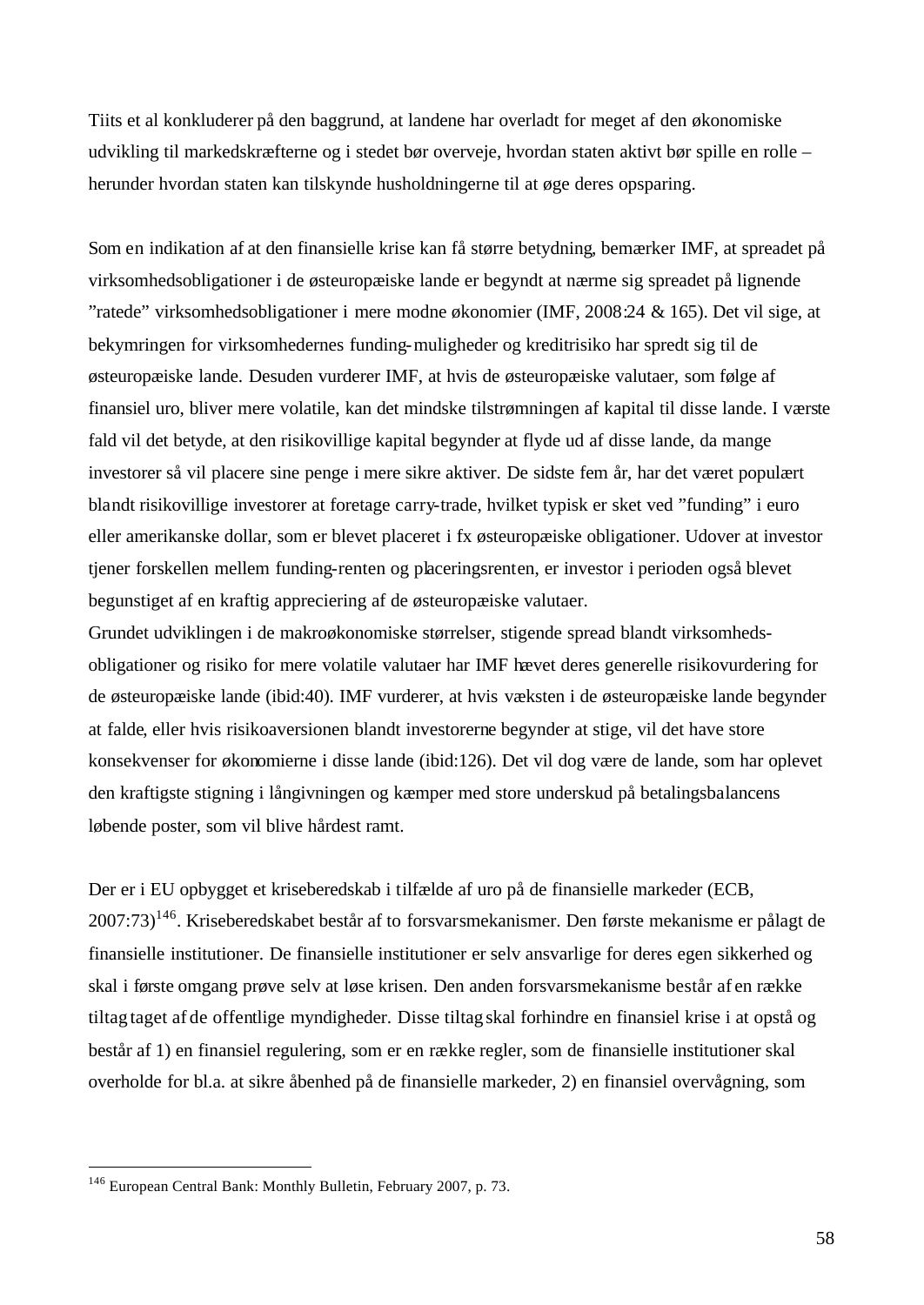sikrer, at de finansielle institutioner effektivt overvåger og håndterer deres finansielle risici og 3) en overvågning og vurdering af risici og mulige sårbarheder for hele det finansielle system. Hvis en finansiel institution på trods af disse præventive regler kommer i vanskeligheder, kan offentlige myndigheder blive tvunget til at gribe ind (ibid). Den nationale centralbank kan i ekstraordinære situationer yde likviditet til finansielle institutioner, som ikke kan fremskaffe likviditet i markedet eller gennem anvendelse af pengepolitiske instrumenter (ibid:80). Denne likviditet er midlertidig og gives kun mod passende sikkerhed. Den nationale centralbank skal overveje alle aspekter, før den agerer som "lender of last resort".

### **20.0 Operationalisering af teorien om optimale valutaområder**

De mange forskellige OCA-kriterier gør det meget svært at teste teorien om optimale valutaområder empirisk (se fx Pomfret,  $2005:167$ )<sup>147</sup>. Desuden bevirker endogeniteten i OCA-kriterierne, at et valutaområde først bliver optimalt ex post, fx efter at valutaområdet er dannet. Dette gør det uhyre svært at teste teorien empirisk.

På trods af disse forhold, vil jeg dog alligevel forsøge at teste teorien om optimale valutaområder empirisk. Det sker ved at tage udgangspunkt i den metode, som Bayoumi & Eichengreen anvender<sup>148</sup>. De to forfattere ser på hvilke faktorer, der bestemmer en valutakurs, og som derfor er afgørende for, om et land skal føre en fastkurspolitik eller indgå i en valutaunion. De anvender årlige data for 21 industrialiserede lande, hvilket vil sige de vesteuropæiske lande og USA, Canada, Japan, Australien og New Zealand.

Ifølge teorien om optimale valutaområder er der flere faktorer, som er afgørende for, om et land skal føre en fastkurspolitik eller indgå i en valutaunion. Disse faktorer er asymmetriske produktionschok, graden afsamhandel, brugen af penge til at gennemføre transaktioner, arbejdskraftens mobilitet og brugen af automatiske stabilisatorer. Bayoumi & Eichengreen har dog i deres empiriske analyse valgt at fokusere på de tre første faktorer. Jeg har i min empiriske analyse ligeledes valgt at fokusere på de første tre faktorer, da de to sidste faktorer er svære at operationalisere til empirisk målbare variable. Jeg vil forsøge at afgøre, om de syv østeuropæiske lande, som endnu ikke har euroen, er egnede til at indgå i euroområdet.

 $147$  Richard Pomfret: Currency Areas in Theory and Practice, The Economic Record, vol. 81, no. 253, 2005, p. 166-176. <sup>148</sup> For yderligere oplysninger se Bayoumi & Eichengreen: Ever closer to Heaven? An Optimum-Currency-Area-Index for European Countries, European Economic Review, 1997, vol. 41, p. 761-770.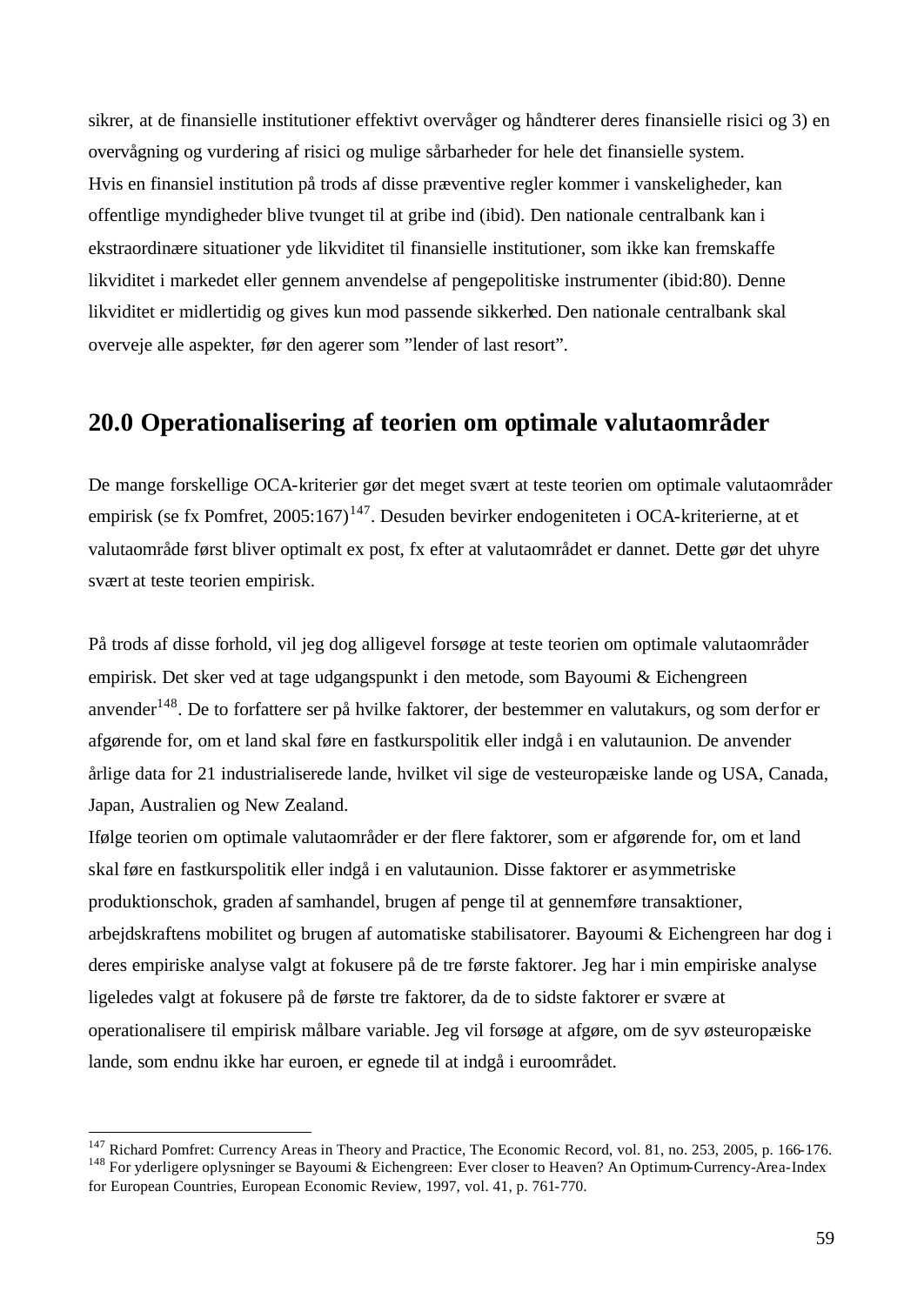Målet med den empiriske analyse er at opstille en regressionsligning, hvor de uafhængige variable udgør de første tre faktorer. Respondsvariablen kommer således til at være et udtryk for, hvor egnet et land er til at indgå i en fastkursaftale eller i en valutaunion med et andet land. Jo lavere værdi af respondsvariablen desto bedre.

Som mål for asymmetriske chok i produktionen beregnes standardafvigelsen for ændringen i de logtransformerede output-ratioer mellem de to lande<sup>149</sup>. Som output mål anvendes BNP for de to lande. For to lande, som har nogenlunde symmetriske konjunkturcykler, og hvor nationalt output følger samme mønster, vil denne ratio være lille. Jo større asymmetrisk chok i produktionen, jo større standardafvigelse vil der være i output-ratioen.

Som et andet mål for hvor følsom de to lande er overfor asymmetriske chok, anvendes sammensætningen af de to landes eksport. For at konstruere denne variabel beregnes hvor meget hhv. industrivarer, fødevarer og råvarer udgør af et lands eksport. Hvis to lande har komparative fordele i de samme eksportsektorer, så vil industri-specifikke chok ramme de to lande mere symmetrisk. Nedenfor redegøres for, hvad de forskellige klassificeringer indeholder, og hvordan min klassificering adskiller sig fra den klassificering som Bayoumi & Eichengreen anvender. Industrivarer består af kemikalier, maskiner og køretøjer, andre industrivarer og produkter, som ikke er klassificeret andre steder - svarende til SITC koderne hhv. 5, 7 og 6+8. SITC er en international klassificering af handelsvarer og står for Standard International Trade Classification. Bayoumi & Eichengreen har i deres artikel anvendt samme klassifikation for industrivarer. Fødevarer består af fødevarer, levende dyr, drikkevarer og tobak, svarende til SITC kode 0 og 1. Denne opdeling af fødevarer adskiller sig fra Bayoumi & Eichengreen, som inkluderer animalsk og vegetabilsk olie og fedt i kategorien fødevarer. Derved svarer deres kategorisering af fødevarer til SITC kode 0,1 og 4. Råvarer svarer i min empiriske analyse til mineralske råvarer og animalske råvarer, hvilket vil sige SITC kode 2 og 4. Bayoumi & Eichengreen anvender mineraler, som den tredje kategorisering af et lands eksport, dvs. SITC kode 2. Jeg har valgt disse kategoriseringer af eksporten, da det er denne kategorisering som Eurostat anvender i deres Statistical Yearbook. For hver af de tre kategorier af eksport – industrivarer, fødevarer og råvarer – beregnes hvor stor andel disse kategorier udgør af landets samlede eksport. Dernæst beregnes den absolutte værdi af forskellen mellem de tre kategorier for de to lande<sup>150</sup>. Summen af de absolutte forskelle udgør

<sup>&</sup>lt;sup>149</sup> Ved logtransformation forstås der gennem hele analysen, at data er transformeret med den naturlige logaritme.

<sup>&</sup>lt;sup>150</sup> Hvis andelen af industrivarer for land 1 fx udgør 45% = 0,45 og den samme andel for land 2 udgør 30% = 0,30, så er den absolutte forskel 0,15. Bemærk, at forskellen ikke regnes med fortegn, fx -0,15. Dette skyldes, at det er selve forskellen i eksportens sammensætning, som er interessant. Der er altså regnet med numeriske/absolutte forskelle i den empiriske analyse.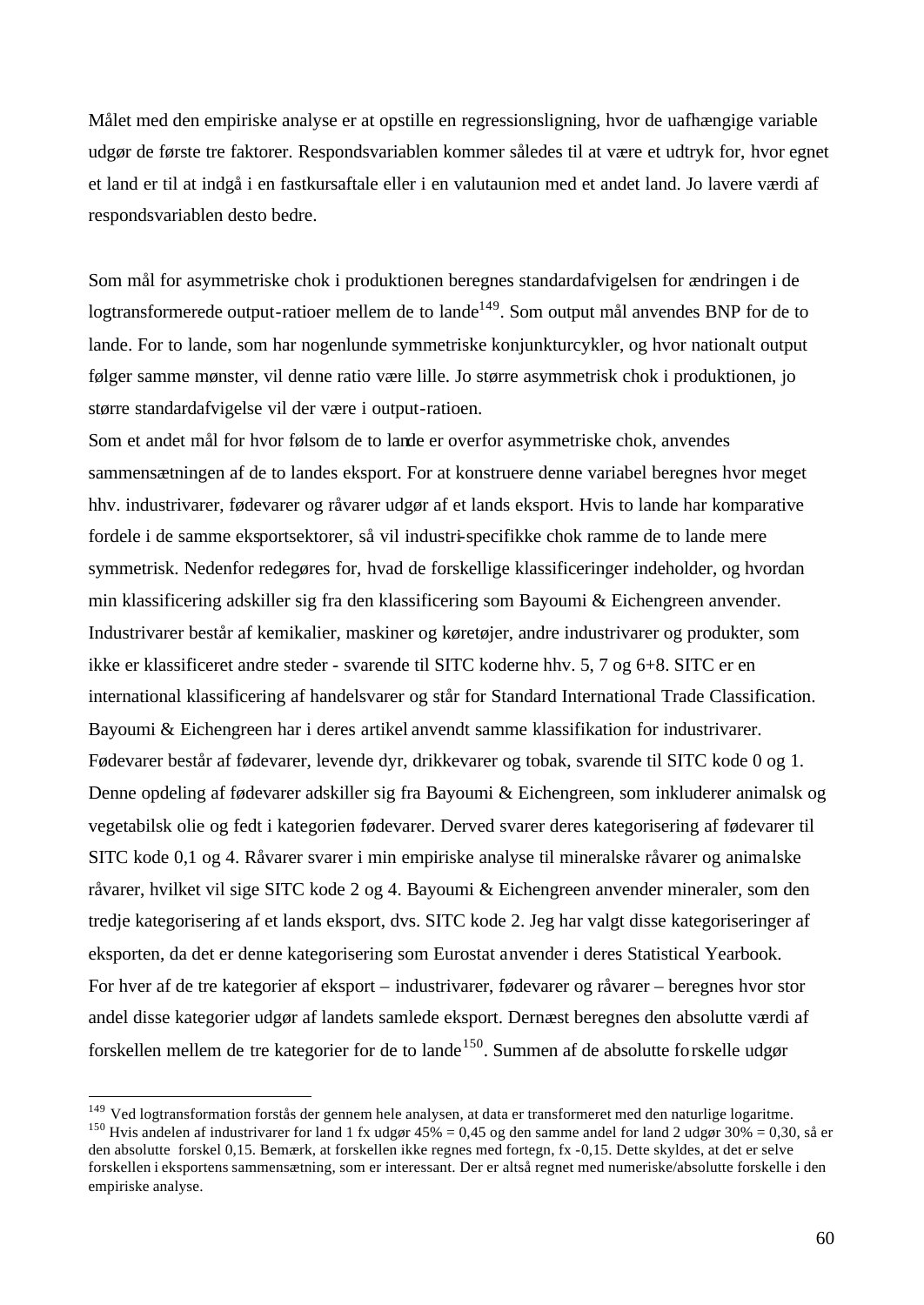variablen FORSK. Desto højere værdi af variablen FORSK, jo mere forskelligt vil de to lande blive ramt af et industri specifikt chok.

Som mål for samhandlen mellem de to lande anvendes data for den bilaterale handel mellem de to lande. For hvert land sættes eksporten til det andet land i forhold til hjemlandets BNP. Det aritmetiske gennemsnit af de to eksportandele udgør den forklarende variabel HANDEL.

Som variabel til at måle penge til transaktionsbehov er det nødvendigt at tage landets størrelse i betragtning. Omkostningerne forbundet med at have en fælles valuta, dvs. omkostninger opstået som følge af, at landet ikke kan føre sin egen makroøkonomiske politik, skal ses i forhold til de fordele, der er ved at anvende en fælles valuta. Alt andet lige vil disse fordele i praksis være størst for små lande, som har det mindste behov for at anvende deres egen valuta til transaktioner. Som mål for fordelene ved en stabil valuta anvendes det aritmetiske gennemsnit af de log-transformerede reale BNP for begge lande. Denne variabel er et udtryk for de to landes størrelse, hvorfor variablen kaldes STØR.

Regressionsligningen kan nu opstilles som

l

#### $SD(e_{ii}) = a + B_1SD(y_i-y_i) + B_2FORSKEL_{ii} + B_3HANDEL_{ii} + B_4STØR_{ii}$

hvor SD( $e_{ii}$ ) er standardafvigelsen for ændringen i de log-transformerede nominelle valutakurser mellem land i og land j ultimo hvert år i perioden. SD(yi-yj) er standardafvigelsen for ændringen i den årlige log-transformerede reale BNP ratio mellem land i og land j<sup>151</sup>. FORSKEL<sub>ij</sub> er summen af de absolutte forskelle i industrivarer, fødevarer og råvarer's respektive andele af den samlede handel. HANDELij er det aritmetiske gennemsnit af de to landes bilaterale eksport i forhold til hjemlandets BNP. STØR<sub>ij</sub> er det aritmetiske gennemsnit af de to landes log-transformerede reale BNP.

<sup>&</sup>lt;sup>151</sup> Der er foretaget en omskrivning af denne variabel. Den oprindelige variabel er SD(ln(Y<sub>i</sub>/Y<sub>j</sub>)). Ved at udnytte, at den naturlige logaritme til en kvotient er det samme som den naturlige logaritme til denne differens og anvende små bogstaver for logtransformerede størrelser, kan variablen skrives som  $SD(y_i - y_i)$ .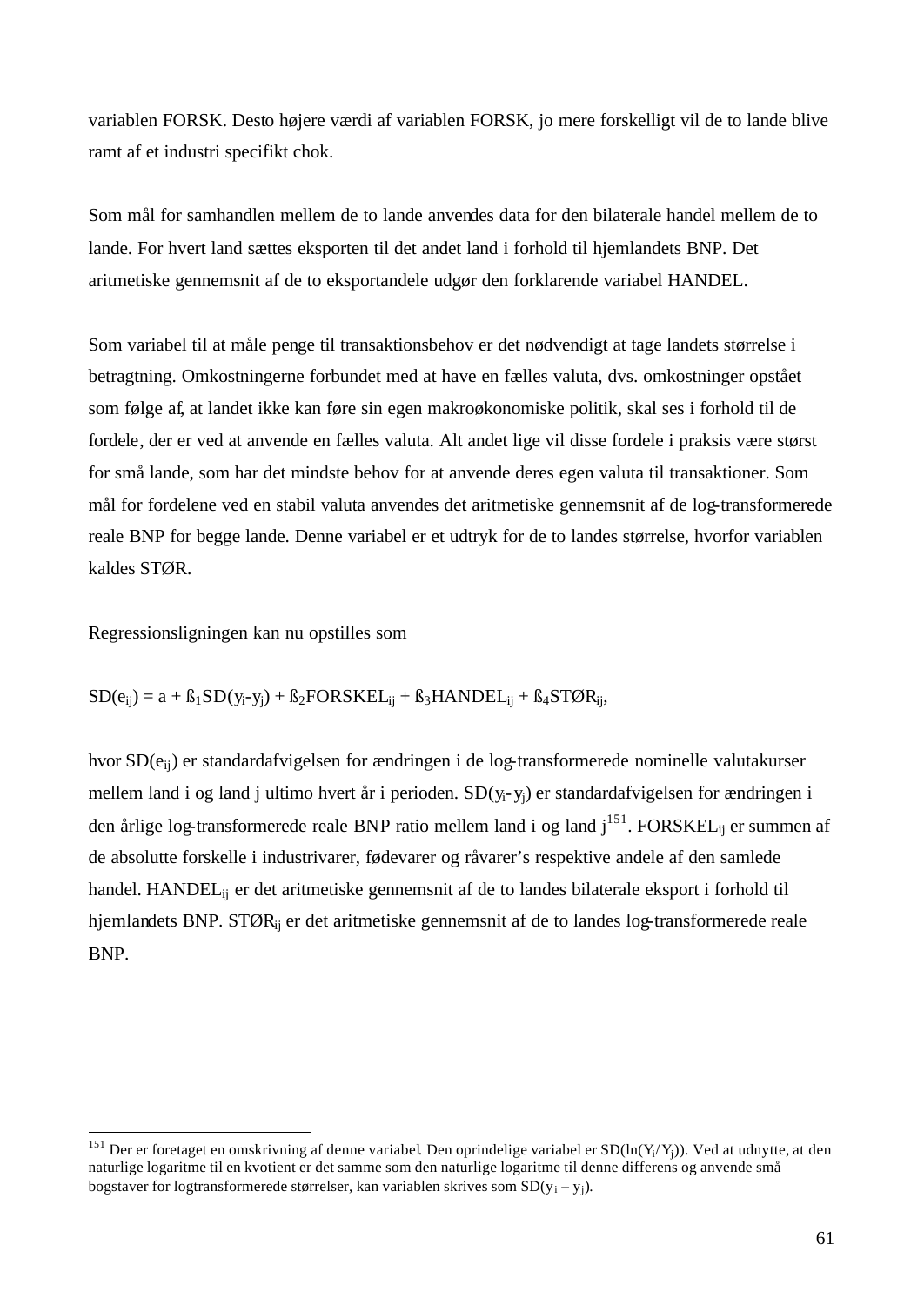#### **20.1 Data**

l

Som data for opgaven er hovedsagligt anvendt data fra Eurostat og IMF. Nogle af dataene kunne anvendes direkte, mens andre data skulle bearbejdes først. Dette afsnit har til formål at beskrive de data, der ligger til grund for regressionen.

Som valutakurser er anvendt den nominelle valutakurs ultimo året fra Eurostat publikationen External and intra-European Union trade 2008, p.  $459^{152}$ . Valutakurserne er transformeret med den

naturlige logaritme. Til beregning af standardafvigelsen er anvendt formlen  $\mathbf{s} = \sqrt{\frac{1}{N} \sum_{i=1}^{N} (x_i - \hat{y}_i)^2}$ *i i x*  $N \nightharpoonup$ <sub>i=1</sub>  $\mathbf{s} = \sqrt{\frac{1}{N} \sum_{i=1}^{N} (x_i - \mathbf{m})^2}$ .

Til beregning af den årlige standardafvigelse, er det nødvendigt at kende primo og ultimo valutakursen for det pågældende år<sup>153</sup>.

BNP er hentet fra IMF databasen World Economic Outlook Database. Det er det reale BNP opgjort i år 2000-priser. BNP er opgjort i national valuta. Jeg har omregnet BNP fra national valuta til euro vha. valutakurserne angivet i External and intra-European Union trade 2008. Efter konverteringen til samme valuta har jeg foretaget en log-transformation af BNP.

Til at opgøre de forskellige varers andele af den samlede eksport er anvendt data fra Eurostat publikationerne "External and intra European trade", 2005 og 2008. Disse to rapporter dækker tilsammen årene 1999-2007. For årene 1997 og 1998 er anvendt statistik fra de respektive landes statistiskbureauer. Det er værd at bemærke, at Eurostat og de nationale statistikbureauer anvender samme klassificering af eksporten.

I beregningerne af eksportens andel af BNP, er anvendt data fra to forskellige kilder. Data for den bilaterale eksport er hentet fra Eurostat publikationen External and intra European trade 2008. Den bilaterale eksport er opgjort i årets/løbende priser. Da eksporten er opgjort i løbende priser, skal BNP ligeledes opgøres i løbende priser, som er hentet fra Europe in figures – Eurostat Yearbook 2006-07.

<sup>&</sup>lt;sup>152</sup> I en tilsvarende undersøgelse fandt Bayoumi & Eichengreen, at der ikke er nogen forskel på, om det er den nominelle eller reale valutakurs, som anvendes. For yderligere oplysninger se Bayoumi & Eichengreen: Ever closer to Heaven? An Optimum-Currency-Area-Index for European Countries, European Economic Review, 1997, vol. 41, p. 762.

<sup>&</sup>lt;sup>153</sup> Da valutakurserne er angivet ultimo året kendes primo kursen ikke. Jeg har derfor antaget, at forrige års ultimo kurs svarer til næste års primo kurs. Denne antagelse vurderes ikke at have nogen betydning.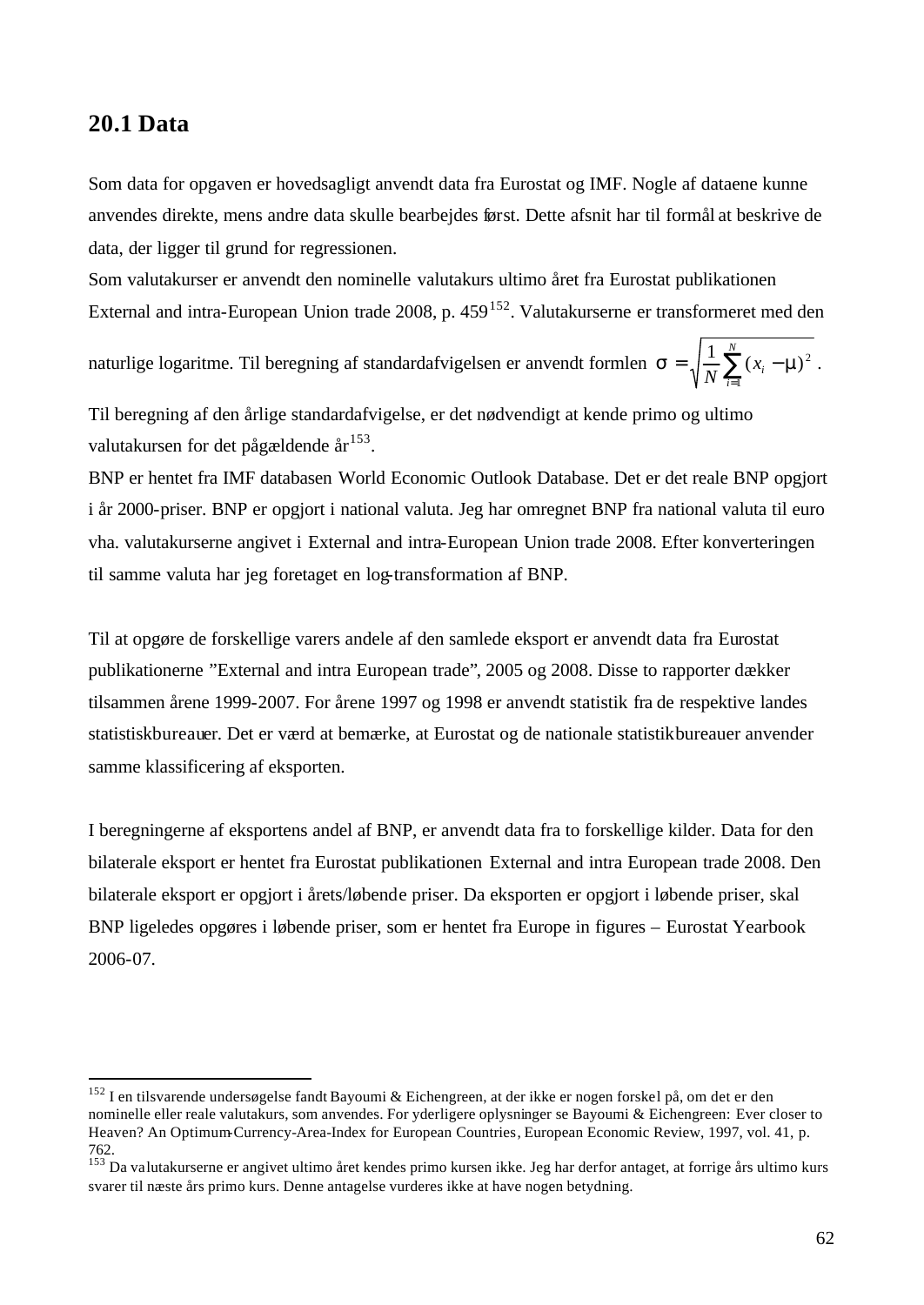#### **20.2 Regressionen**

Inden selve regressionen udføres, er det vigtigt, at man forholder sig til koefficienternes fortegn i regressionsligningen. Desto større udsving for BNP-ratioen mellem de to lande, dvs. jo mere asymmetriske konjunkturcykler de to lande gennemløber, jo større udsving må man forvente i valutakursen mellem de to lande. Hvis fx det ene land gennemløber en højkonjunktur med deraf stigende produktion, beskæftigelse mv., mens det andet land gennemløber en recession, så vil landet i højkonjunktur opleve sin valuta appreciere overfor landet i recession. Man må derfor forvente, at  $\beta_1$  er positiv.

Desto højere værdi af variablen FORSKEL, dvs. jo mere asymmetrisk eksportsammensætning de to lande har som følge afkomparative fordele i forskellige industrier, jo større udsving i valutakursen mellem de to lande må man forvente. Argumentationen er nogenlunde den samme, som for den foregående variabel. Derfor må  $\beta_2$  forventes at være positiv.

Desto mere samhandel mellem de to lande, dvs. jo større eksport fra det ene land til det andet og omvendt, jo mindre udsving vil man forvente i valutakursen mellem de to lande. Jo mere to lande eksporterer til hinanden, det vil sige jo højere værdi af variablen HANDEL, desto mere interesseret vil de være i at reducere udsving i valutakursen landene imellem. Hvis det ene land oplever en appreciering af sin valuta, vil landet få sværere ved at afsætte sine varer i det andet land. For undgå sådan en forvridning af konkurrencesituationen forsøger de fleste lande at holde en relativ stabil valutakurs overfor sine store samhandelspartnere. Man må derfor forvente, at  $\beta_3$  er negativ. Jo større et land er, desto større fordele har landet af at have sin egen valuta og selv kunne gennemføre sin valuta- og pengepolitik. Det må derfor forventes, at jo højere værdi af variablen STØR, desto større udsving må der forventes, alt andet lige, i valutakursen mellem de to lande. Det vil sige, at ß<sup>4</sup> må forventes at være positiv.

Som empirisk analyse vil jeg se på de syv østeuropæiske medlemmer af EU, som endnu ikke har indført euroen. For at vurdere om disse lande er egnet til at indføre euroen sammenholdes disse lande med Tyskland. Tyskland er et af de store eurolande og kan derfor anses for at være repræsentativt for hele euroområdet. Landet udgør en stor økonomisk del af euroområdet. I 2006 udgjorde Tysklands eksport 22,8% af EU's samlede eksport, mens Tysklands import udgjorde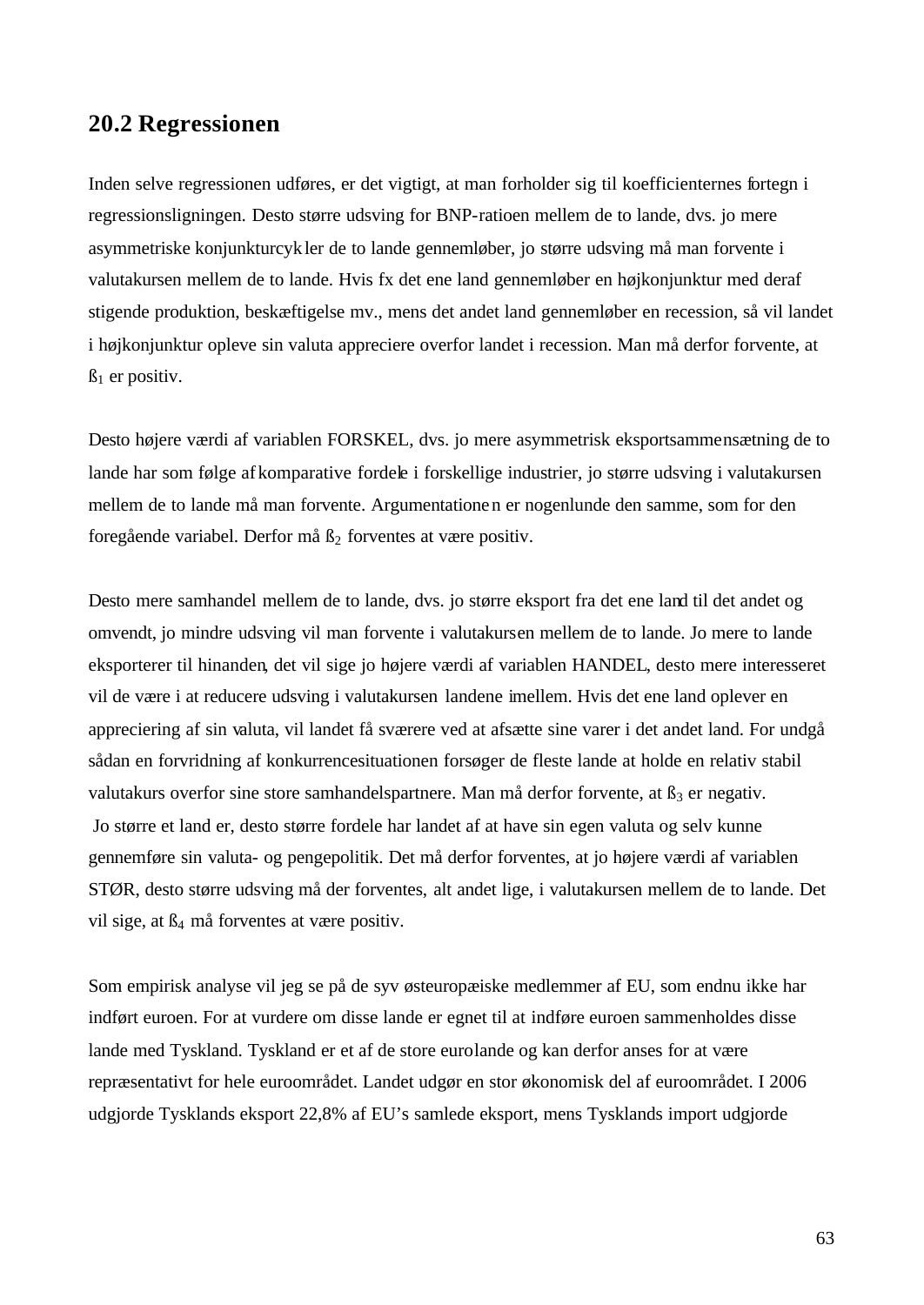19,4% af EU's samlede import<sup>154</sup>. Intet andet EU-land har en større andel af hhv. eksporten eller importen i EU. Desuden kan nævnes, at Angela Cheptea i sin økonometriske undersøgelse af samhandlen mellem de østeuropæiske lande og EU ligeledes anvender Tyskland som referenceland for EU (Cheptea, 2007:224)<sup>155</sup>.

De transformerede data til brug for regressionen er vist i bilag 1.

For den 10-årige periode 1997-2006 giver regressionen følgende OLS-estimater (med standardafvigelser angivet i parentes).

 $SD(e_{ii}) = 2,18 - 1,62SD(y_i - y_i) - 1,02FORSKEL_{ii} + 32,75HANDEL_{ii} - 0,41B_4STØR_{ii}$  $(4,72)$   $(3,31)$   $(2,49)$   $(13,83)$   $(0,84)$  $n = 70$ .  $2^2 = 0,16$ 

Hele regressionsoutputtet er vist i bilag 2.

Forklaringsgraden er ca. 16%, hvilket er relativt højt for empiriske undersøge lser. Desværre har de fire forklarende variable det "forkerte" fortegn ogat det kun er variablen HANDELij, som er signifikant på 5%-niveau. Det kan derfor ikke udelukkes, at de tre andre forklarende variable kan være nul. Regressionen er derfor ikke et stærkt bevis for teorien om optimale valutaområder. Det er dog værd at bemærke, at regressionen kun er baseret på 70 observationer. Det vil sige, at der kan være statistisk usikkerhed forbundet med analysen. Dette vurderes dog ikke at have nogen signifikant betydning for resultaterne i analysen.

Bayoumi & Eichengreen foretog deres empiriske undersøgelse på næsten samme måde, som jeg har gjort. De analyserede data for 21 industrialiserede lande i Central- og Vesteuropa og USA, Canada, Japan, Australien og New Zealand i perioden 1983-1992. De opnåede en forklaringsgrad på 51% og alle forklarende variable havde det rigtige fortegn og var signifikant forskellig fra nul på 1% niveau! Dette må siges at være et stærkt empirisk resultat for teorien om optimale valutaområder. Det viser sig dog, at hvis Bayoumi & Eichengreen kun medtager de central-og vesteuropæiske lande i regressionen, falder forklaringsgraden til 27%<sup>156</sup>! Desuden er forklaringsgraden meget afhængig af hvilken periode, der analyseres. Hvis Bayoumi & Eichengreen gentager regression,

 154 Eurostat: External and intra-European Union trade 2008, issue 3, p. 138.

<sup>&</sup>lt;sup>155</sup> Angela Cheptea: Trade liberalization and institutional reforms, Economics of Transition, 2007, vol. 15, no. 2, p. 211-255.

<sup>156</sup> Roman Hovarth et al: Optimum currency area theory:an approach for thinking about monetary integration, Warwick Economic Research Paper no. 647, p. 27.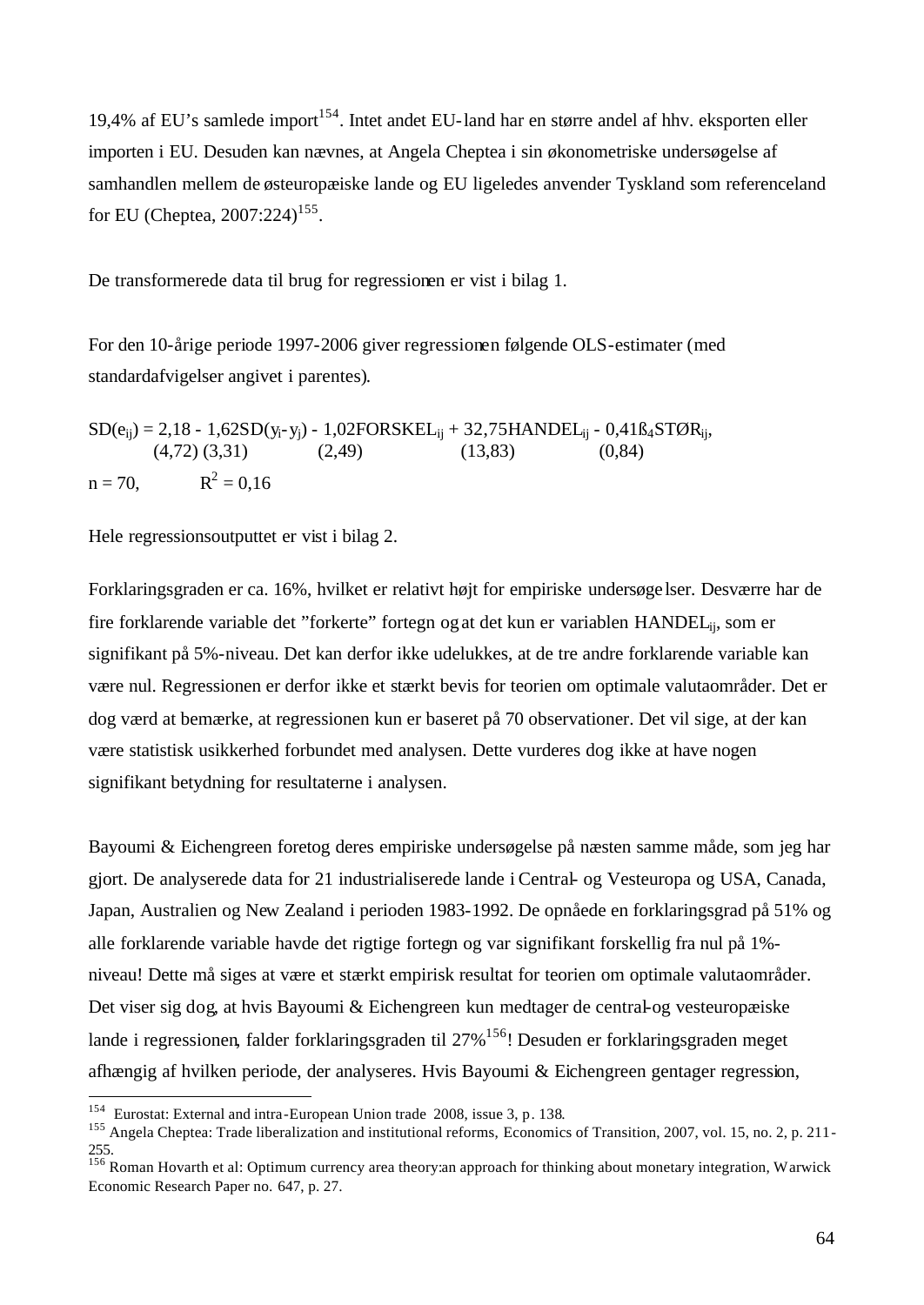men for perioden 1973-1982 for de central-og vesteuropæiske lande, fås en forklaringsgrad på 15%, hvilket er det samme, jeg opnår i min empiriske analyse.

Det er værd at bemærke, at hverken min analyse eller analysen af Bayoumi & Eichengreen medtager mobilitet af arbejdskraft og brugen af automatiske stabilisatorer. Dette skyldes, at disse faktorer er svære at operationalisere til kvantificerbare variable. Det må dog forventes, alt andet lige, at hvis disse faktorer blev medtaget i regressionen, ville modellens forklaringsgrad stige.

## **20.3 Sensitivitetsanalyse**

Da det kun er variablen HANDEL, som er signifikant forskellig fra 0, er det interessant at se, om regressionen vil vise væsentlige anderledes resultater, hvis nogle af de insignifikante variable udelades af regressionen. Det viser sig, at hvis man udelader de insignifikante variable enkeltvis ændrer det ikke på koefficienternes fortegn, men forklaringsgraden falder marginalt. Den valutakurs, som er brugt i regressionen, er den nominelle valutakurs. Man kan argumentere for, at man i stedet burde anvende den reale valutakurs. Den reale valutakurs er et mål for et lands prismæssige konkurrenceevne overfor udlandet. Den prismæssige konkurrenceevne er afgørende for landets eksport og import. Derfor påvirker udviklingen i landets reale valutakurs de to variable FORSKEL og HANDEL. Jeg har foretaget en regression på baggrund af standardafvigelsen i den reale valutakurs<sup>157</sup>. Ved denne regression bliver alle forklarende variable positive – det vil sige, at det "kun" er variablen HANDEL, som får det forkerte fortegn! Det er nu kun koefficienten til variablen STØR, som er signifikant forskellig fra nul. Regressionsmodellen er dog dårligere end den første regressionsmodel, og forklaringsgraden falder derfor til ca. 13%. Resultaterne af regressionen er vist i Bilag 3. Den reale valutakurs hjælper således på nogle af de forkerte fortegn, men selve modellen er ikke særlig robust.

Som nævnt tidligere, kommer Bayoumi & Eichengreen i deres økonometriske analyse ligeledes frem til, at der ikke er den store forskel, om det er den *reale* eller *nominelle* valutakurs, som anvendes.

<sup>&</sup>lt;sup>157</sup> Data for den reale valutakurs er hentet fra Eurostat.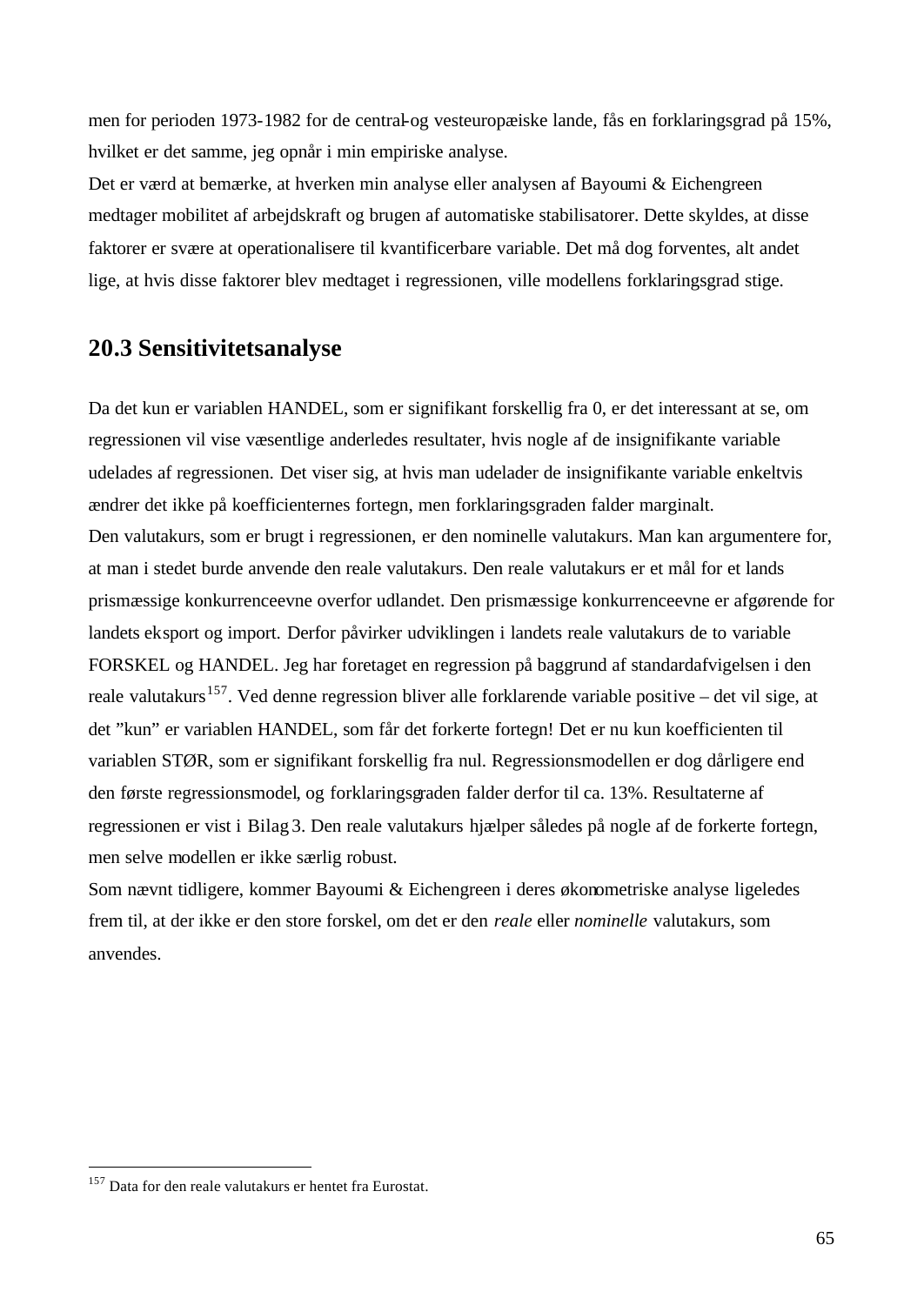## **21.0 De nye EU-lande og ERMII-samarbejdet**

Da de ti nye lande blev medlem af EU pr. 1. maj 2004, indtrådte de i den Økonomiske og Monetære Union, men med dispensation for at indtræde i eurosamarbejdet<sup>158</sup>. Det vil sige, at de har fået dispensation for ikke at indføre euroen. Ligesom de nye medlemmer har Danmark, Sverige og Storbritannien dispensation for eurosamarbejdet. Som nævnt i starten af opgaven har Malta, Cypern og Slovenien i dag indført euroen. Der er derfor syv østeuropæiske lande, som endnu ikke har indført euroen: Estland, Letland, Lituaen, Tjekkiet, Slovakiet, Polen og Ungarn. Den 8. juli 2008 besluttede Det Europæiske Råd, at Slovakiet har gennemført den krævede konvergens og derfor kan indføre euroen pr. 1. januar  $2009^{159}$ .

De syv lande, som endnu ikke har euroen, deltager således ikke i den Europæiske Centralbank og den fælles penge- og valutapolitik, men de deltager i EU's generelle økonomiske samarbejde. Landene er således omfattet af de fleste regler om finanspolitik i Maastricht-traktaten og reglerne i Vækst- og Stabilitetspagten. Landene er dog ikke omfattet af reglerne i Vækst- og Stabilitetspagten om pålæg af økonomiske sanktioner overfor et euroland  $160$ .

Inden landene kan indføre euroen, skal de opfylde konvergenskriterierne og have deltaget i det europæiske valutasamarbejde, ERMII, i mindst to år uden alvorlige udsving. ERMII-samarbejdet indebærer, at landene skal føre en fastkurspolitik i forhold til en defineret centralkurs over for euroen. Fastsættelse af centralkursen og det tilhørende udsvingsbånd fastsættes i fællesskab af de øvrige ERMII-lande, eurolandene samt ECB (Finansministeriet, 2005:149)<sup>161</sup>. Normalt tillades udsving i valutakursen på +/- 15% i forhold til den fastlagte centralkurs. Hvis et land ønsker det, kan det dog i samråd med eurolandene og ECB aftale et mere snævert udsvingsbånd. Dette er fx tilfældet med Danmark, som har aftalt et udsvingsbånd på +/-2,25%.

De første lande, der indgik i ERMII-samarbejdet var Estland, Litauen og Slovenien<sup>162</sup>. Disse lande startede i ERMII-samarbejdet 28.juni 2004 med et udsvingsbånd på +/-15%. Den 2. maj 2005 kom Cypern, Letland og Malta med i ERMII. Slovakiet er det seneste af de nye medlemslande, som har tilsluttet sig ERMII, hvilket skete 28.november 2005. Landenes optagelse på forskellige tidspunkter afspejler styrken i de enkelte landes økonomier. Flere af landene har før deres optagelse i ERMII,

<sup>&</sup>lt;sup>158</sup> Ifølge Københavnskriterierne, er det et krav, at et optagelsesland skal deltage i ØMU'en, hvilket også inkluderer ØMU'ens 3. fase, selve indførelsen af euroen.

<sup>159</sup> Kommuniké udsendt 8. juli 2008 af Den Europæiske Centralbank og Slovakiets Nationalbank (http://www.ecb.int/press/pr/date/2008/html/pr080708.en.html)

<sup>160</sup> http://www.eu-oplysningen.dk/spsv/off/alle/117\_88/

<sup>&</sup>lt;sup>161</sup> Finansministeriet: Samarbejdet om den økonomiske politik i EU, 2005, p. 149.

<sup>162</sup> http://www.eu-oplysningen.dk/spsv/off/alle/117\_83/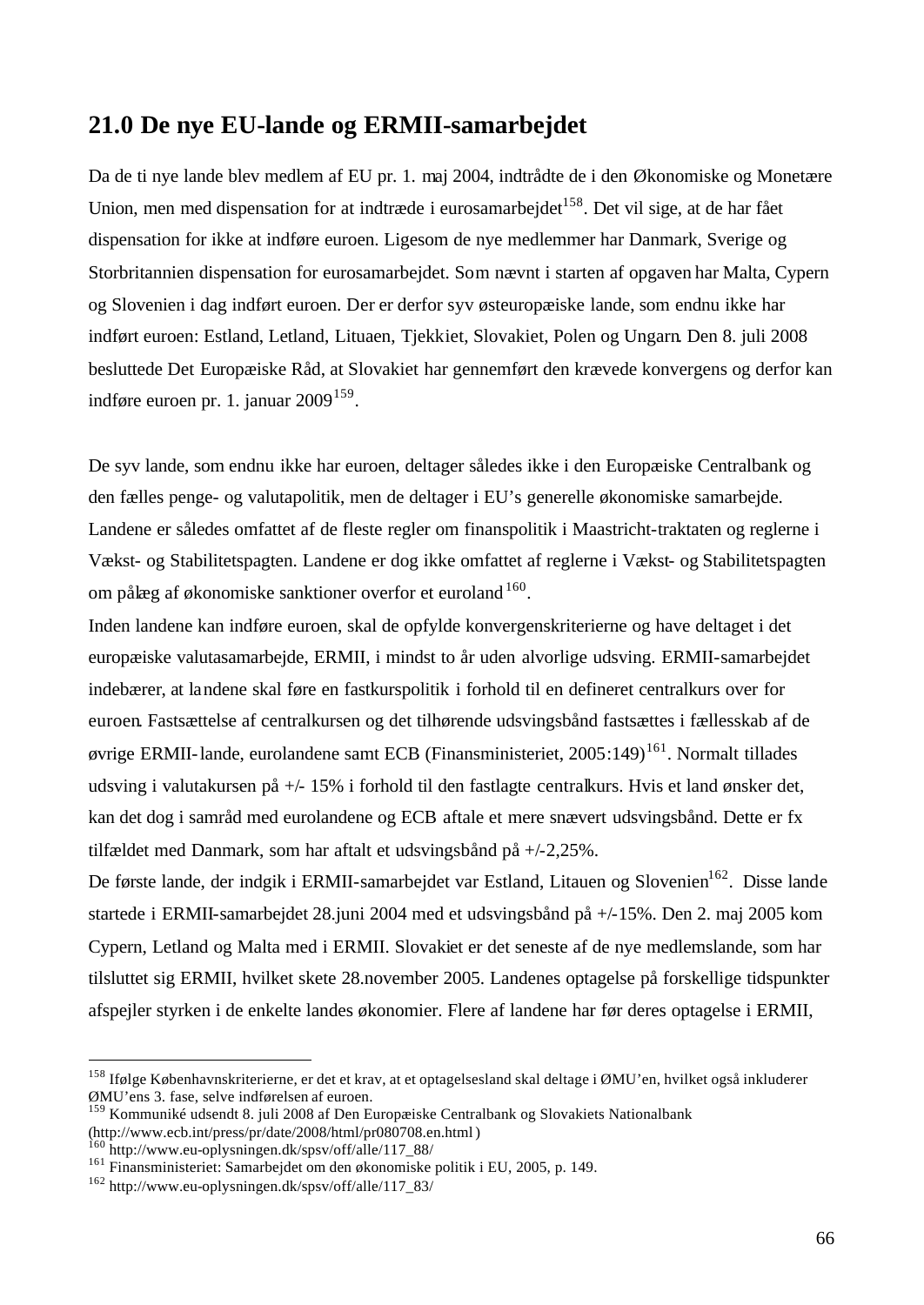ført en fastkurspolitik overfor euroen (ibid:145). Da Malta, Cypern og Slovenien, som nævnt har indført euroen, er det i dag kun landene Estland, Letland, Litauen og Slovakiet, somdeltager i ERMII.

I nedenstående tabel er vist en oversigt over de central- og østeuropæiske landes status i forhold til ERMII-samarbejdet og eurozonen.

| Land           | <b>Status ift. ERMII</b>                                                                                                            | Landets politik mht. eurodeltagelse                                   |  |  |
|----------------|-------------------------------------------------------------------------------------------------------------------------------------|-----------------------------------------------------------------------|--|--|
| <b>Estland</b> | Optaget i ERMII 28. juni 2004<br>Centralkurs: 15,6466 EEK/EUR<br>Udsvingsbånd på +/-15%<br><b>Currency Board fastholdes i ERMII</b> | Regeringen forventer, at kunne<br>indføre euroen tidligst i 2011.     |  |  |
| Litauen        | Centralkurs: 3,45280 LTL/EUR<br>Udsvingsbånd på +/-15%<br>Har siden 2002 ført en fastkurspolitik overfor<br>euroen                  | Regeringens mål er at indføre<br>euroen tidligst 2011.                |  |  |
| Slovenien      | Centralkurs: 239,64 SIT/EUR<br>Deltog i ERMII i perioden 28. juni 2004 -<br>31. december 2006                                       | Har deltaget i eurozonen siden 1.<br>januar 2007.                     |  |  |
|                | Optaget i ERMII 2. maj 2005                                                                                                         |                                                                       |  |  |
| Cypern         | Centralkurs: 0,59 CYP/EUR<br>Deltog i ERMII i perioden 2. Maj 2005 -<br>31. december 2007                                           | Har deltaget i eurozonen siden 1.<br>januar 2008.                     |  |  |
| <b>Malta</b>   | Centralkurs: 0,43 MTL/EUR<br>Deltog i ERMII i perioden 2. Maj 2005 -<br>31. december 2007                                           | Har deltaget i eurozonen siden 1.<br>januar 2008.                     |  |  |
| Letland        | Centralkurs: 0,702804 LVT/EUR<br>Udsvingsbånd på +/-1%                                                                              | Regeringens mål er at få bragt<br>inflationen så langt ned, at euroen |  |  |
|                | Optaget i ERMII 28. november 2005                                                                                                   | kan indføres i 2012/2013.                                             |  |  |
| Slovakiet      | Centralkurs: 30,1260 SKK/EUR<br>Udsvingsbånd på +/-15%                                                                              | Indfører euroen 1. januar 2009.                                       |  |  |
|                | Lande, som endnu ikke deltager i ERMII                                                                                              |                                                                       |  |  |
| Polen          |                                                                                                                                     | Regeringen ønsker indtræden i<br>eurozonen i 2011.                    |  |  |

Tabel 21.1: Oversigt over de central- og østeuropæiske medlemslandes status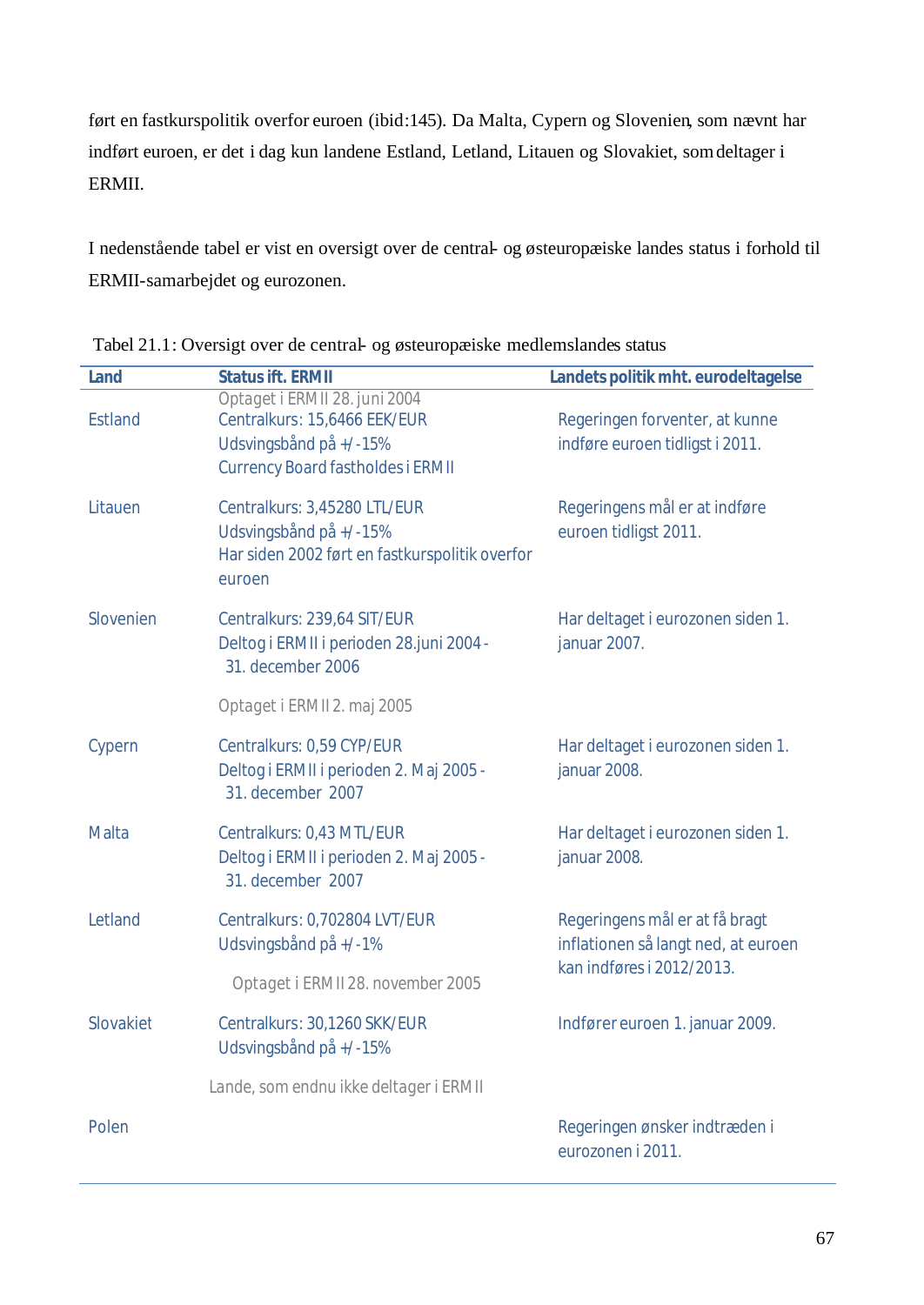| Ungarn          | Regeringens mål er at indføre<br>euroen i 2011.                                        |
|-----------------|----------------------------------------------------------------------------------------|
| <b>Tjekkiet</b> | Regeringens plan var at indføre<br>euroen i 2012, men planen er<br>udskudt til senere. |
| $V = 1.7$       |                                                                                        |

*Kilde:* Landefakta på Udenrigsministeriets hjemmeside

l

(www.um.dk/da/menu/Udenrigspolitik/Landefakta/LandefaktaEuropa), Finansministeriet: "Samarbejdet om den økonomiske politik i EU", 2005, p. 148, Dansk Erhvervs landeanalyse om Letland (http://www.danskerhverv.com/NR/rdonlyres/9C60575C-3DE2-4961-9C9A-

8DEAFA50DAD9/0/Letland20071102.pdf) og EU-Oplysningen (http://www.eu-oplysningen.dk/spsv/off/alle/117\_87/).

Deltagelse i ERMII er ikke ufarligt. Ifølge Fahrholz er det valutariske samarbejde i ERMII direkte krisefremkaldende (Fahrholz, 2007:194)<sup>163</sup>. Så længe ERMII-samarbejdet ikke udgør et af yderpunkterne i graden af mulige valutakurssystemer (det vil sige, enten en fuldstændig fast valutakurs eller en fuldstændig flydende valutakurs), men en mellemting heraf (en såkaldt soft-peg), så indbyder det investorer til at spekulere imod samarbejdet. Dette var tilfældet med det europæiske valutasamarbejde EMS (som også var en soft-peg), der brød sammen efter kraftig spekulation i 1993.

Hvis et land, som deltager i ERMII, foretager en depreciering af sin valuta, således at valutaen stadig er inden for det tilladte udsvingsbånd overfor euroen, vil det medføre to ting (Coricelli,  $2002:414$ <sup>164</sup>. For det første vil forventningerne til landets egnethed til at indføre euroen falde, hvilket i sig selv kan blive til en selvopfyldende profeti. For det andet er landets centralbank nødt til at hæve renten for at støtte valutakursen, som følge af at den fastsatte centralkurs i ERMII ikke kan blive devalueret. Det mest sandsynlige scenario ifølge Coricelli er dog, at centralbanken indser ovenstående og som følge heraf anvender sin pengepolitik til at opnå en stærk valuta (ibid). Gennem et højt renteniveau vil valutakursen befinde sig i den lave ende af udsvingsbåndet (svarende til en appreciering). Når landets ophold i ERMII er slut, kan landets centralkurs enten være uforandret eller blive opskrevet. Mange udenlandske investorer spekulerer i, hvilken kurs et lands valuta fastlåses i overfor euroen, når opholdet i ERMII er forbi.

Den akademiske litteratur er dog ikke enig i spørgsmålet om ERMII-samarbejdet direkte fremmer en valutarisk krise. Poeck et al argumenterer for, at da det er et krav, at landet ikke kandevaluere

<sup>&</sup>lt;sup>163</sup> Christian H. Fahrholz: Bargaining for Costs of Convergence in the Exchange-Rate Mechanism II: A Rubinstein Threat Game, Journal of Theoretical Politics, 2007, vol. 19, no. 2, p. 194.

<sup>&</sup>lt;sup>164</sup> Fabrizio Coricelli: Exchange rate policy during transition to the European Monetary Union, Economics of Transition, 2002, vol. 10, issue 2, p. 405-417.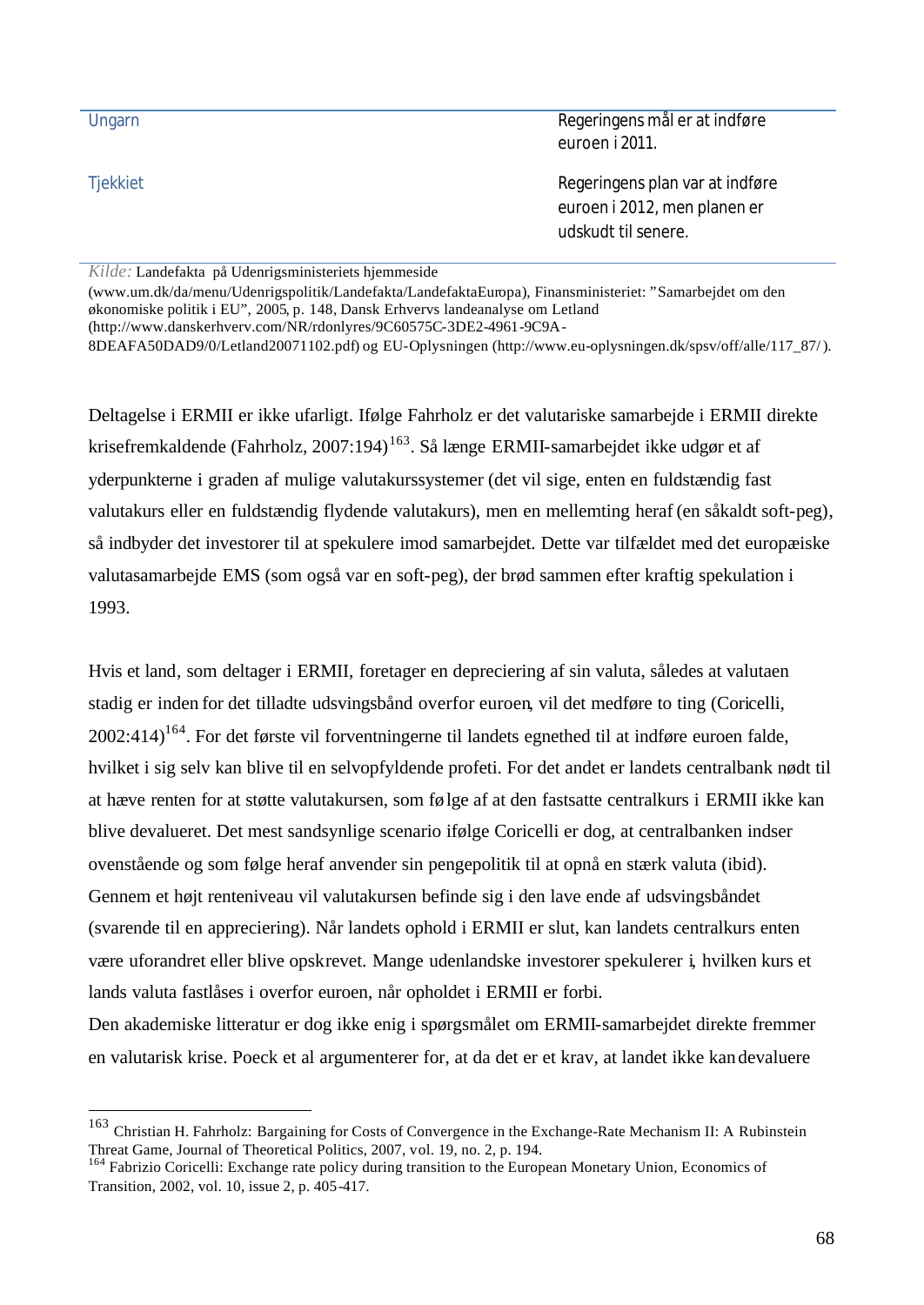centralkursen i ERMII, er sandsynligheden for en valutarisk krise forholdsvis lille (Poeck et al, 2007:473)<sup>165</sup>. Dette skyldes, at omkostningerne for den lokale regering ved at devaluere således bliver prohibitive store. Da dette er kendt i markedet, vil det sandsynligvis påvirke spekulanternes forventninger i positiv retning.

Som tidligere nævnt, var det de nye små lande, som var de første til at blive medlem af ERMII og det er der ifølge Johnson en række grunde til (Johnson, 2008)<sup>166</sup>. Landets størrelse påvirker dels landets afhængighed af samhandel med udlandet og dels landets valg af valutakurssystem. De små lande har en stor handel med EU og var således økonomisk godt integreret med EU, hvilket gjorde det relativt omkostningsfrit at deltage i ERMII. Da de postkommunistiske lande overgik til markedsøkonomi, valgte de nye store medlemmer af EU (Polen, Ungarn og Tjekkiet) en flydende valuta med en inflationsmålsætning, mens de små lande enten valgte at knytte deres valuta til euroen (soft peg) eller brug af et currency-board – se tabel 21.1 ovenfor for en oversigt over landenes nuværende valutakurssystemer.

I små og åbne lande betyder en stabil valutakursudvikling mere for politikerne end den fleksibilitet, som en flydende valutakurs giver (Johnson, 2008:232). Udenrigshandelen har i små lande større betydning end indenrigshandelen for landets prisudvikling, den økonomiske vækst og statens indtægter. Derfor førte de små lande allerede inden optagelse i ERMII en form for fastkurspolitik overfor euroen – de anså ligeledes fastkurspolitikken som en hurtig måde at opnå økonomisk konvergens. De små lande følte derfor ikke, at de gav afkald på noget ved at deltage i ERMII.

Med hensyn til de store lande, så har flere akademikere udtrykt bekymringer for de negative økonomiske effekter, som et for hurtigt medlemskab af eurozonen kunne have for disse lande (Ibid:233). Disse lande havde store investeringsbehov og et produktivitets- og prisniveau, som var lavere end gennemsnittet i EU, så hvis de skulle leve op til konvergenskriterierne for hurtigt, ville det lægge begrænsninger på deres økonomiske vækst. Herudover var der frygt for, at landene ville blive medlem af eurozonen på basis af en overvurderet valutakurs og en frygt for, at landene ville have en inflationær indvirkning på eurozonen som helhed, som følge af Balassa-Samuelson effekten, jf. afsnit 22.3.

<sup>&</sup>lt;sup>165</sup> André Van Poeck et al: Exchange Rate Regimes and Exchange Market Pressure in the New EU Member States, JCMS, 2007, vol. 45, no. 2, p. 459-485.

<sup>&</sup>lt;sup>166</sup> Juliet Johnson: The remains of conditionality: the faltering enlargement of the euro zone, Journal of European Public Policy, 2008, vol. 15, p. 831.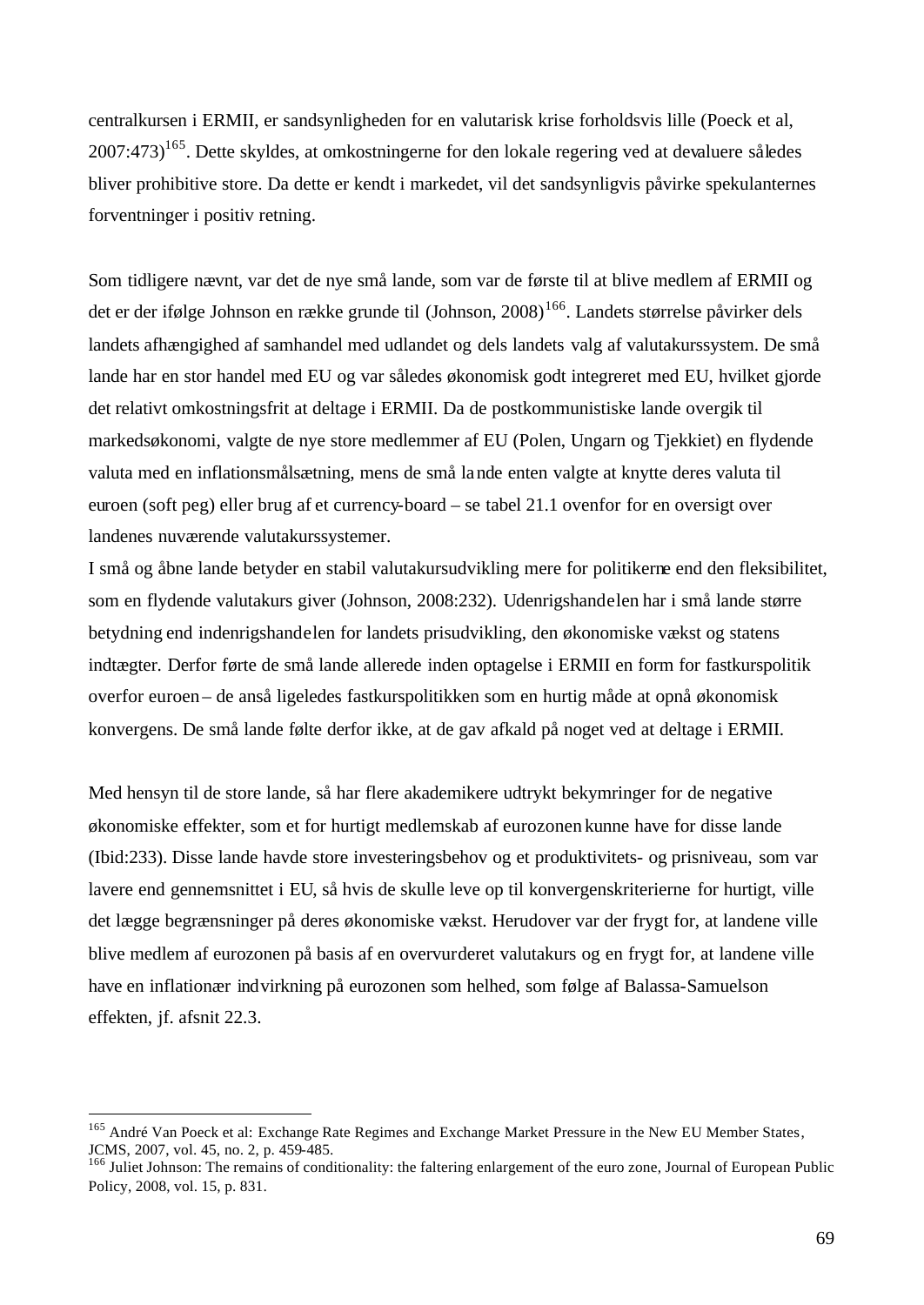## **22. 0 De nye EU-lande og konvergenskriterierne**

I dette afsnit vil jeg se på, hvordan de offentlige finanser og inflationen for de enkelte lande har udviklet sig siden medlemskabet af EU i 2004. Afsnittet starter dog med at give en oversigt over de enkelte landes nuværende status i forhold til konvergenskriterierne.

|                  |                           | <b>Saldo Gæld</b>                    | 1.<br><b>Finanser</b><br>i alt                     | 2.<br>Pris-<br>stabilitet<br>(inflation,<br>pct.) | 3.<br><b>Rente-</b><br><b>konvergens</b><br>(lang rente,<br>pct.) | 4.<br><b>ERMII</b><br>I to år | 5.<br>Lovgivning-<br>ens<br>forenelighed | <b>Antal</b><br>opfyldte<br>kriterier<br>(ud af $5$ ) |
|------------------|---------------------------|--------------------------------------|----------------------------------------------------|---------------------------------------------------|-------------------------------------------------------------------|-------------------------------|------------------------------------------|-------------------------------------------------------|
| <b>Kriterium</b> | $-3%$<br>af<br><b>BNP</b> | 2007 2007<br>60%<br>af<br><b>BNP</b> | <b>Uforholds-</b><br>mæssigt<br>stort<br>underskud | (juli 07 -<br>juni 08)<br>4,53%                   | (juli 07 -<br>juni 08)<br>6,52%                                   |                               |                                          |                                                       |
|                  |                           |                                      |                                                    |                                                   |                                                                   |                               |                                          |                                                       |
| Estland          | 2,8                       | 3,4                                  | Nej                                                | 11,5                                              | $\ddot{?}$                                                        | Ja                            | Nej                                      | 2 måske 3                                             |
| Letland          | 0,0                       | 9,7                                  | Nej                                                | 17,5                                              | 6,25                                                              | Ja                            | Nej                                      | 3                                                     |
| Lituaen          | $-1,2$                    | 17,3                                 | Nej                                                | 12,7                                              | 5,33                                                              | Ja                            | Nej                                      | 3                                                     |
| Tjekkiet         | $-1,6$                    | 28,7                                 | Nej                                                | 6,6                                               | 5,13                                                              | Nej                           | Nej                                      | $\overline{2}$                                        |
| Slovakiet        | $-2,2$                    | 29,4                                 | Nej                                                | 4,3                                               | 4,94                                                              | Ja                            | Ja                                       | 5                                                     |
| Polen            | $-2,0$                    | 45,2                                 | Nej                                                | 4,3                                               | 6,42                                                              | Nej                           | Nej                                      | 3                                                     |
| Ungarn           | $-5,5$                    | 66,0                                 | Ja                                                 | 6, 6                                              | 8,50                                                              | Nej                           | Nej                                      | $\mathbf 0$                                           |

Tabel 22.1: De nye EU-landes nuværende status i forhold til konvergenskriterierne.

*Kilde:* Følgende tabeller fra Eurostat: Eurostat\_Table\_cp000FlagDesc (inflation), Eurostat\_Table\_mf050rtFlagDesc (lang rente), Eurostat\_Table\_na200pcFlagDesc (off. Saldo), Eurostat\_Table\_na220pcFlagDesc (off. Gæld), European Central Bank: Convergence Report, May 2008 og egne beregninger.

Bemærk: Estland har ikke et marked for langfristede gældspapirer nomineret i estiske kroon, hvilket skyldes, at der i stedet anvendes langfristede gældspapirer i euro. Det er derfor ikke muligt at finde en indikator til at opgøre Estlands rentekonvergens, jf. European Central Bank: Convergence Report, May 2008, p. 91-92.

Inflationskriteriet på 4,53% er det uvægtede aritmetiske gennemsnit for den årlige inflation i Tyskland, Holland og Portugal tillagt 1,5 procentenheder.

Rentekriteriet på 6,52% er det uvægtede aritmetiske gennemsnit for den lange rente i Tyskland, Cypern og Sverige tillagt 2,0 procentenheder.

Ikke overraskende bemærkes, at Slovakiet, som indfører euroen 1. januar 2009, opfylder alle fem konvergenskriterier. Desuden ses, at de tre baltiske lande har sunde offentlige finanser. De tre lande kæmper dog med en meget høj inflation – for Letlands vedkommende på svimlende 17,5%. Som følge af den høje inflation har Letland og Litauen også forholdsvis høje lange renter, hvilke dog er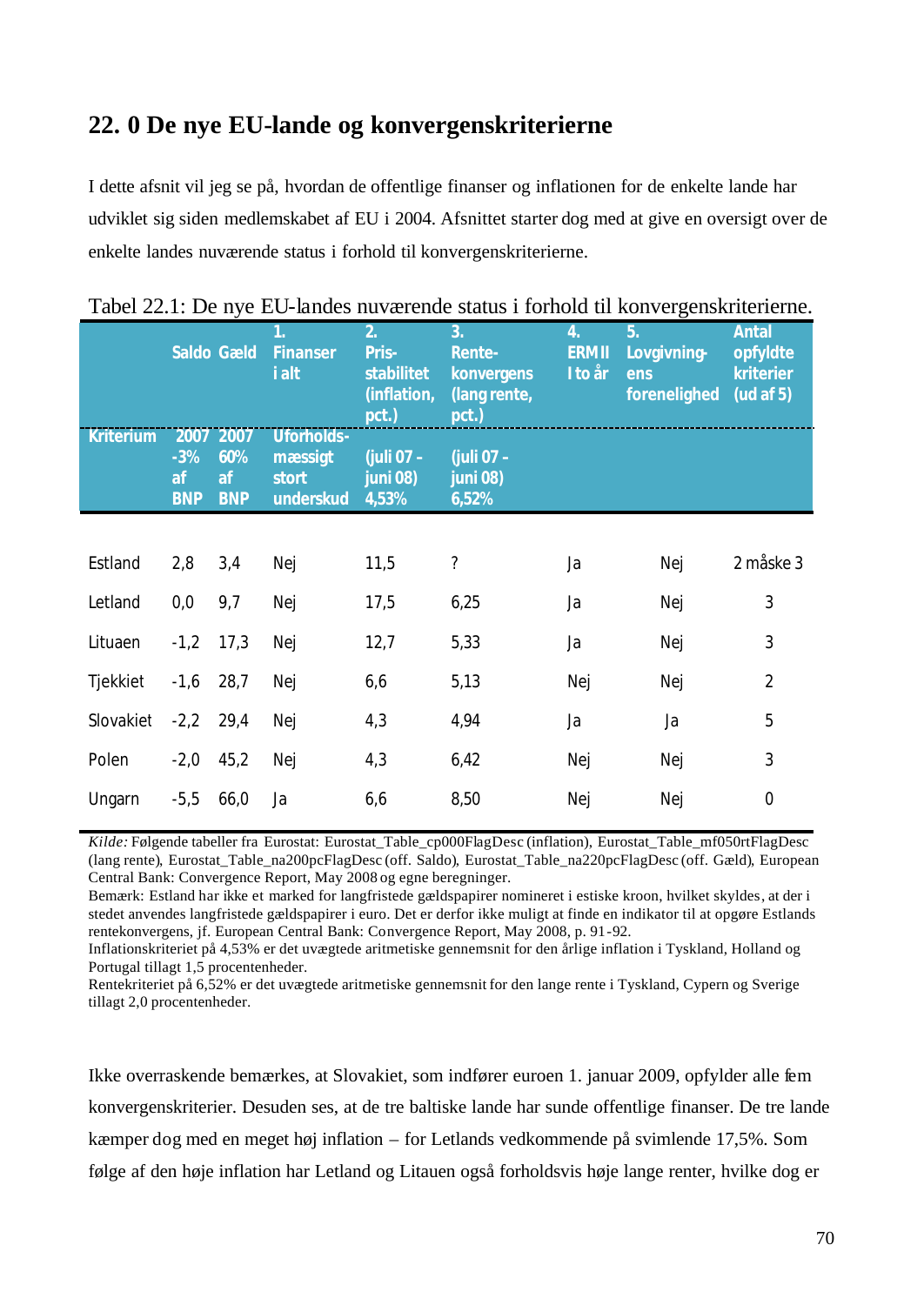lavere end konvergenskriteriet. Alle tre baltiske lande deltager som nævnt i valutakurssamarbejdet ERMII. Tjekkiet har sunde offentlige finanser og lavt renteniveau og har på trods af en for høj inflation et tilstrækkeligt lavt renteniveau. Tjekkiet er dog ikke medlem af ERMII. Lidt overraskende har Polen sunde offentlige finanser og tilstrækkelig lav rente og inflation. Derimod opfylder Ungarn endnu ikke nogle af konvergenskriterierne. Fordelingen af lande i ERMII virker logisk set ud fra opfyldelsen af konvergenskriterierne. Polen er dog en undtagelse.

Ovenstående tal giver dog kun et øjebliksbillede af opfyldelsen af konvergenskriterierne, og det er derfor interessant at se, hvordan konvergensen i de enkelte lande har forløbet siden deres indlemmelse i EU i 2004. De næste afsnit viser, hvordan inflationen og de offentlige finanser har udviklet sig for de syv nye EU-lande, som endnu ikke har indført euroen.

## **22.1 Den offentlige saldo**

Alle landene har i perioden 2004-2007 oplevet en forbedring af den offentlige saldo, hvilket ifølge Kommissionen skyldes de gunstige økonomiske konjunkturer<sup>167</sup>. Estland har som det eneste land overskud på den offentlige saldo i 2007, mens den offentlige saldo netop balancerer i Letland. De resterende landes offentlige saldo udviser underskud, men det er kun Ungarn med et underskud på 5,5% af BNP, som ikke lever op til konvergenskravet om et underskud på maksimalt 3% af BNP. Landene Slovakiet, Tjekkiet, Ungarn og Polen har siden 2004 været genstand for en rådsbeslutning om for stort offentligt underskud. Slovakiet og Polen fik 2007 som deadline til at reducere underskuddet, hvilket er lykkedes. Tjekkiet fik deadline til 2008, men fik allerede i 2006 reduceret underskuddet til et acceptabelt niveau. Ungarn, som i 2006 fik et svimlende højt underskud på 9,2% af BNP, fik 2009 som deadline af kommissionen for at forbedre den offentlige saldo.

| Off. Saldo (pct.) | 2004   | 2005   | 2006   | 2007   |
|-------------------|--------|--------|--------|--------|
| Slovakiet         | $-2,4$ | $-2,8$ | $-3,6$ | $-2,2$ |
| Estland           | 1,6    | 1.8    | 3.4    | 2,8    |
| Letland           | $-1,0$ | $-0,4$ | $-0,2$ | 0,0    |
| Litauen           | $-1,5$ | $-0,5$ | $-0,5$ | $-1,2$ |
| <b>Tjekkiet</b>   | $-3,0$ | $-3,6$ | $-2.7$ | $-1,6$ |
| Ungarn            | $-6,5$ | $-7,8$ | $-9,2$ | $-5,5$ |
| Polen             | $-5.7$ | $-4,3$ | $-3,8$ | $-2,0$ |

Tabel 22.2: Den offentlige saldo i procent af bruttonationalproduktet, BNP. Kilde: Eurostat, tabel na200pcFlagDesc.

<sup>&</sup>lt;sup>167</sup> European Central Bank: Convergence Report, May 2008, kapitel 5.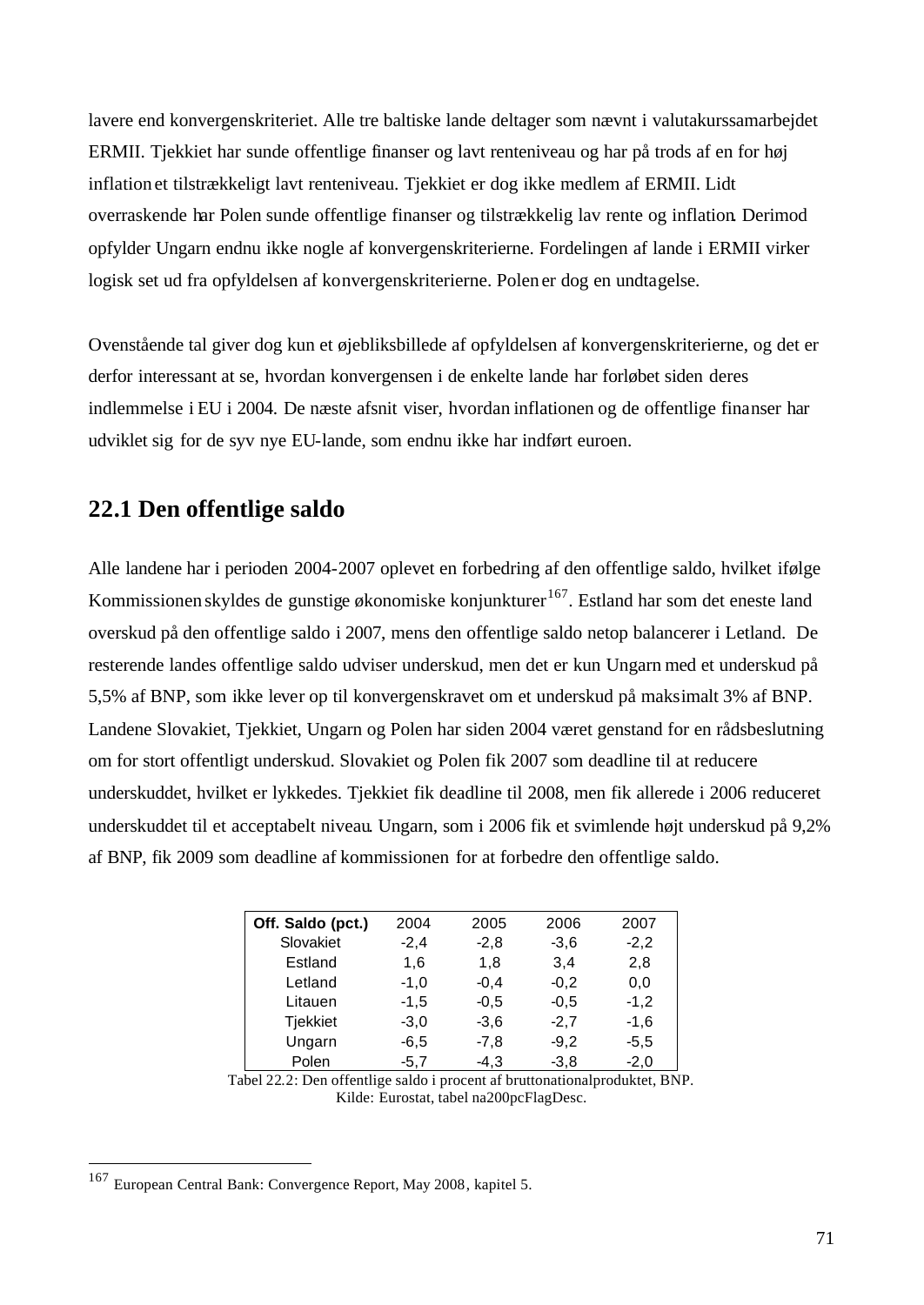#### **22.2 Den offentlige gæld**

Den offentlige gæld er i perioden 2004-2007 blevet reduceret for alle landene, på nær Ungarn. Ungarn har oplevet en stigende offentlig gæld fra 59,4% i 2004 til 66% i 2007 og er således det eneste land i 2007, som ikke opfylder konvergenskravet på 60% af BNP. Ifølge landets konvergensprogram skal Ungarn reducere den offentlige gæld til 61,8% af BNP i 2011 $^{168}$ . De resterende lande er ikke i farezonen for at overskride dette konvergenskriterium, hvor niveauet for den offentlige gæld er meget lavt i Estland og Letland.

| Off. Gæld (pct.) | 2004 | 2005 | 2006 | 2007 |
|------------------|------|------|------|------|
| Slovakiet        | 41,4 | 34,2 | 30,4 | 29,4 |
| Estland          | 5,1  | 4,5  | 4,2  | 3,4  |
| Letland          | 14,9 | 12,4 | 10,7 | 9,7  |
| Litauen          | 19,4 | 18,6 | 18,2 | 17,3 |
| Tjekkiet         | 30,4 | 29,7 | 29,4 | 28,7 |
| Ungarn           | 59,4 | 61,6 | 65,6 | 66   |
| Polen            | 45,7 | 47,1 | 47,6 | 45,2 |

Tabel 22.3: Den offentlige gæld i procent af bruttonationalproduktet, BNP. Kilde: Eurostat, tabel na220pcFlagDesc.

## **22.3 Inflation**

l

I 2004 bevirkede en kombination af stigende energipriser og engangsfaktorer relateret til landenes medlemskab af EU i en forholdsvis høj inflation (ECB, 2008)<sup>169</sup>. I perioden 2004-2007 har inflationen været drevet af en stigende indenlandsk efterspørgsel grundet stigninger i den disponible realindkomst. Desuden har stigende beskæftigelse og udlånsvækst (som følge af lavere realrente) bidraget til inflationsudviklingen. Stigende fødevare- og energipriser har også medvirket til at hæve inflationen. Til gengæld har de fleste af landene i perioden oplevet en kraftig appreciering af deres valutaer vis-a-vis euroen, hvilket har betydet, at importpriserne omregnet til lokal valuta er faldet og dermed bidraget til at reducere inflationen. I dag følger centralbankerne en inflationsmålsætning i alle landene, på nær centralbankerne i Estland og Letland. Som vist i tabel 22.4 er det netop Estland og Letland, som i 2007 havde den højeste inflation. Estland fører dog en stram finanspolitik for at begrænse inflationen. Slovakiet, som i dag er godkendt til at indføre euroen, har den laveste inflation på 1,9% i 2007. For resten af landene er billedet mere broget: Litauen, Tjekkiet og Ungarn

<sup>168</sup> European Central Bank: Convergence Report, May 2008, p. 137.

<sup>169</sup> European Central Bank: Convergence Report, May 2008, kapitel 5.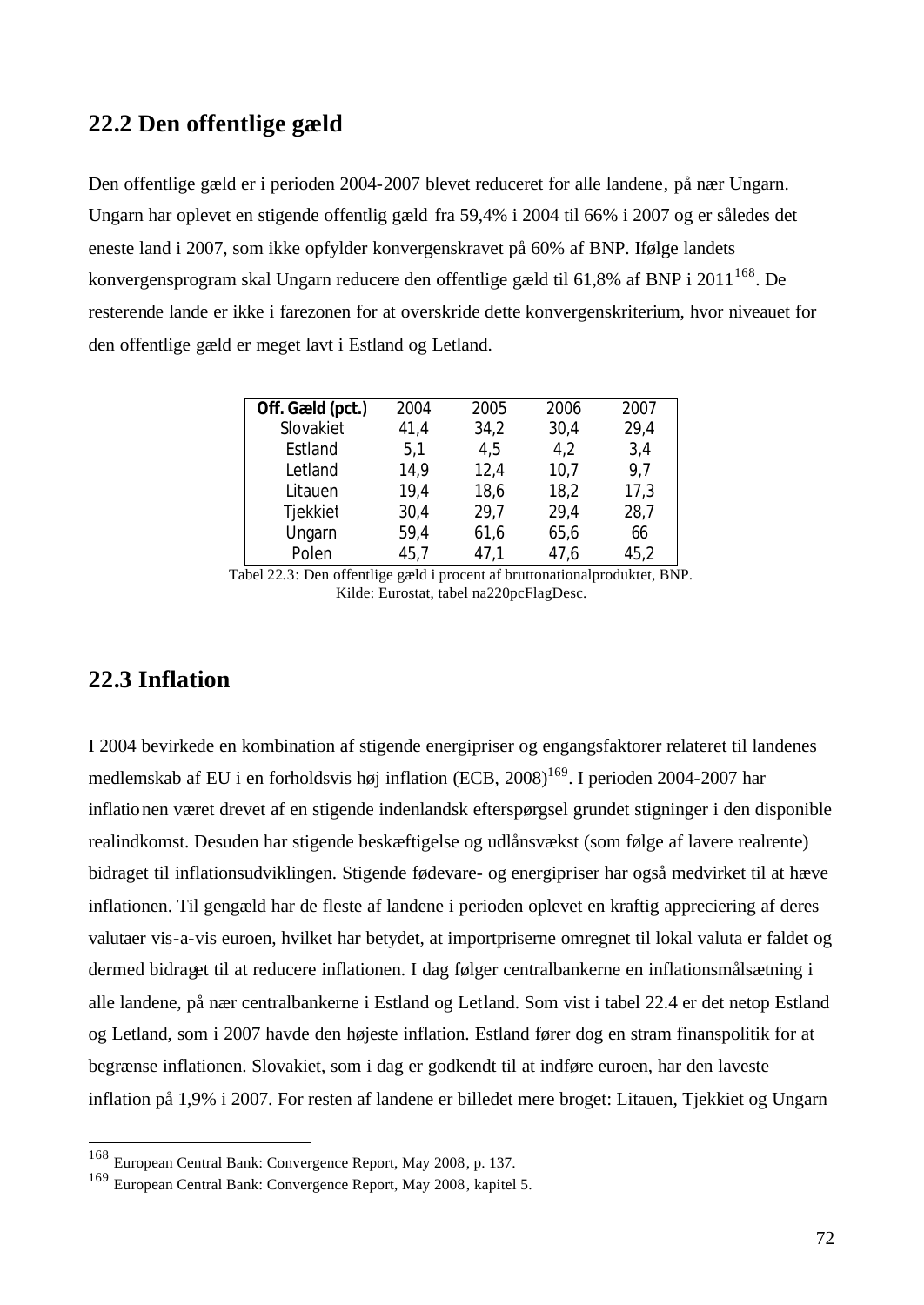har oplevet en stigende inflation, mens Polen har oplevet en faldende inflation. Udviklingen i Polen skyldes, at Polen i perioden har liberaliseret varemarkedet og de finansielle markeder, med faldende priser til følge.

| Inflation (pct.) | 2004 | 2005 | 2006 | 2007 |
|------------------|------|------|------|------|
| Slovakiet        | 7,5  | 2,8  | 4,3  | 1,9  |
| Estland          | 3    | 4,1  | 4,4  | 6,7  |
| Letland          | 6,2  | 6,9  | 6,6  | 10,1 |
| Litauen          | 1,2  | 2,7  | 3,8  | 5,8  |
| Tjekkiet         | 2,6  | 1,6  | 2,1  | 3    |
| Ungarn           | 6,8  | 3,5  | 4    | 7,9  |
| Polen            | 3,6  | 2,2  | 1,3  | 2,6  |

For 2008 forventer flere analytikere at inflationen i landene vil være højere end i  $2007^{170}$ .

Tabel 22.4: Årlig procentvis ændring i Harmonised Index of Consumer Prices, HICP. Kilde: European Central Bank: Convergence Report, May 2008.

Det er værd at bemærke, at levestandarden (målt ved BNP pr. indbygger) i de nye EU-10 lande er lavere end i de gamle EU-15 lande (Lein et al,  $2008:227-228$ )<sup>171</sup>. Levestandarden for de nye EUlande er steget de senere år, men er endnu ikke på højde med levestandarden i de gamle EU-lande. Det må derfor forventes, at denne catching-up proces, vil fortsætte i fremtiden. Når levestandarden stiger, som følge af catching-up i levestandard, så stiger priserne også (Rogoff, 1996:660)<sup>172</sup>. Der vil således finde en nominel konvergens sted. Denne konvergens skyldes Balassa-Samuelson effekten. Ifølge Balassa-Samuelson effekten vil en catching-up økonomi med høj vækst i produktiviteten opleve en kraftigere konvergens af produktivitetsniveauet inden for sektoren med handlede varer (det vil sige fysiske varer) relativt til sektoren med ikke-handlede varer (det vil sige tjenesteydelser) (Lein et al, 2008:229). Når produktiviteten inden for sektoren med handlede varer stiger, vil lønningerne inden for denne sektor stige. Hvis arbejdskraften er fuldstændig mobil, vil arbejdere inden for sektoren med ikke-handlede varer søge arbejde i sektoren med handlede varer. Det vil betyde, at lønstigningerne inden for den handlede sektor ikke vil blive nær så store, som hvis arbejdskraften ikke var mobil. Men da væksten i produktiviteten i sektoren med ikke-handlede varer er mindre i forhold til den anden sektor, og da noget af arbejdskraften forlader sektoren, vil lønningerne i sektoren med ikke-handlede varer stige. Som følge af at lønningerne stiger, vil priserne på de producerede varer også stige, hvilket resulterer i en stigning i det generelle prisniveau

l

<sup>170</sup> European Central Bank: Convergence Report, May 2008, kapitel 5.

<sup>&</sup>lt;sup>171</sup> Lein et al: How is real convergence driving nominal convergence in the new EU Member States? JIMF, 2008, vol. 27, p. 227-228.

 $172$  Kenneth Rogoff: The Purchasing Power Parity Puzzle, 1996, Journal of Economic Literature, vol. 34, issue 2, p. 660.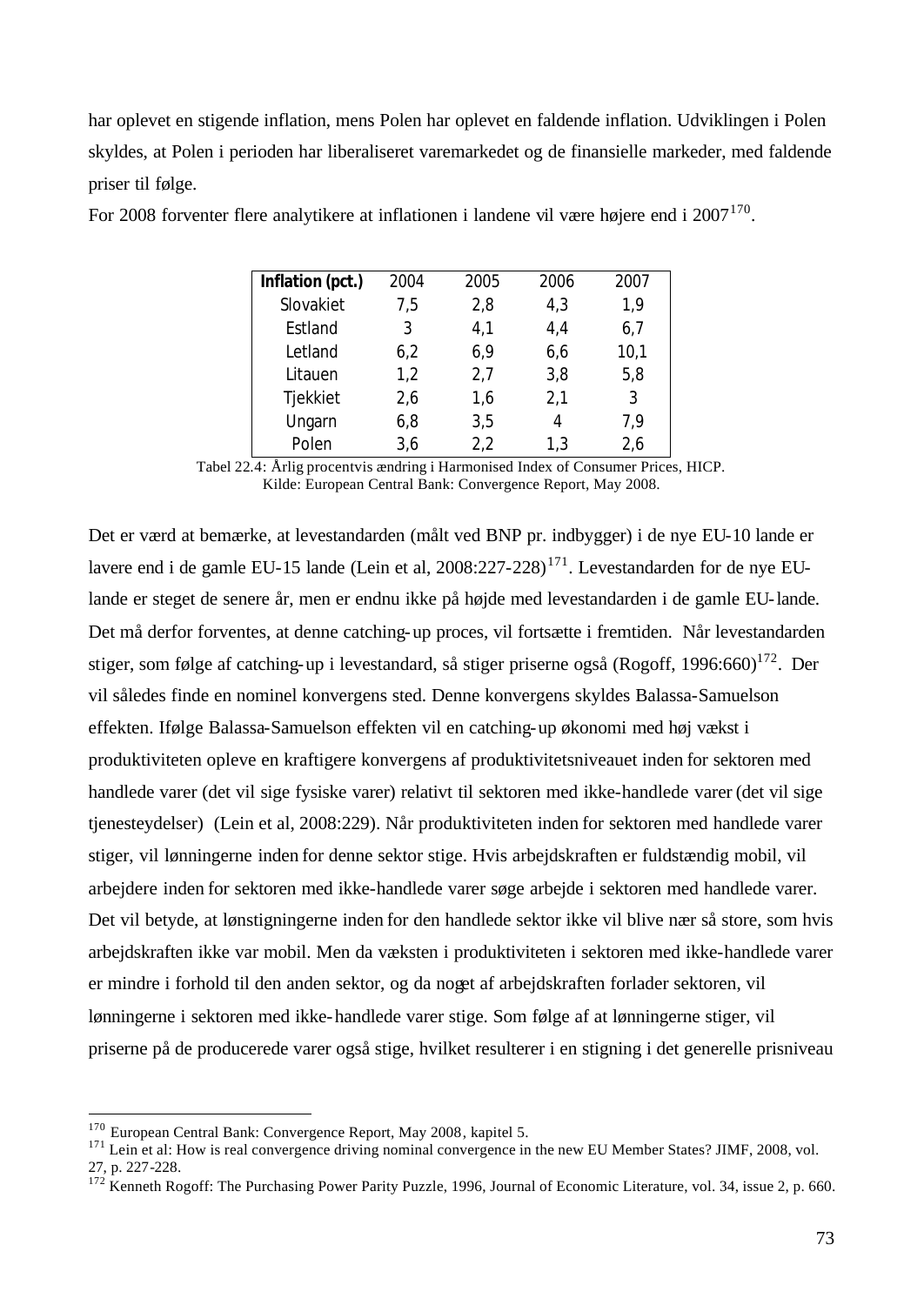i samfundet. Denne påvirkning af priserne kaldes Balassa-Samuelson effekten  $(ibi d)^{173}$ . Det stigende prisniveau skyldes således ikke en forværret konkurrenceevne. Lein et al har undersøgt prisudviklingen i de 10 nye EU-medlemmer, og er kommet frem til at Balassa-Samuelson effekten har haft en betydelig indvirkning på priserne i de senere år (Lein et al, 2008:246).

## **22.4 Lang rente**

Som vist i afsnit 16.0 om kapitalmobilitet har den lange rente i de østeuropæiske lande siden 2001 konvergeret mod den lange rente i euroområdet. Renten i Tjekkiet, Slovakiet og Litauen er tæt på renten i euroområdet, mens renten i Estland, Letland, Polen og Ungarn er højere end i euroområdet. Det skal dog retfærdigvis bemærkes, at Estland, Letland og Ungarn er de lande, som samtidig har haft den højeste inflation. Ungarn er landet med det højeste renteniveau og har således sværest ved at opfylde konvergenskriteriet om et lavt renteniveau.

# **23.0 Konklusion**

l

Teorien om optimale valutaområder blev oprindeligt formuleret af Robert Mundell og er siden blevet tilpasset af blandt andre McKinnon og Kenen. Ifølge teorien kan det betale sig for lande at indgå i en valutaunion, hvis fordelene ved at anvende samme valuta er større end de omkostninger, som er forbundet hermed. Fordelene i form af sparede hedging- og vekselomkostninger har været stigende som følge af, at samhandlen mellem de "nye" og "gamle" lande i EU har været stigende. En del af denne øgede samhandel mellem landene skyldes endogeniteten i ØMU'en, hvilket vil sige, at ØMU'en *i sig selv* har medvirket til at fremme handelen.

Det kan dog være et problem at anvende samme valuta, hvis et af landene i valutaområdet er udsat for asymmetriske chok. Min egen empiriske undersøgelse og tilsvarende undersøgelser i den akademiske litteratur viser, at eksportsammensætningen for de nye østeuropæiske lande og landene i euroområdet er blevet me re ens. Det skyldes, at den intraindustrielle handel dominerer mellem landene. Det vil sige, at samhandelen mellem landene foregår inden for bestemte forretningscyklusser. Denne udvikling gør landene mindre sårbare overfor asymmetriske efterspørgselschok inden for en bestemt industri og har dermed reduceret de omkostninger, som er forbundet ved at indgå i euroområdet.

<sup>&</sup>lt;sup>173</sup> Bemærk, at denne effekt nogle steder i den akademiske litteratur omtales som den interne Balassa-Samuelson effekt (se fx Lein et al (2008)), mens den eksterne Balassa-Samuelson effekt beskæftiger sig med, hvordan forskelle i produktivitetsstigninger i de to sektorer påvirker landets reale valutakurs.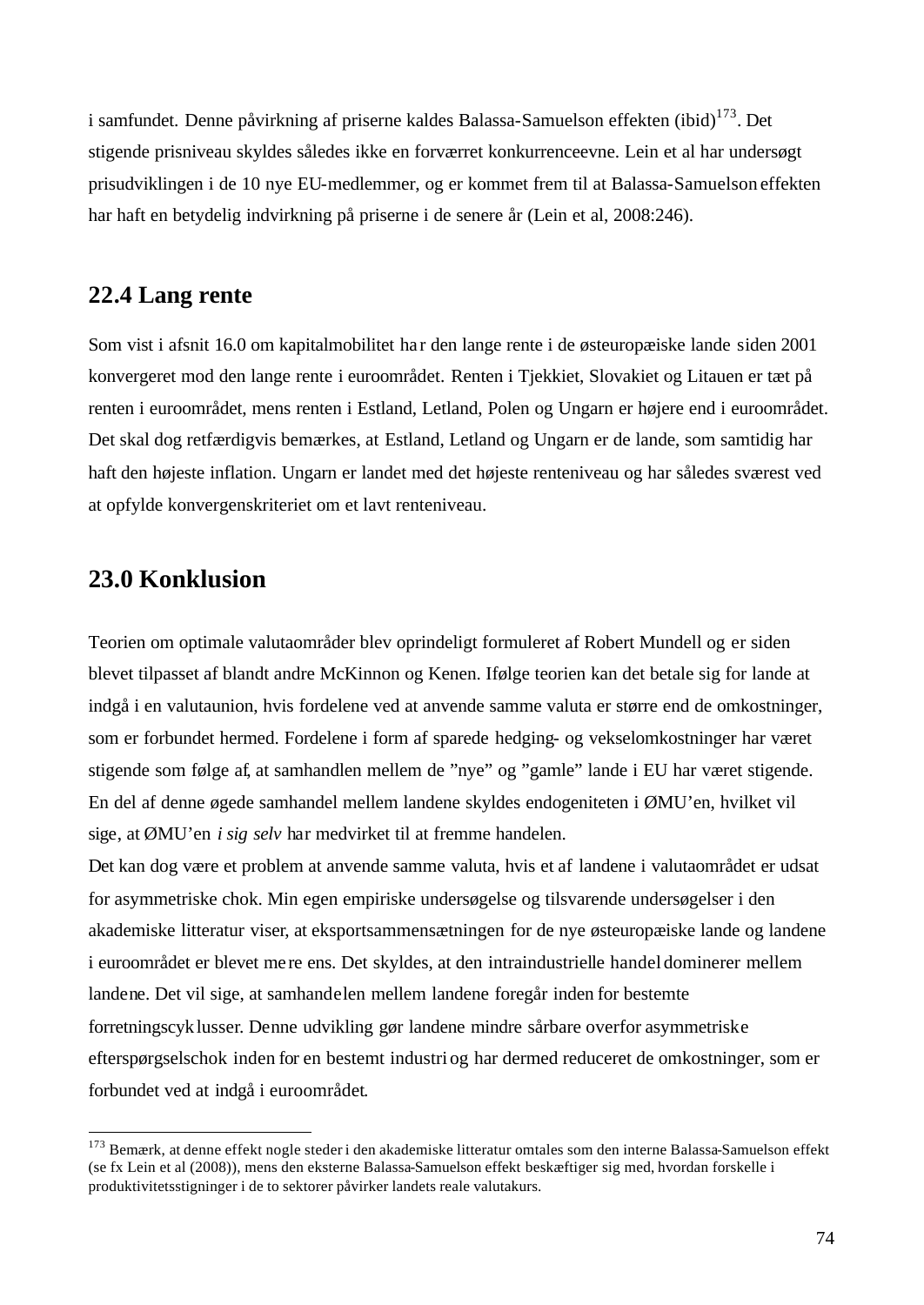Et andet forhold, som påvirker omkostningerne ved at anvende en fælles valuta, er mobiliteten af arbejdskraft og kapital. I EU kan særligt arbejdskraftens mobilitet ikke siges at være opfyldt. Mobiliteten er blevet forbedret som følge af bl.a. introduktionen af Europæisk borgerskab og harmoniseringen af uddannelser inden for EU. Dog har flere af de "gamle" EU-lande indført overgangsregler, som i praksis begrænser arbejdskraftens frie bevægelighed. Kapitalmobilitet/finansiel integration kan heller ikke siges at være opfyldt. Valutamarkederne er meget godt integreret, mens aktiemarkederne stadig er "home biased". Derudover er skatteforhold med til at hindre fuldstændig kapitalmobilitet. De østeuropæiske lande har de laveste selskabsskatter og moderate skatter på arbejdsindkomst i forhold til de andre lande i EU. Undersøgelser har vist, at i de senere år er kapitalen strømmet fra de "gamle" EU-lande til de "nye" EU-lande.

Produktionsfaktorerne er således stadig ikke fuldstændig mobile, men der er dog fra politisk side gjort en del for at reducere de omkostninger, som er forbundet hermed. Desuden har politikerne med Stabilitets- og Vækstpagten forsøgt at mindske de omkostninger, som kan opstå ved at eurolandene ikke kan anvende pengepolitikken, men kun finanspolitikken Der er dog i EU ikke nogen finanspolitisk enhed, som kan overføre ressourcer til en region ramt af et asymmetrisk chok, hvilket således udgør enomkostning ved at indgå i euroen.

Det kan således konkluderes, at fordelene ved at de nye østeuropæiske lande overgår til euroen har været stigende. Desuden har flere af omkostningerne forbundet herved været faldende som følge af intraindustriel handel og forbedret mobilitet af produktionsfaktorerne. Der er dog stadig muligt at forbedre produktionsfaktorernes mobilitet, og der er endnu ikke etableret en finanspolitisk enhed, som kan overføre ressourcer til områder ramt af asymmetriske chok. Det er således muligt yderligere at reducere omkostningerne forbundet med den fælles valuta, og derfor kan euroområdet og de østeuropæiske lande ikke siges at opnå optimale fordele ved den fælles valuta. Landene udgør derfor ikke et optimalt valutaområde. Landene er dog, som følge af stigende fordele og faldene omkostninger ved at anvende samme valuta, blevet mere optimalt som valutaområde. Min egen empiriske test af teorien om optimale valutaområder giver ligeledes kun en svag indikation af, at euroområdet og de østeuropæiske lande kan siges at udgøre et optimalt valutaområde. På trods af at landene således ikke udgør et optimalt valutaområde, har de østeuropæiske landes økonomier konvergeret mod økonomierne i euroområdet. De syv lande, som endnu ikke har euroen, har siden medlemskabet af EU oplevet en konvergens målt ved Maastricht-kriterierne. Der er dog stor forskel mellem landene: Slovakiet, som indfører euroen pr. 1. januar 2009, er det eneste land, som opfylder alle kriterierne. Dernæst kommer de tre baltiske lande, som dog har for høj inflation

og mangler at implementere EU's lovgivning. Af de tre resterende lande, Tjekkiet, Polen og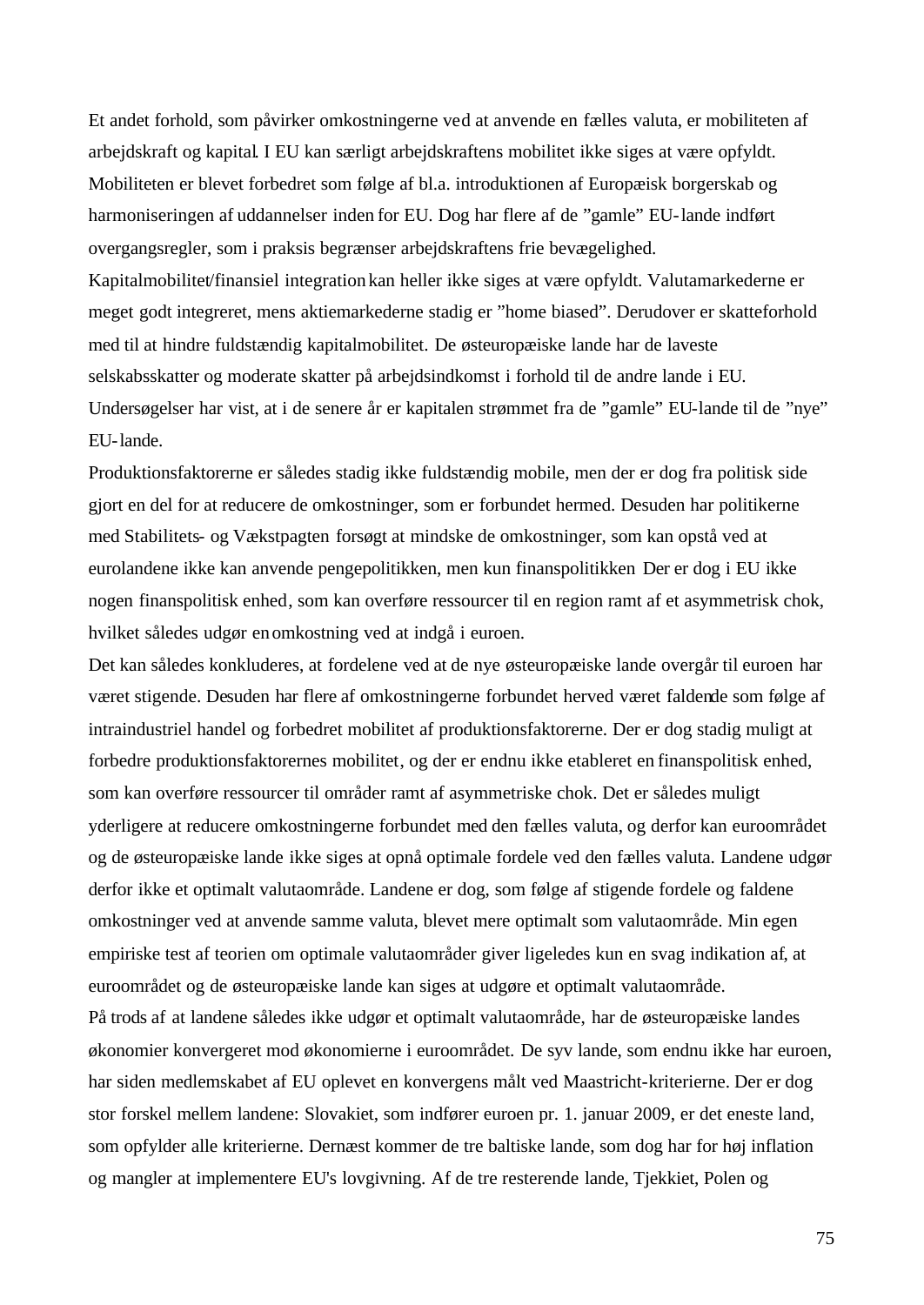Ungarn, som endnu ikke deltager i ERMII, vil Ungarn, som slet ikke opfylder nogle af kriterierne, sandsynligvis blive det østeuropæiske land, som indfører euroen sidst. Derimod vil de baltiske lande, når de får reduceret inflationen, sandsynligvis indføre euroen så hurtigt som muligt herefter. Tjekkiet og Polen vil sandsynligvis indføre euroen efter de baltiske lande, men før Ungarn.

Den nuværende finansielle krise kandog få afgørende betydning for, hvornår de østeuropæiske lande vil indføre euroen. Euroen blev introduceret, mens Europa var midt i en højkonjunktur. Som følge heraf har euroen ikke haft sin endelige styrkeprøve endnu. Denne frygt genfindes også i den akademiske litteratur. Flere akademikere er nervøse for, at eurolandene under en krise vil anvende finanspolitikken til sit eget bedste og ikke til unionens bedste. Det er dog ikke kun akademikere, som er nervøse for den finansielle udvikling, fx har IMF bemærket at de østeuropæiske lande har store underskud på betalingsbalancen og er afhængig af udenlandsk kapital til at finansiere underskuddene. Hvis den finansielle krise bliver dyb og langvarig, vil kapitaltilstrømningen til Østeuropa blive påvirket. Dette kan få konsekvenser for landenes opfyldelse af konvergenskriterierne, hvilket vil betyde en udskydelse af overgangen til euroen. Desuden kan en langvarig krise også tænkes at forstærke nogle af de spændinger, som allerede eksisterer i dag mellem de nuværende eurolande. Det vil gøre det mindre attraktivt at deltage i euroområdet!

# **24.0 Perspektivering**

.

l

Eurolandenes opfyldelse af kriterierne for at udgøre et optimalt valutaområde er ikke kun af teoretisk betydning – det har også betydning for brugen af euro som international handelsvaluta og reservevaluta. Jo bedre eurolandene opfylder kriterierne (det vil sige, jo mere diversificeret eksport landene har, jo mere samhandel med eurolandene, jo mere mobile produktionsfaktorer mv.), desto bedre er euroområdet sammenlignet med andre økonomier til at absorbere eksterne chok og derigennem mindske udsving i den reale eurokurs (Tavlas, 1997:731)<sup>174</sup>. Mindre udsving i den reale valutakurs og stor geografisk udbredelse gør euroen mere egnet til at fungere som handelsvaluta. En større brug af euroen som handelsvaluta vil betyde, at euroen bliver mere eftertragtet som reservevaluta og derfor vil indgå i flere centralbankers valutareserve.

<sup>&</sup>lt;sup>174</sup> George S. Tavlas: The International Use of the US Dollar: An Optimum Currency Area Perspective, The World Economy, 1997, vol. 20, issue 6, p. 709-747.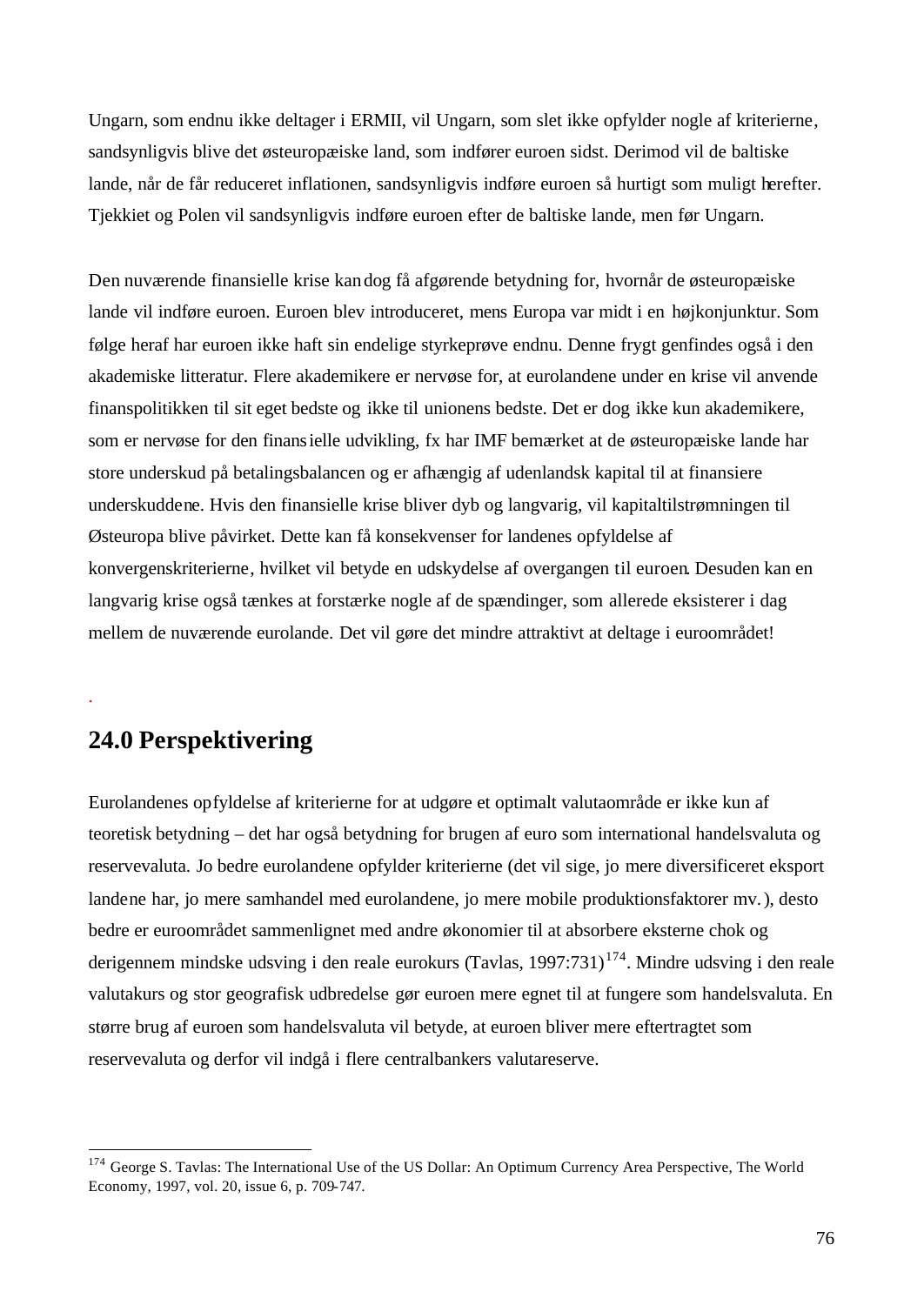## **Kildefortegnelse**

#### A. Bøger:

Andersen, Ib: *Den skinbarlige virkelighed*, 2003, 2. udgave, 2. oplag, Samfundslitteratur. Andersen, Torben M. et al: *Beskrivende dansk økonomi*, 1. udgave, 2002, HandelsVidenskab. Hedegaard, Ove: *Grundlæggende investeringsteori med INVEST – en finanskalkulator på pc*, 3. udgave, 2002.

Henriksen, Ole Bus et al: *Danmark og den Økonomiske og Monetære Union*, April 1995, udgivet af Finansrådet – Danske Pengeinstitutters Forening.

Hinds, Manuel: *Playing Monopoly with the Devil, Dollarization and domestic Currencies in developing countries*, Yale University Press.

Kureer, Henrik & Svend Erik Lundgren: *International Økonomi*, 2000, 2. udgave, Kurlund. Lotz, Peter (1999): *International samhandel*, 1999, 3. udgave, Samfundslitteratur.

### B. Tidsskrifter o.l.:

Alesina, Alberto, Robert J. Barro og Silvana Tenreyro: *Optimal Currency Areas*, June 2002, National Bureau of Economic Research, working paper 9072.

Anderson, Brian C. et al: *Turning intellect into influence*, 2004, The Manhattan Institute, Reed Press, New York.

Auer, Peter, Janine Berg and Ibrahim Coulibaly: *Is a stable workforce good for the economy? Insights into the tenure-productivity-employment relationship*, Geneva: ILO, Employment Analysis and Research Unit \_ Employment Strategy Department, 2004/15.

Baines, Adam: *Capital mobility and European financial and monetary integration: a structural analysis*, 2002, Review of International Studies, vol. 28, pp. 337-357.

Balaz, Vladirmir and Allan M. Williams: *Capital mobility in transition countries of Central Europe: macroeconomic performance factors and structural policies*, Ekonomicky Casopis, 2001. Bayoumi, Tamim & Barry Eichengreen: *Ever closer to Heaven? An Optimum-Currency-*

*Area-Index for European Countries*, European Economic Review, 1997, vol. 41, p. 761-770.

Blanchard, Oliver & Francesco Giavazzi: *Current Account Deficits in the Euro Area: The end of the* 

*Feldstein-Horioka puzzle?* Brookings Papers on Economic Activity, 2002, vol. 2, pp. 147-209.

Chari, V.V. & Patrick J. Kehoe: *On the need for fiscal constraints in a monetary union*, Journal of Monetary Economics, 2007, vol. 54, p. 2399-2408.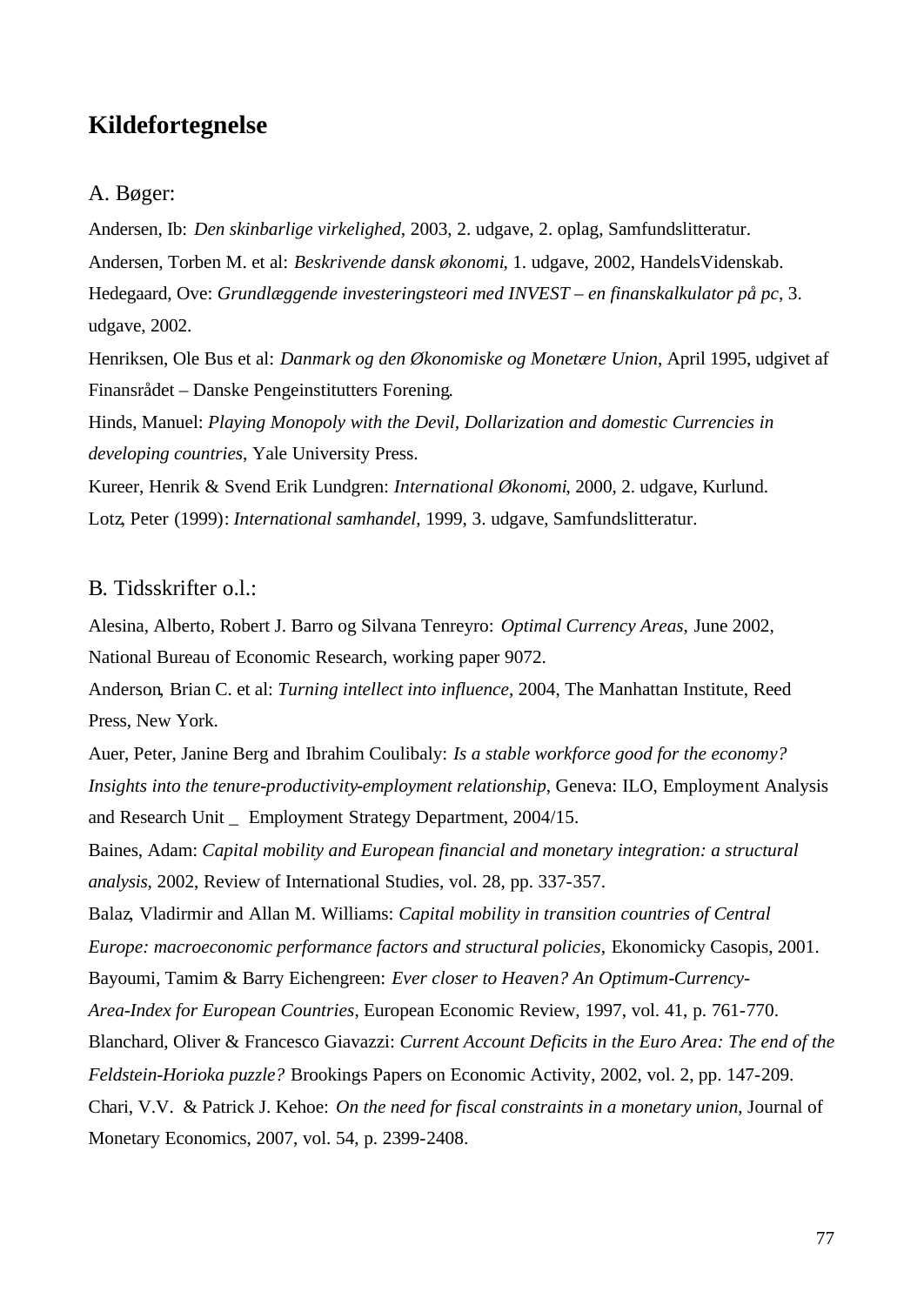Cheptea, Angela: *Trade liberalization and institutional reforms*, Economics of Transition, 2007, vol. 15, no. 2, p. 211-255

Chiswick, Barry R.: *Are Immigrants Favourably Self-selected? An Economic Analysis*, Discussion Paper No. 131, Marts 2000, University of Illinois at Chicago and IZA, Bonn.

Christel, Josef, Executive Director, Österreichische Nationalbank: *Dollarization and euroization – some introductory remarks*, November 29, 2004.

Cohen, Benjamin J.: *Phoenix risen: The Resurrection of Global Finance*, 1996, World Politics, vol. 48, issue 2, pp. 268-296.

Commission of the European Communities: *Report from the Commission, Convergence Report 2006 on Slovenia*, report no. 224, Brussels, 16.5.2006.

Coricelli, Fabrizio: *Exchange rate policy during transition to the European Monetary Union,*

Economics of Transition, 2002, vol. 10, issue 2, p. 405-417.

Coutinho, Leonor: *Fiscal Policy and Macroeconomic Stabilizations: What are the Gains from Cooperation?* Open Economies Review, vol. 19, p. 81-120.

Danmarks Nationalbank: *2. kvartalsoversigt 2004*.

(http://www.nationalbanken.dk/C1256BE2005737D3/side/Kvartalsoversigt\_2004\_2\_kvartal/\$file/k ap03.html#\_ftnref6)

Dansk Erhverv: *Landeanalyse Letland*, 2. November 2007.

(http://www.danskerhverv.com/NR/rdonlyres/9C60575C-3DE2-4961-9C9A-

8DEAFA50DAD9/0/Letland20071102.pdf)

De Benedictis, Luca & Lucia Tajoli: *Openness, similarity in export composition, and income dynamics*, The Journal of International Trade & Economic Development, 2007, vol. 16, no. 1, p. 93- 116.

De Grauwe, Paul: *What Have we Learnt about Monetary Integration since the Maastricht Treaty?*, Journal of Common Market Studies, 2006, vol. 44, no. 4, p. 717.

Égert, Balázs, Rafal Kierzenkowski & Thomas Reininger: *Asymmetric Fluctuation Bands in the* 

*ERM and ERMII*, Eastern European Economics, 2005, vol. 43, no. 1, p. 82-115.

Eichengreen, Barry: EMU: *An Outsider's Perspective*, 1996.

Eichengreen, Barry: *The Breakup of the Euro Area*, maj 2007.

Eichengreen, Barry: *Sui Generis EMU*, december 2007.

Elschner, Christina, Lothar Lammersen, Michael Overesch & Robert Schwager: *The Effective Tax Burden of Companies and of Highly Skilled Manpower: Tax Policy Strategies in a Globalised Economy*, Fiscal Studies, 2006, vol. 27, no. 4, p. 513-534.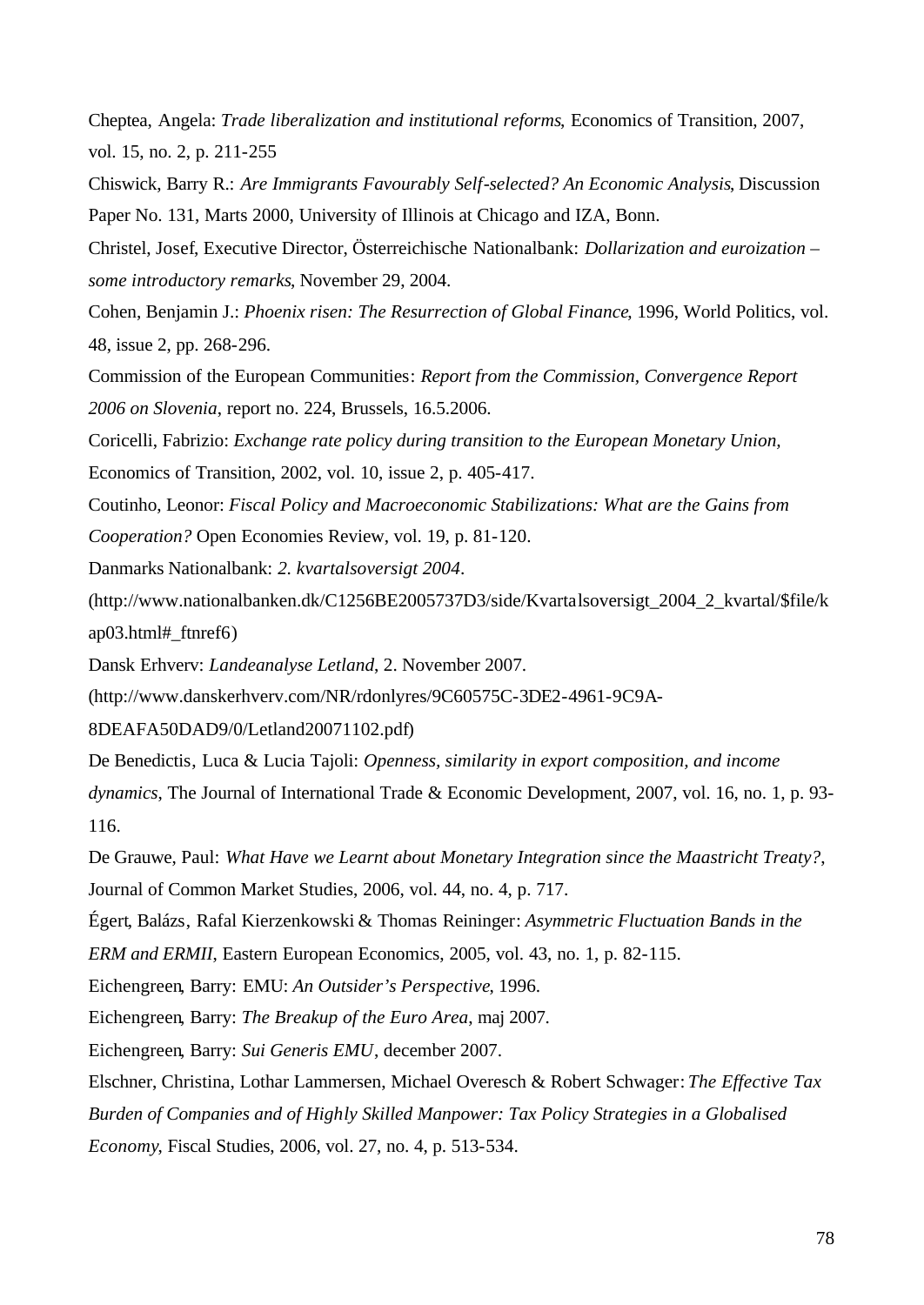Engwerda, Jacob C., Bas van Arle & Joseph E. J. Plasmans: *Cooperative and non-cooperative fiscal stabilization policies in the EMU*, Journal of Economic Dynamics & Control, vol. 26, 2002, p. 451-481.

EU-Kommissionen: *Forslag til Rådets beslutning i henhold til traktatens artikel 122, stk. 2, om Slovakiets indførelse af den fælles valuta den 1. januar 2009*, 7. maj 2008, pp. 1-8.

European Central Bank: *Research network on capital markets and financial integration in Europe*, December 2004.

European Central Bank: *Monthly Bulletin*, February 2007, p. 73.

European Central Bank: *Convergence Report*, May 2008.

European Commission: *2006- European Year of Worker's Mobility*, 2006.

(http://ec.europa.eu/employment\_social/publications/2005/ke6905464\_en.pdf)

EuropeanCommission: *Eurobarometer 67, Public opinion in the European Union*, November 2007.

European Commission: *Eurobarometer 68, Public opinion in the European Union*, May 2008. European Commission: *The Internal Market Scoreboard*, July 2008 no. 18.

European Foundation for the Improvement of Living and Working Conditions: *Fostering mobility through competence development*, Thessaloniki 9-10. November 2006.

(http://www.eurofound.europa.eu/pubdocs/2007/13/en/1/ef0713en.pdf)

Eurostat: *External and intra-European Union trade*, 2005 og 2008.

Eurostat: *Europe in figures – Eurostat Yearbook 2006-07*.

Finansministeriet: *Samarbejdet om den økonomiske politik i EU*, 2005.

Feldstein, Martin and Charles Horioka: *Domestic Saving and International Capital Flows*, The Economic Journal 1980, vol. 90, pp. 314-329.

Fingland, Lisa & Stephen J. Bailey: *The EU´s Stability and Growth Pact: Its Credibility and* 

*Sustainability*, Public Money and Management, 2008, vol. 28, issue 4, p. 223-230.

Folketingets EUOplysning: *Lissabontraktaten*, 2008.

(http://www.euo.dk/upload/application/pdf/70165fd2/Lissabontraktaten.pdf)

Frankel, Jeffrey A. & Andrew K. Rose: *The Endogeneity of the Optimum Currency Area Criteria*,

The Economic Journal, 1997, volume 108, p. 1009-1025.

Gourinchas, Pierre-Olivier and Olivier Jeanne: *The Elusive Gains from International Financial Integration*, The review of Economic Studies, 2006, vol. 73, issue 2, pp. 715-741.

Grauwe, Paul De: *What Have we Learnt about Monetary Integration since the Maastricht Treaty?*, Journal of Common Market Studies, 2006, vol. 44, issue 4, pp. 711-730.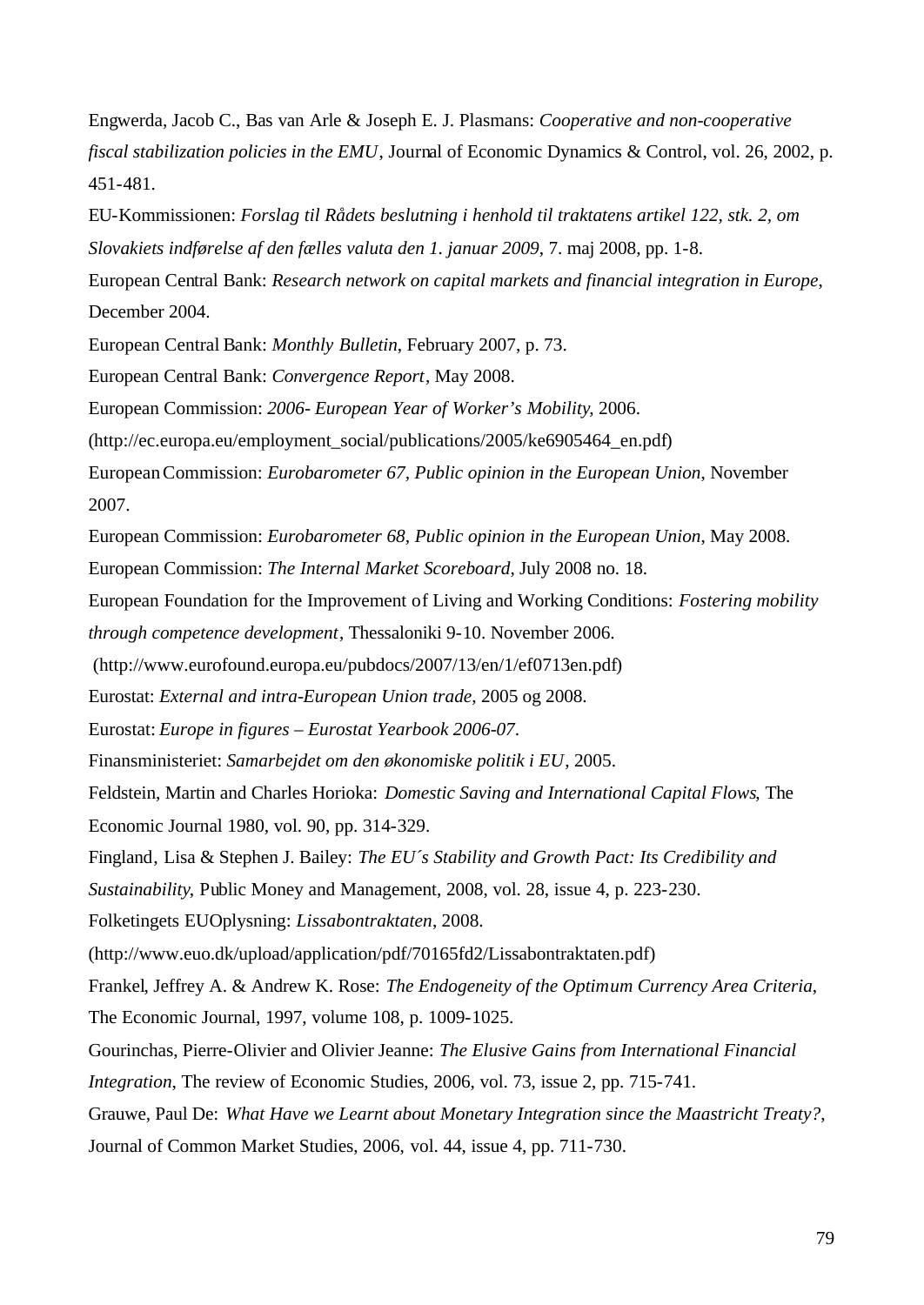Haas, Ralph de & Iman van Lelyveld: *Foreign banks and credit stability in Central and Eastern Europe. A panel data analysis*, 2006, Journal of Banking and Finance, vol. 30, p. 1927-1952. Hagen, Jürgen von and Susanne Mundschenk: *The political economy of policy coordination in the EMU*, Swedish Economic Policy Review, 2001, vol. 8, p. 107-137.

Heinze, Torben & Christoph Knill: *Analysing the differential impact of the Bologna Process: Theoretical considerations on national conditions for international policy convergence*, Higher Education, 2008, vol. 56, issue 4, p. 493-510.

H. Fahrholz, Christian: *Bargaining for Costs of Convergence in the Exchange-Rate Mechanism II: A Rubinstein Threat Game*, Journal of Theoretical Politics, 2007, vol. 19, no. 2, p. 193-214.

Hovarth, Roman og Lubos Komarek: *Optimum currency area theory:an approach for thinking about monetary integration*, Warwick Economic Research Paper no. 647, p. 1-30.

IMF working paper 07/64: *International Finance and Income Convergence: Europe is different*, 2007. Forfattet af Abdul Abiad, Daniel Leigh og Ashoka Mody.

International Monetary Fund: *Global Financial Stability Report, Containing Systemic Risks and Restoring Financial Soundness*, April 2008.

Jespersen, Jesper: *Makroøkonomisk teori og ØMU'en*, Research Paper no. 11, 2000.

Johnson, Juliet: *The remains of conditionality: the faltering enlargement of the euro zone*, Journal of European Public Policy, 2008, vol. 15, p. 826-827.

Kenen, Peter B. (2000): *Currency unions and policy domain*, Princeton University, November 2000.

Lein, Sarah M., Miguel A. León-Ledesma & Carolin Nerlich: *How is real convergence driving nominal convergence in the new EU Member States?* Journal of International Money and Finance, 2008, vol. 27, p. 227-248.

Lorint, Sanda Petruta: *Quantifying capital mobility in OECD and EU areas*, Universite de Montreal, marts 2006.

McKinnon, Ronald I.: *Optimum Currency Areas*, American Economic Review, Sept. 1963, vol. 53, issue 4, pp. 717-725.

McKinnon, Ronald I.:*Optimum Currency Areas and Key Currencies:Mundell I versus Mundell II*, Journal of Common Market Studies, 2004, vol. 42, no. 4, p. 689.

Mongelli, Francesco Paolo: *What is European Economic and Monetary Union telling us About the Properties of Optimum Currency Areas?* Journal of Common Market Studies, 2005, vol. 43, no. 3, p. 607-635.

Mundell, Robert: *A Theory of Optimum Currency Areas*, American Economic Review, Sept. 1961, vol. 51, pp. 657-665.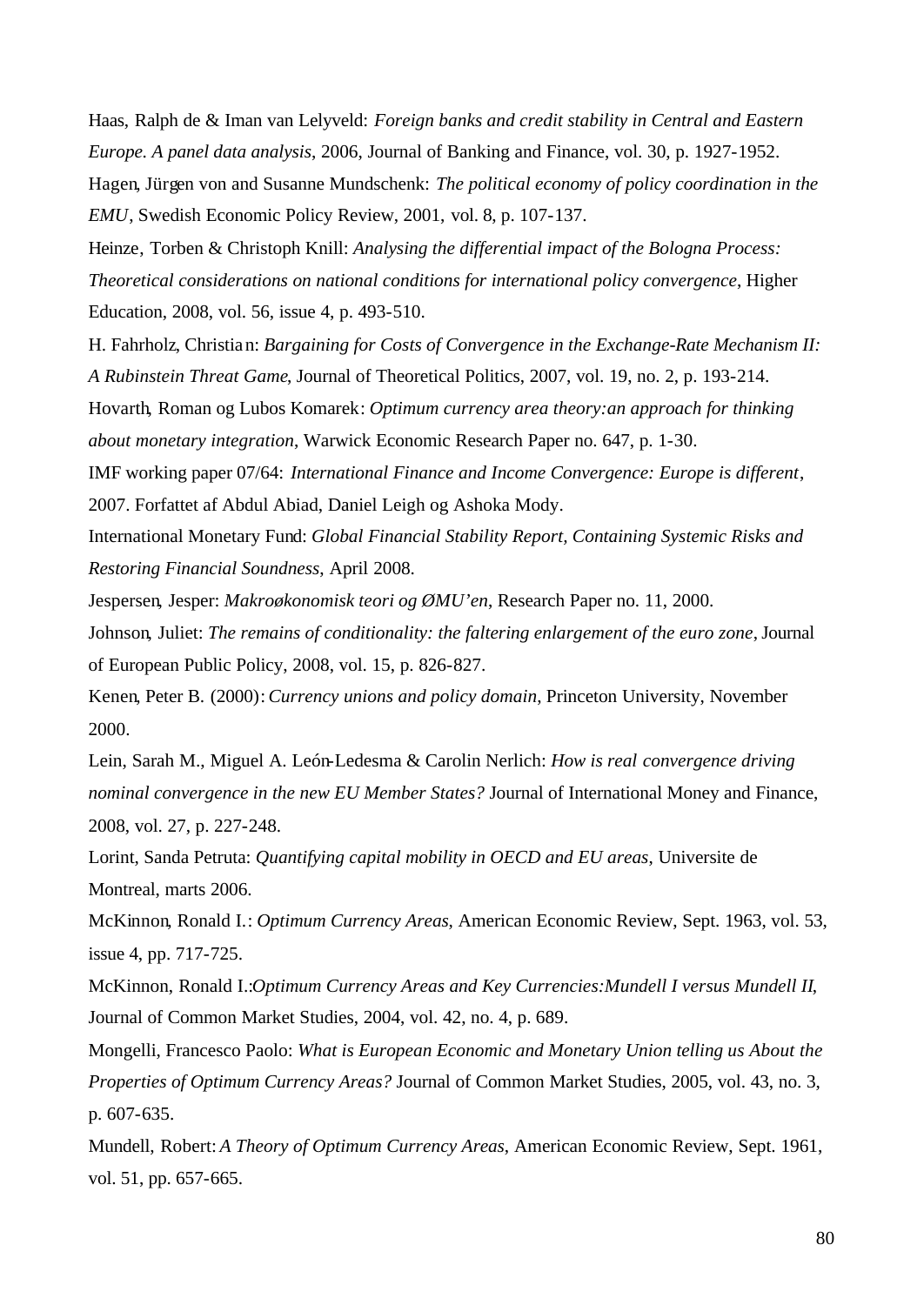Nationale statistikbureauer.

Pappa, Evi & Vanghelis Vassilatos: *The unbearable tightness of being in a monetary union: Fiscal restrictions and regional stability*, European Economic Review, 2007, vol. 51, p. 1492-1513. Pomfret, Richard: *Currency Areas in Theory and Practice*, The Economic Record, vol. 81, no. 253, 2005, p. 166-176.

Potucek, Martin: *Accession and Social Policy: The Case of the Czech Republic*, Journal of European Social Policy, 2004, vol. 14, issue 3, pp. 253-266.

Prior-Wandesforde, Robert and Gwyn Hacche – HSBC Global Research: *European Meltdown? Europe fiddles as Rome burns*, July 2005.

Rechi, Ettore: *The Social Mobility of Mobile Europeans*, Maj 2006, præsenteret ved konferencen 'Intergenerational transmissions: cultural, economic orsocial resources?'.

Recchi, Ettore: *Cross state mobility in the EU*, European Societies, 2008, vol. 10, issue 2, pp. 197- 224.

Rogoff, Kenneth: *The Purchasing Power Parity Puzzle*, 1996, Journal of Economic Literature, vol. 34, issue 2, p. 660.

Rother, Nina & Tina M. Nebe: *The Question of European Identity*, University of Florence, 10. Marts 2006, præsenteret ved en konference om PIONEUR projektet.

Santecreau, Oscar, Emiliana Baldoni & Maria Carmen Albert: *Deciding to Move: Migration* 

*Projects in an Integrating Europe*, University of Florence, 10. Marts 2006, præsenteret ved en konference om PIONEUR projektet.

Swoboda, Alexandre: *Robert Mundell and the Theoretical Foundation for the European Monetary Union*, 1999 (http://www.imf.org/external/np/vc/1999/121399.htm)

Tavlas, George S.: *The International Use of the US Dollar: An Optimum Currency Area Perspective*, The World Economy, 1997, vol. 20, issue 6, p. 709-747.

Tiits, Marek, Rainer Kattel, Tarmo Kalvet & Dorel Tamm: *Catching up, forging ahead or falling behind? Central and Eastern European development in 1990-2005*, 2008, Innovation: The European Journal of Social Science Research, vol. 21, no. 1, p. 65-85.

VanBergeijk, Peter A.G. and Jan Marc Berk: *The Lucas Critique in Practice: An Empirical Investigation of the Impact of European Monetary Integration on the Term Structure*, Institute for Empirical Research in Economics, University of Zürich, working paper no. 82, July 2001. Van Poeck, André, Jacques Vanneste & Maret Veiner: *Exchange Rate Regimes and Exchange Market Pressure in the New EU Member States*, Journal of Common Market Studies, 2007, vol. 45,

no. 2, p. 459-485.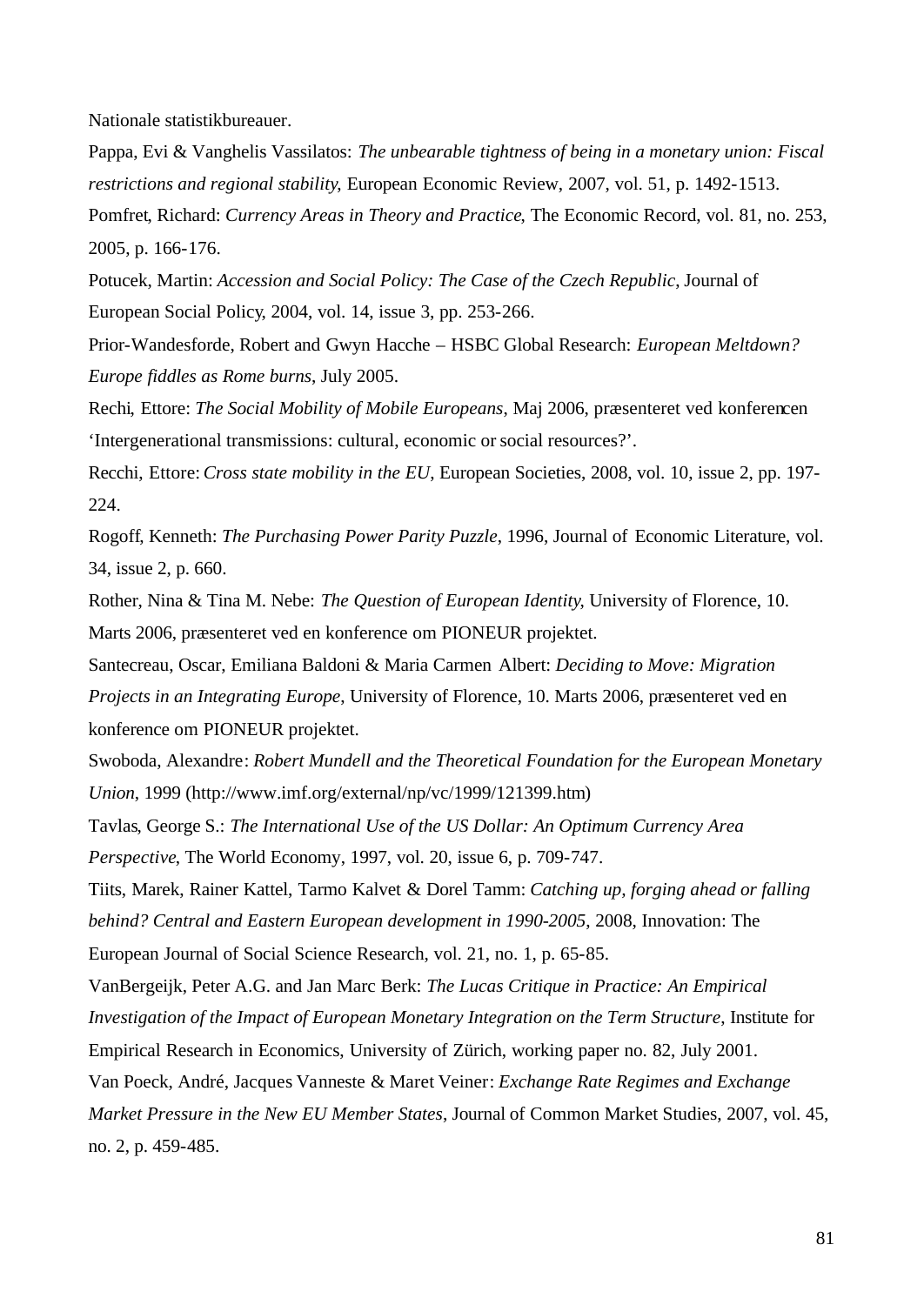## C. Web-adresser:

http://epp.eurostat.ec.europa.eu http://www.ecb.int/ecb/enlargement/html/faqenlarge.da.html http://www.business.dk/article/20070602/okonomi/106030888/ http://www.eu-oplysningen.dk/spsv/off/alle/117\_83/ http://www.eu-oplysningen.dk/spsv/off/alle/117\_88/ http://www.um.dk/da/menu/Udenrigspolitik/Landefakta/LandefaktaEuropa http://www.eu-oplysningen.dk/spsv/off/alle/117\_87/ http://www.imf.org/external/np/sta/pi/datarsl.htm http://www.skm.dk/tal\_statistik/skatter\_og\_afgifter/4607.html http://www.ecb.int/press/pr/date/2008/html/pr080708.en.html http://www.ecb.int/stats/monetary/rates/html/index.en.html http://www.eu-oplysningen.dk/emner/euro/SVP/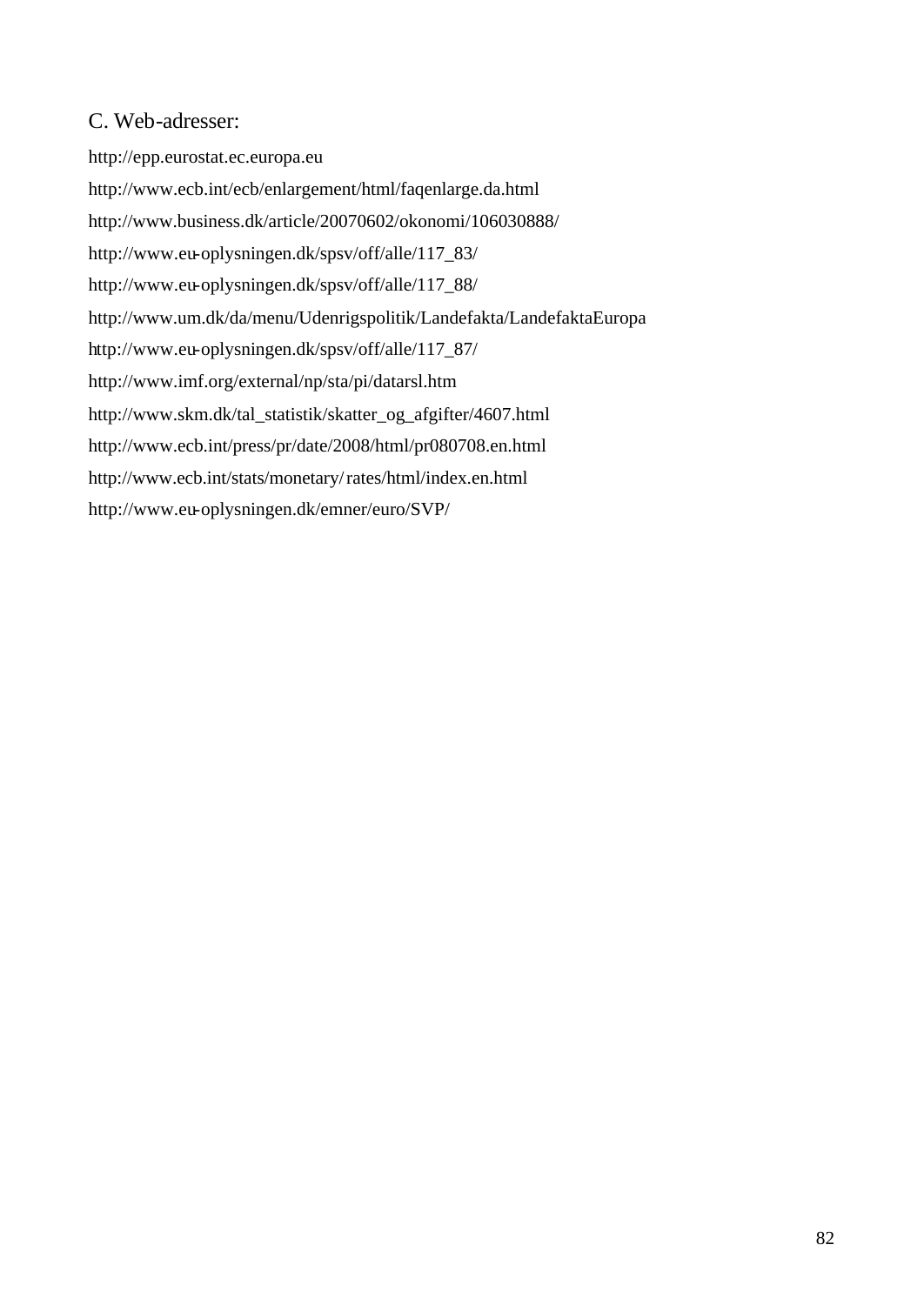# **Bilag**

BILAG 1: Transformerede data til brug for regressionen

| SD(eij)  | $SD(yi-yj)$ | <b>FORSKEL</b> | <b>HANDEL</b> | <b>STØR</b> | Land     |
|----------|-------------|----------------|---------------|-------------|----------|
| 1,04171  | 0,046795    | 0,047526       | 0,073672      | 5,815159    | Tjekkiet |
| 0,083651 | 0,02156     | 0,036616       | 0,086623      | 5,819498    |          |
| 0,590646 | 0,020312    | 0,038422       | 0,09844       | 5,824267    |          |
| 0,908632 | 0,028618    | 0,020726       | 0,109218      | 5,875315    |          |
| 1,08258  | 0,039534    | 0,031667       | 0,107998      | 5,915586    |          |
| 1,571191 | 0,060905    | 0,035607       | 0,098777      | 5,958763    |          |
| 0        | 0,02693     | 0,043022       | 0,10343       | 5,975106    |          |
| 0,03182  | 0,022584    | 0,059657       | 0,121278      | 6,001597    |          |
| 1,491288 | 0,086686    | 0,034151       | 0,11192       | 6,070495    |          |
| 1,018234 | 0,824156    | 0,048774       | 0,110675      | 5,516141    |          |
| 0,311127 | 0,040461    | 0,304259       | 0,000838      | 4,612279    | Estland  |
| 0,024819 | 0,021471    | 0,307215       | 0,000799      | 4,647042    |          |
| 0,071771 | 0,009838    | 0,350759       | 0,001377      | 4,659218    |          |
| 0        | 0,042704    | 0,248585       | 0,001605      | 4,720227    |          |
| 0        | 0,043537    | 0,243883       | 0,000839      | 4,763328    |          |
| 0        | 0,054373    | 0,283535       | 0,001716      | 4,801886    |          |
| 0        | 0,051351    | 0,25544        | 0,001039      | 4,835498    |          |
| 0        | 0,048708    | 0,224029       | 0,001953      | 4,880462    |          |
| 0        | 0,062957    | 0,233914       | 0,002313      | 4,932579    |          |
| 0        | 0,054938    | 0,184306       | 0,00206       | 4,999841    |          |
| 0,028426 | 0,086076    | 0,645973       | 0,020419      | 4,688975    | Letland  |
| 0,000566 | 0,017877    | 0,655546       | 0,021143      | 4,721196    |          |
| 0,024466 | 0,057178    | 0,64152        | 0,019548      | 4,780759    |          |
| 0,046952 | 0,10474     | 0,63682        | 0,021838      | 4,885635    |          |
| 0,000636 | 0,044811    | 0,56575        | 0,02086       | 4,929636    |          |
| 0,056993 | 0,050773    | 0,547424       | 0,018904      | 4,893845    |          |
| 0        | 0,050981    | 0,561209       | 0,019256      | 4,927195    |          |
| 0,017324 | 0,024983    | 0,557362       | 0,01769       | 4,955383    |          |
| 0,02192  | 0,033643    | 0,603054       | 0,016552      | 4,986772    |          |
| 0        | 0,059493    | 0,536288       | 0,015032      | 5,057255    |          |
| 0,383818 | 0,125502    | 0,380724       | 0,021721      | 4,887021    | Litauen  |
| 0,036628 | 0,045387    | 0,3745         | 0,021935      | 4,938695    |          |
| 0,155776 | 0,01165     | 0,367481       | 0,021986      | 4,966065    |          |
| 0,402273 | 0,107751    | 0,426564       | 0,024305      | 5,07307     |          |
| 0,079832 | 0,058738    | 0,442644       | 0,022617      | 5,126919    |          |
| 0,091641 | 0,073262    | 0,366364       | 0,019788      | 5,178834    |          |
| 0        | 0,352055    | 0,362698       | 0,019995      | 4,927195    |          |
| 0,000141 | 0,465862    | 0,407362       | 0,02164       | 5,267132    |          |
| 7,07E-05 | 0,048662    | 0,456663       | 0,021554      | 5,30914     |          |
| 0        | 0,032118    | 0,420715       | 0,020867      | 5,360267    |          |
| 12,65438 | 0,042857    | 0,083305       | 0,079893      | 5,790417    | Ungarn   |
| 20,44882 | 0,070857    | 0,071726       | 0,091391      | 5,759895    |          |
| 8,624581 | 0,019604    | 0,058807       | 0,102285      | 5,765165    |          |
| 5,140666 | 0,006052    | 0,049935       | 0,113967      | 5,791699    |          |
| 2,439518 | 0,028966    | 0,067889       | 0,106782      | 5,824496    |          |
| 2,100107 | 0,038416    | 0,041831       | 0,095143      | 5,851771    |          |
| 0        | 0,030829    | 0,029915       | 0,090127      | 5,870872    |          |
| 1,385929 | 0,031286    | 0,064528       | 0,089929      | 5,903517    |          |
| 2,552655 | 0,033476    | 0,044953       | 0,089193      | 5,934788    |          |
|          |             |                |               |             |          |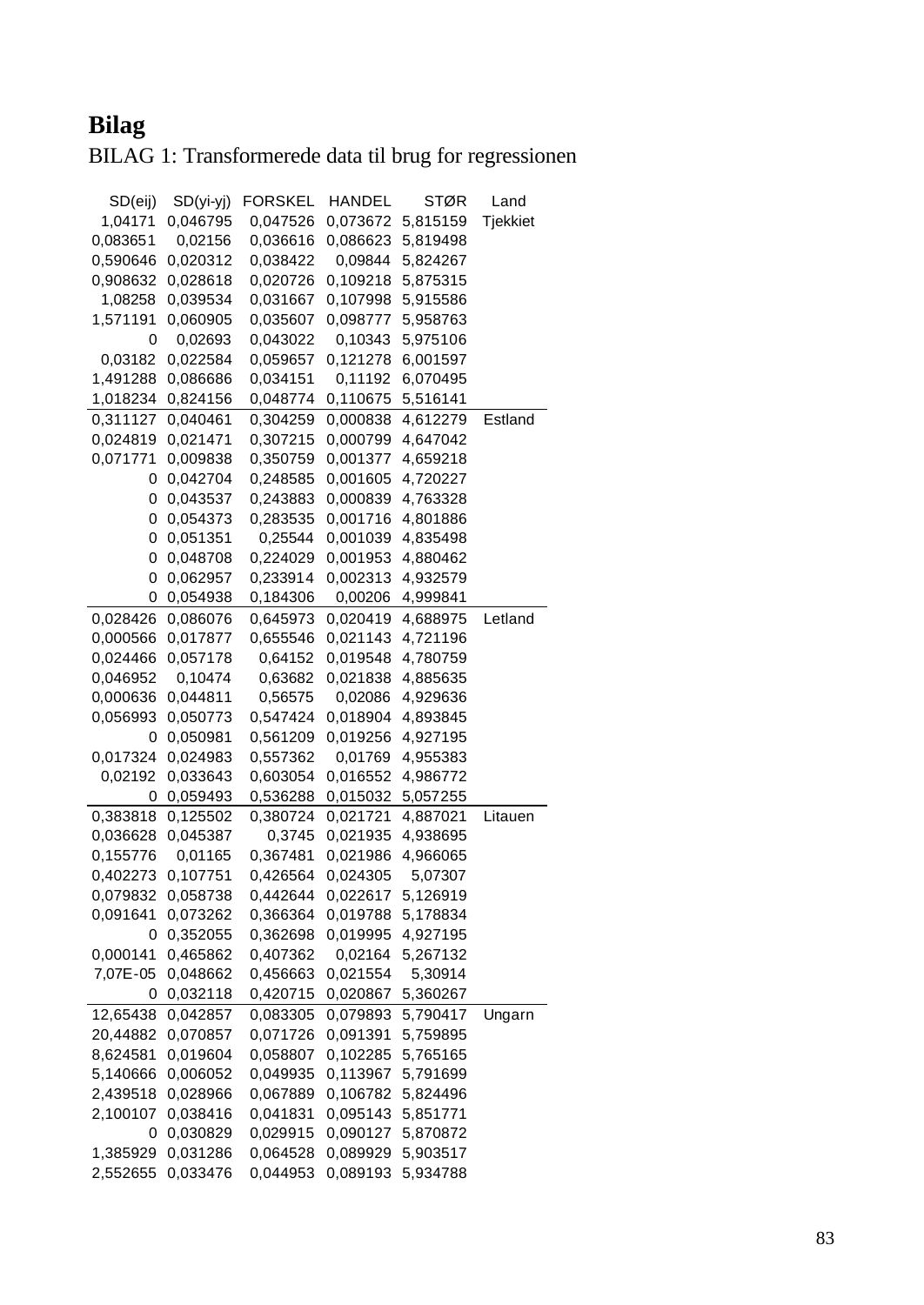| 11,4622  | 0,037952 | 0,040844 | 0,100876 | 5,936367 |           |
|----------|----------|----------|----------|----------|-----------|
| 0,207324 | 0,021715 | 0,117298 | 0.029668 | 6,363841 | Polen     |
| 0,142128 | 0,016726 | 0,147541 | 0,03297  | 6,371594 |           |
| 0.219839 | 0,036252 | 0,120848 | 0,032386 | 6,365093 |           |
| 0,154998 | 0,045304 | 0,104262 | 0,035716 | 6,427941 |           |
| 0,237659 | 0,061687 | 0,102159 | 0,03619  | 6,483875 |           |
| 0,51442  | 0,117755 | 0,057721 | 0,037414 | 6,400721 |           |
| 0        | 0.028736 | 0.083071 | 0.043968 | 6,418342 |           |
| 0,089944 | 0,009218 | 0,079335 | 0,048579 | 6,435383 |           |
| 0,35624  | 0,103182 | 0,101001 | 0,046655 | 6,515943 |           |
| 0,089873 | 0,04547  | 0,843863 | 0,050265 | 6,57651  |           |
| 0,572756 | 0,034703 | 0,085413 | 0,053609 | 5,353861 | Slovakiet |
|          |          |          |          |          |           |
| 1,009607 | 0,009114 | 0,357878 | 0,069656 | 5,366997 |           |
| 3,240175 | 0,090894 | 0,062304 | 0,070517 | 5,321858 |           |
| 1,075509 | 0,012832 | 0,062801 | 0,079054 | 5,361745 |           |
| 0,493561 | 0,003392 | 0,073893 | 0,080491 | 5,376458 |           |
| 1,28057  | 0.063064 | 0.056652 | 0,077297 | 5,421162 |           |
| 0        | 0.034826 | 0,032027 | 0,104059 | 5,44309  |           |
| 1,037326 | 0,0539   | 0,036221 | 0,095923 | 5,491725 |           |
| 1,006213 | 0.065182 | 0,05371  | 0,089669 | 5,545415 |           |
| 0,965201 | 0.063302 | 0,048378 | 0,089211 | 5,618591 |           |

# Bilag 2: Regressions output

| Regressionsstatistik |          |  |  |  |  |
|----------------------|----------|--|--|--|--|
| <b>Multipel R</b>    | 0,399854 |  |  |  |  |
| R-kvadreret          | 0,159883 |  |  |  |  |
| Justeret R-          |          |  |  |  |  |
| kvadreret            | 0,108184 |  |  |  |  |
| Standardfejl         | 3,101109 |  |  |  |  |
| Observationer        |          |  |  |  |  |

### ANAVA

|            | tα | SK                | мк                         | Signifikans F |
|------------|----|-------------------|----------------------------|---------------|
| Regression |    |                   | 118,9628 29,74069 3,092552 | 0.02153588    |
| Residual   | 65 | 625,0969 9,616875 |                            |               |
| I alt      | 69 | 744.0596          |                            |               |

|              | Koefficienter Standardfeil |          | t-stat | P-værdi | Nedre 95%                                       | Øvre<br>95% |
|--------------|----------------------------|----------|--------|---------|-------------------------------------------------|-------------|
|              |                            |          |        |         |                                                 |             |
| Skæring      | 2,180222                   |          |        |         | 4.718264 0.462081 0.645566 7,242802033 11,60325 |             |
| X-variabel 1 | $-1,61725$                 | 3.305544 |        |         | -0,48925 0,626309 8,218874681 4,984379          |             |
| X-variabel 2 | $-1.02355$                 |          |        |         | 2,489645 -0,41112 0,682336 5,995711986 3,948619 |             |
| X-variabel 3 | 32.74714                   |          |        |         | 13,82602 2,368515 0,020842 5,134664417 60,35961 |             |
| X-variabel 4 | $-0.41056$                 | 0.840356 |        |         | -0,48856 0,626798 2,088870422 1,267743          |             |
|              |                            |          |        |         |                                                 |             |